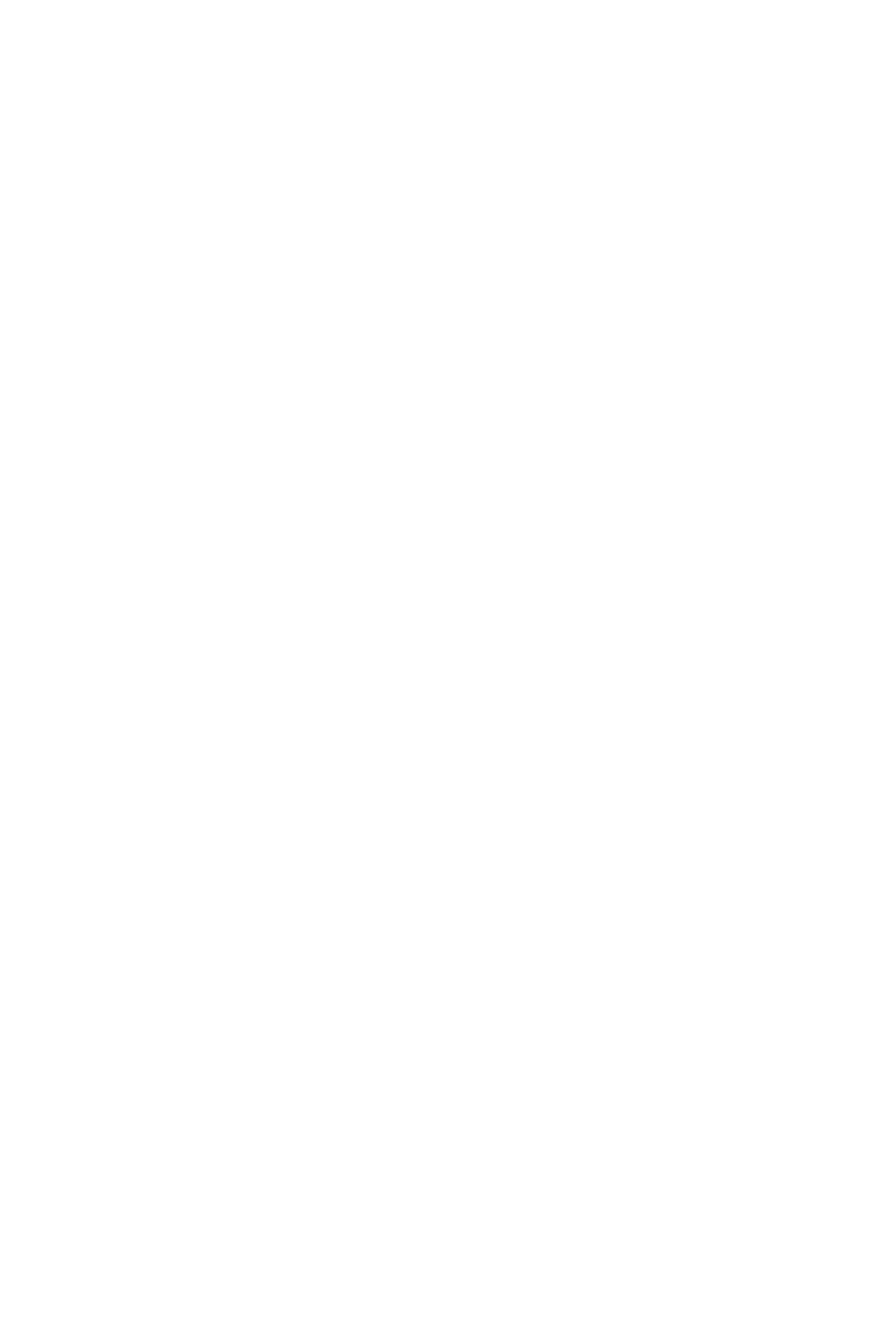# Truth Eternal

*Six Essential Doctrinal Works Every Latter-day Saint Should Know*

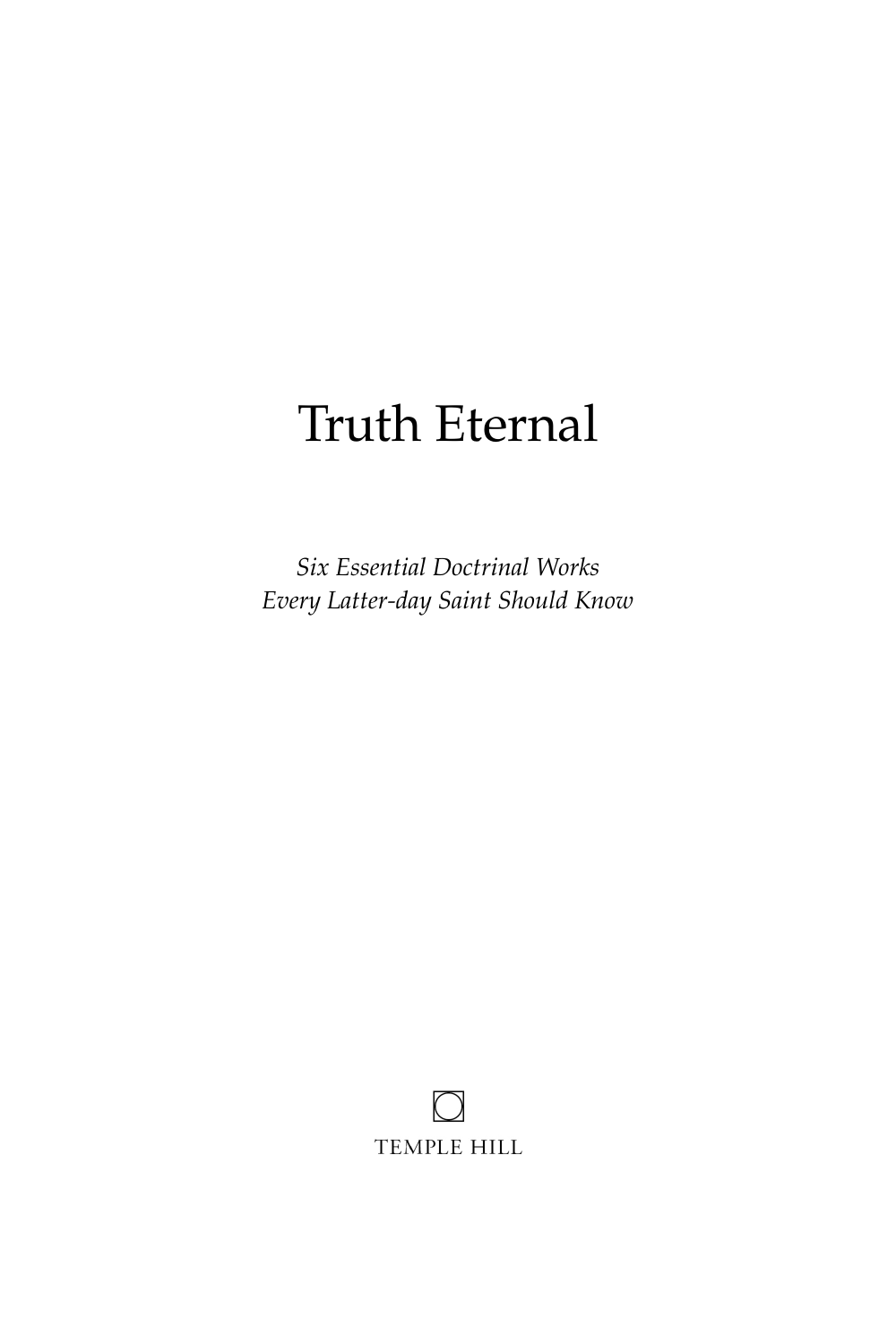The views expressed in this book are the responsibility of the authors and do not necessarily represent the position of the publisher. The reader alone is responsible for the use of any ideas or information provided by this book.

ISBN 1-60096-518-0

Published by Temple Hill Books, an imprint of The Editorium.

Preface and notes © 2006 by The Editorium. All rights reserved. Printed in the United States of America.

Temple Hill Books<sup>TM</sup>, the Temple Hill Books logo, and The Editorium<sup>TM</sup> are trademarks of The Editorium, LLC, which is not affiliated with The Church of Jesus Christ of Latterday Saints.

The Editorium, LLC West Valley City, UT 84128 www.templehillbooks.com templehill@editorium.com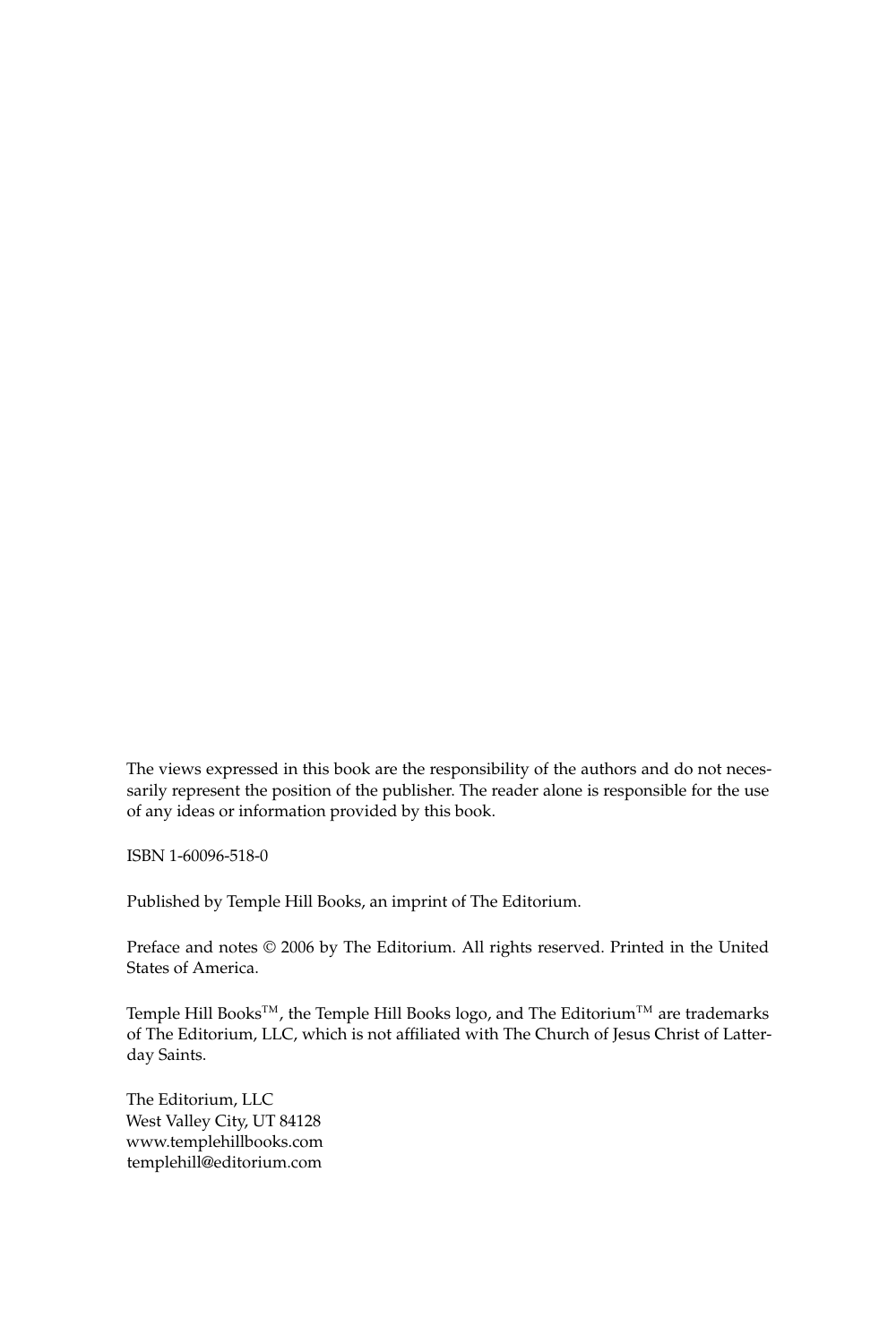## **Contents**

| Publisher's Preface                          | vii |
|----------------------------------------------|-----|
| The King Follett Discourse                   | 1   |
| The Sermon in the Grove                      | 21  |
| The Wentworth Letter                         | 29  |
| The Father and the Son                       | 37  |
| The Origin of Man                            | 49  |
| The Lectures on Faith                        | 57  |
| Man's Destiny                                | 121 |
| Invocation, or the Eternal Father and Mother | 125 |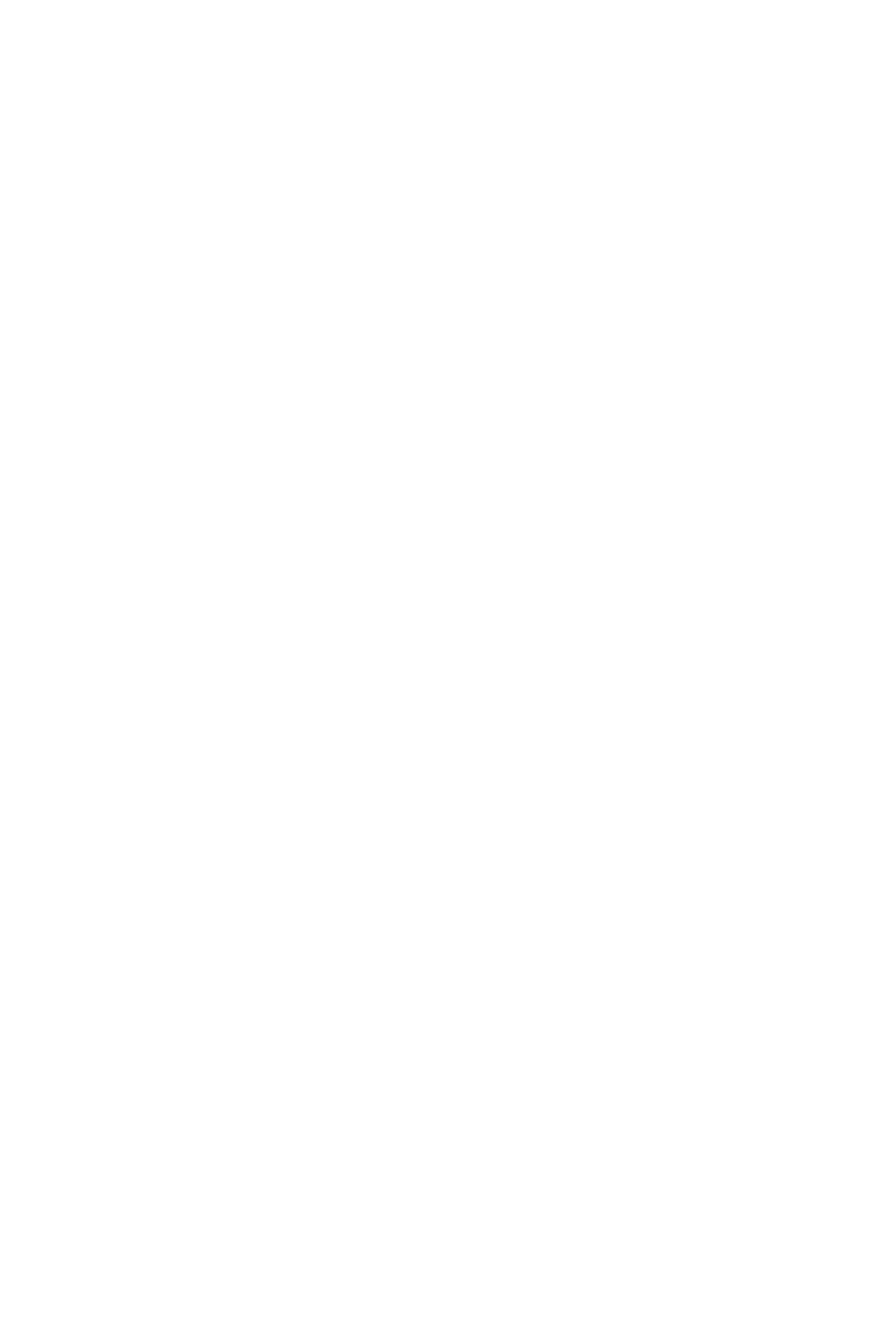## Publisher's Preface

*"This is life eternal, that they might know thee the only true God, and Jesus Christ, whom thou hast sent." (John 17:3.)*

President Gordon B. Hinckley once observed, "Great indeed is our debt to [Joseph Smith]. . . . It was he who brought us a true knowledge of God, the Eternal Father, and His Risen Son, the Lord Jesus Christ."<sup>1</sup>

President Brigham Young recalled, "When I first heard [Joseph Smith] preach, he brought heaven and earth together, and all the priests of the day could not tell me anything correct about heaven, hell, God, angels, nor devils; they were as blind as Egyptian darkness. When I saw Joseph Smith, he took heaven, figuratively speaking, . . . and opened up in plainness and simplicity the things of God, and that is the beauty of his mission."<sup>2</sup>

Some of these "things of God" are found in the Book of Mormon, the Doctrine and Covenants, and the Pearl of Great Price. Others are found in later revelations to the leaders of the Church, and these, too, are scripture, even though they are not part of the official LDS canon. As the Lord said, "Whatsoever [my servants] shall speak when moved upon by the Holy Ghost shall be scripture, shall be the will of the Lord, shall be the mind of the Lord, shall be the word of the Lord, shall be the voice of the Lord, and the power of God unto salvation." (D&C 68:4.)

<sup>1.</sup> *Ensign,* December 1997, 2.

<sup>2.</sup> *Discourses of Brigham Young,* sel. John A. Widtsoe (Salt Lake City: Deseret Book, 1941), 458.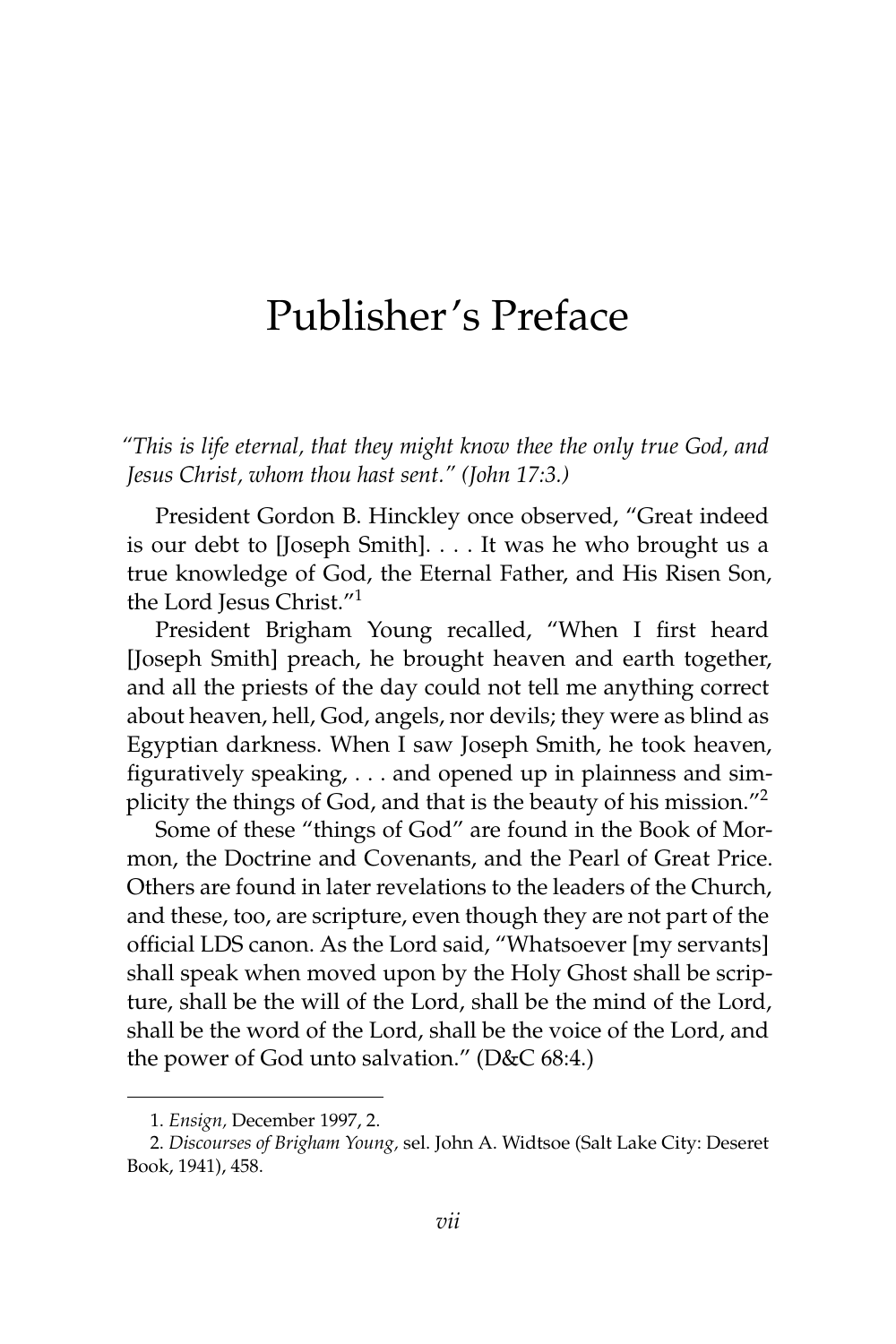At a symposium on the New Testament on August 15–17, 1984, at Brigham Young University, Provo, Utah, Elder Bruce R. McConkie, of the Quorum of the Twelve Apostles, gave a landmark address titled "The Bible, a Sealed Book." In it he noted:

We should be aware that there are approved and inspired writings that are not in the standard works. *These writings also are true* and should be used along with the scriptures themselves in learning and teaching the gospel. Next to the standard works, five of the greatest documents in our literature are—

1. The "Wentworth Letter."<sup>3</sup> Written by the Prophet Joseph Smith, it contains an account of the coming forth of the Book of Mormon, of the ancient inhabitants of the Americas, of the organization of the Church in this dispensation, and of the persecutions suffered by the early Latterday Saints. The thirteen Articles of Faith are part of this letter.

2. *Lectures on Faith.* These lectures were prepared by and under the direction of the Prophet Joseph Smith and were taught by him and by others in the School of the Prophets. The Prophet said they embraced "the important doctrine[s] of salvation."<sup>4</sup>

3. *The Father and the Son: A Doctrinal Exposition by the First Presidency and the Twelve.*<sup>5</sup> This exposition sets forth the status and relationship of the Father and the Son, shows those ways in which Christ is the Father, and through its various recitations lays to rest the false and heretical view that Adam is our Father and our God.

4. The "King Follett Sermon" and the "Sermon in the Grove."<sup>6</sup> These two sermons, one in thought and content,

<sup>3.</sup> See *History of the Church,* 7 vols., 2d ed. rev., ed. B. H. Roberts (Salt Lake City: The Church of Jesus Christ of Latter-day Saints, 1932-51), 4:535–41.

<sup>4.</sup> Preface to D&C 1835 ed.; reprint, Independence, Mo.: Herald House, 1971

<sup>5.</sup> See James R. Clark, comp., *Messages of the First Presidency of the The Church of Jesus Christ of Latter-day Saints,* 6 vols. [Salt ake City: Bookcraft, 1965–75], 5:26–34; see also 5:23–25.

<sup>6.</sup> See *History of the Church,* 6:302–17; 6:473–79.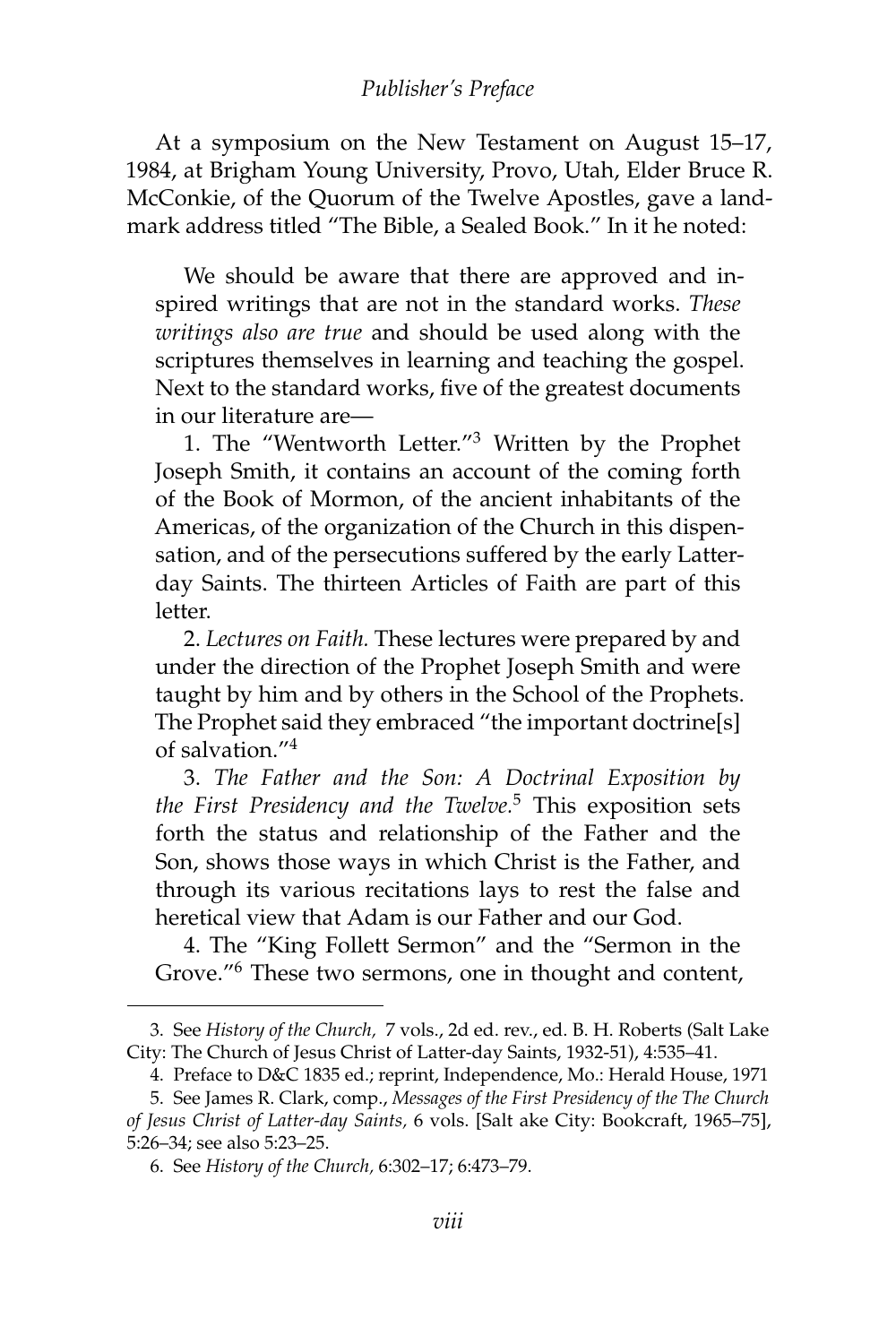## *Publisher's Preface*

set forth the doctrine of the plurality of Gods and of becoming joint heirs with Christ. They show that man may become as his Maker and reign in celestial exaltation forever.

5. "The Origin of Man," by the First Presidency of the Church. $<sup>7</sup>$  This inspired writing sets forth the official posi-</sup> tion of the Church on the origin of man.

In recent years, members of The Church of Jesus Christ of Latter-day Saints have rightly placed increasing emphasis on the role of the Savior and his atonement in the plan of salvation. Unfortunately, in an effort to placate other churches, some members have gone further, seeking to lay aside some of the Church's most important and distinctive doctrines as taught in the documents mentioned by Elder McConkie. These include the truths that God was once a man, that man may become like God, and that we are children of a Heavenly Mother as well as a Heavenly Father. It is one thing to build bridges with others; it is another to burn our own bridges behind us. Perhaps we would do better to follow the example of the Prophet Joseph.

In 1839 Joseph Smith, Sidney Rigdon, and others traveled to Washington, D.C., to present their petitions for redress for the crimes committed against them by the Missourians. During the trip, they were invited to speak to about three thousand people in Philadelphia. President Rigdon addressed the group first. In an effort to avoid confrontation, he used Bible references in an attempt to prove that the Church was true, avoiding any reference to the visions and revelations of the Restoration. The Prophet was visibly disappointed at Sidney's defense. Parley P. Pratt observed that the Prophet could barely sit still:

When [Sidney Rigdon] was through, brother Joseph arose like a lion about to roar; and being full of the Holy Ghost, spoke in great power, bearing testimony of the visions he had seen, the ministering of angels which he had

<sup>7.</sup> See Clark, *Messages of the First Presidency,* 4:200–206; see also 4:199.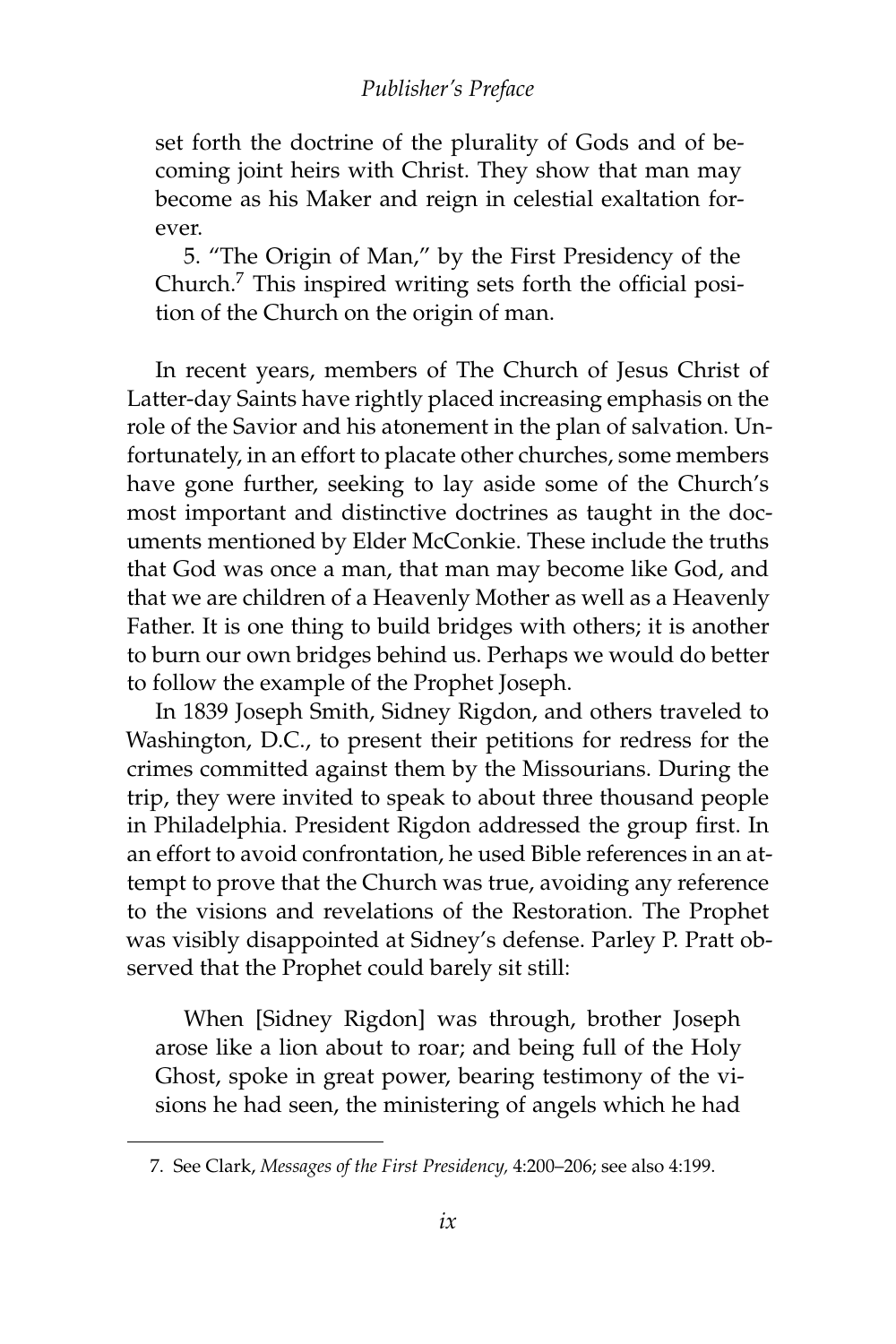enjoyed; and how he had found the plates of the Book of Mormon, and translated them by the gift and power of God. He commenced by saying: "If nobody else had the courage to testify . . . of so glorious a record, he felt to do it in justice to the people, and leave the event to God."

The entire congregation was astounded; electrified, as it were, and overwhelmed with the sense of truth and power by which he spoke, and the wonders which he related. A lasting impression was made; many souls were gathered into the fold. And I bear witness, that he, by his faithful and powerful testimony, cleared his garments of their blood.<sup>8</sup>

Like Brother Joseph, we should not be afraid to teach the precious truths revealed as part of the restoration of the gospel, even if they make us unpopular. "I am not ashamed of the gospel of Christ." (Romans 1:16.)

Some find it convenient to ignore the teachings of Joseph Smith and Brigham Young, with the admonition that we are to "look to the living oracles," the current leaders of the Church. Of course we are to look to the living oracles, but that does not mean that the dead ones should be forgotten or that their inspired teachings are no longer valid. The test of validity is truth, which we may know for ourselves by the revelations of the Holy Ghost.

This book, *Truth Eternal,* includes the foundational documents listed by Elder McConkie, along with a few other works that teach the most glorious truths of the Restoration—which, in fact, *are* the "true knowledge of God" mentioned by President Hinckley. These truths must not be lost or glossed over, for they, along with the Atonement, are at the very core of the plan of salvation, revealing the fundamental meaning of life and the transcendent purpose of our Heavenly Father's work: "to bring to pass the immortality and eternal life of man." (Moses 1:39.)

<sup>8.</sup> Parley P. Pratt, *Autobiography of Parley P. Pratt* [Salt Lake City: Deseret Book, 1938], 298–99.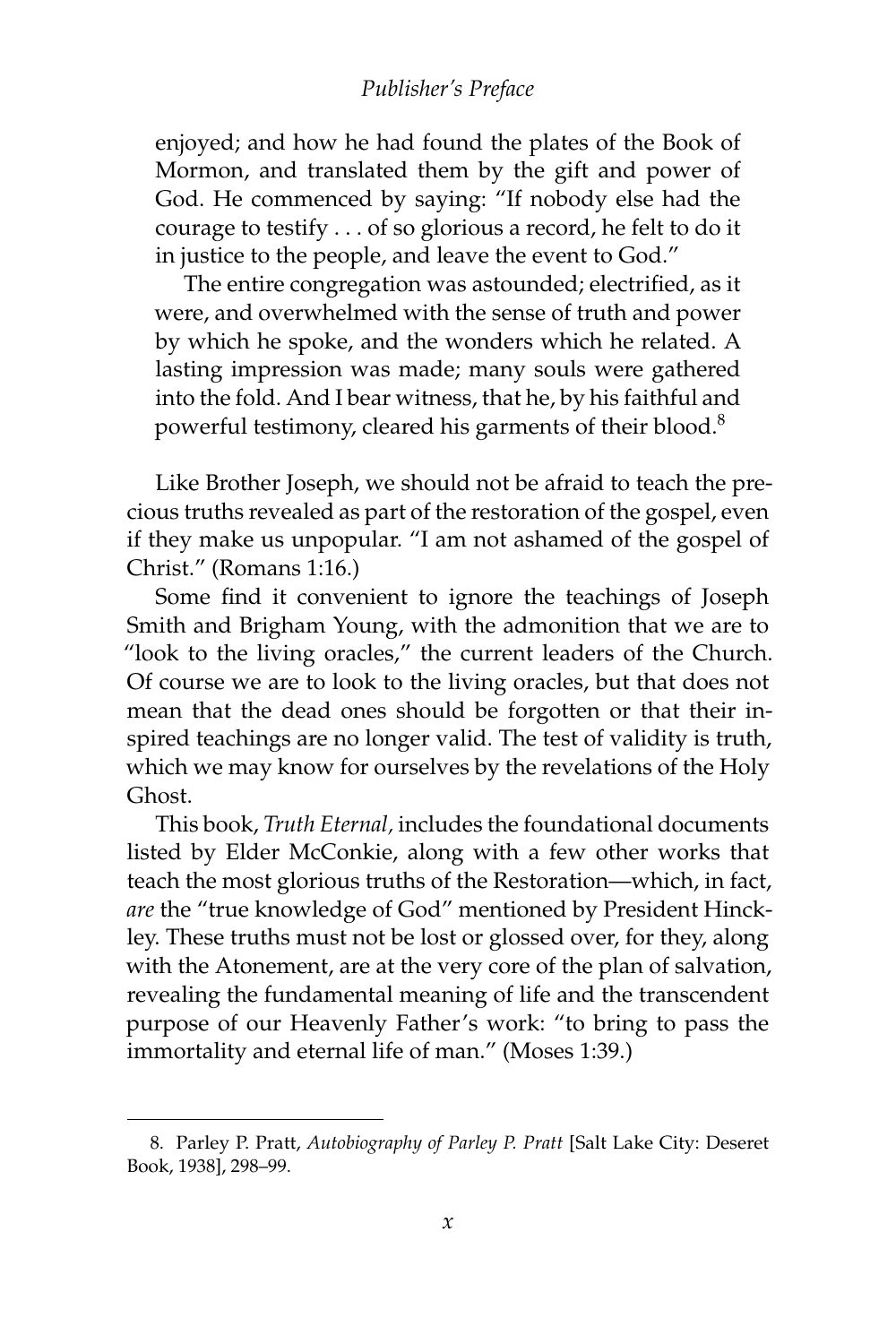## Joseph Smith

*President Joseph Smith delivered the following discourse*<sup>1</sup> *before about twenty thousand Saints at the April General Conference of the Church, 1844, being the funeral sermon of Elder King Follett. Reported by Willard Richards, Wilford Woodruff, Thomas Bullock, and William Clayton.*

Beloved Saints: I will call [for] the attention of this congregation while I address you on the subject of the dead. The decease of our beloved brother, Elder King Follett, who was crushed in a well by the falling of a tub of rock has more immediately led me to this subject. I have been requested to speak by his friends and

<sup>1.</sup> The version included here was taken from the Prophet's *History of the Church* and was published by the Church as part of the "Classics in Mormon Thought" series in the *Ensign* in April and May of 1971. It was reconstructed from the longhand notes of Thomas Bullock, William Clayton, Willard Richards, and Wilford Woodruff, who were present when the address was given. The *History of the Church* explains, "This was not a stenographic report, but a carefully and skillfully prepared one made by these men, who were trained in reporting and taking notes. Evidently, there are some imperfections in the report and some thoughts expressed by the Prophet which were not fully rounded out and made complete." A newly amalgamated version was published in *BYU Studies,* Winter 1978, 193, available online at http://tinyurl.com/opvhm. The separate accounts are available in Donald Q. Cannon and Larry E. Dahl, *The Prophet Joseph Smith's King Follett Discourse: A Six-Column Comparison of Original Notes and Amalgamations* (Provo: Religious Studies Center, Brighm Young University, 1983). They are also available online at http://www.boap.org/LDS/Parallel/1844/7Apr44.html.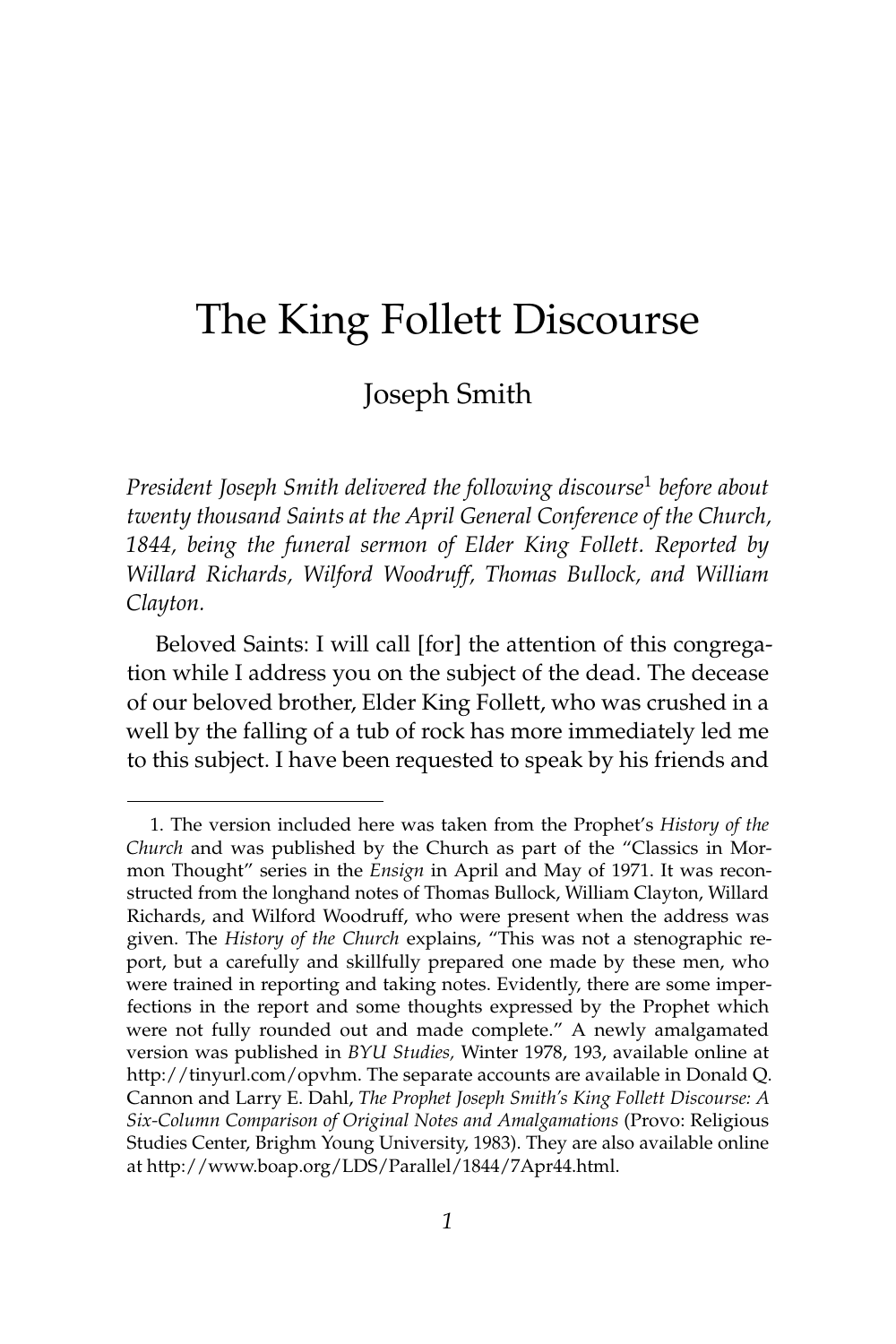relatives, but inasmuch as there are a great many in this congregation who live in this city as well as elsewhere, who have lost friends, I feel disposed to speak on the subject in general, and offer you my ideas, so far as I have ability, and so far as I shall be inspired by the Holy Spirit to dwell on this subject.

I want your prayers and faith that I may have the instruction of Almighty God and the gift of the Holy Ghost, so that I may set forth things that are true and which can be easily comprehended by you, and that the testimony may carry conviction to your hearts and minds of the truth of what I shall say. Pray that the Lord may strengthen my lungs, stay the winds, and let the prayers of the Saints to heaven appear, that they may enter into the ears of the Lord of Sabaoth, for the effectual prayers of the righteous avail much. There is strength here, and I verily believe that your prayers will be heard.

Before I enter fully into the investigation of the subject which is lying before me, I wish to pave the way and bring up the subject from the beginning, that you may understand it. I will make a few preliminaries, in order that you may understand the subject when I come to it. I do not calculate or intend to please your ears with superfluity of words or oratory, or with much learning; but I calculate [intend] to edify you with the simple truths from heaven.

## THE CHARACTER OF GOD

In the first place, I wish to go back to the beginning—to the morn of creation. There is the starting point for us to look to, in order to understand and be fully acquainted with the mind, purposes and decrees of the Great Eloheim, who sits in yonder heavens as he did at the creation of the world. It is necessary for us to have an understanding of God himself in the beginning. If we start right, it is easy to go right all the time; but if we start wrong we may go wrong, and it will be a hard matter to get right.

There are but a very few beings in the world who understand rightly the character of God. The great majority of mankind do not comprehend anything, either that which is past, or that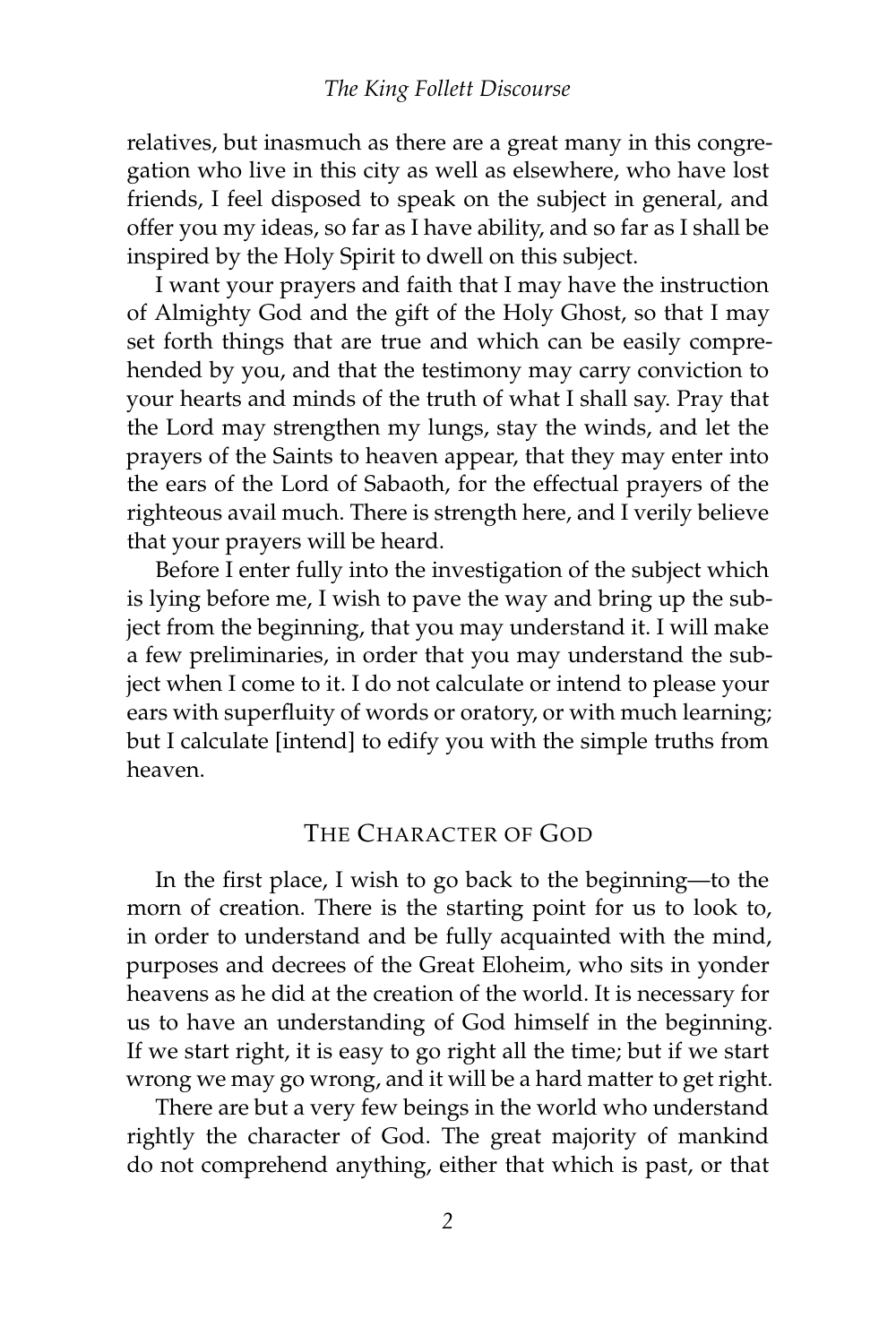which is to come, as it respects their relationship to God. They do not know, neither do they understand the nature of that relationship; and consequently they know but little above the brute beast, or more than to eat, drink and sleep. This is all man knows about God and His existence, unless it is given by the inspiration of the Almighty.

If a man learns nothing more than to eat, drink and sleep, and does not comprehend any of the designs of God, the beast comprehends the same things. It eats, drinks, sleeps, and knows nothing more about God; yet it knows as much as we, unless we are able to comprehend by the inspiration of Almighty God. If men do not comprehend the character of God, they do not comprehend themselves. I want to go back to the beginning, and so lift your minds into more lofty spheres and a more exalted understanding than what the human mind generally aspires to.

I want to ask this congregation, every man, woman and child, to answer the question in their own hearts, what kind of a being God is? Ask yourselves; turn your thoughts into your hearts, and say if any of you have seen, heard, or communed with Him? This is a question that may occupy your attention for a long time. I again repeat the question—What kind of being is God? Does any man or woman know? Have any of you seen Him, heard Him, or communed with Him? Here is the question that will, peradventure, from this time henceforth occupy your attention. The scriptures inform us that "this is life eternal, that they might know thee the only true God, and Jesus Christ, whom thou hast sent." (John 17:3.)

If any man does not know God, and inquires what kind of a being He is—if he will search diligently his own heart—if the declaration of Jesus and the apostles be true, he will realize that he has not eternal life; for there can be eternal life on no other principle.

My first object is to find out the character of the only wise and true God, and what kind of a being He is; and if I am so fortunate as to be the man to comprehend God, and explain or convey the principles to your hearts, so that the Spirit seals them upon you, then let every man and woman henceforth sit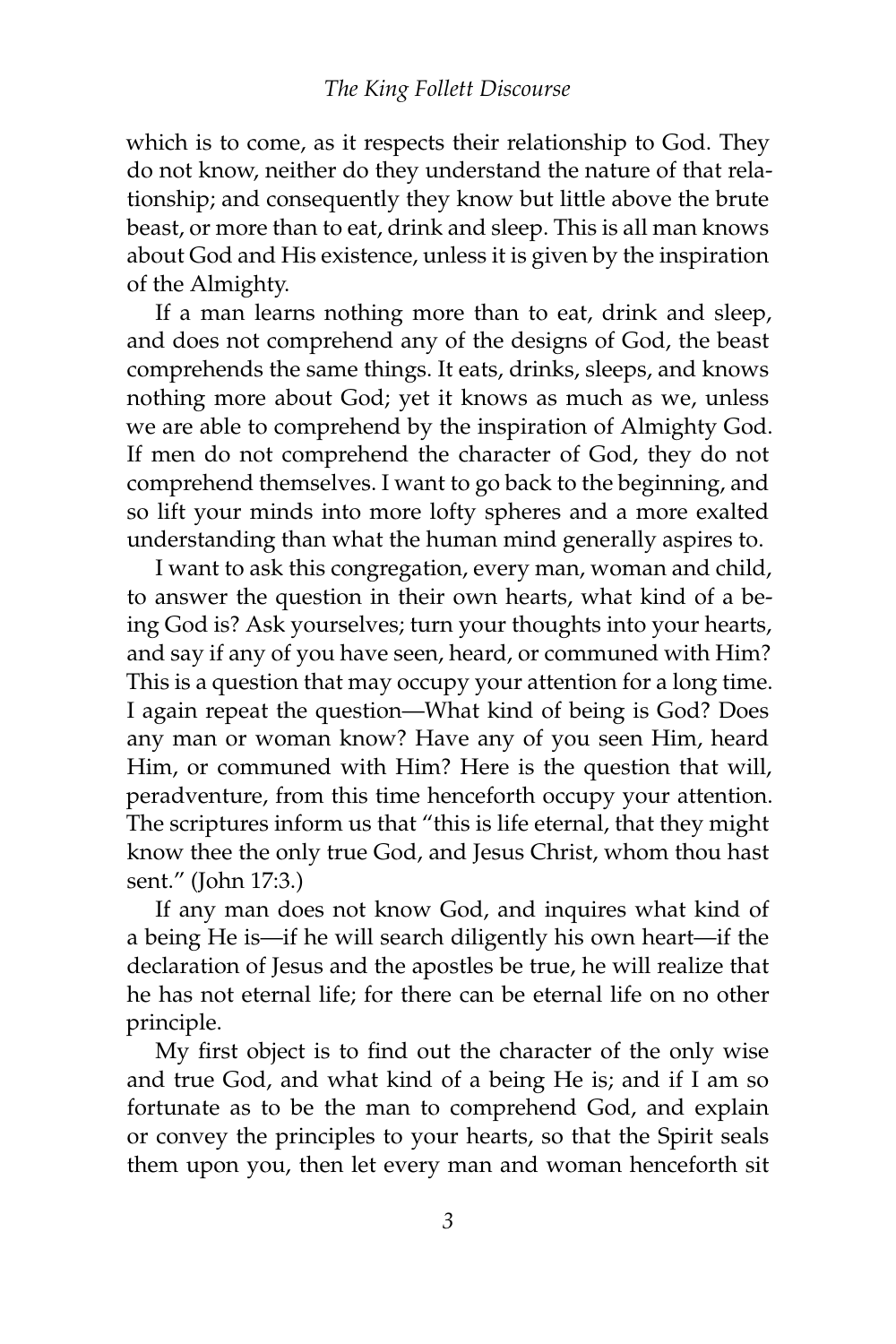in silence, put their hands on their mouths, and never lift their hands or voices, or say anything against the man of God or the servants of God again. But if I fail to do it, it becomes my duty to renounce all further pretensions to revelations and inspirations, or to be a prophet; and I should be like the rest of the world—a false teacher, be hailed as a friend, and no man would seek my life. But if all religious teachers were honest enough to renounce their pretensions to godliness when their ignorance of the knowledge of God is made manifest, they will all be as badly off as I am, at any rate; and you might just as well take the lives of other false teachers as that of mine. If any man is authorized to take away my life because he thinks and says I am a false teacher, then, upon the same principle, we should be justified in taking away the life of every false teacher, and where would be the end of blood? And who would not be the sufferer?<sup>2</sup>

## THE PRIVILEGE OF RELIGIOUS FREEDOM

But meddle not with any man for his religion: all governments ought to permit every man to enjoy his religion unmolested. No man is authorized to take away life in consequence of difference of religion, which all laws and governments ought to tolerate and protect, right or wrong. Every man has a natural, and, in our country, a constitutional right to be a false prophet, as well as a true prophet. If I show, verily, that I have the truth of God, and show that ninety-nine out of every hundred professing religious ministers are false teachers, having no authority, while they pretend to hold the keys of God's kingdom on earth, and was to kill them because they are false teachers, it would deluge the whole world with blood.

I will prove that the world is wrong, by showing what God is. I am going to inquire after God; for I want you all to know Him, and to be familiar with Him; and if I am bringing you to

<sup>2.</sup> This discourse was given just two months before the Prophet's murder. During this time the enemies of the Church were extremely active, and the Prophet undoubtedly anticipated the coming events that would culminate in his death.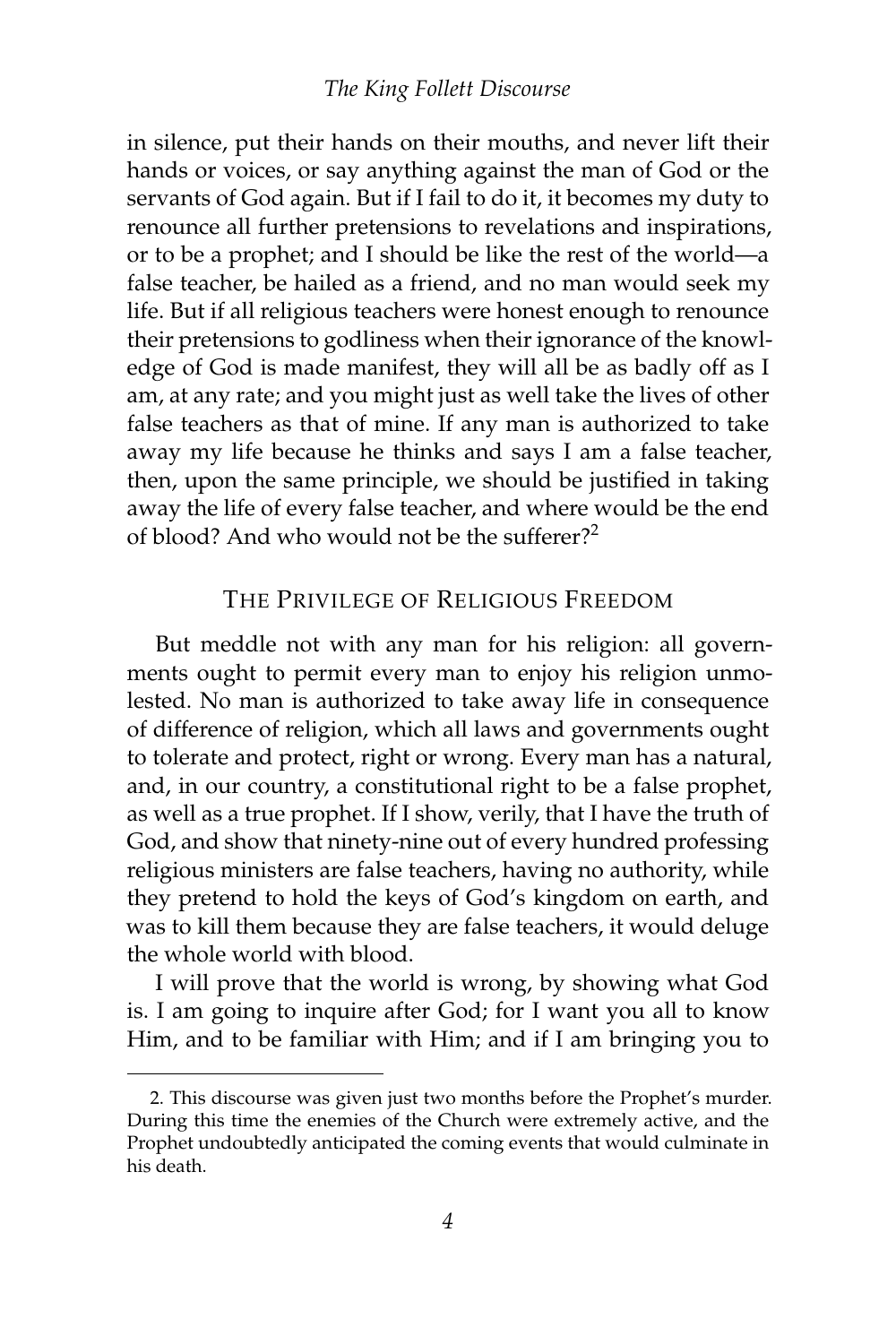a knowledge of Him, all persecutions against me ought to cease. You will then know that I am His servant; for I speak as one having authority.

## GOD AN EXALTED MAN

I will go back to the beginning before the world was, to show what kind of a being God is. What sort of a being was God in the beginning? Open your ears and hear, all ye ends of the earth, for I am going to prove it to you by the Bible, and to tell you the designs of God in relation to the human race, and why He interferes with the affairs of man.

God himself was once as we are now, and is an exalted man, $3$ and sits enthroned in yonder heavens! That is the great secret. If the veil were rent today, and the great God who holds this world in its orbit, and who upholds all worlds and all things by His power, was to make himself visible—I say, if you were to see him today, you would see him like a man in form—like yourselves in all the person, image, and very form as a man; for Adam was created in the very fashion, image and likeness of God, and received instruction from, and walked, talked and conversed with Him, as one man talks and communes with another.<sup>4</sup>

<sup>3.</sup> Critics of the Church claim that this doctrine shows that the Latter-day Saints worship a "different Jesus" than they do. In actuality, this claim is true, for the critics worship the bodiless, passionless, nonexistent god of the Greek philosphers as adopted by the Council of Nicea in 325 A.D.—a god who can "neither see, nor hear, nor eat, nor smell." (Deuteronmy 4:28.) As the Lord himself told young Joseph in the First Vision, "They teach for doctrines the commandments of men." (Joseph Smith–History 1:19.) Latter-day Saints, in contrast, worship the God of the Bible, who walked in the garden of Eden, talked with Moses face to face, and ate fish and honeycomb at the Sea of Galilee. He is the true and *living* God of Abraham, Isaac, and Jacob—the great Jehovah, the resurrected Lord, who has revealed anew his existence and his nature in these last days of the world. "Ye worship ye know not what: we know what we worship." (John 4:22; see D&C 93:19.)

<sup>4.</sup> This distinctive and important doctrine is taught on page 40 of the Church's 2007 priesthood and Relief Society lesson manual, *Teachings of Presidents of the Church: Joseph Smith.* It was also taught by the First Presidency in "The Origin of Man," included in this book: "God Himself is an exalted man, perfected, enthroned, and supreme."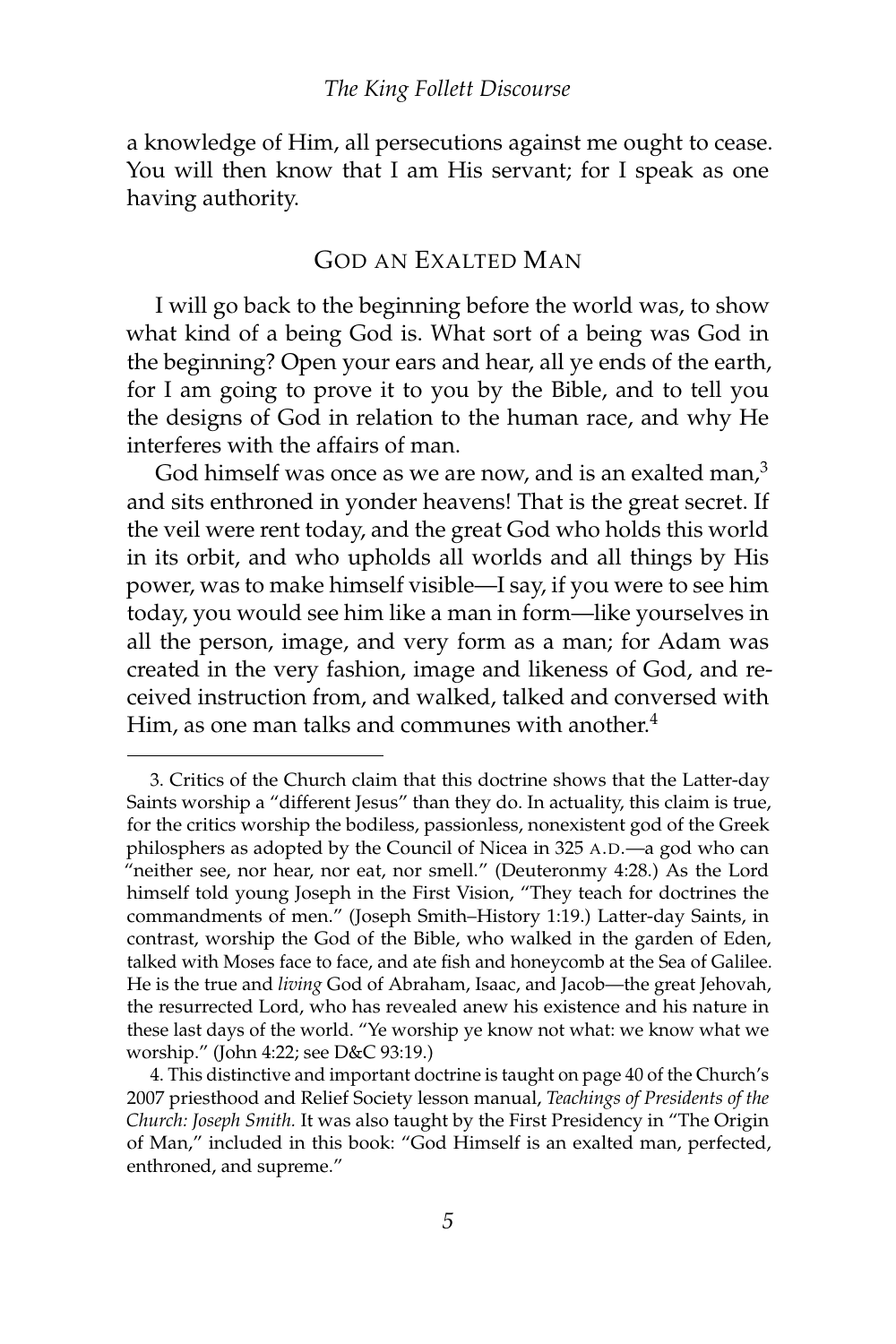In order to understand the subject of the dead, for consolation of those who mourn for the loss of their friends, it is necessary we should understand the character and being of God and how He came to be so; for I am going to tell you how God came to be God. We have imagined and supposed that God was God from all eternity. I will refute that idea, and take away the veil, so that you may see.

These ideas are incomprehensible to some, but they are simple. It is the first principle of the gospel to know for a certainty the character of God, and to know that we may converse with Him as one man converses with another, and that He was once a man like us; yea, that God himself, the Father of us all, dwelt on an earth, the same as Jesus Christ Himself did; and I will show it from the Bible.

## ETERNAL LIFE TO KNOW GOD AND JESUS CHRIST

I wish I was in a suitable place to tell it, and that I had the trump of an archangel, so that I could tell the story in such a manner that persecution would cease forever. What did Jesus say? (Mark it, Elder Rigdon!) The scriptures inform us that Jesus said, as the Father hath power in himself, even so hath the Son power—to do what? Why, what the Father did. The answer is obvious—in a manner to lay down his body and take it up again. Jesus, what are you going to do? To lay down my life as my Father did, and take it up again. Do you believe it? If you do not believe it you do not believe the Bible. The scriptures say it, and I defy all the learning and wisdom and all the combined powers of earth and hell together to refute it. Here, then, is eternal life to know the only wise and true God; and you have got to learn how to be gods yourselves, and to be kings and priests to God, the same as all gods have done before you, namely, by going from one small degree to another, and from a small capacity to a great one; from grace to grace, from exaltation to exaltation, until you attain to the resurrection of the dead, and are able to dwell in everlasting burnings, and to sit in glory, as do those who sit enthroned in everlasting power. And I want you to know that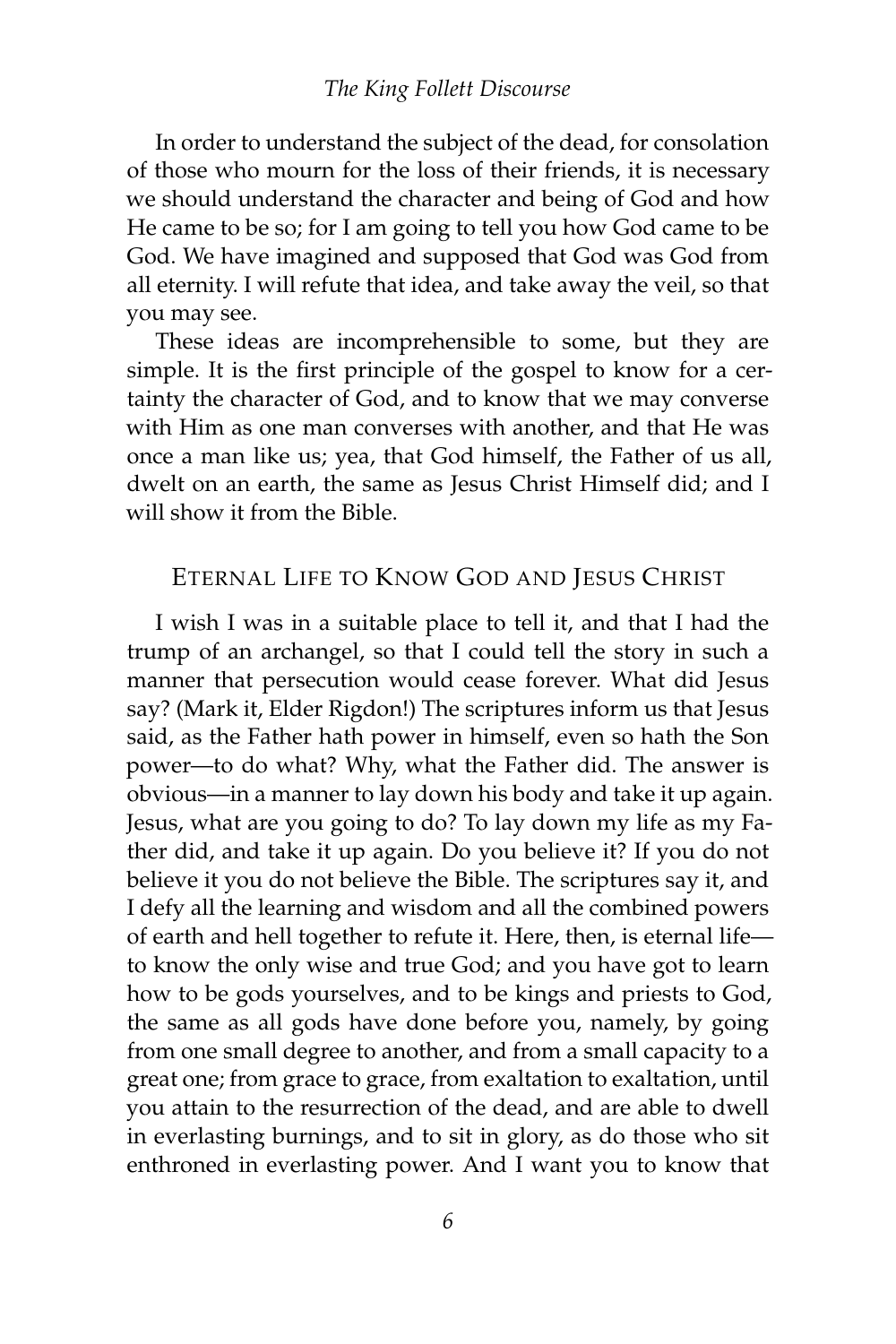God, in the last days, while certain individuals are proclaiming His name, is not trifling with you or me.

## THE RIGHTEOUS TO DWELL IN EVERLASTING BURNINGS

These are the first principles of consolation. How consoling to the mourners when they are called to part with a husband, wife, father, mother, child, or dear relative, to know that, although the earthly tabernacle is laid down and dissolved, they shall rise again to dwell in everlasting burnings in immortal glory, not to sorrow, suffer, or die any more, but they shall be heirs of God and joint heirs with Jesus Christ. What is it? To inherit the same power, the same glory and the same exaltation, until you arrive at the station of a god, and ascend the throne of eternal power, the same as those who have gone before. What did Jesus do? Why, I do the things I saw my Father do when worlds came rolling into existence. My Father worked out His kingdom with fear and trembling, and I must do the same; and when I get my kingdom, I shall present it to My Father, so that He may obtain kingdom upon kingdom, and it will exalt Him in glory. He will then take a higher exaltation, and I will take His place, and thereby become exalted myself. So that Jesus treads in the tracks of His Father, and inherits what God did before; and God is thus glorified and exalted in the salvation and exaltation of all His children. It is plain beyond disputation, and you thus learn some of the first principles of the gospel, about which so much hath been said.

When you climb up a ladder, you must begin at the bottom, and ascend step by step, until you arrive at the top; and so it is with the principles of the gospel—you must begin with the first, and go on until you learn all the principles of exaltation. But it will be a great while after you have passed through the veil before you will have learned them. It is not all to be comprehended in this world; it will be a great work to learn our salvation and exaltation even beyond the grave. I suppose I am not allowed to go into an investigation of anything that is not contained in the Bible. If I do, I think there are so many over-wise men here that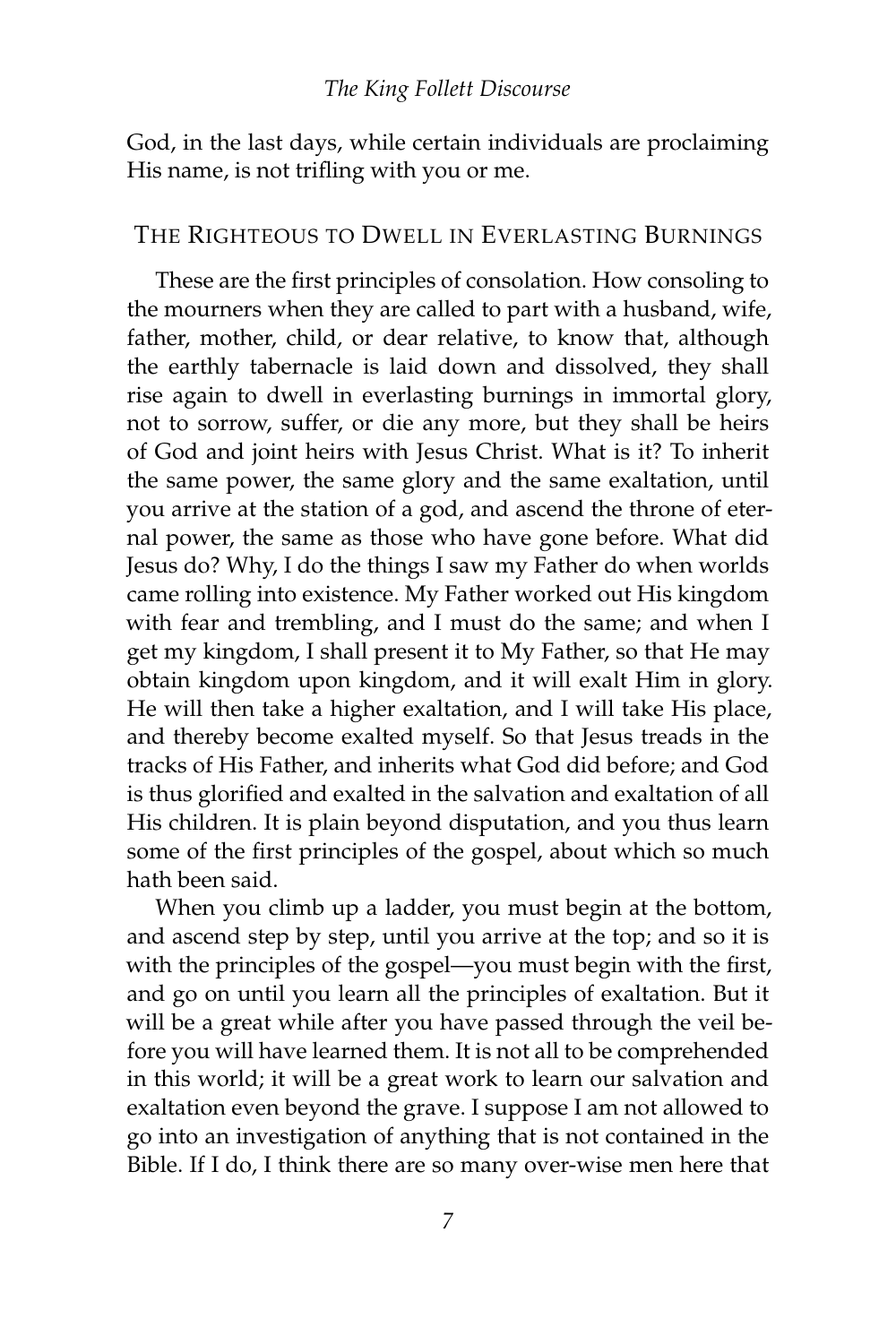they would cry "treason" and put me to death. So I will go to the old Bible and turn commentator today.

I shall comment on the very first Hebrew word in the Bible; I will make a comment on the very first sentence of the history of creation in the Bible—*Berosheit.* I want to analyze the word. *Baith—*in, by, through, and everything else. *Rosh—*the head, *Sheit—*grammatical termination. When the inspired man wrote it, he did not put the baith there. An old Jew without any authority added the word; he thought it too bad to begin to talk about the head! It read first, "The head one of the Gods brought forth the Gods." That is the true meaning of the words. *Baurau* signifies to bring forth. If you do not believe it, you do not believe the learned man of God. Learned men can teach you no more than what I have told you. Thus the head God brought forth the Gods in the grand council.

I will transpose and simplify it in the English language. Oh, ye lawyers, ye doctors, and ye priests, who have persecuted me, I want to let you know that the Holy Ghost knows something as well as you do. The head God called together the Gods and sat in grand council to bring forth the world. The grand councilors sat at the head in yonder heavens and contemplated the creation of the worlds which were created at the time. When I say doctors and lawyers, I mean the doctors and lawyers of the scriptures. I have done so hitherto without explanation, to let the lawyers flutter and everybody laugh at them. Some learned doctors might take a notion to say the scriptures say thus and so; and we must believe the scriptures; they are not to be altered. But I am going to show you an error in them.

I have an old edition of the New Testament in the Latin, Hebrew, German and Greek languages. I have been reading the German, and find it to be the most [nearly] correct translation, and to correspond nearest to the revelations which God has given to me for the last fourteen years. It tells about Jacobus, the son of Zebedee. It means Jacob. In the English New Testament it is translated James. Now, if Jacob had the keys, you might talk about James through all eternity and never get the keys. In the 21st [verse] of the fourth chapter of Matthew, my old German edition gives the word Jacob instead of James.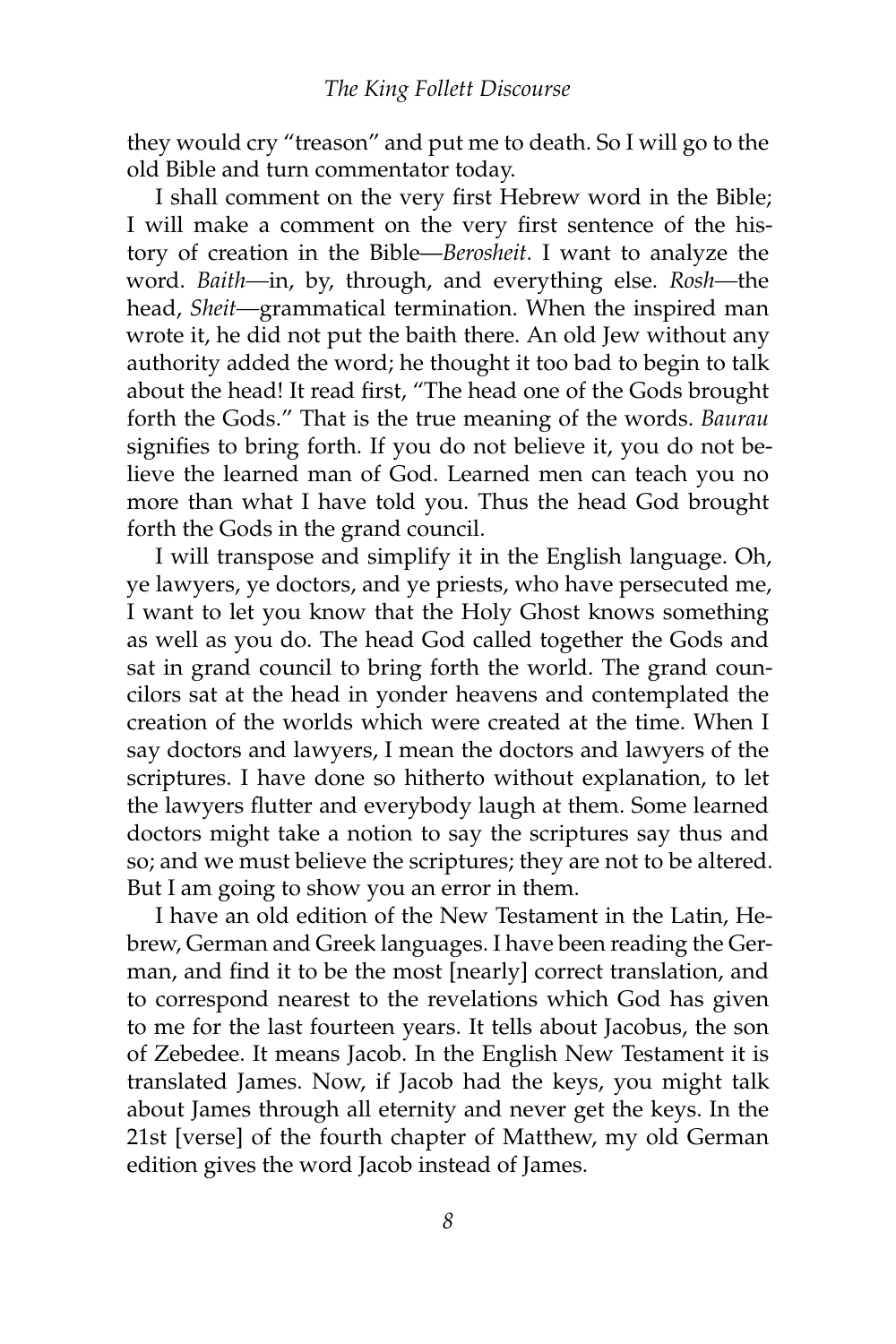The doctors (I mean doctors of law, not physic) say, "If you preach anything not according to the Bible, we will cry treason." How can we escape the damnation of hell, except God be with us and reveal to us? Men bind us with chains. The Latin says Jacobus, which means Jacob; the Hebrew says Jacob, the Greek says Jacob and the German says Jacob, here we have the testimony of four against one. I thank God that I have got this old book; but I thank him more for the gift of the Holy Ghost. I have got the oldest book in the world; but I have got the oldest book in my heart, even the gift of the Holy Ghost. I have all the four Testaments. Come here, ye learned men, and read, if you can. I should not have introduced this testimony, were it not to back up the word *rosh—*the head, the Father of the Gods. I should not have brought it up, only to show that I am right.

## A COUNCIL OF THE GODS

In the beginning, the head of the Gods called a council of the Gods; and they came together and concocted [prepared] a plan to create the world and people it. When we begin to learn this way, we begin to learn the only true God, and what kind of a being we have got to worship. Having a knowledge of God, we begin to know how to approach Him, and how to ask so as to receive an answer.

When we understand the character of God, and know how to come to Him, he begins to unfold the heavens to us, and to tell us all about it. When we are ready to come to him, he is ready to come to us.

Now, I ask all who hear me, why the learned men who are preaching salvation, say that God created the heavens and the earth out of nothing? The reason is, that they are unlearned in the things of God, and have not the gift of the Holy Ghost; they account it blasphemy in any one to contradict their idea. If you tell them that God made the world out of something, they will call you a fool. But I am learned, and know more than all the world put together. The Holy Ghost does, anyhow, and he is within me, and comprehends more than all the world; and I will associate myself with him.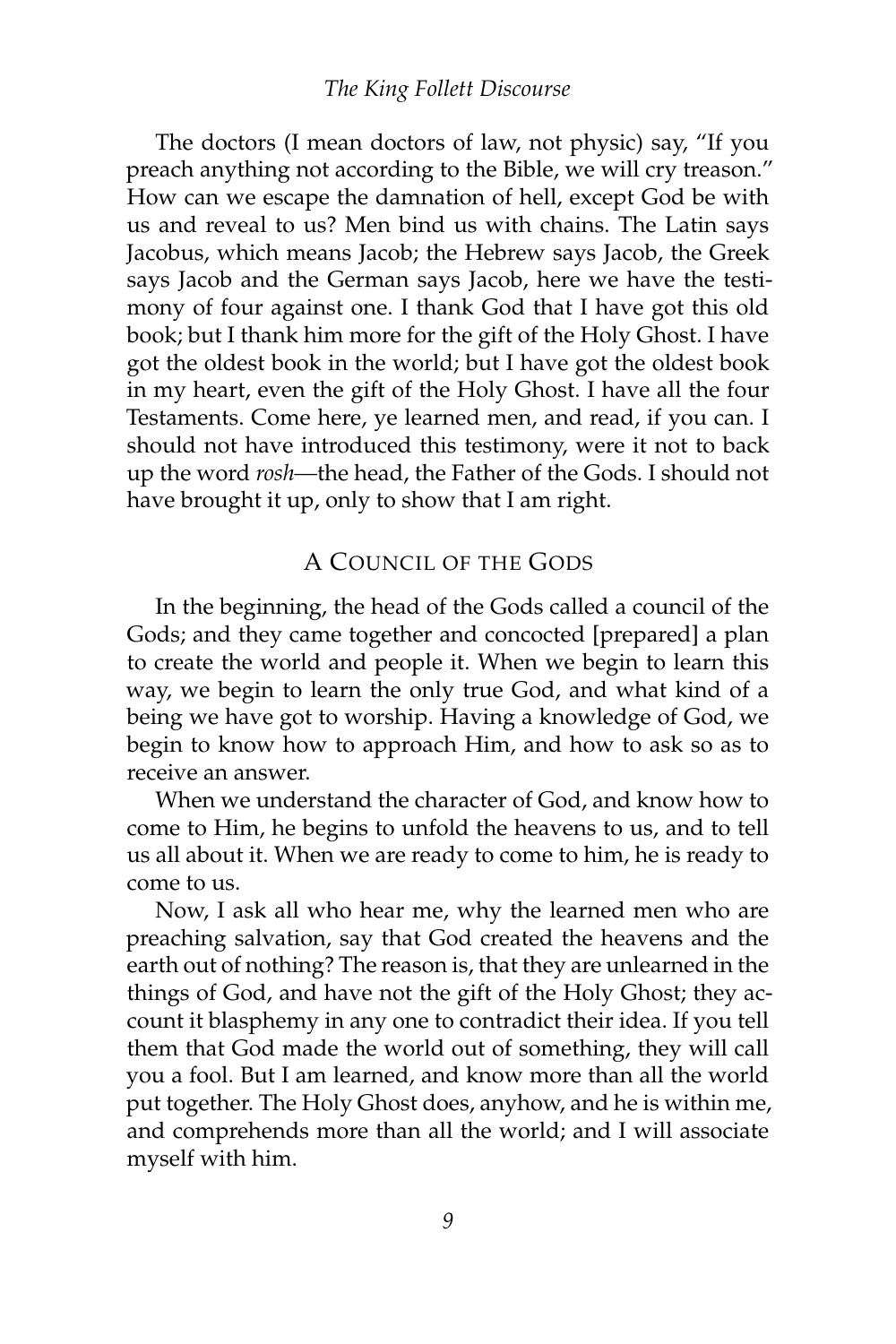## MEANING OF THE WORD "CREATE"

You ask the learned doctors why they say the world was made out of nothing, and they will answer, "Doesn't the Bible say he *created* the world?" And they infer, from the word create, that it must have been made out of nothing. Now, the word create came from the word *baurau,* which does not mean to create out of nothing; it means to organize; the same as a man would organize materials and build a ship. Hence we infer that God had materials to organize the world out of chaos—chaotic matter, which is element, and in which dwells all the glory. Element had an existence from the time He had. The pure principles of element are principles which can never be destroyed; they may be organized and re-organized, but not destroyed. They had no beginning and can have no end.

## THE IMMORTAL INTELLIGENCE

I have another subject to dwell upon, which is calculated to exalt man; but it is impossible for me to say much on this subject. I shall therefore just touch upon it, for time will not permit me to say all. It is associated with the subject of the resurrection of the dead—namely, the soul—the mind of man—the immortal spirit. Where did it come from? All learned men and doctors of divinity say that God created it in the beginning; but it is not so: the very idea lessens man in my estimation. I do not believe the doctrine; I know better. Hear it, all ye ends of the world; for God has told me so; and if you don't believe me, it will not make the truth without effect. I will make a man appear a fool before I get through; if he does not believe it. I am going to tell of things more noble.

We say that God Himself is a self-existing being. Who told you so? It is correct enough; but how did it get into your heads? Who told you that man did not exist in like manner upon the same principles? Man does exist upon the same principles. God made a tabernacle and put a spirit into it, and it became a living soul. (Refers to the Bible.) How does it read in the Hebrew? It does not say in the Hebrew that God created the spirit of man. It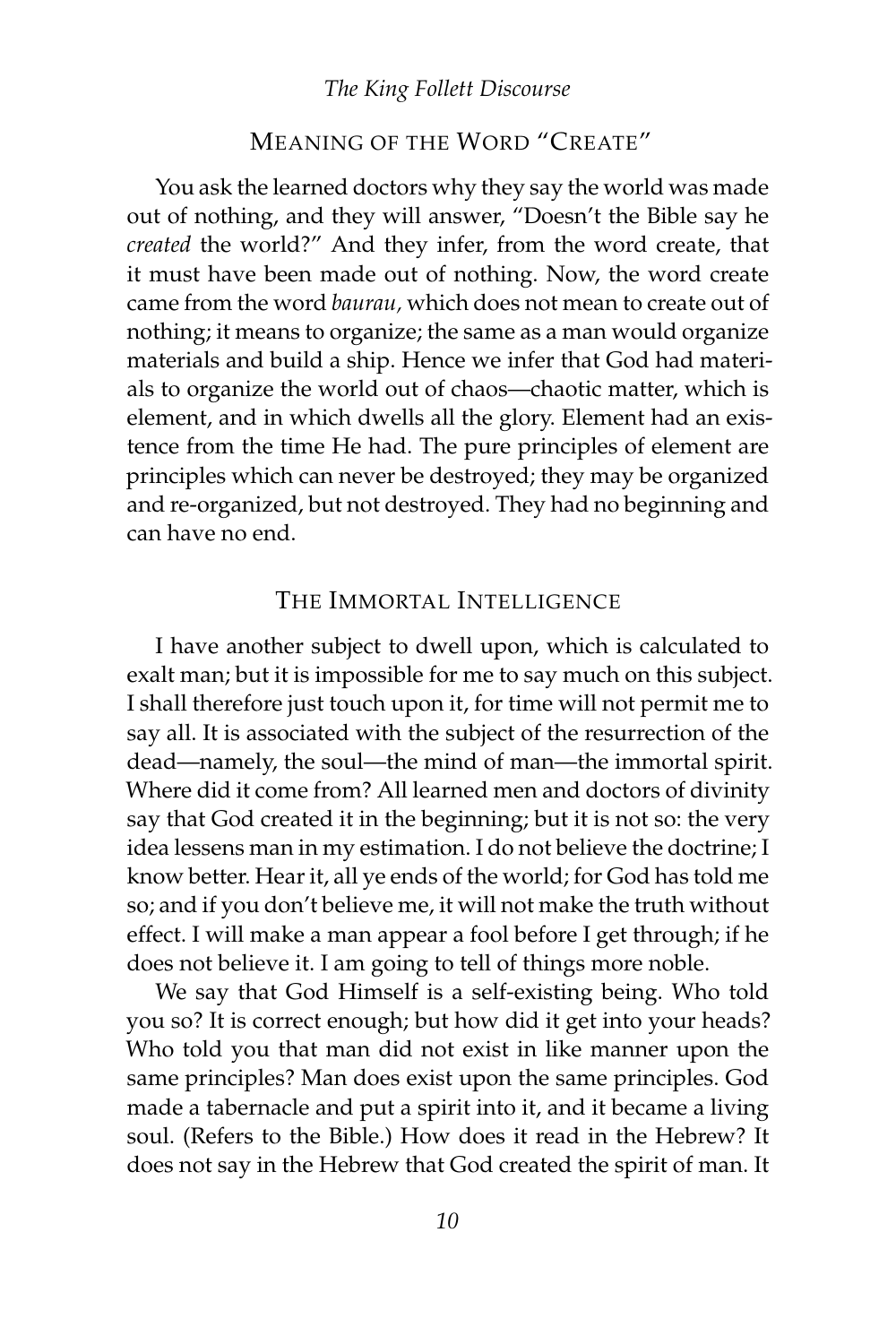says, "God made man out of the earth and put into him Adam's spirit, and so became a living body."

The mind or the intelligence which man possesses is co-equal<sup>5</sup> with God himself.<sup>6</sup> I know that my testimony is true; hence, when I talk to these mourners, what have they lost? Their relatives and friends are only separated from their bodies for a short season: their spirits which existed with God have left the tabernacle of clay only for a little moment, as it were; and they now exist in a place where they converse together the same as we do on the earth.

I am dwelling on the immortality of the spirit of man. Is it logical to say that the intelligence of spirits is immortal, and yet that it has a beginning? The intelligence of spirits had no beginning, neither will it have an end. That is good logic. That which has a beginning may have an end. There never was a time when there were not spirits; for they are co-equal with our Father in heaven.

I want to reason more on the spirit of man; for I am dwelling on the body and spirit of man—on the subject of the dead. I take my ring from my finger and liken it unto the mind of man—the immortal part, because it had no beginning. Suppose you cut it in two; then it has a beginning and an end; but join it again, and it continues one eternal round. So with the spirit of man. As the Lord liveth, if it had a beginning, it will have an end. All the fools and learned and wise men from the beginning of creation, who say that the spirit of man had a beginning, prove that it must have an end; and if that doctrine is true, then the doctrine of annihilation would be true. But if I am right, I might with boldness proclaim from the housetops that God never had the power to create the spirit of man at all. God himself could not create himself.

<sup>5.</sup> The Prophet may have meant "coeval" (or perhaps his scribes misheard). The word means "of the same or equal age, antiquity, or duration." (In *History of the Church,* B. H. Roberts added a note that "co-eternal" was meant.)

<sup>6.</sup> As the Lord teaches in D&C 93:29, "Man was also in the beginning with God. Intelligence, or the light of truth, was not created or made, neither indeed can be."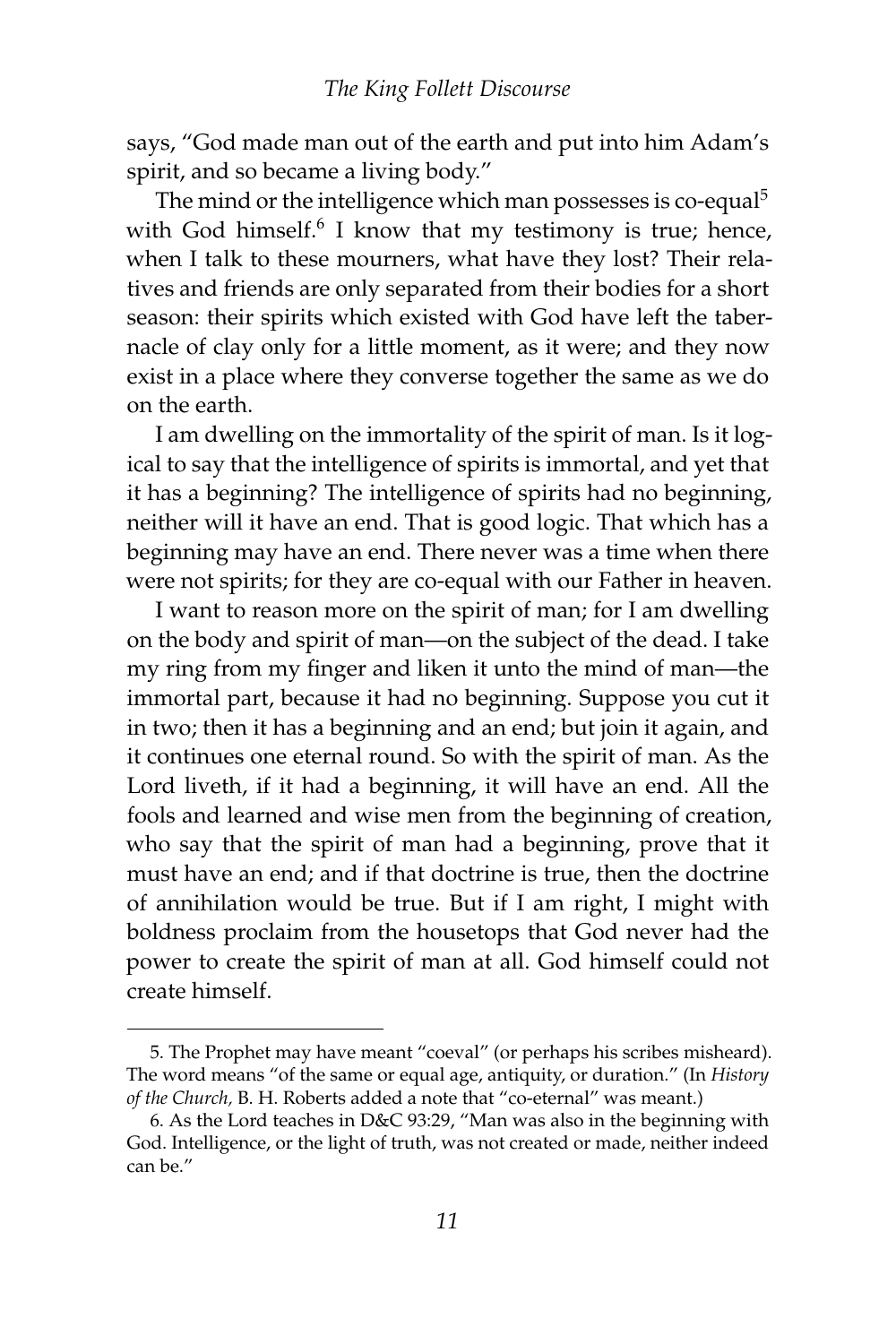Intelligence is eternal and exists upon a self-existent principle. It is a spirit from age to age and there is no creation about it. All the minds and spirits that God ever sent into the world are susceptible of enlargement.

The first principles of man are self-existent with God. God himself, finding he was in the midst of spirits and glory, because he was more intelligent, saw proper to institute laws whereby the rest could have a privilege to advance like himself. The relationship we have with God places us in a situation to advance in knowledge. He has power to institute laws to instruct the weaker intelligences, that they may be exalted with Himself, so that they might have one glory upon another, and all that knowledge, power, glory, and intelligence, which is requisite in order to save them in the world of spirits.

This is good doctrine. It tastes good. I can taste the principles of eternal life, and so can you. They are given to me by the revelations of Jesus Christ; and I know that when I tell you these words of eternal life as they are given to me, you taste them, and I know that you believe them. You say honey is sweet, and so do I. I can also taste the spirit of eternal life. I know that it is good; and when I tell you of these things which were given me by inspiration of the Holy Spirit, you are bound to receive them as sweet, and rejoice more and more.

## THE RELATION OF MAN TO GOD

I want to talk more of the relation of man to God. I will open your eyes in relation to the dead. All things whatsoever God in his infinite wisdom has seen fit and proper to reveal to us, while we are dwelling in mortality, in regard to our mortal bodies, are revealed to us in the abstract, and independent of affinity of this mortal tabernacle, but are revealed to our spirits precisely as though we had no bodies at all; and those revelations which will save our spirits will save our bodies. God reveals them to us in view of no eternal dissolution of the body, or tabernacle. Hence the responsibility, the awful responsibility, that rests upon us in relation to our dead; for all the spirits who have not obeyed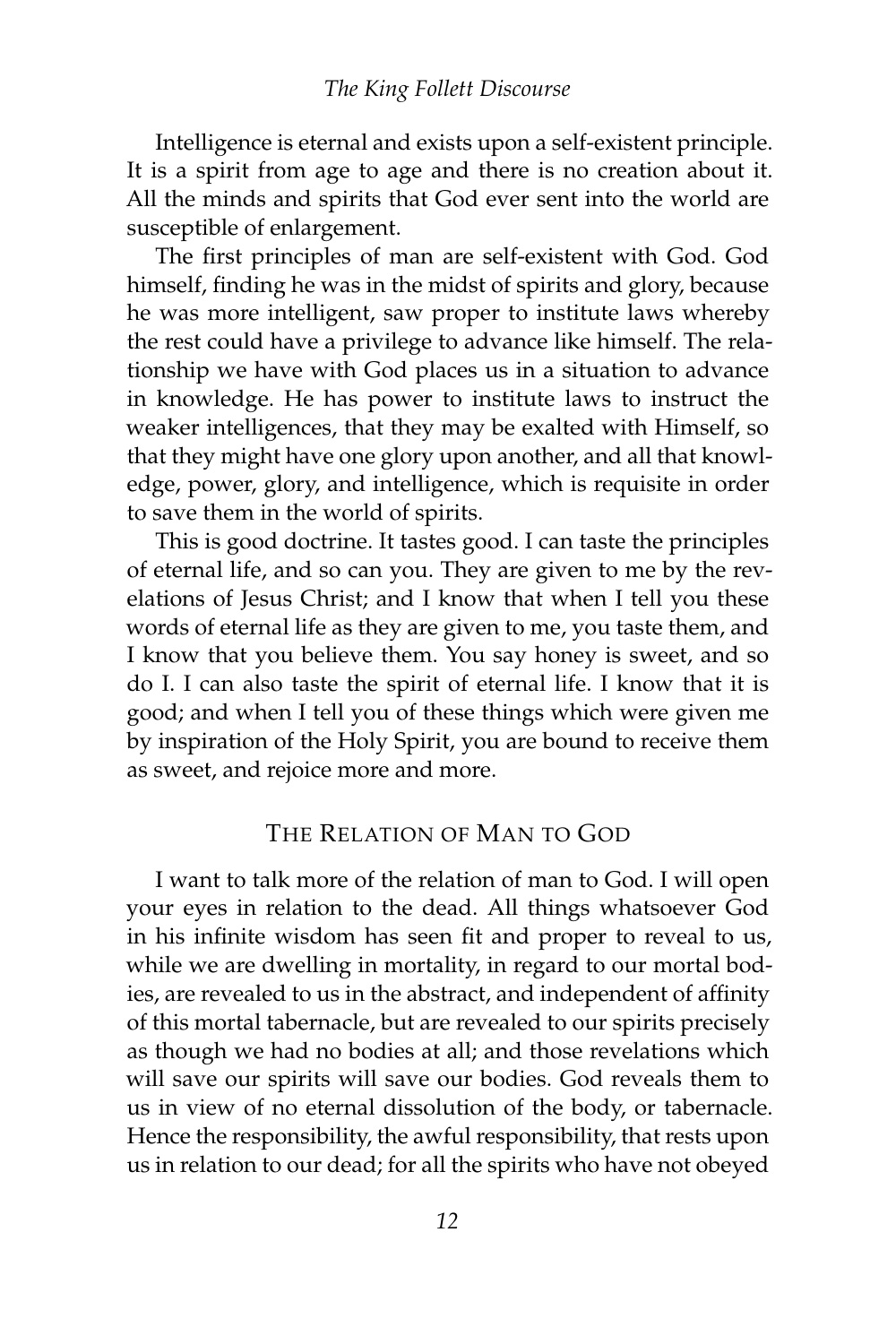the Gospel in the flesh must either obey it in the spirit or be damned. Solemn thought!—dreadful thought! Is there nothing to be done?—no preparation—no salvation for our fathers and friends who have died without having had the opportunity to obey the decrees of the Son of Man? Would to God that I had forty days and nights in which to tell you all! I would let you know that I am not a "fallen prophet."

## OUR GREATEST RESPONSIBILITY

What promises are made in relation to the subject of the salvation of the dead? and what kind of characters are those who can be saved, although their bodies are mouldering and decaying in the grave? When His commandments teach us, it is in view of eternity; for we are looked upon by God as though we were in eternity; God dwells in eternity, and does not view things as we do.

The greatest responsibility in this world that God has laid upon us is to seek after our dead. The apostle says, "They without us cannot be made perfect"; for it is necessary that the sealing power should be in our hands to seal our children and our dead for the fulness of the dispensation of times—a dispensation to meet the promises made by Jesus Christ before the foundation of the world for the salvation of man.

Now, I will speak of them. I will meet Paul half way. I say to you, Paul, you cannot be perfect without us. It is necessary that those who are going before and those who come after us should have salvation in common with us; and thus hath God made it obligatory upon man. Hence, God said, "I will send you Elijah the prophet before the coming of the great and dreadful day of the Lord: he shall turn the heart of the fathers to the children, and the heart of the children to their fathers, lest I come and smite the earth with a curse."

## THE UNPARDONABLE SIN

I have a declaration to make as to the provisions which God hath made to suit the conditions of man—made from before the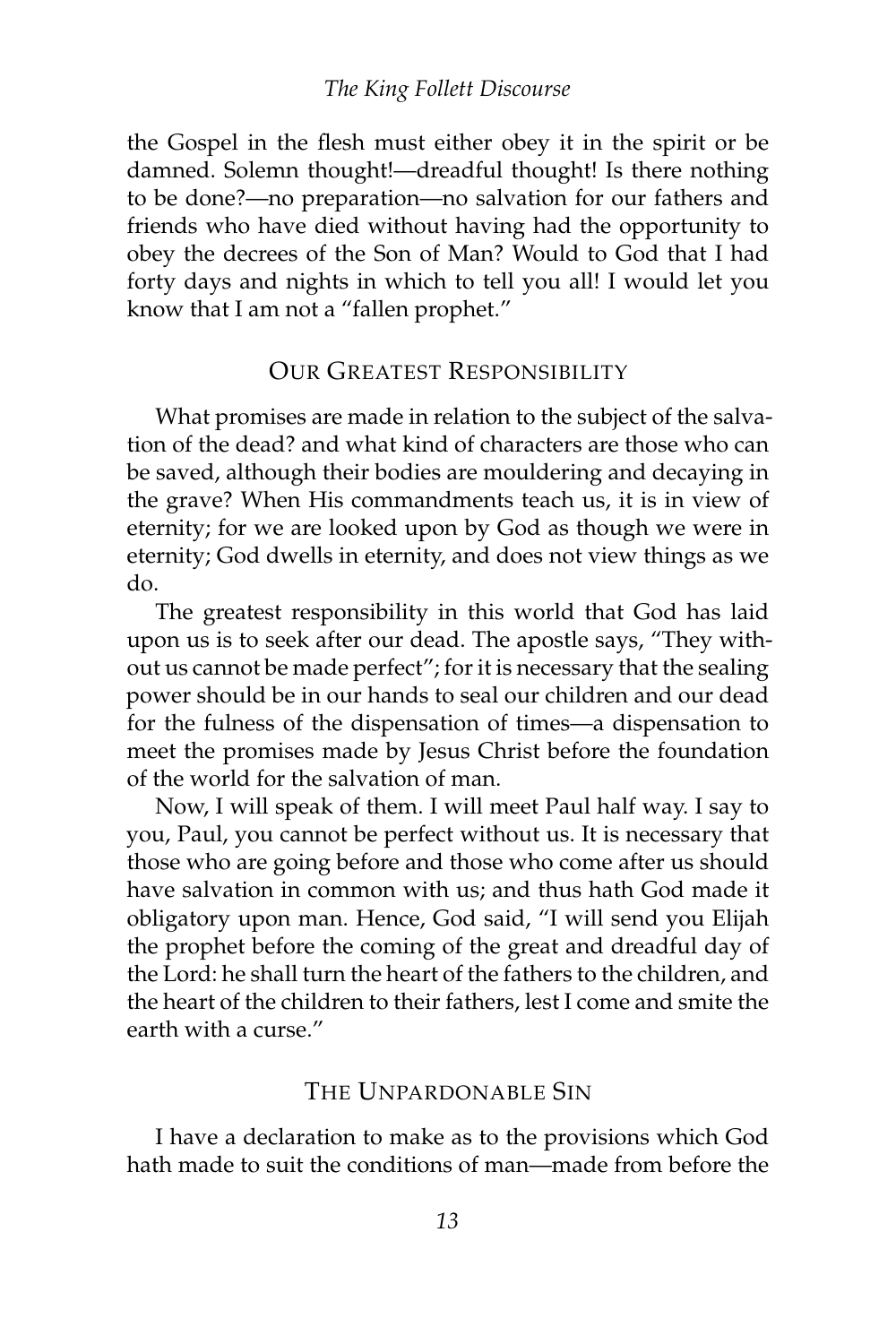foundation of the world. What has Jesus said? All sins, and all blasphemies, and every transgression, except one, that man can be guilty of, may be forgiven; and there is a salvation for all men, either in this world or the world to come, who have not committed the unpardonable sin, there being a provision either in this world or the world of spirits. Hence God hath made a provision that every spirit in the eternal world can be ferreted out and saved unless he has committed that unpardonable sin which cannot be remitted to him either in this world or the world of spirits. God has wrought out a salvation for all men, unless they have committed a certain sin; and every man who has a friend in the eternal world can save him, unless he has committed the unpardonable sin. And so you can see how far you can be a savior.

A man cannot commit the unpardonable sin after the dissolution of the body, and there is a way possible for escape. Knowledge saves a man; and in the world of spirits no man can be exalted but by knowledge. So long as a man will not give heed to the commandments, he must abide without salvation. If a man has knowledge, he can be saved; although, if he has been guilty of great sins, he will be punished for them. But when he consents to obey the gospel, whether here or in the world of spirits, he is saved.

A man is his own tormentor and his own condemner. Hence the saying, They shall go into the lake that burns with fire and brimstone. The torment of disappointment in the mind is as exquisite as a lake burning with fire and brimstone. I say, so is the torment of man.

I know the scriptures and understand them. I said, no man can commit the unpardonable sin after the dissolution of the body, nor in this life, until he receives the Holy Ghost; but they must do it in this world. Hence the salvation of Jesus Christ was wrought out for all men, in order to triumph over the devil; for if it did not catch him in one place, it would in another; for he stood up as a Savior. All will suffer until they obey Christ himself.

The contention in heaven was—Jesus said there would be certain souls that would not be saved; and the devil said he would save them all, and laid his plans before the grand council, who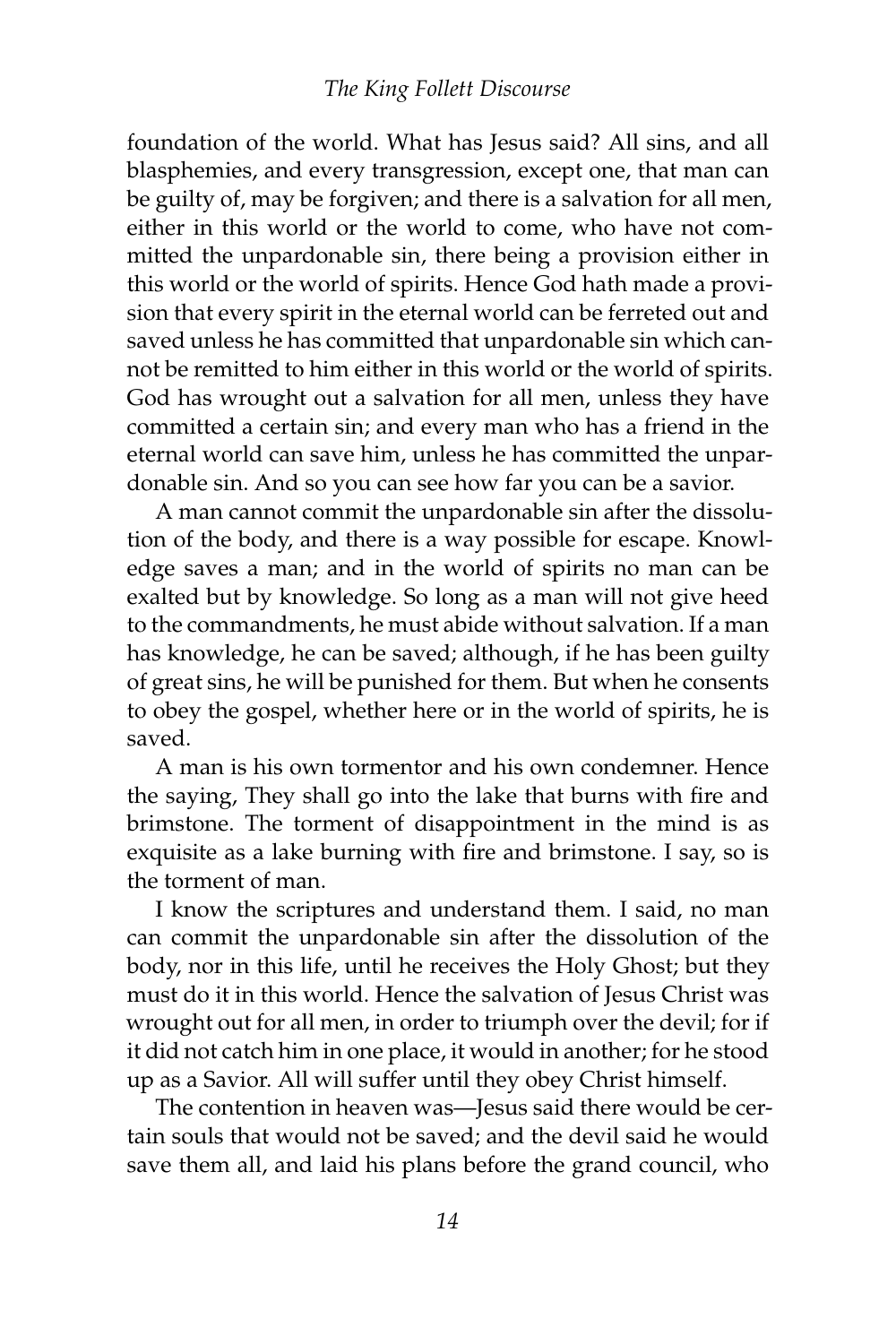gave their vote in favor of Jesus Christ. So the devil rose up in rebellion against God, and was cast down, with all who put up their heads for him. (Book of Moses—Pearl of Great Price, Ch. 4:1–4; Book of Abraham, Ch. 3:23–28.)

## THE FORGIVENESS OF SINS

All sins shall be forgiven, except the sin against the Holy Ghost; for Jesus will save all except the sons of perdition. What must a man do to commit the unpardonable sin? He must receive the Holy Ghost, have the heavens opened unto him, and know God, and then sin against him. After a man has sinned against the Holy Ghost, there is no repentance for him. He has got to say that the sun does not shine while he sees it; he has got to deny Jesus Christ when the heavens have been opened unto him, and to deny the plan of salvation with his eyes open to the truth of it; and from that time he begins to be an enemy. This is the case with many apostates of The Church of Jesus Christ of Latter-day Saints.

When a man begins to be an enemy to this work, he hunts me, he seeks to kill me, and never ceases to thirst for my blood. He gets the spirit of the devil—the same spirit that sins against the Holy Ghost. You cannot save such persons; you cannot bring them to repentance; they make open war, like the devil, and awful is the consequence.

I advise all of you to be careful what you do, or you may byand-by find out that you have been deceived. Stay yourselves; do not give way; don't make any hasty moves, you may be saved. If a spirit of bitterness is in you, don't be in haste. You may say, that man is a sinner. Well, if he repents, he shall be forgiven. Be cautious: await. When you find a spirit that wants bloodshed, murder, the same is not of God, but is of the devil. Out of the abundance of the heart of man the mouth speaketh.

The best men bring forth the best works. The man who tells you words of life is the man who can save you. I warn you against all evil characters who sin against the Holy Ghost; for there is no redemption for them in this world nor in the world to come.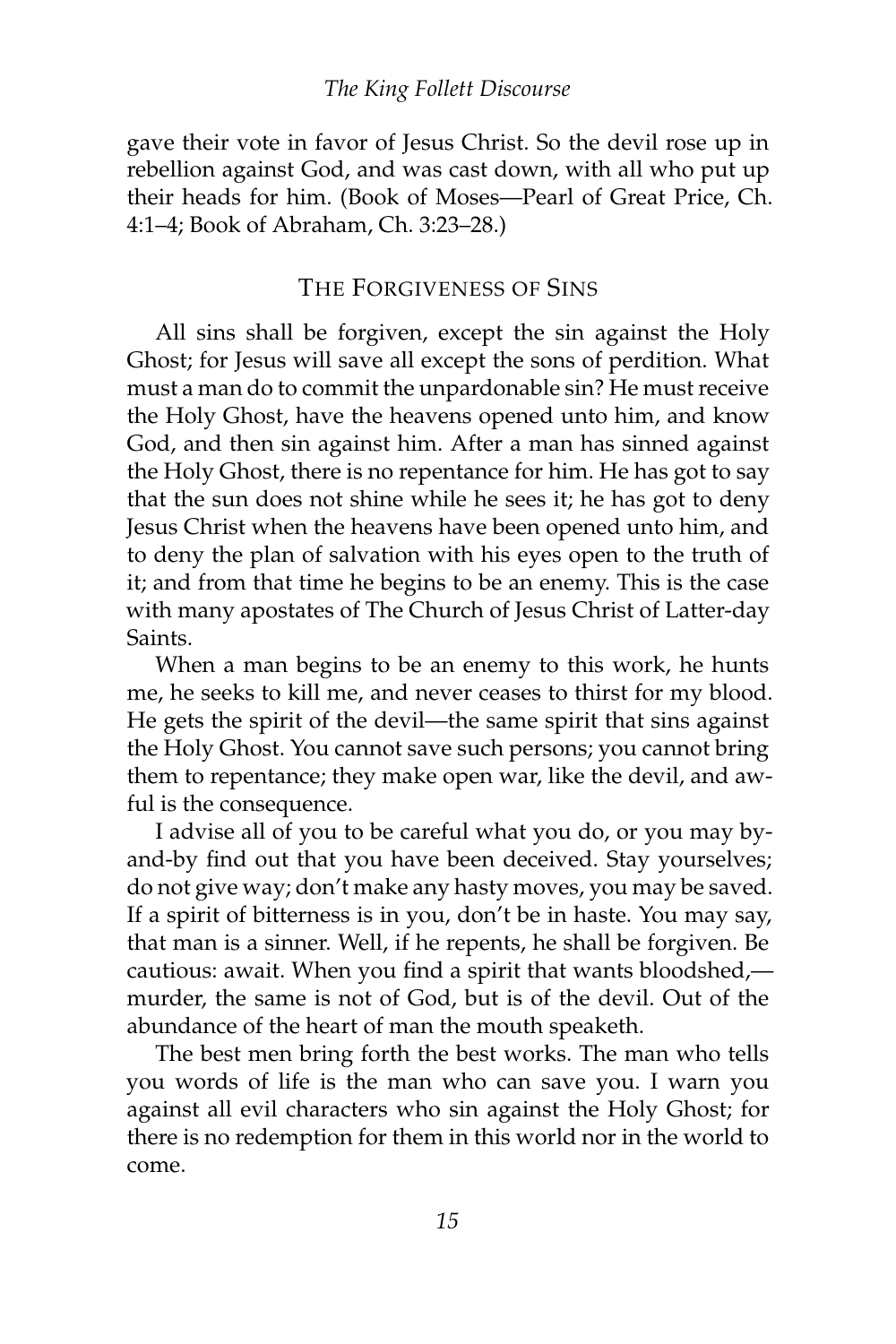I could go back and trace every object of interest concerning the relationship of man to God, if I had time. I can enter into the mysteries; I can enter largely into the eternal worlds; for Jesus said, "In my Father's house are many mansions; if it were not so, I would have told you. I go to prepare a place for you." (John 14:2.) Paul says, "There is one glory of the sun, and another glory of the moon, and another glory of the stars; for one star differeth from another star in glory. So also is the resurrection of the dead." (1 Cor. 15:41.) What have we to console us in relation to the dead? We have reason to have the greatest hope and consolation for our dead of any people on the earth; for we have seen them walk worthily in our midst, and seen them sink asleep in the arms of Jesus; and those who have died in the faith are now in the celestial kingdom of God. And hence is the glory of the sun.

You mourners have occasion to rejoice, speaking of the death of Elder King Follett; for your husband and father is gone to wait until the resurrection of the dead—until the perfection of the remainder; for at the resurrection your friend will rise in perfect felicity and go to celestial glory, while many must wait myriads of years before they can receive the like blessings; and your expectations and hopes are far above what man can conceive; for why has God revealed it to us?

I am authorized to say, by the authority of the Holy Ghost, that you have no occasion to fear; for he [Brother Follett] is gone to the home of the just. Don't mourn, don't weep. I know it by the testimony of the Holy Ghost that is within me; and you may wait for your friends to come forth to meet you in the morn of the celestial world.

Rejoice, O Israel! Your friends who have been murdered for the truth's sake in the persecutions shall triumph gloriously in the celestial world, while their murderers shall welter for ages in torment, even until they shall have paid the uttermost farthing. I say this for the benefit of strangers.

I have a father, brothers, children, and friends who have gone to a world of spirits. They are only absent for a moment. They are in the spirit, and we shall soon meet again. The time will soon arrive when the trumpet shall sound. When we depart, we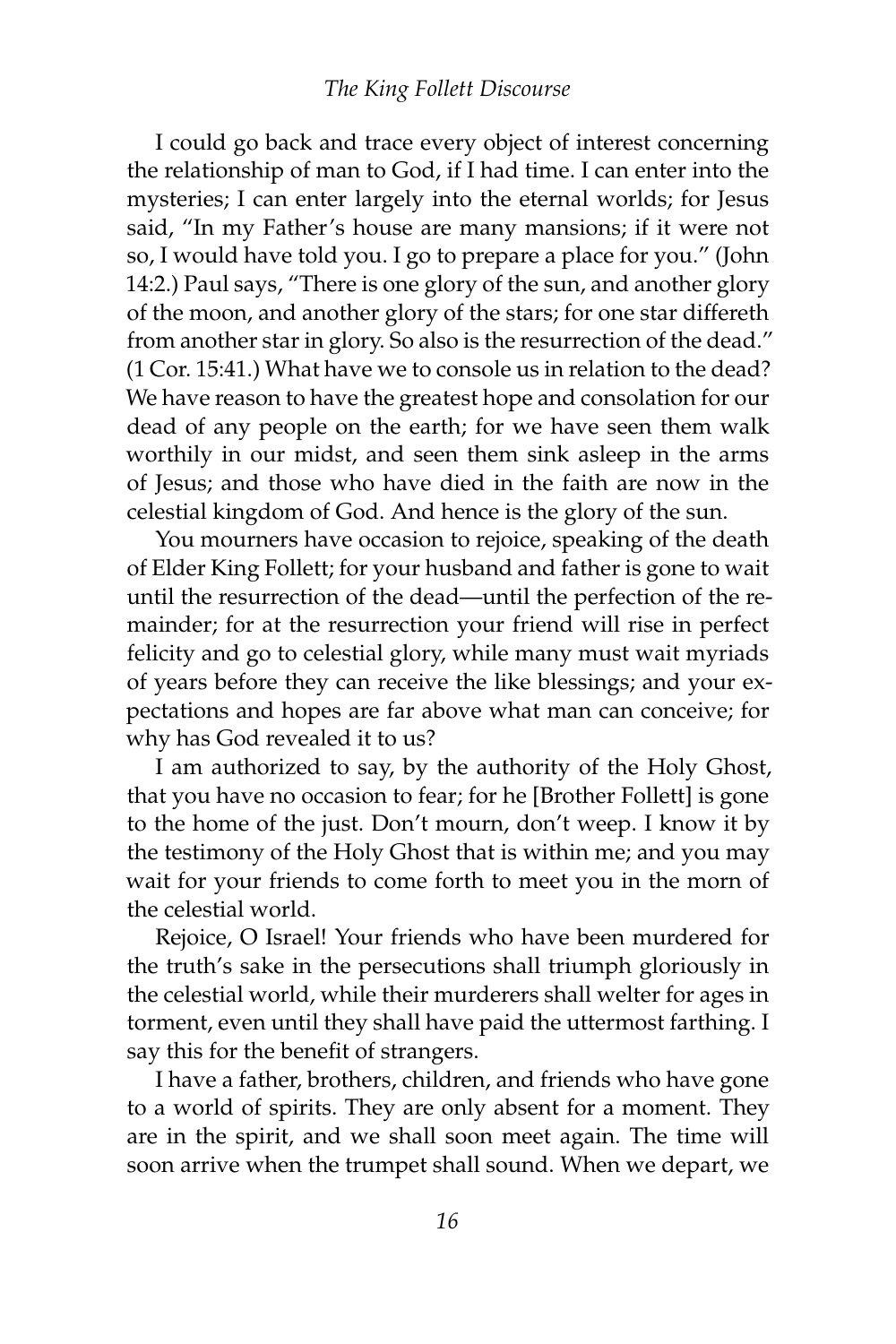shall hail our mothers, fathers, friends, and all whom we love, who have fallen asleep in Jesus. There will be no fear of mobs, persecutions, or malicious lawsuits and arrests; but it will be an eternity of felicity.

A question may be asked—"Will mothers have their children in eternity?" Yes! Yes! Mothers, you shall have your children; for they shall have eternal life, for their debt is paid. There is no damnation awaiting them for they are in the spirit. But as the child dies, so shall it rise from the dead, and be for ever living in the learning of God. It will never grow [in the grave]; it will still be the child, in the same precise form [when it rises] as it appeared before it died out of its mother's arms, but possessing all the intelligence of a God. . . .

I will leave this subject here, and make a few remarks on the subject of baptism. The baptism of water, without the baptism of fire and the Holy Ghost attending it, is of no use; they are necessarily and inseparably connected. An individual must be born of water and the spirit in order to get into the kingdom of God. In the German, the text bears me out the same as the revelations which I have given and taught for the past fourteen years on that subject. I have the testimony to put in their teeth. My testimony has been true all the time. You will find it in the declaration of John the Baptist. (Reads from the German.) John says, "I baptize you with water, but when Jesus comes, who has the power (or keys) He shall administer the baptism of fire and the Holy Ghost." Great God! Where is now all the sectarian world? And if this testimony is true, they are all damned as clearly as anathema can do it. I know the text is true. I call upon all you Germans who know that it is true to say, Eye. (Loud shouts of "Aye.")

Alexander Campbell, how are you going to save people with water alone? For John said his baptism was good for nothing without the baptism of Jesus Christ. "Therefore, *not* leaving the principles of the doctrine of Christ, let us go on unto perfection; not laying again the foundation of repentance from dead works, and of faith towards God, of the doctrine of baptism, and of laying on of hands, and of resurrection of the dead, and of eternal judgment. And this will we do, if God permit." (Heb. 6:1–3.)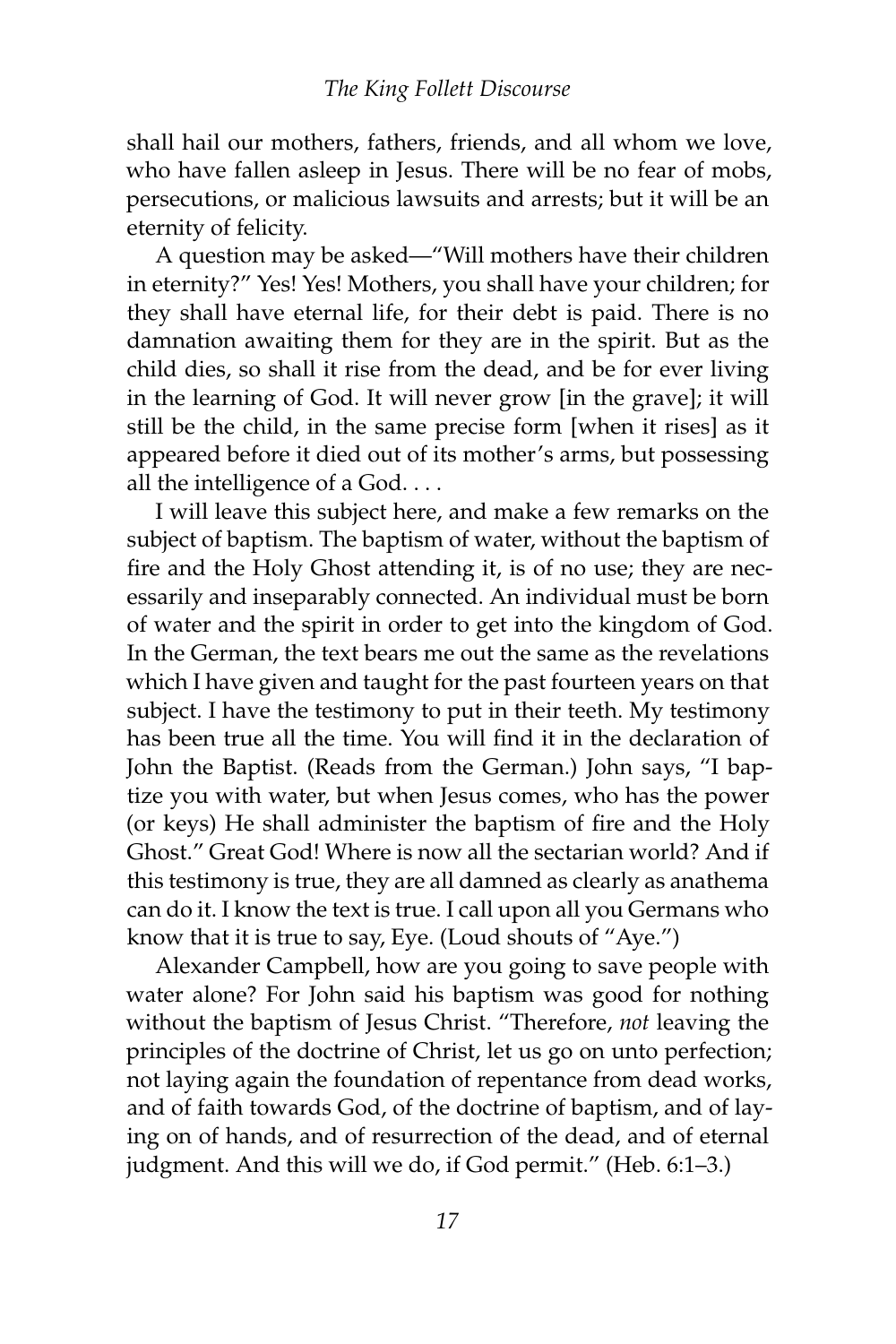There is one God, one Father, one Jesus, one hope of our calling, one baptism. All these three baptisms only make one. Many talk of baptism not being essential to salvation; but this kind of teaching would lay the foundation of their damnation. I have the truth, and am at the defiance of the world to contradict me, if they can.

I have now preached a little Latin, a little Hebrew, Greek, and German; and I have fulfilled all. I am not so big a fool as many have taken me to be. The Germans know that I read the German correctly.

## THE SECOND DEATH

Hear it, all ye ends of the earth—all ye priests, all ye sinners, and all men. Repent! Repent! Obey the gospel. Turn to God; for your religion won't save you, and you will be damned. I do not say how long. There have been remarks made concerning all men being redeemed from hell; but I say that those who sin against the Holy Ghost cannot be forgiven in this world or in the world to come; they shall die the second death. Those who commit the unpardonable sin are doomed to *Gnolom*—to dwell in hell, worlds without end. As they concocted scenes of bloodshed in this world, so they shall rise to that resurrection which is as the lake of fire and brimstone. Some shall rise to the everlasting burnings of God; for God dwells in everlasting burnings and some shall rise to the damnation of their own filthiness, which is as exquisite a torment as the lake of fire and brimstone.

I have intended my remarks for all, both rich and poor, bond and free, great and small. I have no enmity against any man. I love you all; but I hate some of your deeds. I am your best friend, and if persons miss their mark it is their own fault. If I reprove a man, and he hates me, he is a fool; for I love all men, especially these my brethren and sisters.

I rejoice in hearing the testimony of my aged friends. You don't know me; you never knew my heart. No man knows my history. I cannot tell it: I shall never undertake it. I don't blame any one for not believing my history. If I had not experienced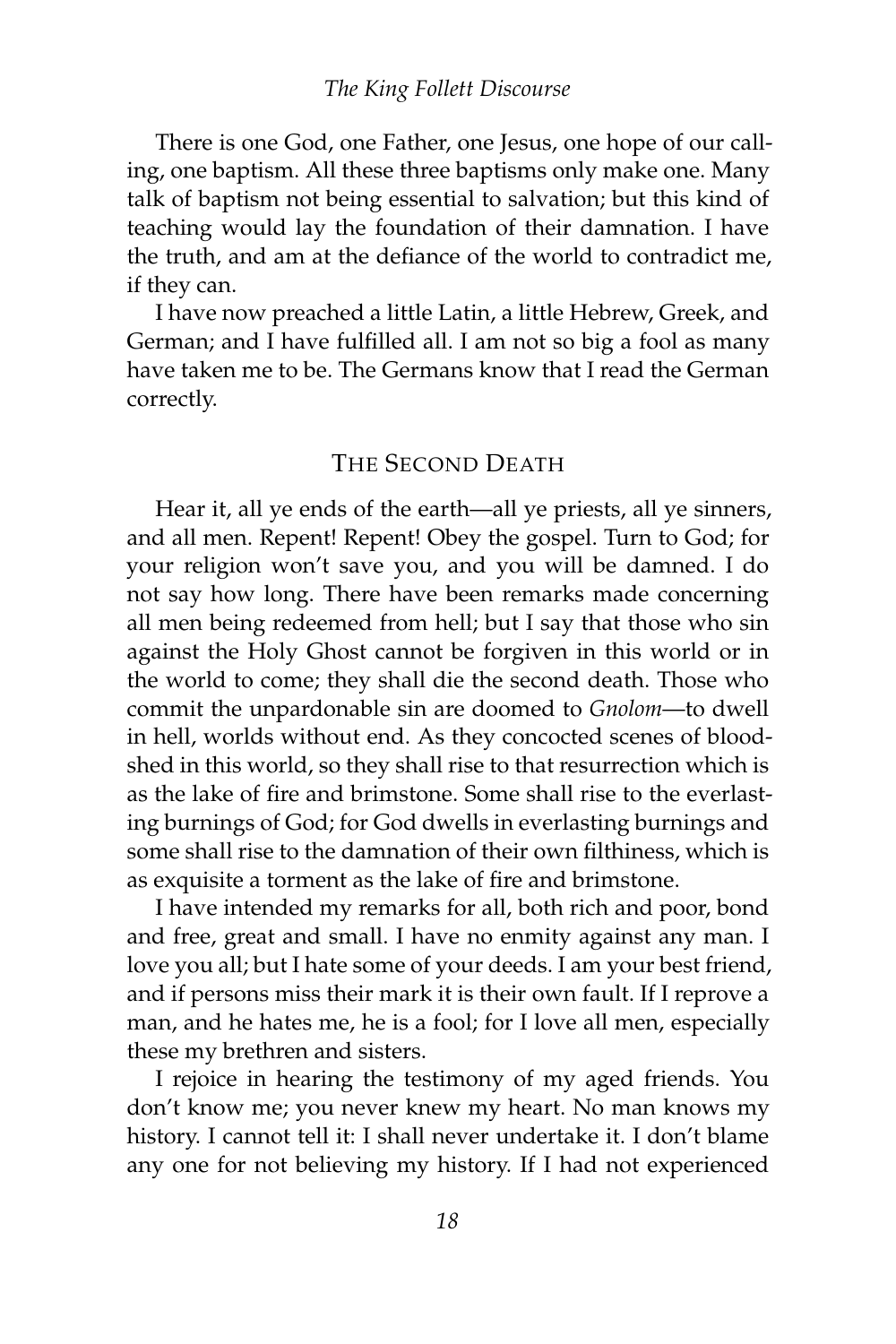what I have, I would not have believed it myself. I never did harm any man since I was born in the world. My voice is always for peace.

I cannot lie down until all my work is finished. I never think any evil, nor do anything to the harm of my fellow-man. When I am called by the trump of the archangel and weighed in the balance, you will all know me then. I add no more. God bless you all. Amen.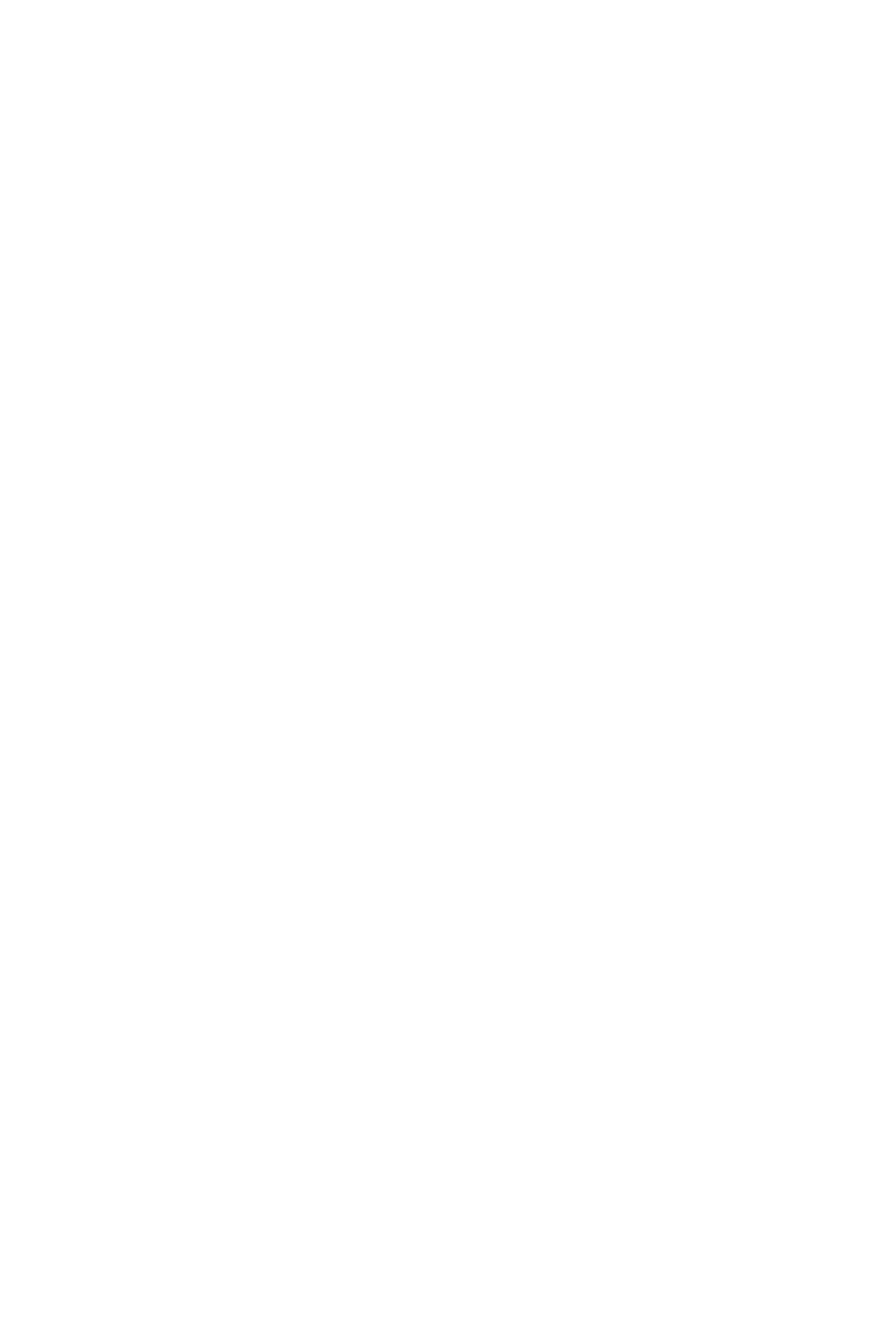## The Sermon in the Grove

## Joseph Smith

*Meeting in the Grove, east of the Temple, June 16, 1844. Prayer by Bishop Newel K. Whitney. Choir sang, "Mortals Awake." President Joseph Smith read the 3rd chapter of Revelation, and took for his text 1st chapter, 6th verse—"And hath made us kings and priests unto God and His Father: to Him be glory and dominion forever and ever. Amen."*

[Revelation 1:6] is altogether correct in the [King James] translation. Now, you know that of late some malicious and corrupt men have sprung up and apostatized from the Church of Jesus Christ of Latter-day Saints, and they declare that the Prophet believes in a plurality of Gods, and, lo and behold! we have discovered a very great secret, they cry—"The Prophet says there are many Gods, and this proves that he has fallen."

It has been my intention for a long time to take up this subject and lay it clearly before the people, and show what my faith is in relation to this interesting matter. I have contemplated the saying of Jesus (Luke 17th chapter, 26th verse)—"And as it was in the days of Noah, so shall it be also in the days of the Son of Man." And if it does rain, I'll preach this doctrine, for the truth shall be preached.

## PLURALITY OF GODS

I will preach on the plurality of Gods. I have selected this text for that express purpose. I wish to declare I have always and in all congregations when I have preach on the subject of the Deity,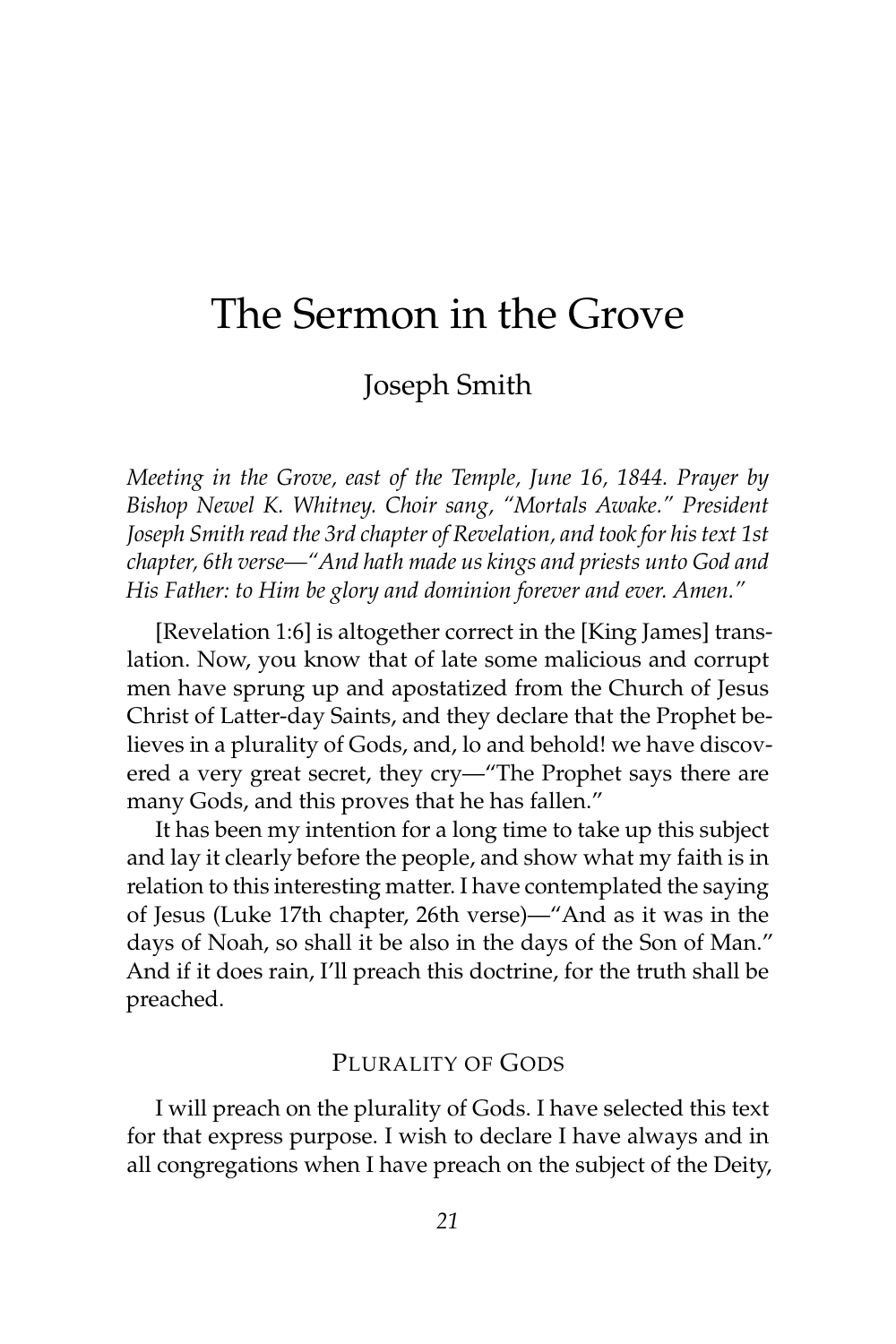it has been the plurality of Gods. It has been preached by the Elders for fifteen years.

I have always declared God to be a distinct personage, Jesus Christ a separate and distinct personage from God the Father, and that the Holy Ghost was a distinct personage and a Spirit: and these three constitute three distinct personages and three Gods. If this is in accordance with the New Testament, lo and behold! we have three Gods anyhow, and they are plural; and who can contradict it?

Our text says, "And hath made us kings and priests unto God and His Father." The Apostles have discovered that there were Gods above, for John says God was the Father of our Lord Jesus Christ. My object was to preach the scriptures, and preach the doctrine they contain, there being a God above, the Father of our Lord Jesus Christ. I am bold to declare I have taught all the strongest doctrines publicly, and always teach stronger doctrines in public than in private.

John was one of the men, and apostles declare they were made kings and priests unto God, the Father of our Lord Jesus Christ. It reads just so in the Revelation, Hence the doctrine of a plurality of Gods is as prominent in the Bible as any other doctrine. It is all over the face of the Bible. It stands beyond the power of controversy. A wayfaring man, though a fool, need not err therein.

Paul says there are Gods many and Lords many. I want to set it forth in a plain and simple manner; but to us there is but one God—that is pertaining to us; and he is in all and through all. But if Joseph Smith says there are Gods many and Lords many, they cry, "Away with him! Crucify him! Crucify him!"

Mankind verily say that the Scriptures are with them. Search the Scriptures, for they testify of things that these apostates would gravely pronounce blasphemy. Paul, if Joseph Smith is a blasphemer, you are. I say there are Gods many and Lords many, but to us only one, and we are to be in subjection to that one, and no man can limit the bounds or the eternal existence of eternal time. Hath he beheld the eternal world, and is he authorized to say that there is only one God? He makes himself a fool if he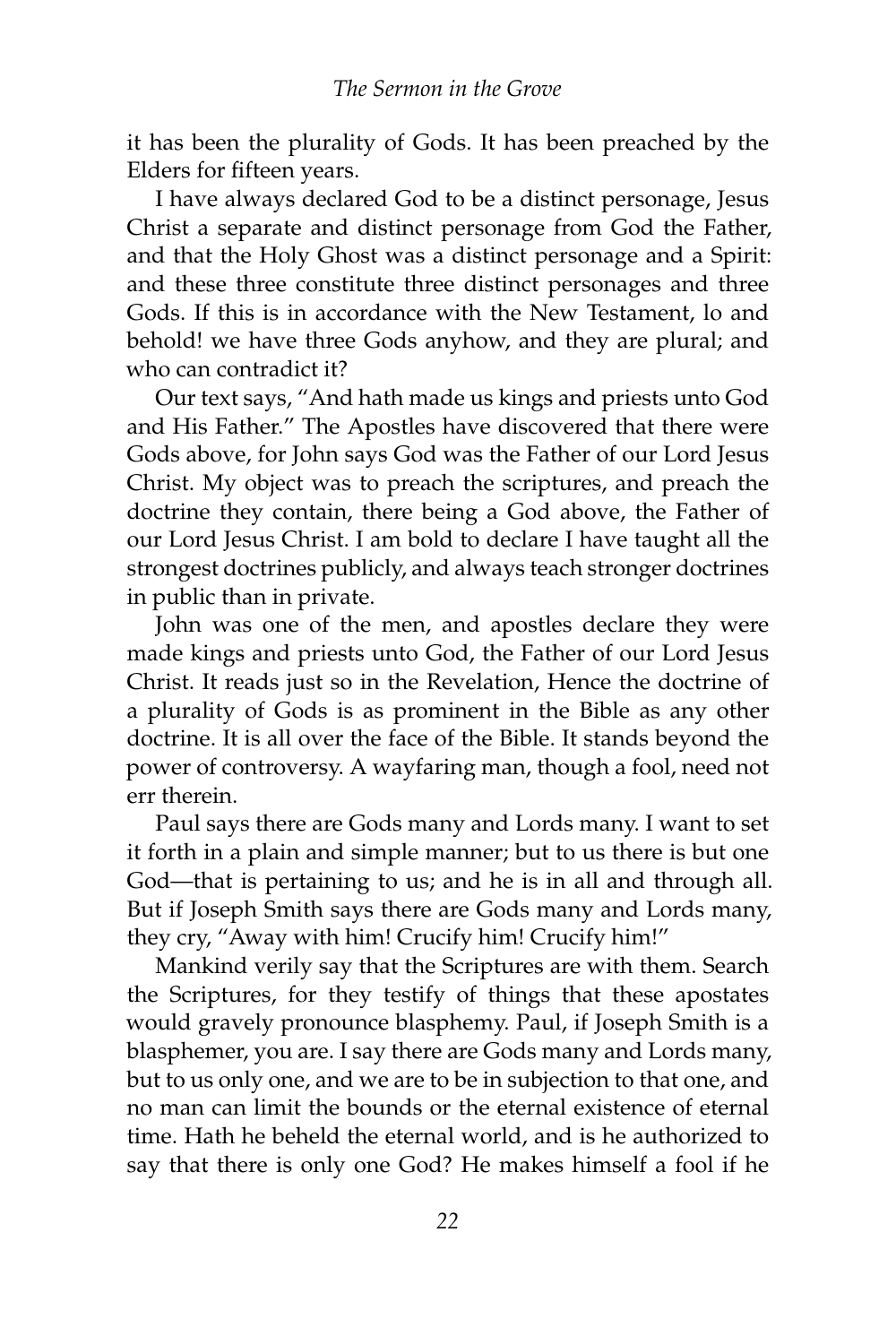thinks or says so, and there is an end of his career or progress in knowledge. He cannot obtain all knowledge, for he has sealed up the gate to it.

## SCRIPTURAL INTERPRETATION

Some say I do not interpret the Scripture the same as they do. They say it means the heathen's gods. Paul says there are Gods many and Lords many; and that makes a plurality of Gods, in spite of the whims of all men. Without a revelation, I am not going to give them the knowledge of the God of heaven. You know and I testify that Paul had no allusion to the heathen gods. I have it from God, and get over it if you can. I have a witness of the Holy Ghost, and a testimony that Paul had no allusion to the heathen gods in the text. I will show from the Hebrew Bible that I am correct, and the first word shows a plurality of Gods; and I want the apostates and learned men to come here and prove to the contrary, if they can. An unlearned boy must give you a little Hebrew. *Berosheit baurau Eloheim ait aushamayeen vehau auraits,* rendered by King James' translators, "In the beginning God created the heaven and the earth." I want to analyze the word *Berosheit. Rosh,* the head; *Sheit,* a grammatical termination; the *Baith* was not originally put there when the inspired man wrote it, but it has been since added by an old Jew. *Baurau* signifies to bring forth; *Eloheim* is from the word *Eloi,* God, in the singular number; and by adding the word *heim,* it renders it *Gods.* It read first, "In the beginning the head of the Gods brought forth the Gods," or, as others have translated it, "The head of the Gods called the Gods together." I want to show a little learning as well as other fools.

The head God organized the heavens and the earth. I defy all the world to refute me. In the beginning the heads of the Gods organized the heavens and the earth. Now the learned priests and the people rage, and the heathen imagine a vain thing. If we pursue the Hebrew text further, it reads, "The head one of the Gods said, Let us make a man in our own image." I once asked a learned Jew, "If the Hebrew language compels us to render all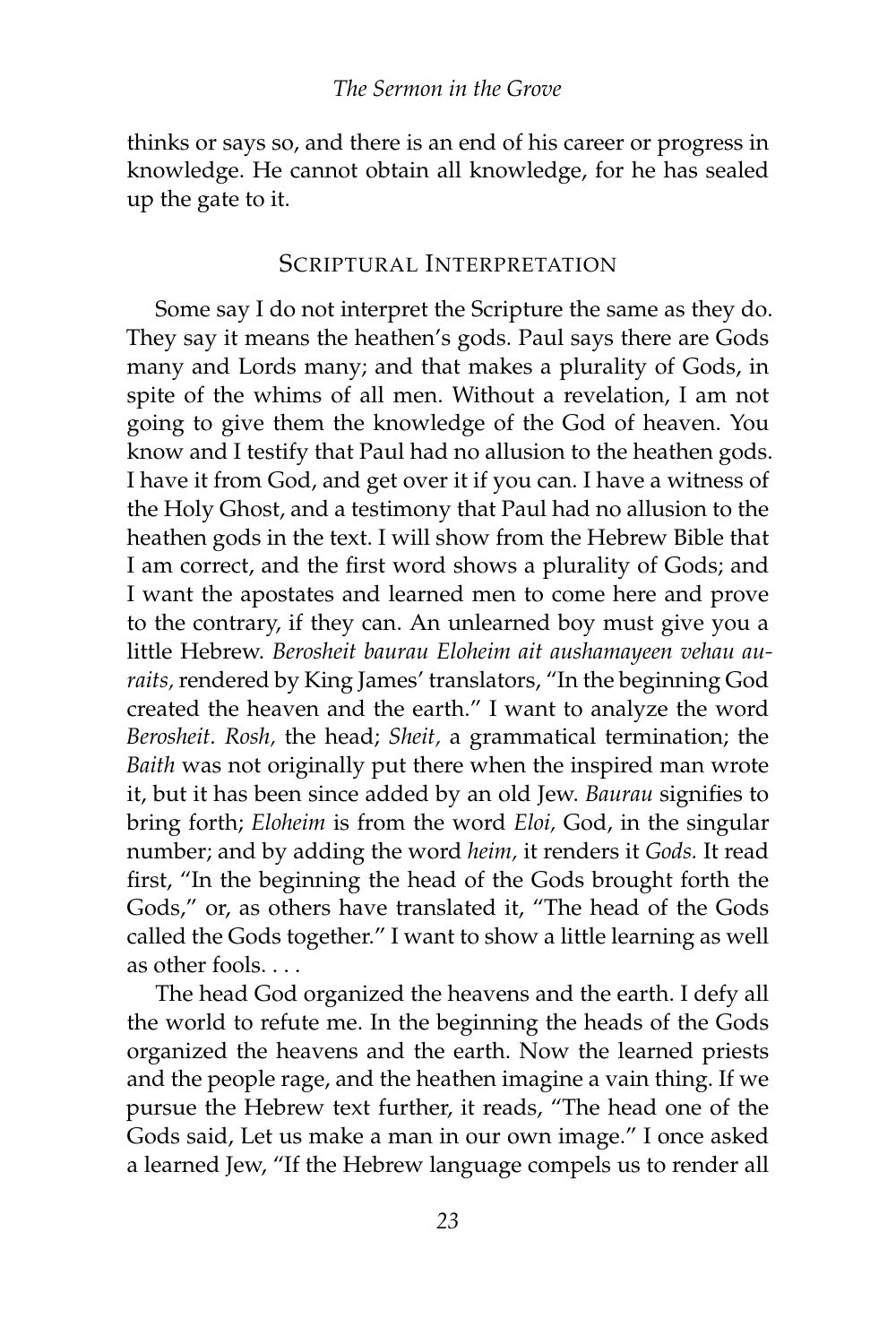## *The Sermon in the Grove*

words ending in *heim* in the plural, why not render the first *Eloheim* plural?" He replied, "That is the rule with few exceptions; but in this case it would ruin the Bible." He acknowledged I was right. I came here to investigate these things precisely as I believe them. Hear and judge for yourselves; and if you go away satisfied, well and good.

In the very beginning the Bible shows there is a plurality of Gods beyond the power of refutation. It is a great subject I am dwelling on. The word *Eloheim* ought to be in the plural all the way through—Gods. The heads of the Gods appointed one God for us; and when you take [that] view of the subject, its sets one free to see all the beauty, holiness and perfection of the Gods. All I want is to get the simple, naked truth, and the whole truth.

Many men say there is one God; the Father, the Son and the Holy Ghost are only one God. I say that is a strange God anyhow—three in one, and one in three! It is a curious organization. "Father, I pray not for the world, but I pray for them which thou hast given me." "Holy Father, keep through Thine own name those whom thou hast given me, that they may be one as we are." All are to be crammed into one God, according to sectarianism. It would make the biggest God in all the world. He would be a wonderfully big God—he would be a giant or a monster. I want to read the text to you myself—"I am agreed with the Father and the Father is agreed with me, and we are agreed as one." The Greek shows that it should be agreed. "Father, I pray for them which Thou hast given me out of the world, and not for those alone, but for them also which shall believe on me through their word, that they all may be agreed, as Thou, Father, are with me, and I with Thee, that they also may be agreed with us," and all come to dwell in unity, and in all the glory and everlasting burnings of the Gods; and then we shall see as we are seen, and be as our God and He as His Father. I want to reason a little on this subject. I learned it by translating the papyrus which is now in my house.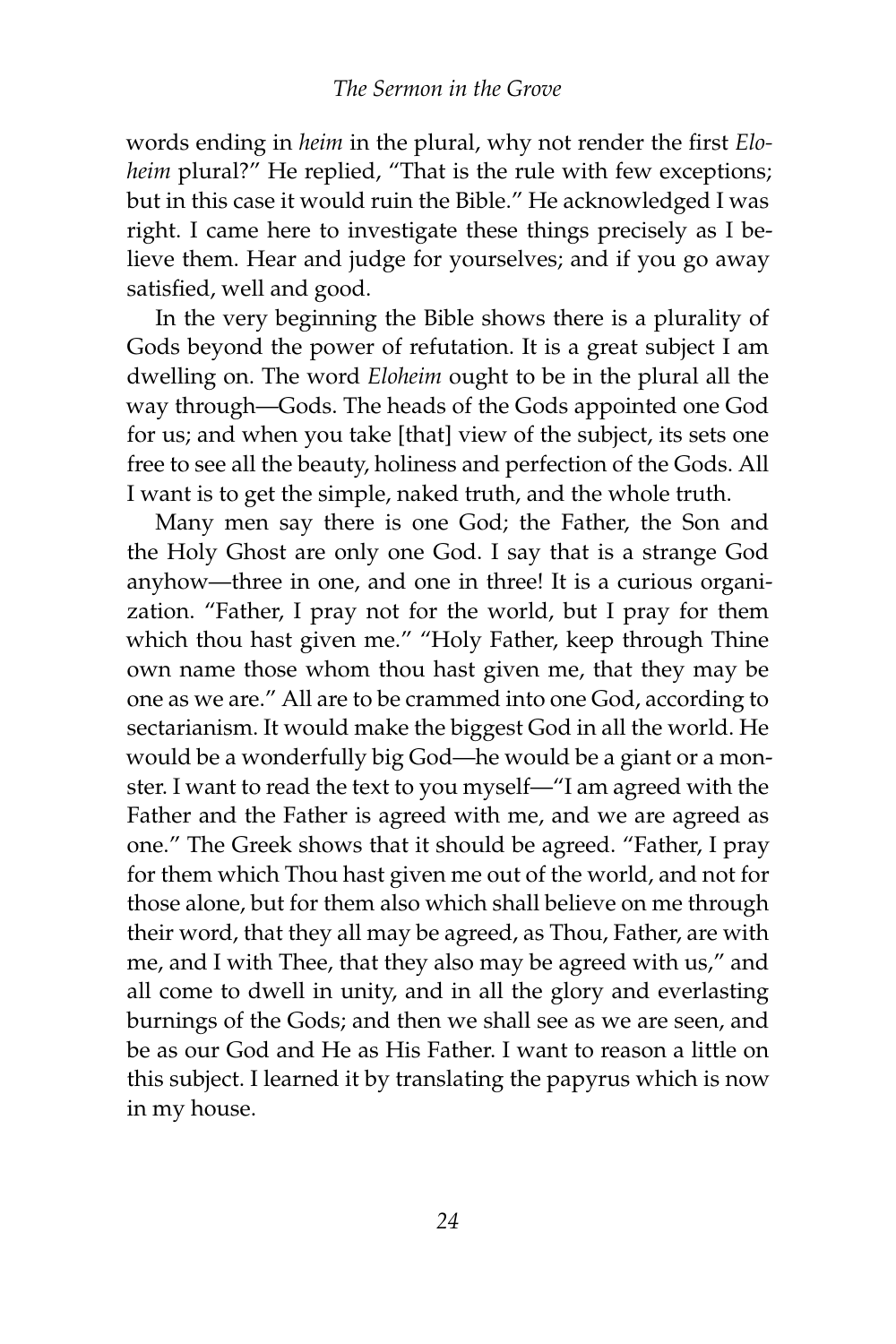## ABRAHAM'S REASONING

I learned a testimony concerning Abraham, and he reasoned concerning the God of heaven. "In order to do that," said he, "suppose we have two facts: that supposes another fact may exist—two men on the earth, one wiser than the other, would logically show that another who is wiser than the wisest may exist. Intelligences exist one above another, so that there is no end to them."

If Abraham reasoned thus—If Jesus Christ was the Son of God, and John discovered that God the Father of Jesus Christ had a Father, you may suppose that He had a Father also. Where was there ever a son without a father? And where was there ever a father without first being a son? Whenever did a tree or anything spring into existence without a progenitor? And everything comes in this way. Paul says that which is earthly is in the likeness of that which is heavenly, Hence if Jesus had a Father, can we not believe that He had a Father also? I despise the idea of being scared to death at such a doctrine, for the Bible is full of it.

I want you to pay particular attention to what I am saying. Jesus said that the Father wrought precisely in the same way as His Father had done before Him. As the Father had done before? He laid down His life, and took it up the same as His Father had done before. He did as He was sent, to lay down His life and take it up again; and then was committed unto Him the keys. I know it is good reasoning.

## THE CHURCH BEING PURGED

I have reason to think that the Church is being purged. I saw Satan fall from heaven, and the way they ran was a caution. All these are wonders and marvels in our eyes in these last days. So long as men are under the law of God, they have no fears—they do not scare themselves.

I want to stick to my text, to show that when men open their lips against these truths they do not injure me, but injure themselves. To the law and to the testimony, for these principles are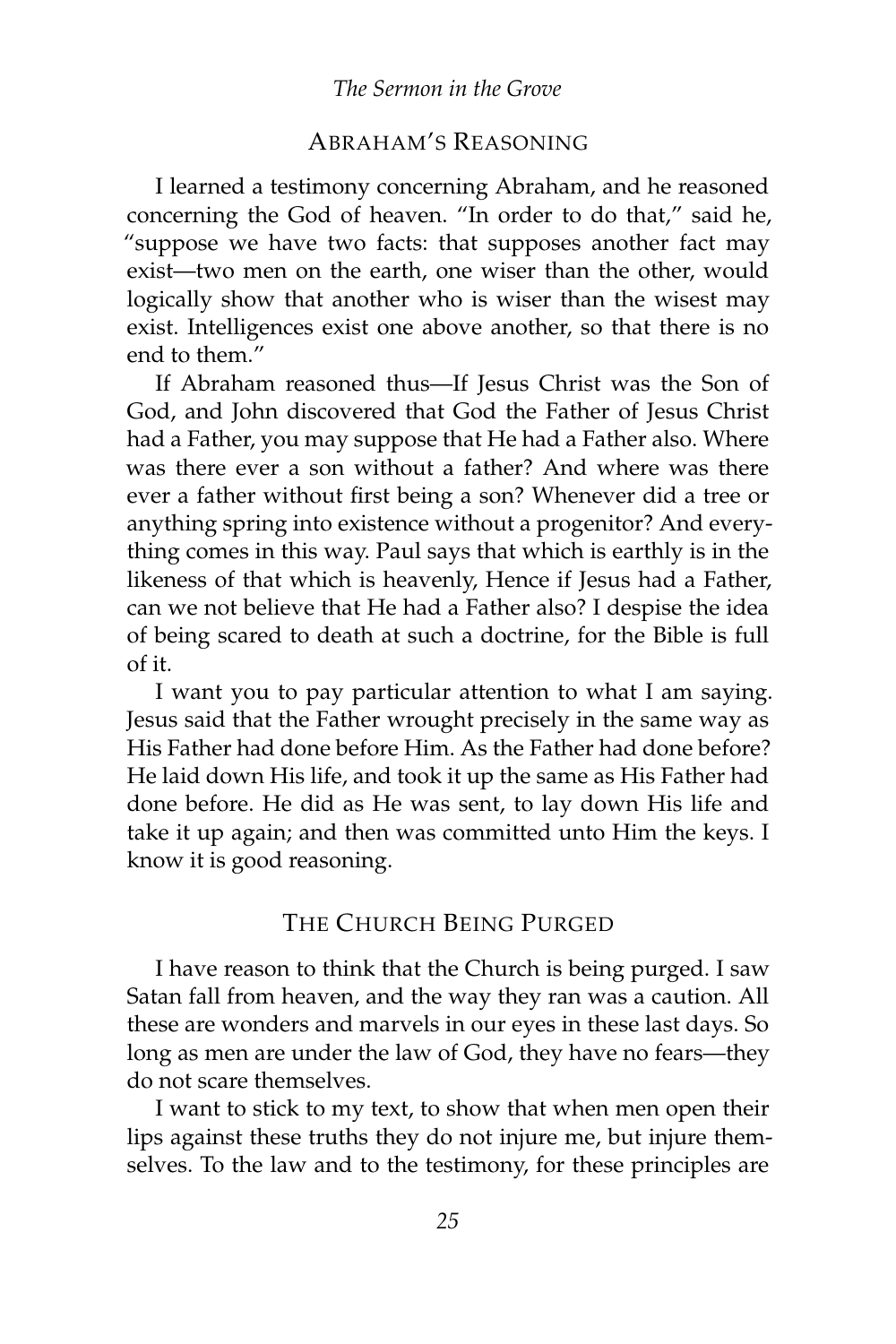poured out all over the Scriptures. When things that are of the greatest importance are passed over by the weak-minded men without even a thought, I want to see truth in all its bearings and hug it to my bosom. I believe all that God ever revealed, and I never hear of a man being damned for believing too much; but they are damned for unbelief.

They found fault with Jesus Christ because He said He was the Son of God, and made Himself equal with God. They say of me, like they did of the Apostles of old, that I must be put down. What did Jesus say? "Is it not written in your law, I said, Ye are Gods? If He called them Gods unto whom the word of God came, and the Scriptures cannot be broken, say ye of Him whom the Father hath sanctified and sent into the world, Thou blasphemest; because I said I am the Son of God?" It was through Him that they drank of the spiritual rock. Of course He would take the honor to Himself. Jesus, if they were called Gods unto whom the word of God came, why should it be thought blasphemy that I should say I am the Son of God?

## ETERNAL GLORIES

Go and read the vision in the Book of Covenants. There is clearly illustrated glory upon glory—one glory of the sun, another glory of the moon, and a glory of the stars; and as one star differeth from another star in glory, even so do they of the telestial world differ in glory, and every man who reigns in celestial glory is a God to his dominions. By the apostates admitting the testimony of the Doctrine and Covenants they damn themselves. Paul, what do you say? They impeached Paul and all went and left him. Paul had seven churches, and they drove him off from among them; and yet they cannot do it by me. I rejoice in that. My testimony is good.

Paul says, "There is one glory of the sun, and another glory of the moon, and another glory of the stars; for one star differeth from another star in glory. So also is the resurrection of the dead." They who obtain a glorious resurrection from the dead, are exalted far above principalities, powers, thrones, dominions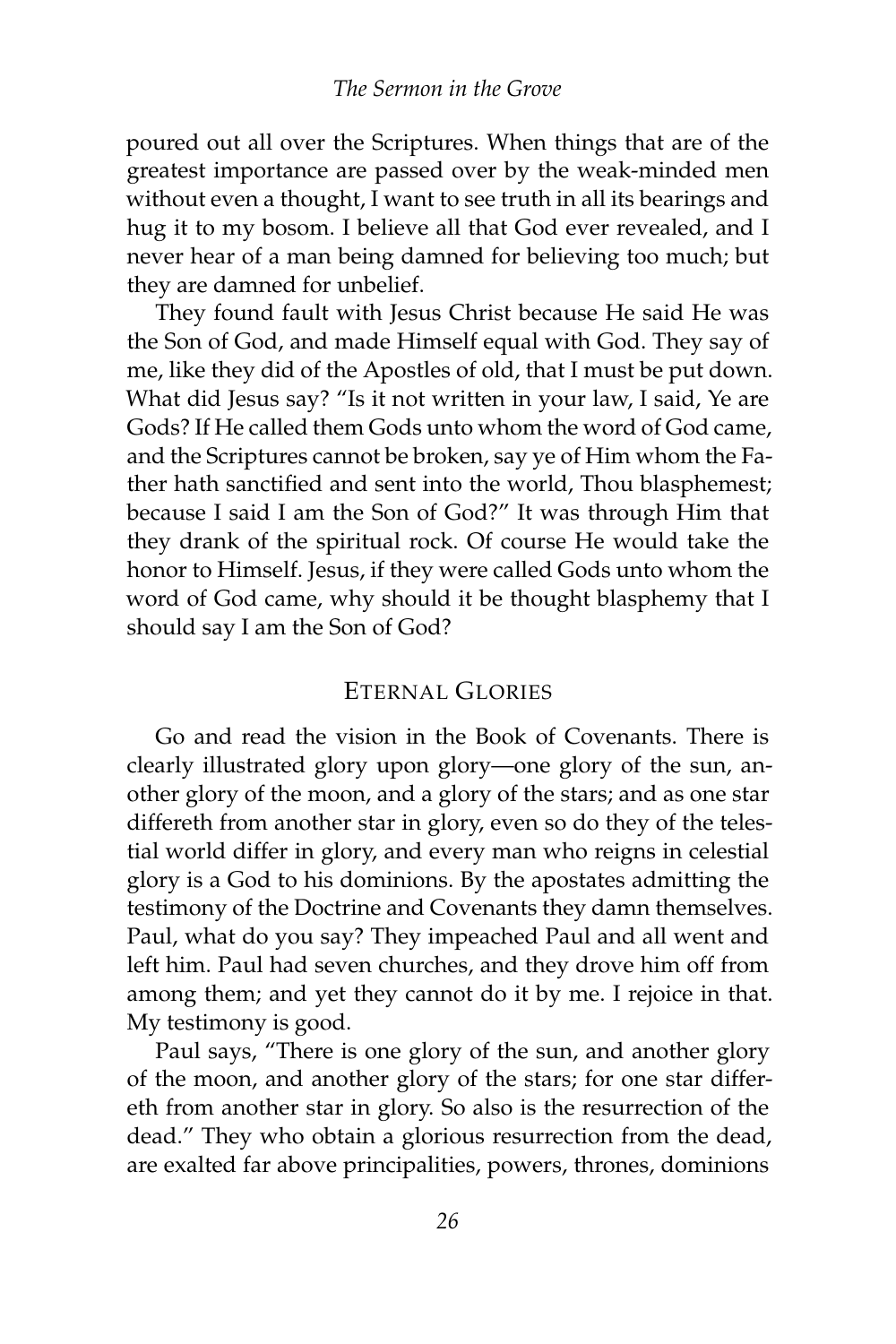and angels, and are expressly declared to be heirs of God and joint heirs with Jesus Christ, all having eternal power.

These Scriptures are a mixture of very strange doctrines to the Christian world, who are blindly led by the blind. I will refer to another Scripture. "Now," says God, when He visited Moses in the bush (Moses was a stammering sort of a boy like me), God said, "Thou shalt be a God unto the children of Israel." God said, "Thou shalt be a God unto Aaron, and he shall be thy spokesman." I believe those Gods that God reveals as Gods to be sons of God, and all can cry, "Abba, Father!" Sons of God who exalt themselves to be Gods, even from before the foundation of the world, and are the only Gods I have a reverence for.

John said he was a king. "And from Jesus Christ, who is the faithful witness, and the first begotten of the dead, and the Prince of the kings of the earth. Unto Him that loved us, and washed us from our sins in His own blood, and hath made us kings and priests unto God, and His Father; to him be glory and dominion forever and ever, Amen." Oh, Thou God who art King of kings and Lord of lords, the sectarian world, by their actions, declare, "We cannot believe Thee."

The old Catholic church traditions are worth more than all you have said. Here is a principle of logic that most men have no more sense than to adopt. I will illustrate it by an old apple tree. Here jumps off a branch and says, I am the true tree, and you are corrupt. If the whole tree is corrupt, are not its branches corrupt? If the Catholic religion is a false religion, how can any true religion come out of it? If the Catholic church is bad, how can any good thing come out of it? The character of the old churches have always been slandered by all apostates since the world began.

## THE LORD WILL NOT ACKNOWLEDGE TRAITORS

I testify again, as the Lord lives, God never will acknowledge any traitors or apostates. Any man who will betray the Catholics will betray you; and if he will betray me, he will betray you. All men are liars who say they are of the true Church without the revelations of Jesus Christ and the Priesthood of Melchizedek, which is after the order of the Son of God.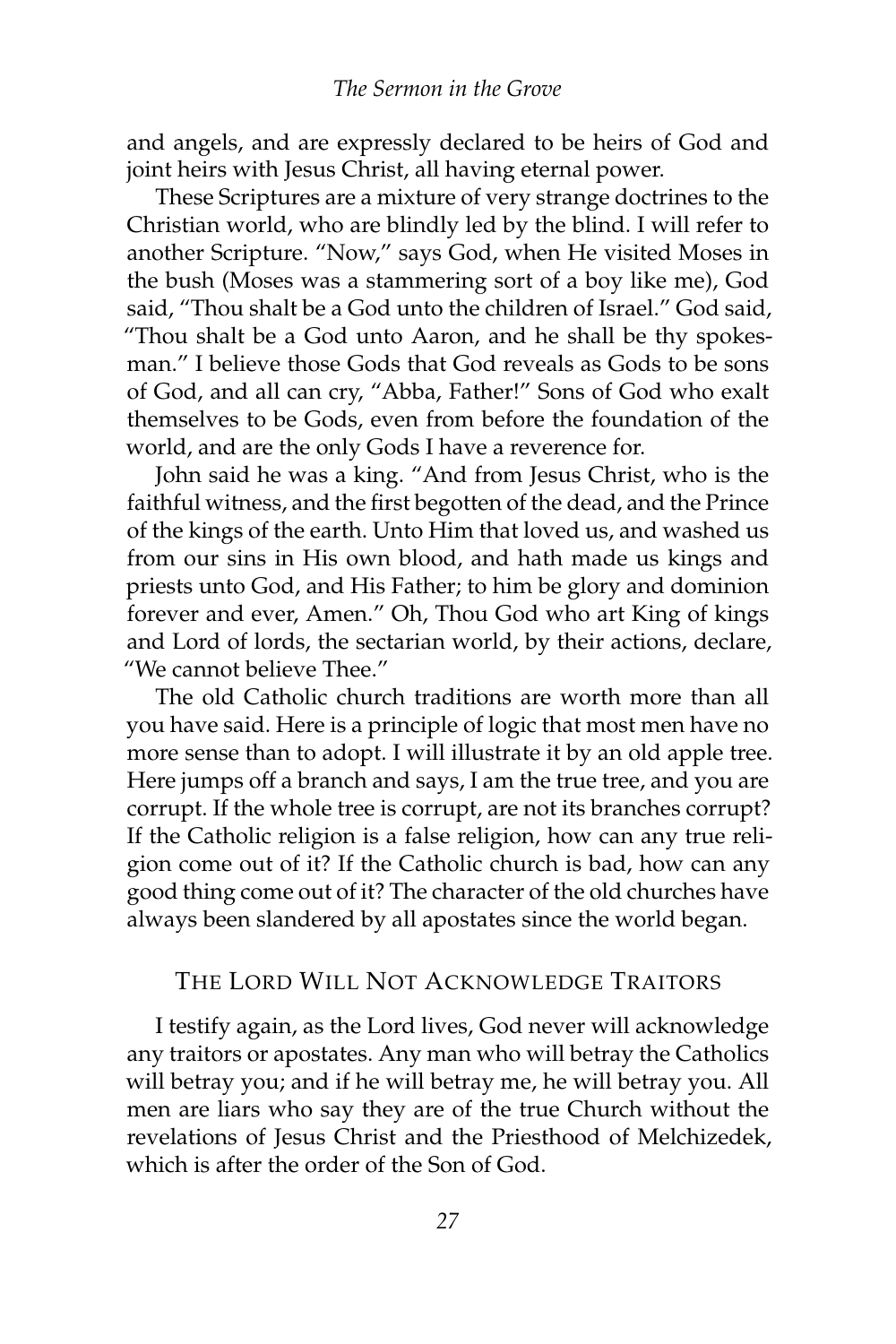### *The Sermon in the Grove*

It is in the order of heavenly things that God should always send a new dispensation into the world when men have apostatized from the truth and lost the priesthood, but when men come out and build upon other men's foundations, they do it on their own responsibility, without authority from God; and when the floods come and the winds blow, their foundations will be found to be sand, and their whole fabric will crumble to dust.

Did I build on any other man's foundation? I have got all the truth which the Christian world possessed, and an independent revelation in the bargain, and God will bear me off triumphant. I will drop this subject. I wish I could speak for three or four hours; but it is not expedient on account of the rain; I would still go on, and show you proof upon proofs; all the Bible is equal in support of this doctrine, one part as another.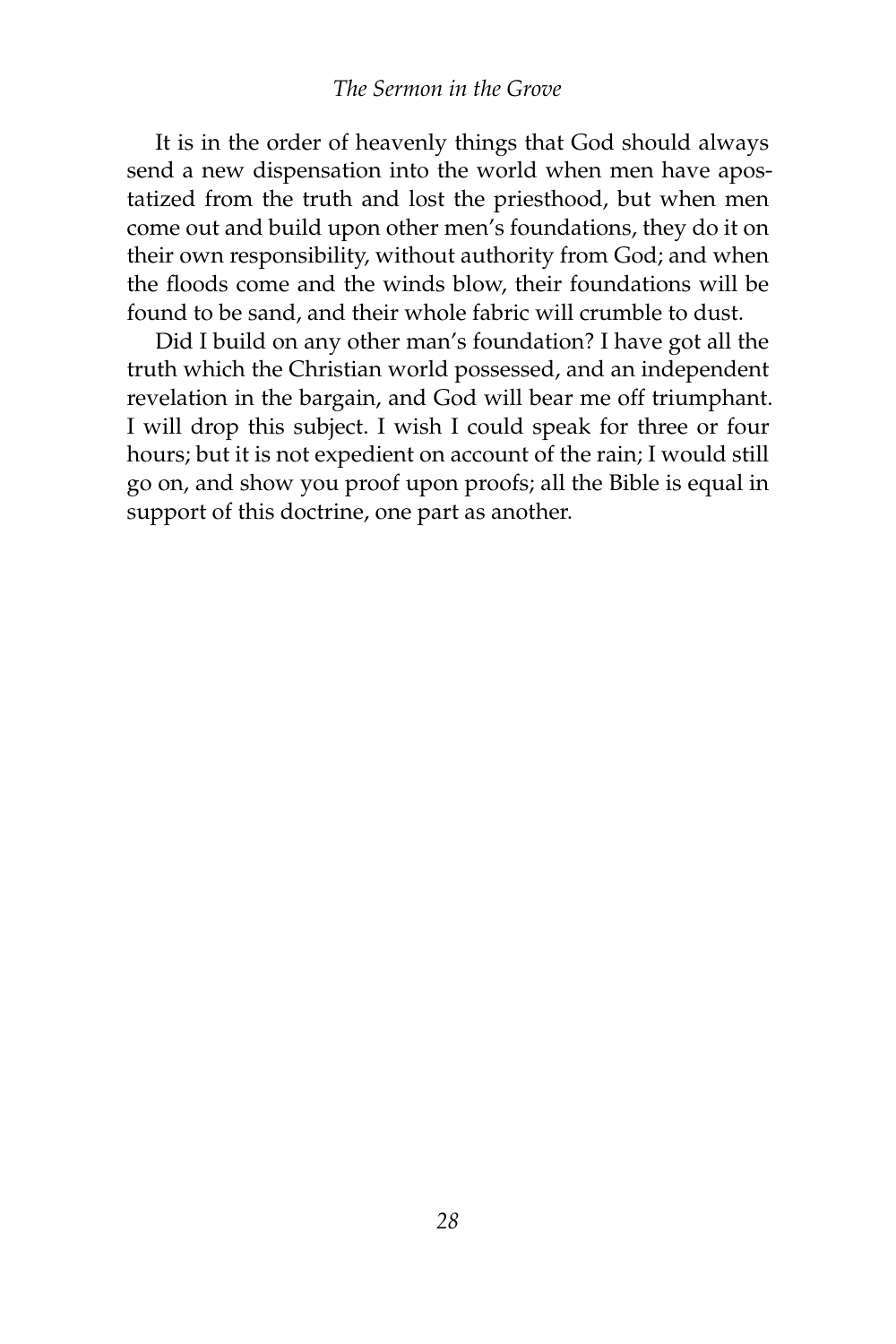## Joseph Smith

March 1, 1842.—At the request of Mr. John Wentworth, Editor and Proprietor of the Chicago Democrat. I have written the following sketch of the rise, progress, persecution, and faith of the Latter-day Saints, of which I have the honor, under God, of being the founder. Mr. Wentworth says that he wishes to furnish Mr. Bastow, a friend of his, who is writing the history of New Hampshire, with this document. As Mr. Bastow has taken the proper steps to obtain correct information, all that I shall ask at his hands, is, that he publish the account entire, ungarnished, and without misrepresentation.

I was born in the town of Sharon, Windsor County, Vermont, on the 23rd of December, A.D. 1805. When ten years old, my parents removed to Palmyra, New York, where we resided about four years, and from thence we removed to the town of Manchester. My father was a farmer and taught me the art of husbandry. When about fourteen years of age, I began to reflect upon the importance of being prepared for a future state, and upon inquiring [about] the plan of salvation, I found that there was a great clash in religious sentiment; if I went to one society they referred me to one plan, and another to another; each one pointing to his own particular creed as the summum bonum of perfection. Considering that all could not be right, and that God could not be the author of so much confusion, I determined to investigate the subject more fully, believing that if God had a Church it would not be split up into factions, and that if He taught one society to worship one way, and administer in one set of ordinances, He would not teach another, principles which were diametrically opposed.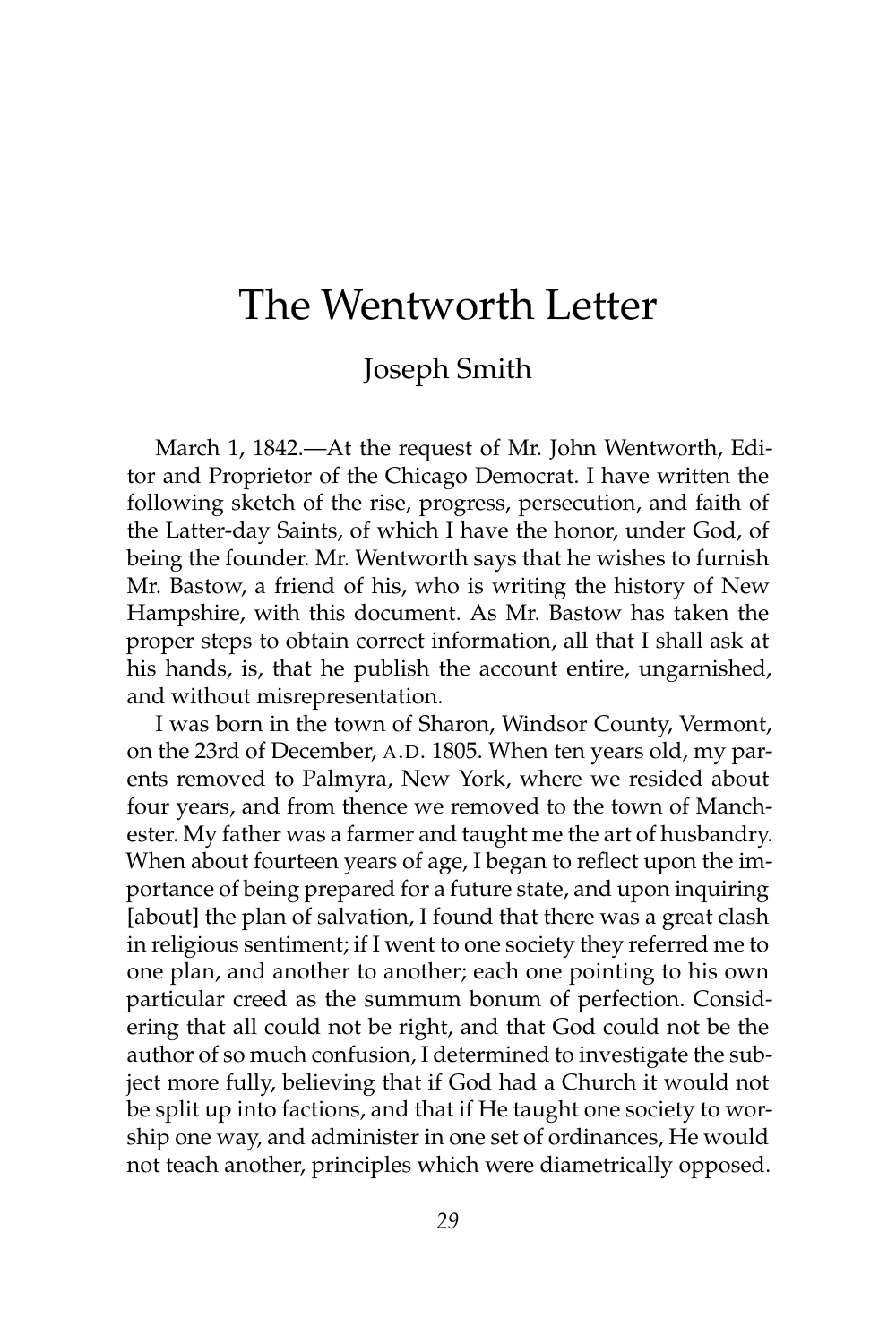Believing the word of God, I had confidence in the declaration of James—"If any of you lack wisdom, let him ask of God, that giveth to all men liberally, and upbraideth not; and it shall be given him." I retired to a secret place in a grove, and began to call upon the Lord; while fervently engaged in supplication, my mind was taken away from the objects with which I was surrounded, and I was enwrapped in a heavenly vision, and saw two glorious personages, who exactly resembled each other in features and likeness, surrounded with a brilliant light which eclipsed the sun at noon day. They told me that all religious denominations were believing in incorrect doctrines, and that none of them was acknowledged of God as His Church and kingdom: and I was expressly commanded "to go not after them," at the same time receiving a promise that the fullness of the Gospel should at some future time be made known unto me.

On the evening on the 21st of September, A.D. 1823, while I was praying unto God, and endeavoring to exercise faith in the precious promises of Scripture, on a sudden a light like that of day, only of a far purer and more glorious appearance and brightness, burst into the room, indeed the first sight was as though the house was filled with consuming fire; the appearance produced a shock that affected the whole body; in a moment a personage stood before me surrounded with a glory yet greater than that with which I was already surrounded. This messenger proclaimed himself to be an angel of God, sent to bring the joyful tidings that the covenant which God made with ancient Israel was at hand to be fulfilled, that the preparatory work for the second coming of the Messiah was speedily to commence; that the time was at hand for the Gospel in all its fullness to be preached in power, unto all nations that a people might be prepared for the Millennial reign. I was informed that I was chosen to be an instrument in the hands of God to bring about some of His purposes in this glorious dispensation.

I was also informed concerning the aboriginal inhabitants of this country and shown who they were, and from whence they came; a brief sketch of their origin, progress, civilization, laws, governments, of their righteousness and iniquity, and the blessings of God being finally withdrawn from them as a people, was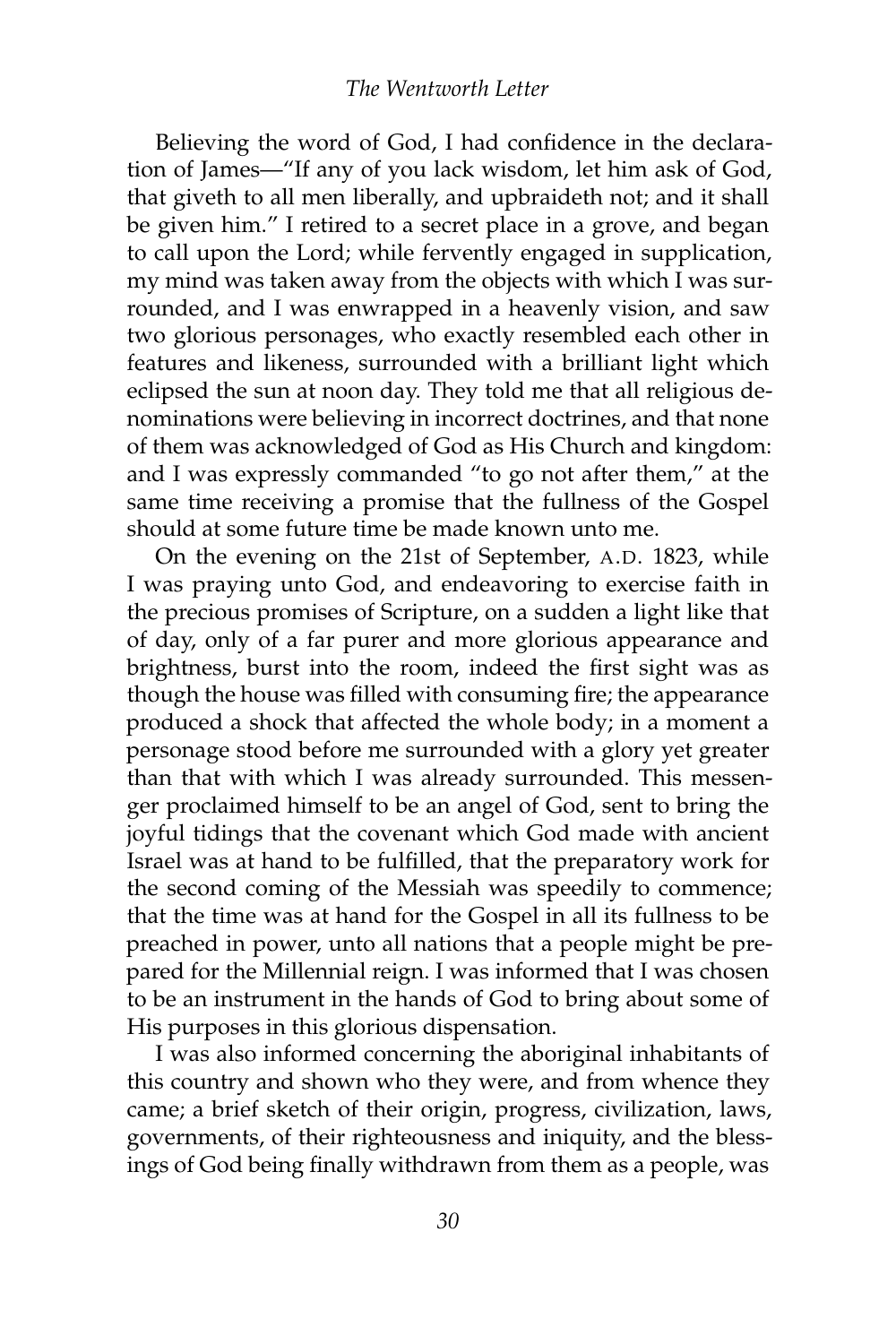made known unto me; I was also told where were deposited some plates on which were engraven an abridgment of the records of the ancient Prophets that had existed on this continent. The angel appeared to me three times the same night and unfolded the same things. After having received many visits from the angels of God unfolding the majesty and glory of the events that should transpire in the last days, on the morning of the 22nd of September, A.D. 1827, the angel of the Lord delivered the records into my hands.

These records were engraven on plates which had the appearance of gold, each plate was six inches wide and eight inches long, and not quite so thick as common tin. They were filled with engravings, in Egyptian characters, and bound together in a volume as the leaves of a book, with three rings running through the whole. The volume was something near six inches in thickness, a part of which was sealed. The characters on the unsealed part were small, and beautifully engraved. The whole book exhibited many marks of antiquity in its construction, and much skill in the art of engraving. With the records was found a curious instrument, which the ancients called "Urim and Thummim," which consisted of two transparent stones set in the rims of a bow fastened to a breast plate. Through the medium of the Urim and Thummim I translated the record by the gift and power of God.

In this important and interesting book the history of ancient America is unfolded, from its first settlement by a colony that came from the Tower of Babel, at the confusion of languages to the beginning of the fifth century of the Christian Era. We are informed by these records that America in ancient times has been inhabited by two distinct races of people. The first were called Jaredites, and came directly from the Tower of Babel. The second race came directly from the city of Jerusalem, about six hundred years before Christ. They were principally Israelites, of the descendants of Joseph. The Jaredites were destroyed about the time that the Israelites came from Jerusalem, who succeeded them in the inheritance of the country. The principal nation of the second race fell in battle towards the close of the fourth century. The remnant are the Indians that now inhabit this country.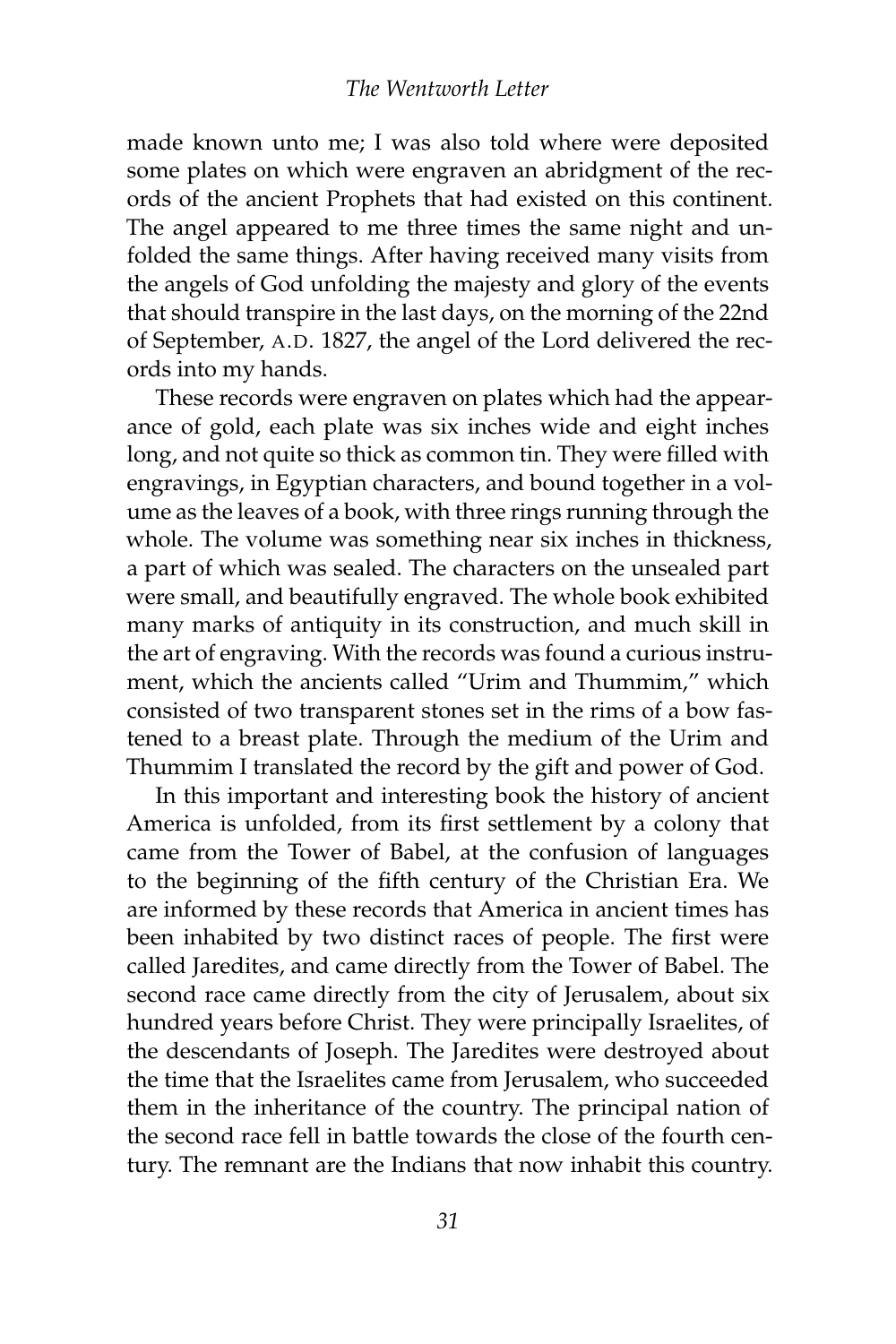This book also tells us that our Savior made His appearance unto this continent after His resurrection; that He planted the Gospel here in all its fulness, and richness, and power, and blessing; that they had Apostles, Prophets, Pastors, Teachers, and Evangelists; the same order, the same priesthood, the same ordinances, gifts, powers, and blessings, as were enjoyed on the eastern continent, that the people were cut off in consequence of their transgressions, that the last of their prophets who existed among them was commanded to write an abridgment of their prophecies, history, &c, and to hide it up in the earth, and that it should come forth and be united with the Bible for the accomplishment of the purposes of God in the last days. For a more particular account I would refer to the Book of Mormon, which can be purchased at Nauvoo, or from any of our Traveling Elders.

As soon as the news of this discovery was made known, false reports, misrepresentation and slander flew, as on the wings of the wind, in every direction; the house was frequently beset by mobs and evil designing people. Several times I was shot at, and very narrowly escaped, and every device was made use of to get the plates away from me; but the power and blessing of God attended me, and several began to believe my testimony.

On the 6th of April, 1830, the "Church of Jesus Christ of Latterday Saints" was first organized in the town of Fayette, Seneca county, state of New York. Some few were called and ordained by the Spirit of revelation and prophecy, and began to preach as the Spirit gave them utterance, and though weak, yet were they strengthened by the power of God, and many were brought to repentance, were immersed in the water, and were filled with the Holy Ghost by the laying on of hands. They saw visions and prophesied, devils were cast out, and the sick healed by the laying on of hands. From that time the work rolled forth with astonishing rapidity, and churches were formed in the states of New York, Pennsylvania, Ohio, Indiana, Illinois, and Missouri; in the last named state a considerable settlement was formed in Jackson county: numbers joined the Church and we were increasing rapidly; we made large purchases of land, our farms teemed with plenty, and peace and happiness were enjoyed in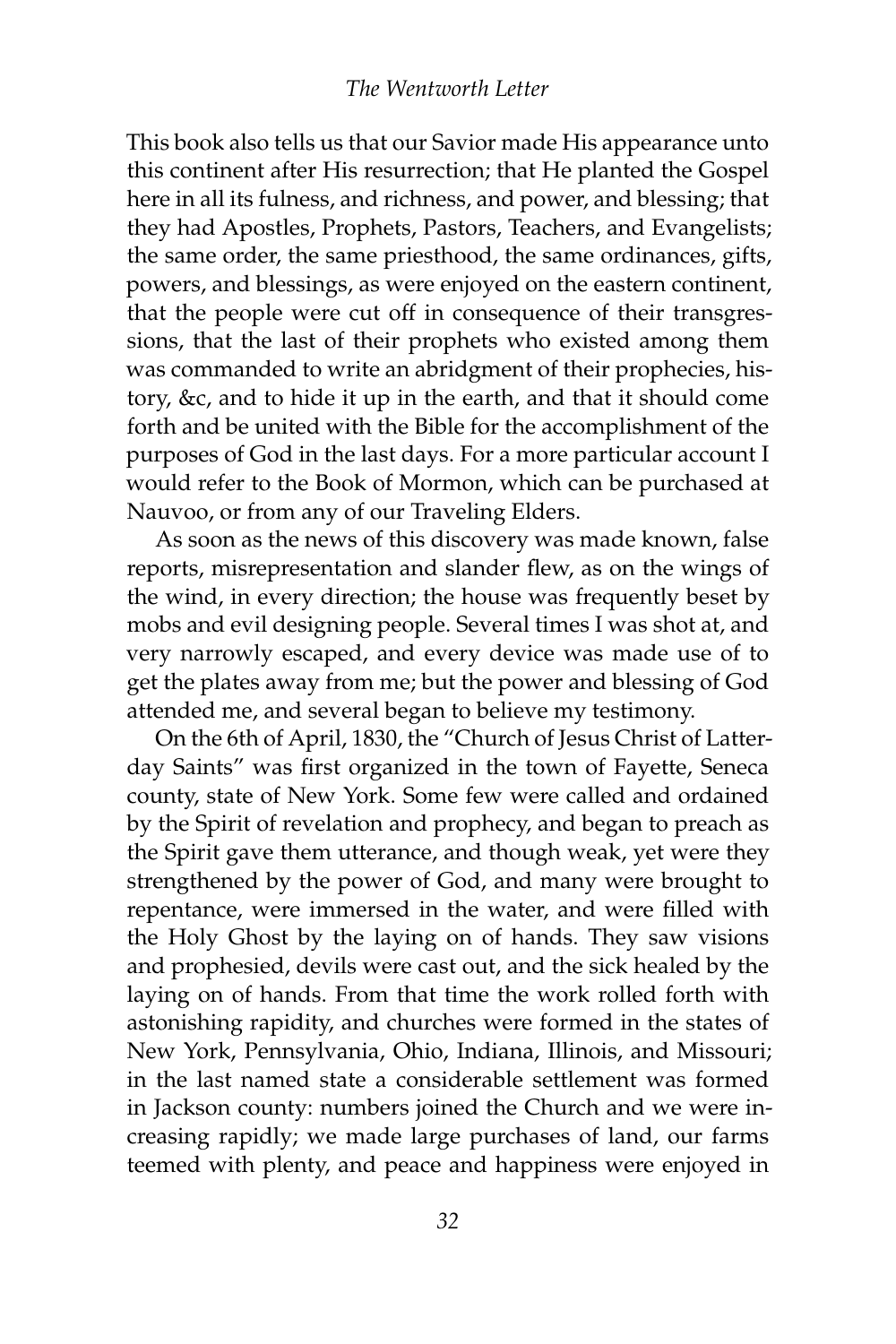our domestic circle, and throughout our neighborhood; but as we could not associate with our neighbors (who were, many of them, of the basest of men, and had fled from the face of civilized society, to the frontier country to escape the hand of justice,) in their midnight revels, their Sabbath breaking, horse racing and gambling; they commenced at first to ridicule, then to persecute, and finally an organized mob assembled and burned our houses, tarred and feathered and whipped many of our brethren, and finally, contrary to law, justice and humanity, drove them from their habitations; who, houseless and homeless, had to wander on the bleak prairies till the children left the tracks of their blood on the prairie. This took place in the month of November, and they had no other covering but the canopy of heaven, in this inclement season of the year; this proceeding was winked at by the government, and although we had warrantee deeds for our land, and had violated no law, we could obtain no redress.

There were many sick, who were thus inhumanly driven from their houses, and had to endure all this abuse and to seek homes where they could be found. The result was, that a great many of them being deprived of the comforts of life, and the necessary attendances, died; many children were left orphans, wives, widows and husbands, widowers; our farms were taken possession of by the mob, many thousands of cattle, sheep, horses and hogs were taken, and our household goods, store goods, and printing press and type were broken, taken, or otherwise destroyed.

Many of our brethren removed to Clay county, where they continued until 1836, three years; there was no violence offered, but there were threatenings of violence. But in the summer of 1836 these threatenings began to assume a more serious form, from threats, public meetings were called, resolutions were passed, vengeance and destruction were threatened, and affairs again assumed a fearful attitude, Jackson county was a sufficient precedent, and as the authorities in that county did not interfere they boasted that they would not in this; which on application to the authorities we found to be too true, and after much privation and loss of property, we were again driven from our homes.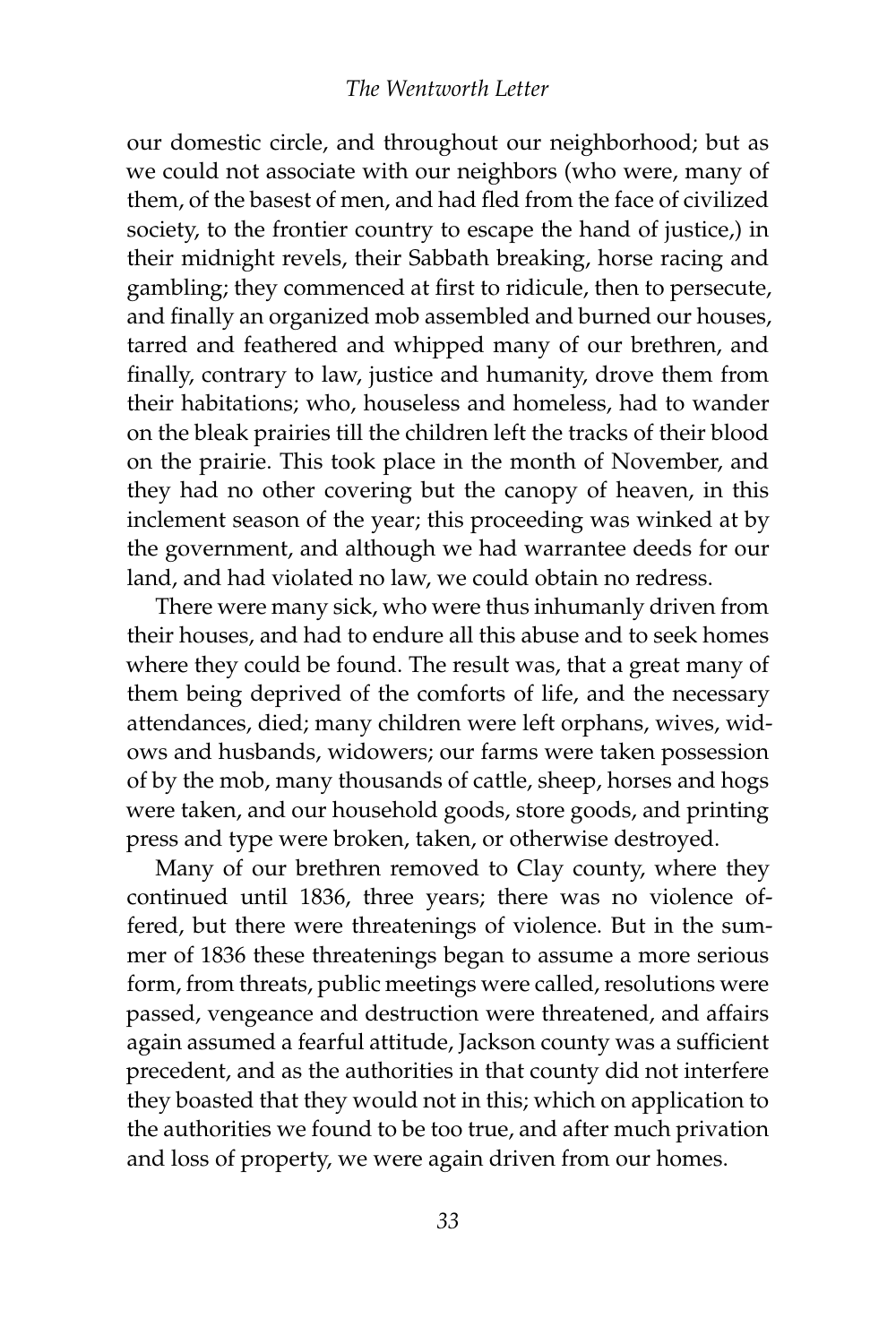We next settled in Caldwell and Daviess counties, where we made large and extensive settlements, thinking to free ourselves from the power of oppression, by settling in new counties, with very few inhabitants in them; but here we were not allowed to live in peace, but in 1838 we were again attacked by mobs, an exterminating order was issued by Governor Boggs, and under the sanction of law, an organized banditti ranged through the country, robbed us of our cattle, sheep, hogs, &c., many of our people were murdered in cold blood, the chastity of our women was violated, and we were forced to sign away our property at the point of the sword; and after enduring every indignity that could be heaped upon us by an inhuman, ungodly band of marauders, from twelve to fifteen thousand souls, men, women, and children were driven from their own firesides, and from lands to which they had warrantee deeds, houseless, friendless, and homeless (in the depths of winter) to wander as exiles on the earth, or to seek an asylum in a more genial clime, and among a less barbarous people. Many sickened and died in consequence of the cold and hardships they had to endure; many wives were left widows, and children, orphans, and destitute. It would take more time than is allotted me here to describe the injustice, the wrongs, the murders the bloodshed, the theft, misery and woe that have been caused by the barbarous, inhuman, and lawless proceedings of the state of Missouri.

In the situation before alluded to, we arrived in the state of Illinois in 1839, where we found a hospitable people and a friendly home: a people who were willing to be governed by the principles of law and humanity. We have commenced to build a city called "Nauvoo," in Hancock county. We number from six to eight thousand here, besides vast numbers in the county around, and in almost every county of the state. We have a city charter granted us, and charter for a Legion, the troops of which now number 1,500. We have also a charter for a University, for an Agricultural and Manufacturing Society, have our own laws and administrators, and possess all the privileges that other free and enlightened citizens enjoy.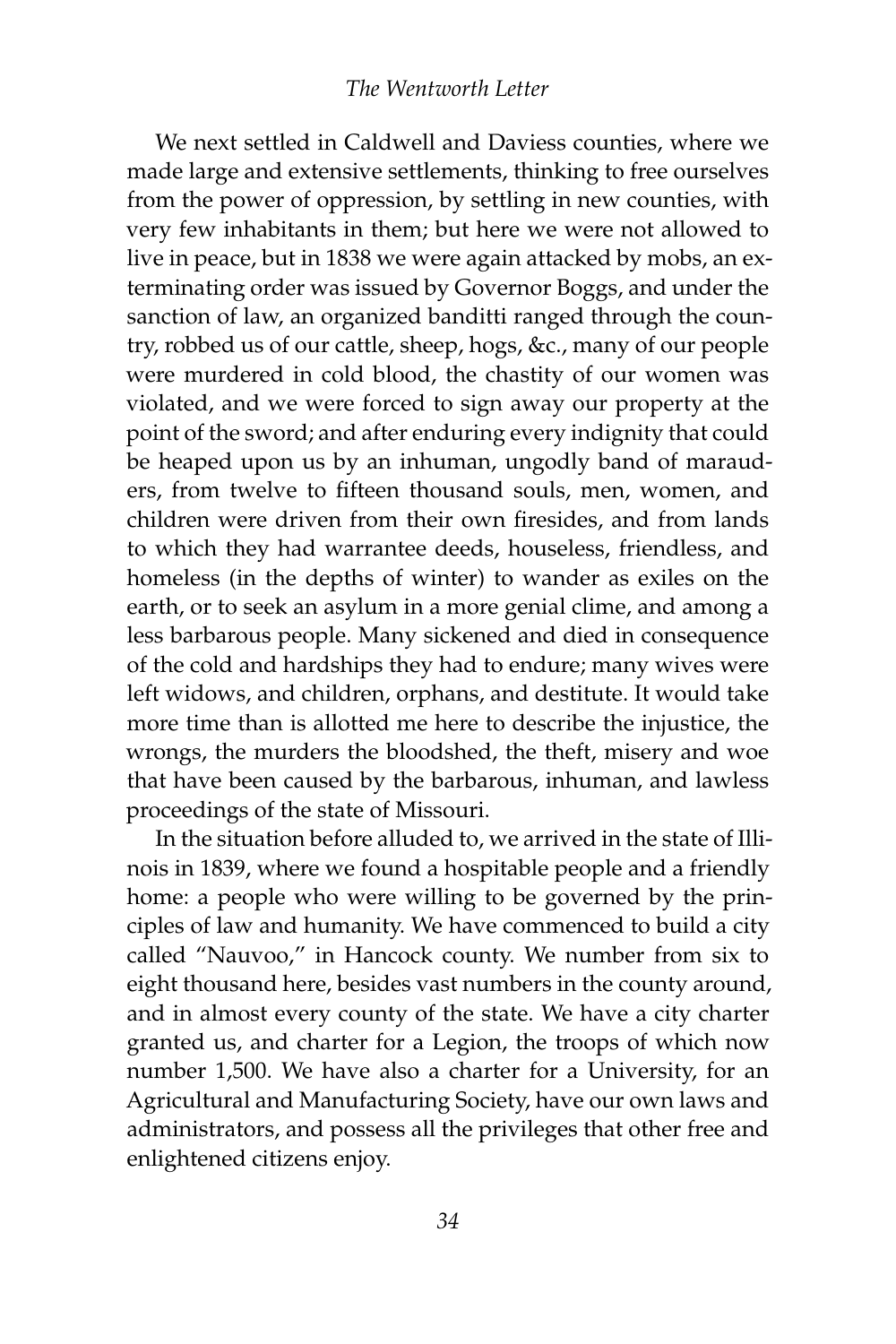Persecution has not stopped the progress of truth, but has only added fuel to the flame, it has spread with increasing rapidity. Proud of the cause which they have espoused, and conscious of our innocence, and of the truth of their system, 'midst calumny and reproach, have the Elders of this Church gone forth, and planted the Gospel in almost every state in the Union; it has penetrated our cities, it has spread over our villages, and has caused thousands of our intelligent, noble, and patriotic citizens to obey its divine mandates, and be governed by its sacred truths. It has also spread into England, Ireland, Scotland, and Wales, where, in the year 1840, a few of our missionaries were sent, and over five thousand joined the Standard of Truth; there are numbers now joining in every land.

Our missionaries are going forth to different nations, and in Germany, Palestine, New Holland, Australia, the East Indies, and other places, the Standard of Truth has been erected; no unhallowed hand can stop the work from progressing; persecutions may rage, mobs may combine, armies may assemble, calumny may defame, but the truth of God will go forth boldly, nobly, and independent, till it has penetrated every continent, visited every clime, swept every country, and sounded in every ear, till the purposes of God shall be accomplished, and the Great Jehovah shall say the work is done.

We believe in God the eternal Father, and in His Son Jesus Christ, and in the Holy Ghost.

We believe that men will be punished according to their own sins and not for Adam's transgression.

We believe that through the atonement of Christ all mankind may be saved by obedience to the laws and ordinances of the Gospel.

We believe that the first principles and ordinances of the Gospel are: (1) Faith in the Lord Jesus Christ; (2) Repentance; (3) Baptism by immersion for the remission of sins; (4) Laying on of hands for the gift of the Holy Ghost.

We believe that a man must be called of God by prophecy and by the laying on hands, by those who are in authority, to preach the Gospel and administer in the ordinances thereof.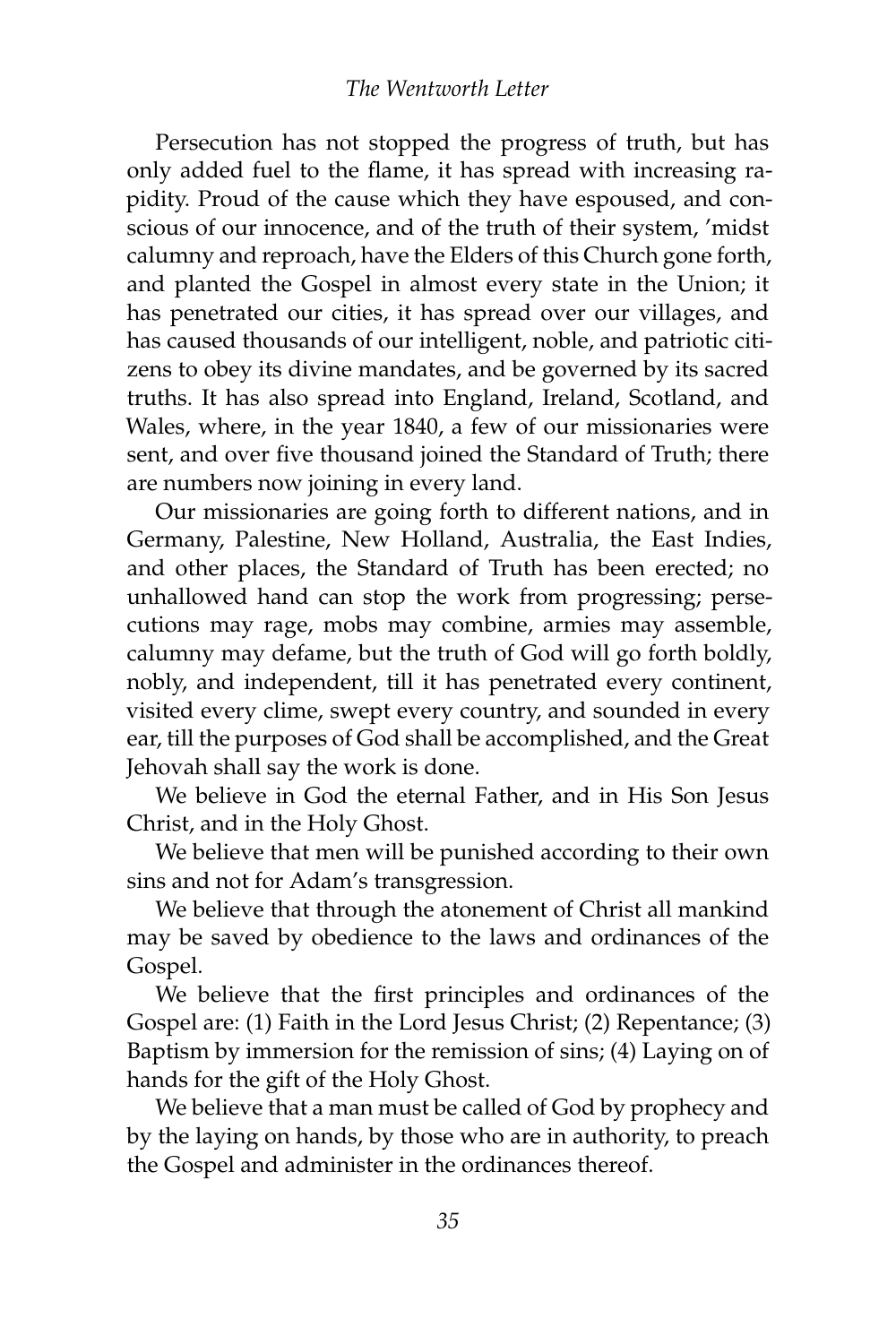We believe in the same organization that existed in the primitive Church, viz: apostles, prophets, pastors, teachers, evangelists, etc.

We believe in the gift of tongues, prophecy, revelation, visions, healing, interpretation of tongues, etc.

We believe the Bible to be the word of God, as far as it is translated correctly; we also believe the Book of Mormon to be the word of God.

We believe all that God has revealed, all that He does now reveal, and we believe that He will yet reveal many great and important things pertaining to the kingdom of God.

We believe in the literal gathering of Israel and in the restoration of the Ten Tribes; that Zion will be built upon this [the American] continent; that Christ will reign personally upon the earth; and that the earth will be renewed and receive its paradisiacal glory.

We claim the privilege of worshiping Almighty God according to the dictates of our own conscience, and allow all men the same privilege, let them worship how, where, or what they may.

We believe in being subject to kings, presidents, rulers and magistrates, in obeying, honoring, and sustaining the law.

We believe in being honest, true, chaste, benevolent, virtuous, and in doing good to all men; indeed we may say that we follow the admonition of Paul, "We believe all things, we hope all things, we have endured many things, and hope to be able to endure all things. If there is anything virtuous, lovely, or of good report, or praiseworthy, we seek after these things.

Respectfully, &c., JOSEPH SMITH.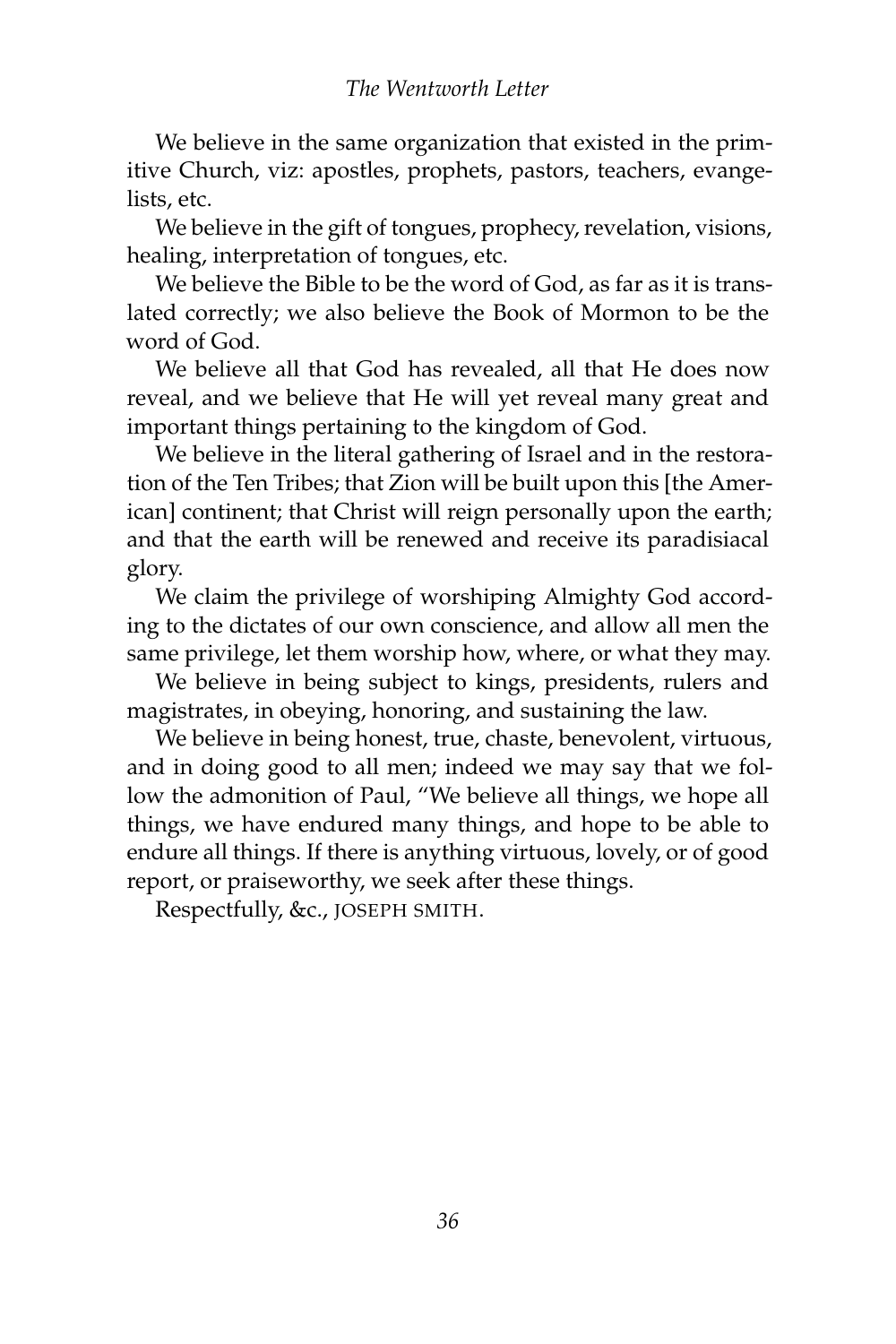# The Father and the Son

## A Doctrinal Exposition by the First Presidency and the Twelve

The scriptures plainly and repeatedly affirm that God is the Creator of the earth and the heavens and all things that in them are. In the sense so expressed the Creator is an Organizer. God created the earth as an organized sphere; but He certainly did not create, in the sense of bringing into primal existence, the ultimate elements of the materials of which the earth consists, for "the elements are eternal" (D&C 93:33).

So also life is eternal, and not created; but life, or the vital force, may be infused into organized matter, though the details of the process have not been revealed unto man. For illustrative instances see Genesis 2:7; Moses 3:7; and Abraham 5:7. Each of these scriptures states that God breathed into the body of man the breath of life. See further Moses 3:19, for the statement that God breathed the breath of life into the bodies of the beasts and birds. God showed unto Abraham "the intelligences that were organized before the world was"; and by "intelligences" we are to understand personal "spirits" (Abraham 3:22, 23); nevertheless, we are expressly told that "Intelligence" that is, "the light of truth was not created or made, neither indeed can be" (D&C 93:29).

The term "Father" as applied to Deity occurs in sacred writ with plainly different meanings. Each of the four significations specified in the following treatment should be carefully segregated.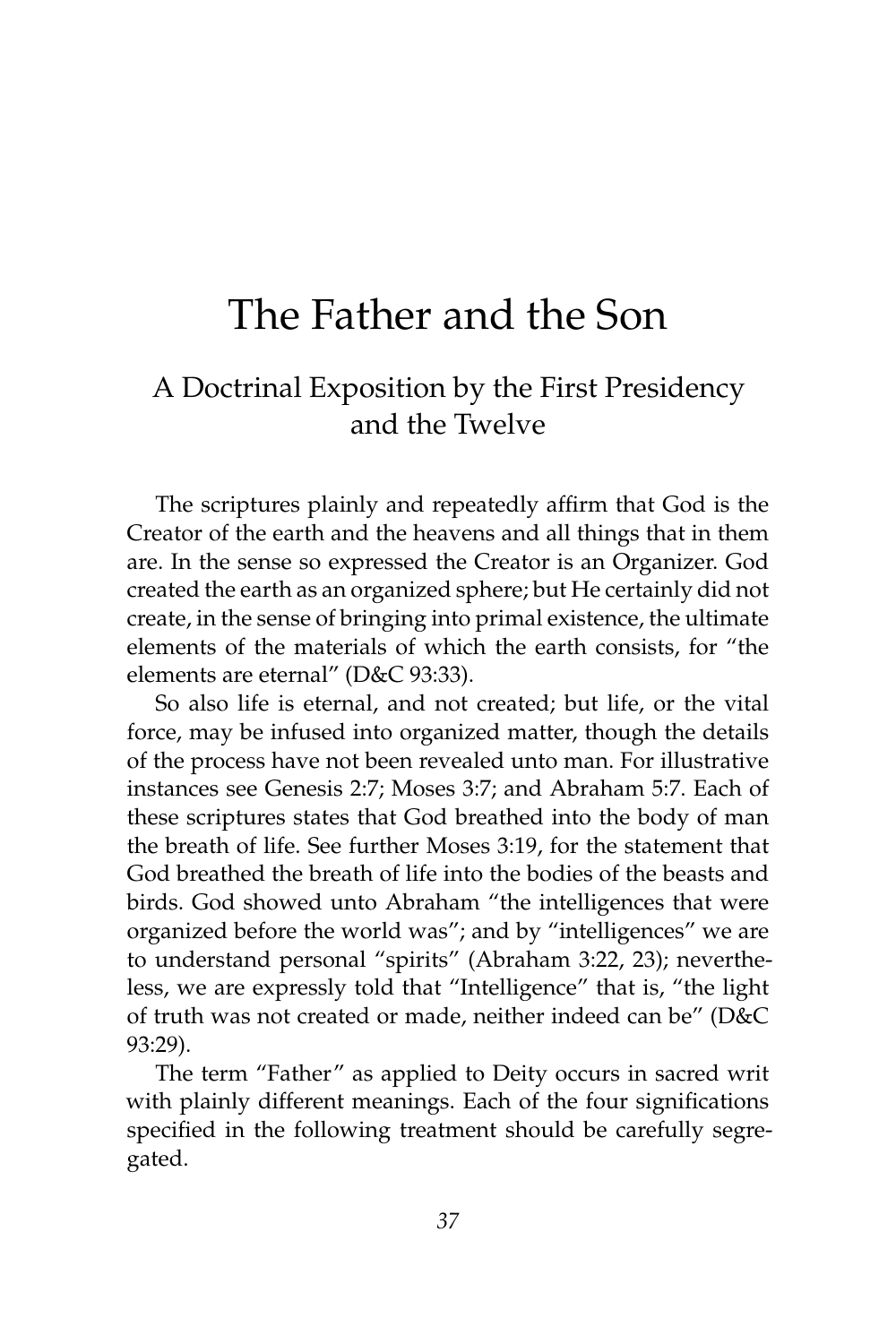## 1. "FATHER" AS LITERAL PARENT

Scriptures embodying the ordinary signification—literally that of Parent—are too numerous and specific to require citation. The purport of these scriptures is to the effect that God the Eternal Father, whom we designate by the exalted name-title "Elohim," is the literal Parent of our Lord and Savior Jesus Christ, and of the spirits of the human race. Elohim is the Father in every sense in which Jesus Christ is so designated, and distinctively He is the Father of spirits. Thus we read in the Epistle to the Hebrews: "Furthermore we have had fathers of our flesh which corrected us, and we gave them reverence; shall we not much rather be in subjection unto the Father of spirits, and live?" (Hebrews 12:9). In view of this fact we are taught by Jesus Christ to pray: "Our Father which art in heaven, Hallowed be thy name."

Jesus Christ applies to Himself both titles, "Son" and "Father." Indeed, He specifically said to the brother of Jared: "Behold, I am Jesus Christ. I am the Father and the Son" (Ether 3:14). Jesus Christ is the Son of Elohim both as spiritual and bodily offspring; that is to say, Elohim is literally the Father of the spirit of Jesus Christ and also of the body in which Jesus Christ performed His mission in the flesh, and which body died on the cross and was afterward taken up by the process of resurrection, and is now the immortalized tabernacle of the eternal spirit of our Lord and Savior. No extended explanation of the title "Son of God" as applied to Jesus Christ appears necessary.

## 2. "FATHER" AS CREATOR

A second scriptural meaning of "Father" is that of Creator, e. g. in passages referring to any one of the Godhead as "The Father of the heavens and of the earth and all things that in them are" (Ether 4:7; see also Alma 11:38, 39 and Mosiah 15:4).

God is not the Father of the earth as one of the worlds in space, nor of the heavenly bodies in whole or in part, nor of the inanimate objects and the plants and the animals upon the earth, in the literal sense in which He is the Father of the spirits of mankind. Therefore, scriptures that refer to God in any way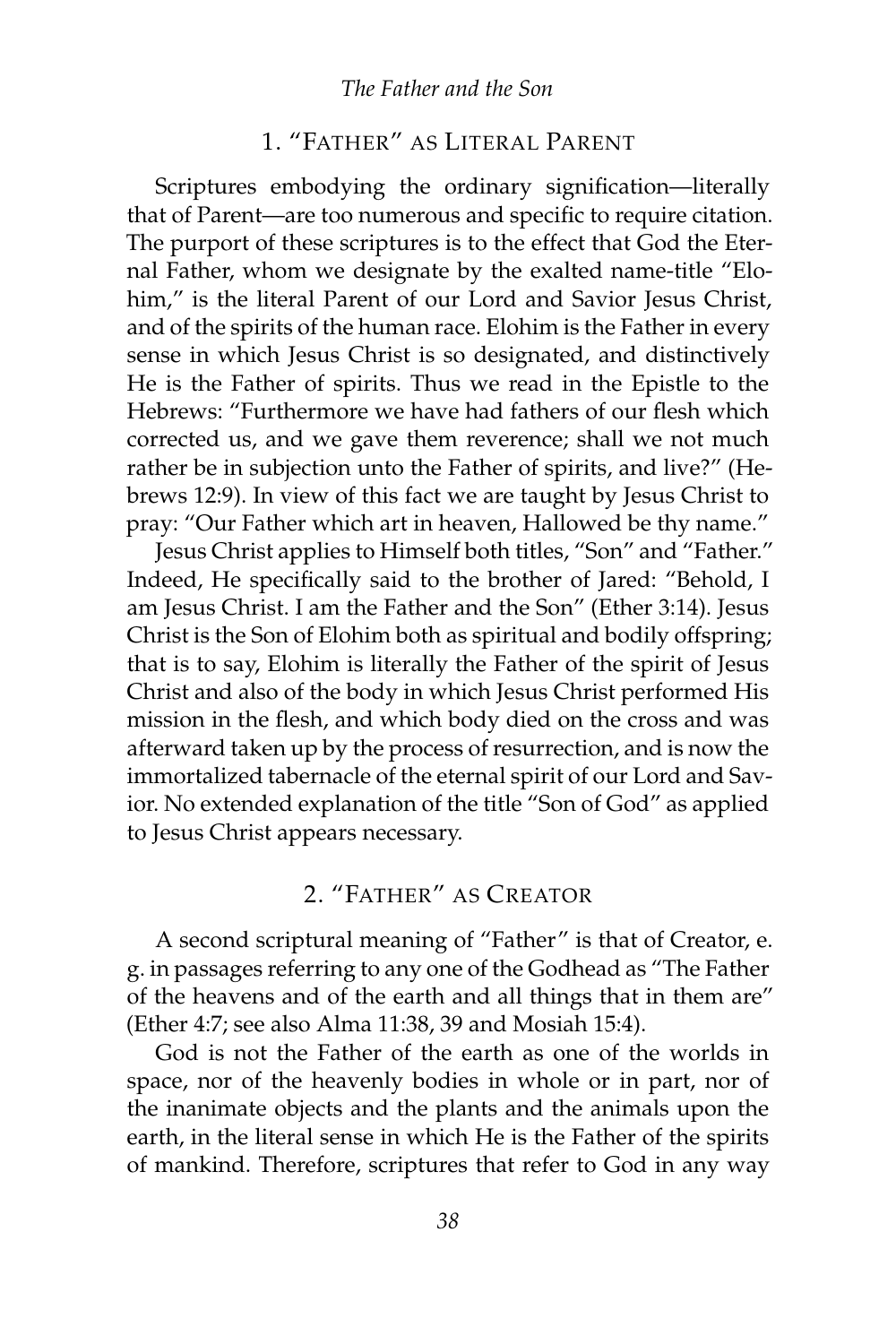as the Father of the heavens and the earth are to be understood as signifying that God is the Maker, the Organizer, the Creator of the heavens and the earth.

With this meaning, as the context shows in every case, Jehovah, who is Jesus Christ the Son of Elohim, is called "the Father," and even "the very eternal Father of heaven and of earth" (see passages before cited, and also Mosiah 16:15). With analogous meaning Jesus Christ is called "The Everlasting Father" (Isaiah 9:6; compare 2 Nephi 19:6). The descriptive titles "Everlasting" and "Eternal" in the foregoing texts are synonymous.

That Jesus Christ, whom we also know as Jehovah, was the executive of the Father, Elohim, in the work of creation is set forth in the book "Jesus the Christ" Chapter 4. Jesus Christ, being the Creator, is consistently called the Father of heaven and earth in the sense explained above; and since His creations are of eternal quality He is very properly called the Eternal Father of heaven and earth.

## 3. JESUS CHRIST THE "FATHER" OF THOSE WHO ABIDE IN HIS GOSPEL

A third sense in which Jesus Christ is regarded as the "Father" has reference to the relationship between Him and those who accept His Gospel and thereby become heirs of eternal life. Following are a few of the scriptures illustrating this meaning.

In the fervent prayer offered just prior to His entrance into Gethsemane, Jesus Christ supplicated His Father in behalf of those whom the Father had given unto Him, specifically the apostles, and, more generally, all who would accept and abide in the Gospel through the ministry of the apostles. Read in our Lord's own words the solemn affirmation that those for whom He particularly prayed were His own, and that His Father had given them unto Him: "I have manifested thy name unto the men which thou gavest me out of the world: thine they were, and thou gavest them me; and they have kept thy word. Now they have known that all things whatsoever thou hast given me are of thee. For I have given unto them the words which thou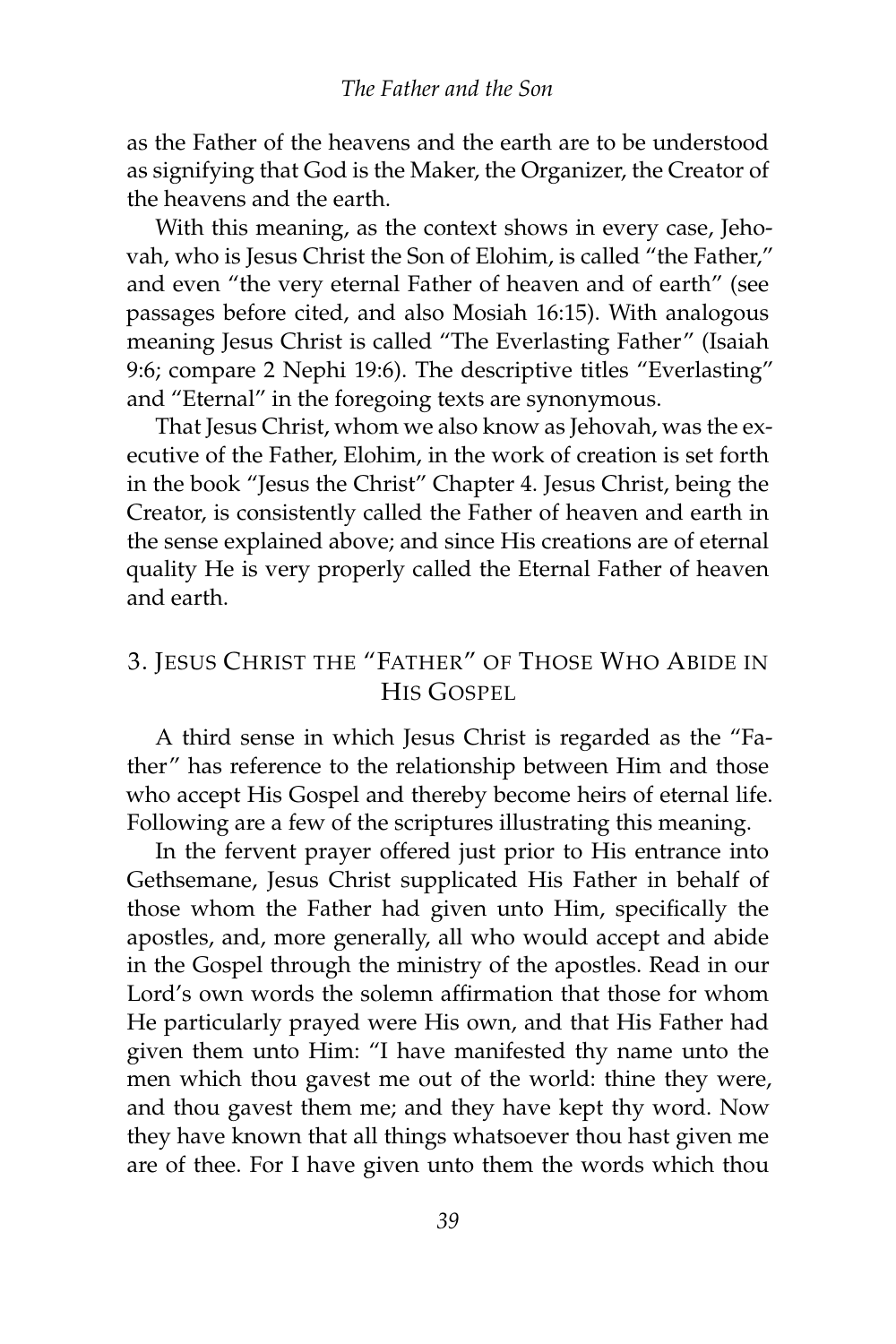gavest me; and they have received them, and have known surely that I came out from thee, and they have believed that thou didst send me. I pray for them: I pray not for the world, but for them which thou hast given me; for they are thine. And all mine are thine, and thine are mine; and I am glorified in them. And now I am no more in the world, but these are in the world, and I come to thee. Holy Father, keep through thine own name those whom thou hast given me, that they may be one as we are. While I was with them in the world, I kept them in thy name: those that thou gavest me I have kept, and none of them is lost, but the son of perdition; that the scripture might be fulfilled" (John 17:6–12).

And further: "Neither pray I for these alone, but for them also which shall believe on me through their word; That they all may be one; as thou, Father, art in me, and I in thee, that they also may be one in us: that the world may believe that thou hast sent me. And the glory which thou gavest me I have given them; that they may be one, even as we are one: I in them, and thou in me, that they may be made perfect in one; and that the world may know that thou hast sent me, and hast loved them, as thou hast loved me. Father, I will that they also, whom thou hast given me, be with me where I am; that they may behold my glory, which thou hast given me: for thou lovedst me before the foundation of the world" (John 17:20–24).

To His faithful servants in the present dispensation the Lord has said: "Fear not, little children; for you are mine, and I have overcome the world, and you are of them that my Father hath given me" (D&C 50:41).

Salvation is attainable only through compliance with the laws and ordinances of the Gospel; and all who are thus saved become sons and daughters unto God in a distinctive sense. In a revelation given through Joseph the Prophet to Emma Smith the Lord Jesus addressed the woman as "My daughter," and said: "for verily I say unto you, all those who receive my gospel are sons and daughters in my kingdom" (D&C 25:1). In many instances the Lord has addressed men as His sons (e.g. D&C 9:1; 34:3; 121:7).

That by obedience to the Gospel men may become sons of God, both as sons of Jesus Christ, and, through Him, as sons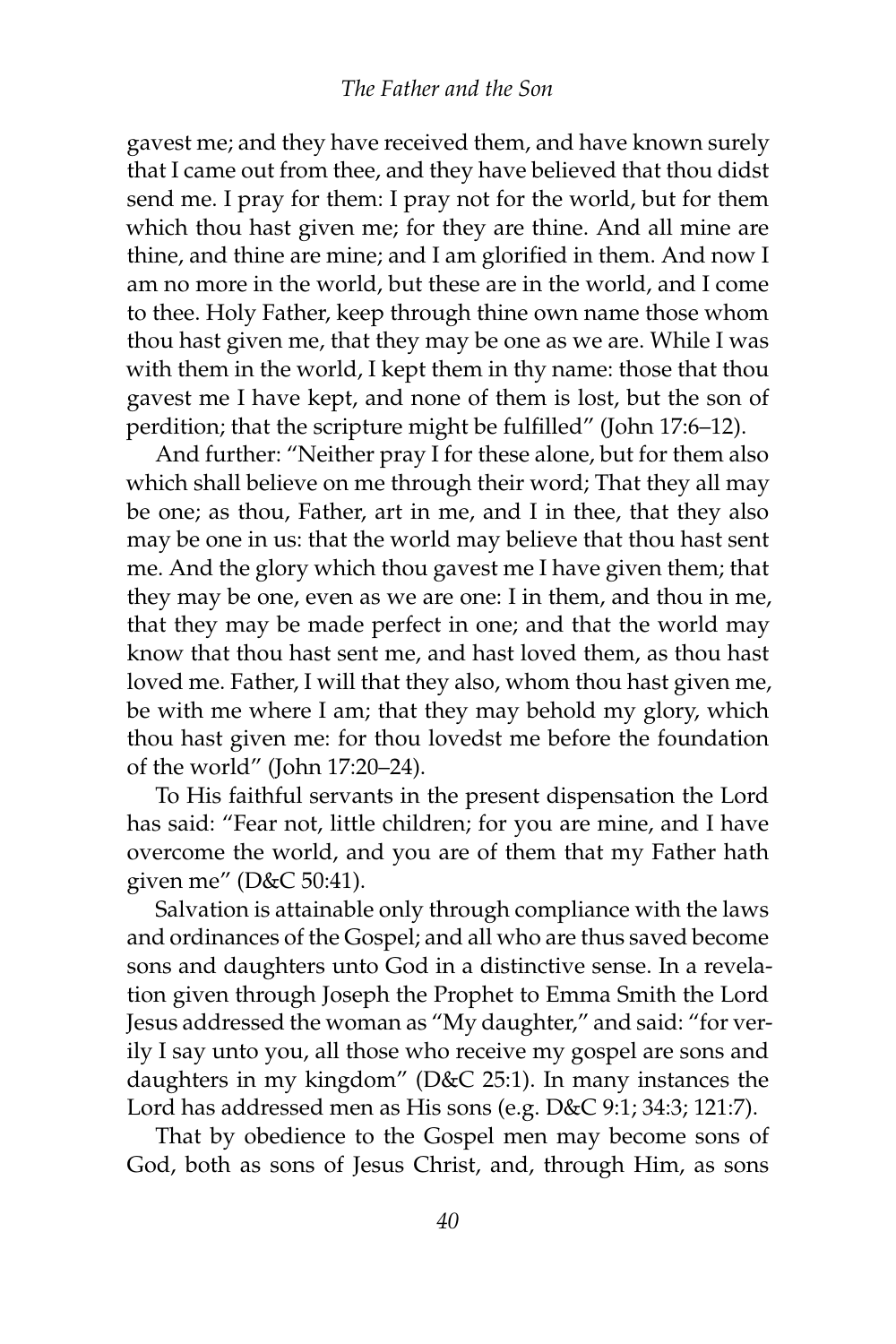of His Father, is set forth in many revelations given in the current dispensation. Thus we read in an utterance of the Lord Jesus Christ to Hyrum Smith in 1829: "Behold, I am Jesus Christ, the Son of God. I am the life and the light of the world. I am the same who came unto my own and my own received me not; but verily, verily, I say unto you, that as many as receive me, to them will I give power to become the sons of God, even to them that believe on my name. Amen." (D&C 11:28–30). To Orson Pratt the Lord spoke through Joseph the Seer, in 1830: "My son Orson, hearken and hear and behold what I, the Lord God, shall say unto you, even Jesus Christ your Redeemer; The light and the life of the world; a light which shineth in darkness and the darkness comprehendeth it not; Who so loved the world that he gave his own life, that as many as would believe might come the sons of God: wherefore you are my son" (D&C 34:1–3). In 1830 the Lord thus addressed Joseph Smith and Sidney Rigdon: "Listen to the voice of the Lord your God, even Alpha and Omega, the beginning and the end, whose course is one eternal round, the same today as yesterday, and for ever. I am Jesus Christ, the Son of God, who was crucified for the sins of the world, even as many as will believe on my name, that they may become the sons of God, even one in me as I am in the Father, as the Father is one in me, that we may be one" (D&C 35:1–2). Consider also the following given in 1831: "Hearken and listen to the voice of him who is from all eternity to all eternity, the Great I AM, even Jesus Christ, the light and the life of the world; a light which shineth in darkness and the darkness comprehendeth it not: the same which came in the meridian of time unto my own, and my own received me not; but to as many as received me, gave I power to become my sons, and even so will I give unto as many as will receive me, power to become my sons" (D&C 39:1–4). In a revelation given through Joseph Smith in March, 1831 we read: "For verily I say unto you that I am Alpha and Omega, the beginning and the end, the light and the life of the world—a light that shineth in darkness and the darkness comprehendeth it not. I came unto my own, and my own received me not; but unto as many as received me, gave I power to do many miracles, and to become the sons of God,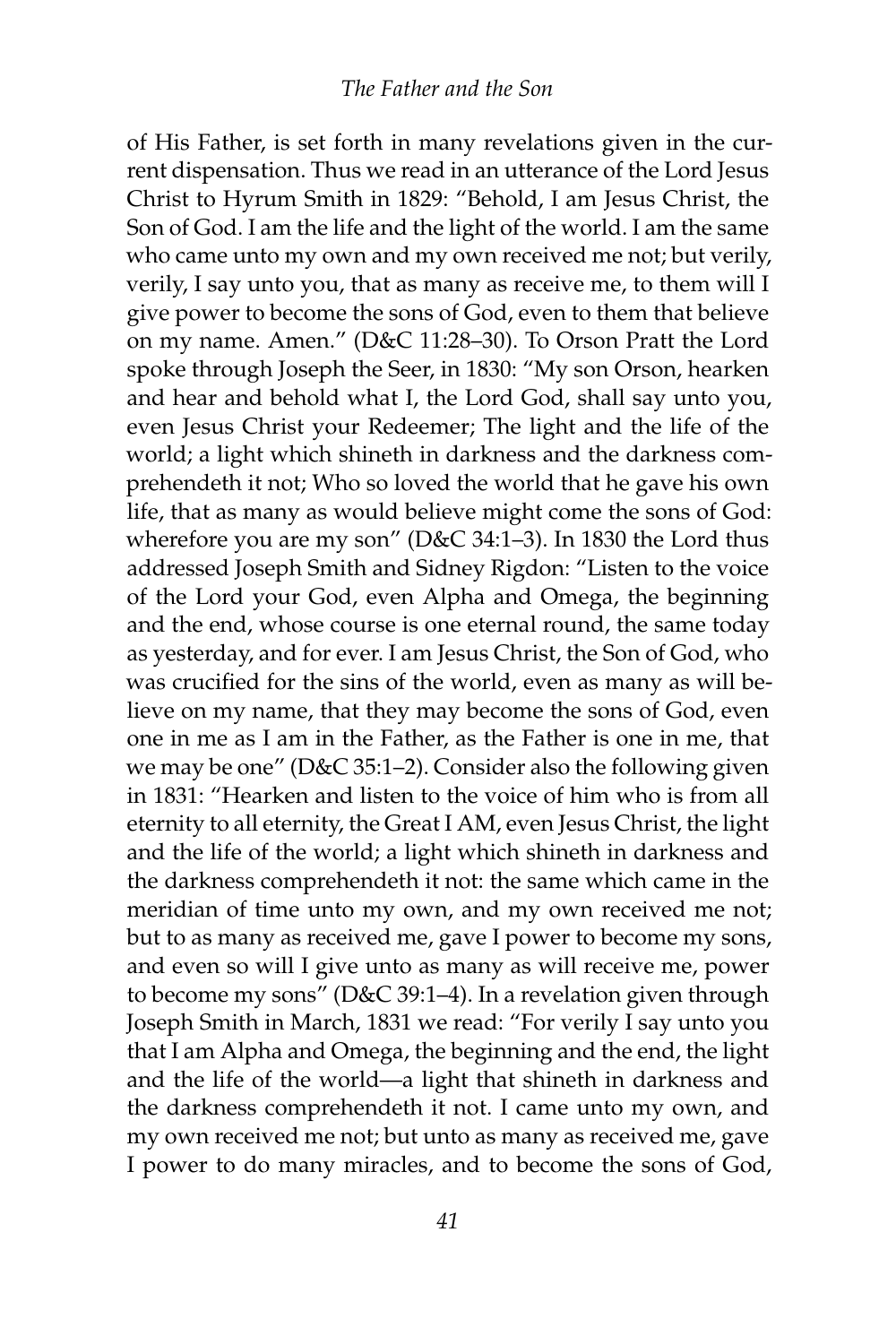and even unto them that believed on my name gave I power to obtain eternal life" (D&C 45:7–8).

A forceful exposition of this relationship between Jesus Christ as the Father and those who comply with the requirements of the Gospel as His children was given by Abinadi, centuries before our Lord's birth in the flesh: "And now I say unto you. Who shall declare his generation? Behold, I say unto you, that when his soul has been made an offering for sin, he shall see his seed. And now what say ye? And who shall be his seed? Behold I say unto you, that whosoever has heard the words of the prophets, yea, all the holy prophets who have prophesied concerning the coming of the Lord; I say unto you, that all those who have hearkened unto their words, and believed that the Lord would redeem his people, and have looked forward to that day for a remission of their sins; I say unto you, that these are his seed, or they are the heirs of the kingdom of God: For these are they whose sins he has borne; these are they for whom he has died, to redeem them from their transgressions. And now, are they not his seed? Yea, and are not the prophets, every one that has opened his mouth to prophesy, that has not fallen into transgression; I mean all the holy prophets ever since the world began? I say unto you that they are his seed" (Mosiah 15:10–13).

In tragic contrast with the blessed state of those who become children of God through obedience to the Gospel of Jesus Christ is that of the unregenerate, who are specifically called the children of the devil. Note the words of Christ, while in the flesh, to certain wicked Jews who boasted of their Abrahamic lineage: "If ye were Abraham's children, ye would do the works of Abraham.

Ye do the deeds of your father. If God were your Father, ye would love me. Ye are of your father the devil, and the lusts of your father ye will do" (John 8:39, 41, 42, 44). Thus Satan is designated as the father of the wicked, though we cannot assume any personal relationship of parent and children as existing between him and them. A combined illustration showing that the righteous are the children of God and the wicked the children of the devil appears in the parable of the Tares: "The good seed are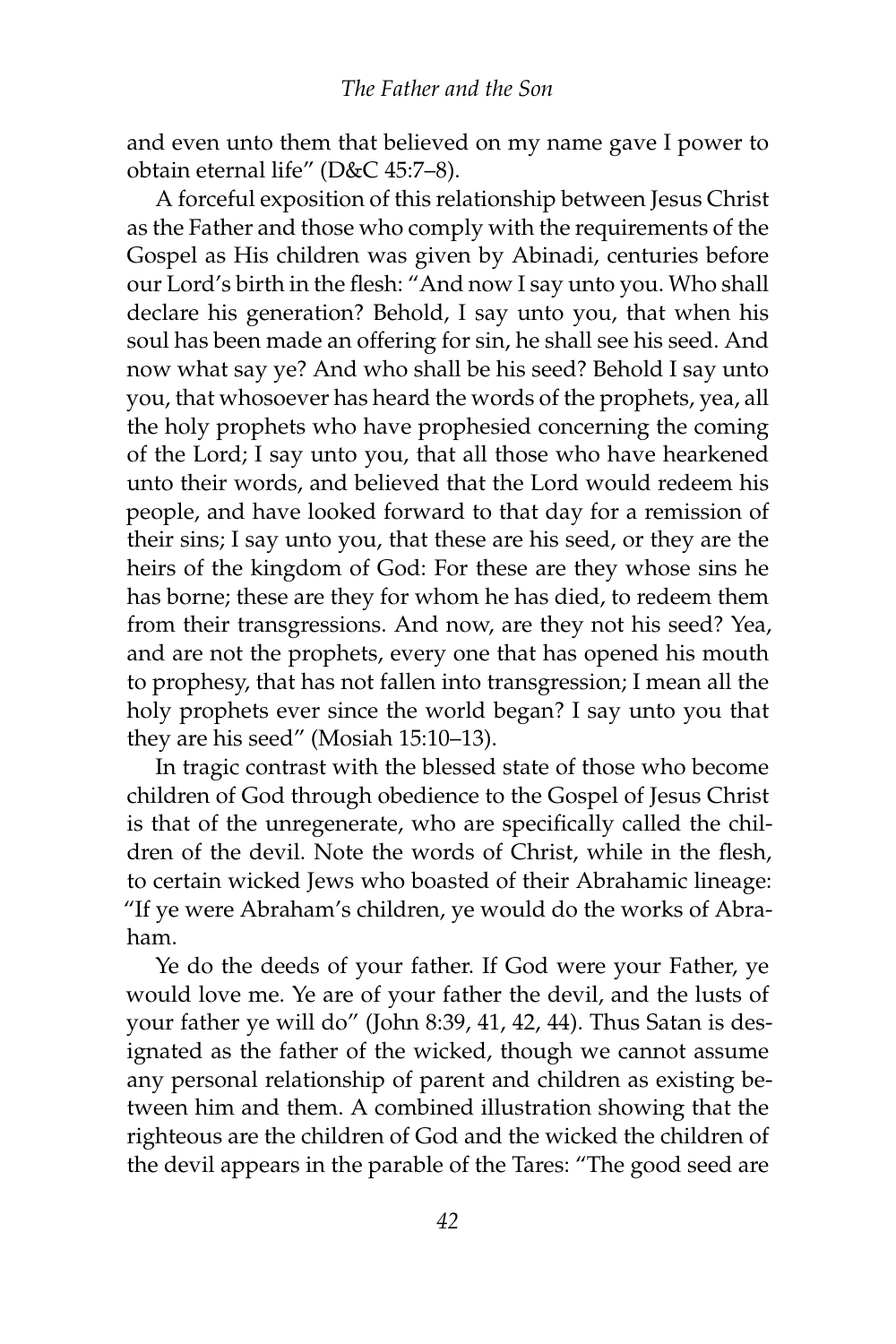the children of the kingdom; but the tares are the children of the wicked one" (Matt. 13:38).

Men may become children of Jesus Christ by being born anew—born of God, as the inspired word states: "He that committeth sin is of the devil; for the devil sinneth from the beginning. For this purpose the Son of God was manifested, that he might destroy the works of the devil. Whosoever is born of God doth not commit sin; for his seed remaineth in him: and he cannot sin, because he is born of God. In this the children of God are manifest, and the children of the devil: Whosoever doeth not righteousness is not of God, neither he that loveth not his brother" (I John 3:8–10).

Those who have been born unto God through obedience to the Gospel may by valiant devotion to righteousness obtain exaltation and even reach the status of Godhood. Of such we read: "Wherefore, as it is written, they are Gods, even the sons of God" (D&C 76:58; compare 132:20, and contrast paragraph 17 in same section; see also paragraph 37). Yet, though they be Gods they are still subject to Jesus Christ as their Father in this exalted relationship; and so we read in the paragraph following the above quotation: "and they are Christ's and Christ is God's" (76:59).

By the new birth—that of water and the Spirit—mankind may become children of Jesus Christ, being through the means by Him provided "begotten sons and daughters unto God" (D&C 76:2). This solemn truth is further emphasized in the words of the Lord Jesus Christ given through Joseph Smith in 1833: "And now, verily I say unto you, I was in the beginning with the Father, and am the firstborn; And all those who are begotten through me are partakers of the glory of the same, and are the church of the firstborn" (D&C 93:21, 22). For such figurative use of the term "begotten" in application to those who are born unto God see Paul's explanation: "for in Christ Jesus I have begotten you through the gospel" (I Cor. 4:15). An analogous instance of sonship attained by righteous service is found in the revelation relating to the order and functions of Priesthood, given in 1832: "For whoso is faithful unto the obtaining these two Priesthoods of which I have spoken, and the magnifying their calling, are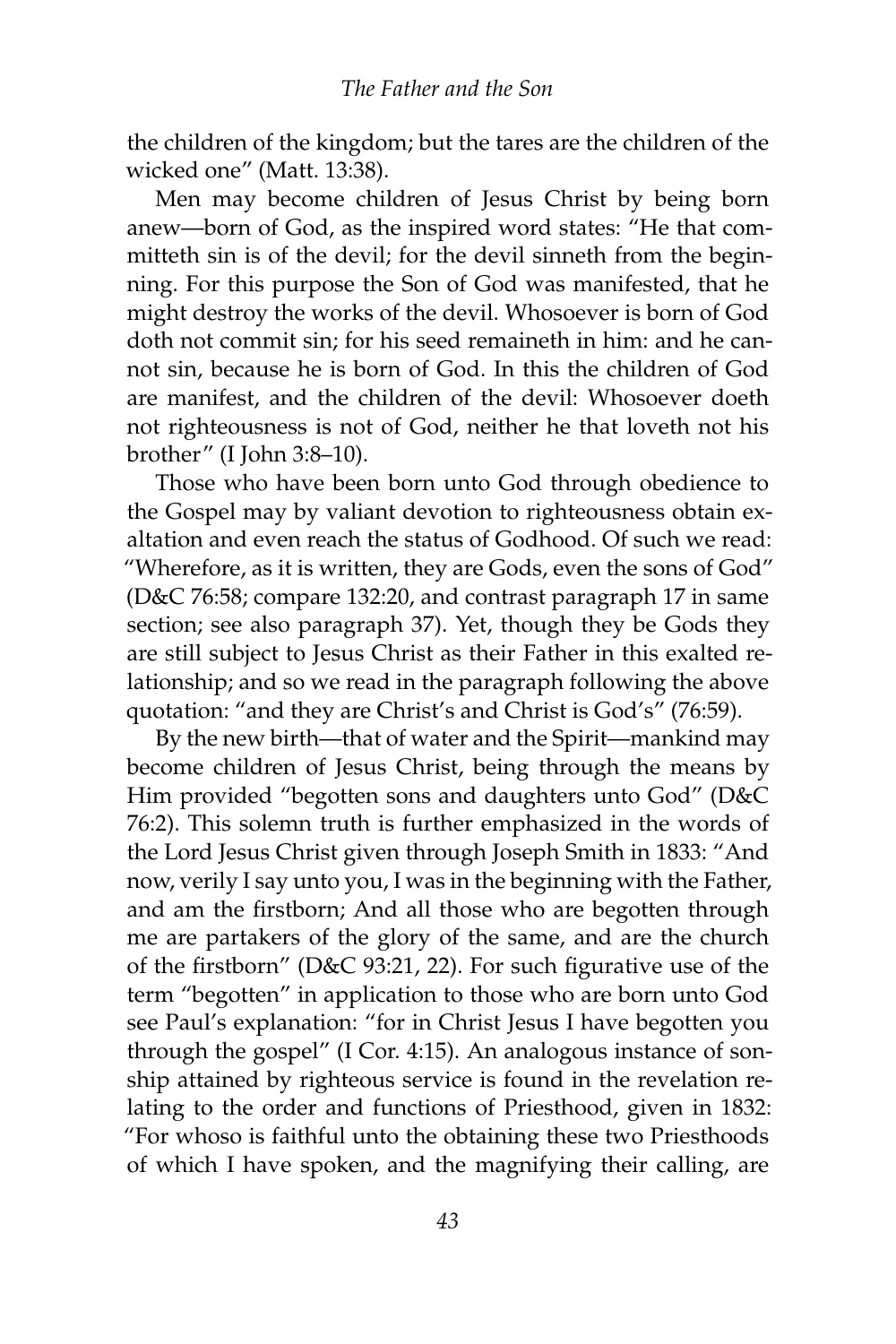sanctified by the Spirit unto the renewing of their bodies: They become the sons of Moses and of Aaron and the seed of Abraham, and the church and kingdom, and the elect of God" (D&C 84:33, 34).

If it be proper to speak of those who accept and abide in the Gospel as Christ's sons and daughters—and upon this matter the scriptures are explicit and cannot be gainsaid nor denied—it is consistently proper to speak of Jesus Christ as the Father of the righteous, they having become His children and He having been made their Father through the second birth—the baptismal regeneration.

## 4. JESUS CHRIST THE "FATHER" BY DIVINE INVESTITURE OF AUTHORITY

A fourth reason for applying the title "Father" to Jesus Christ is found in the fact that in all His dealings with the human family Jesus the Son has represented and yet represents Elohim His Father in power and authority. This is true of Christ in His preexistent, antemortal, or unembodied state, in the which He was known as Jehovah; also during His embodiment in the flesh; and during His labors as a disembodied spirit in the realm of the dead; and since that period in His resurrected state. To the Jews He said: "I and my Father are one" (John 10:30; see also 17:11, 22); yet He declared "My Father is greater than I" (John 14:28); and further, "I am come in my Father's name" (John 5:43; see also 10:25). The same truth was declared by Christ Himself to the Nephites (see 3 Nephi 20:35 and 28:10), and has been reaffirmed by revelation in the present dispensation (Doc. & Gov. 50:43). Thus the Father placed His name upon the Son; and Jesus Christ spoke and ministered in and through the Father's name; and so far as power, authority and Godship are concerned His words and acts were and are those of the Father.

We read, by way of analogy, that God placed His name upon or in the Angel who was assigned to special ministry unto the people of Israel during the exodus. Of that Angel the Lord said: "Beware of him, and obey his voice, provoke him not; for he will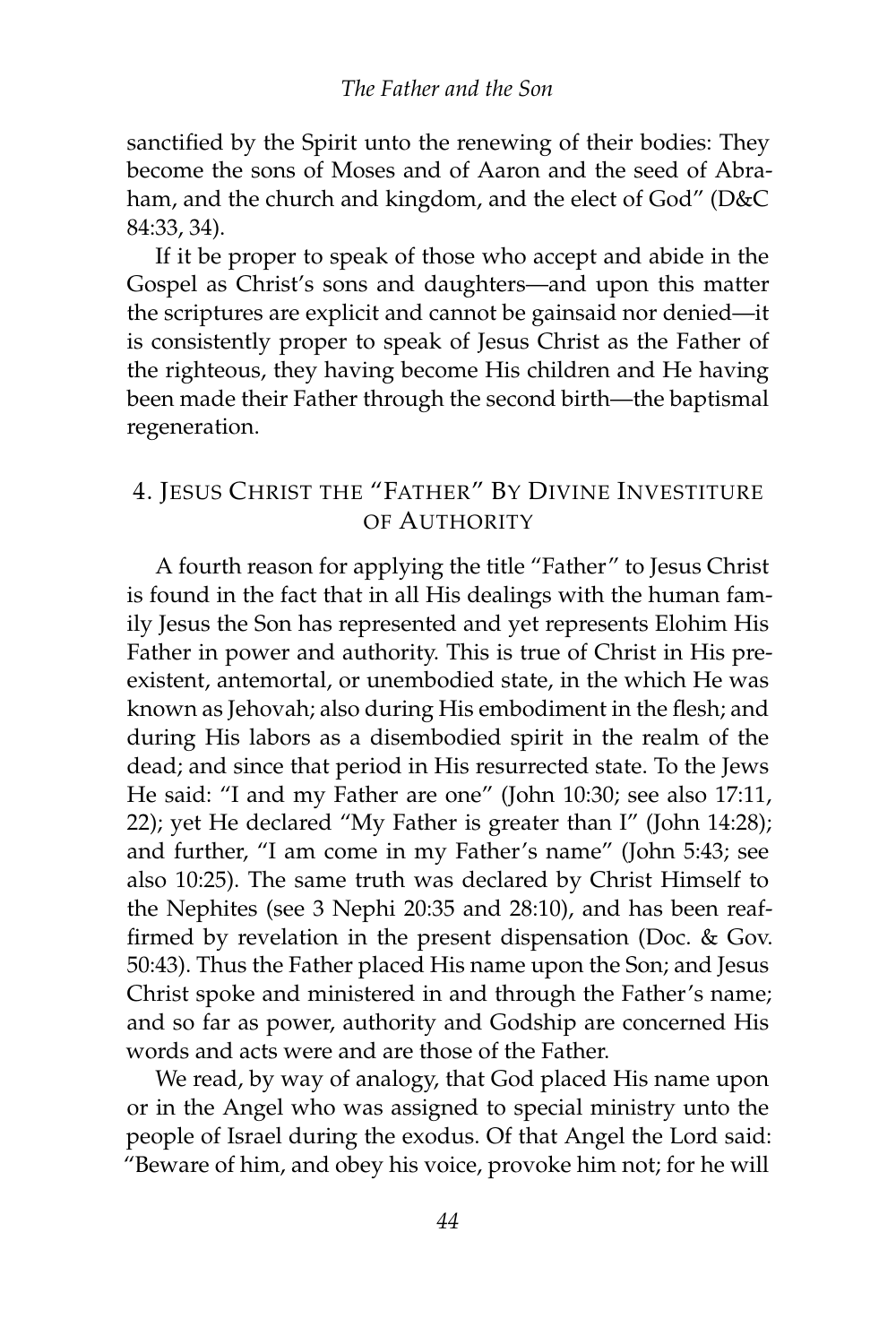not pardon your transgressions: for my name is in him" (Exodus 23:21).

The ancient apostle, John, was visited by an angel who ministered and spoke in the name of Jesus Christ. As we read: "The Revelation of Jesus Christ, which God gave unto him, to shew unto his servants things which must shortly come to pass; and he sent and signified it by his angel unto his servant John" (Revelation 1:1). John was about to worship the angelic being who spoke in the name of the Lord Jesus Christ, but was forbidden: "And I John saw these things, and heard them. And when I had heard and seen, I fell down to worship before the feet of the angel which showed me these things. Then saith he unto me, See thou do it not: for I am thy fellow-servant, and of thy brethren the prophets, and of them which keep the sayings of this book: worship God" (Rev. 22:8, 9). And then the angel continued to speak as though he were the Lord Himself: "And, behold, I come quickly; and my reward is with me, to give every man according as his work shall be. I am Alpha and Omega, the beginning and the end, the first and the last" (verses 12, 13). The resurrected Lord, Jesus Christ, who had been exalted to the right hand of God His Father, had placed His name upon the angel sent to John, and the angel spoke in the first person, saying "I come quickly," "I am Alpha and Omega," though he meant that Jesus Christ would come, and that Jesus Christ was Alpha and Omega.

None of these considerations, however, can change in the least degree the solemn fact of the literal relationship of Father and Son between Elohim and Jesus Christ. Among the spirit children of Elohim the firstborn was and is Jehovah or Jesus Christ to whom all others are juniors. Following are affirmative scriptures bearing upon this great truth. Paul, writing to the Colossians, says of Jesus Christ: "Who is the image of the invisible God, the firstborn of every creature: For by him were all things created, that are in heaven, and that are in earth, visible and invisible, whether they be thrones, or dominions, or principalities, or powers; all things were created by him, and for him: And he is before all things, and by him all things consist. And he is the head of the body, the church: who is the beginning, the firstborn from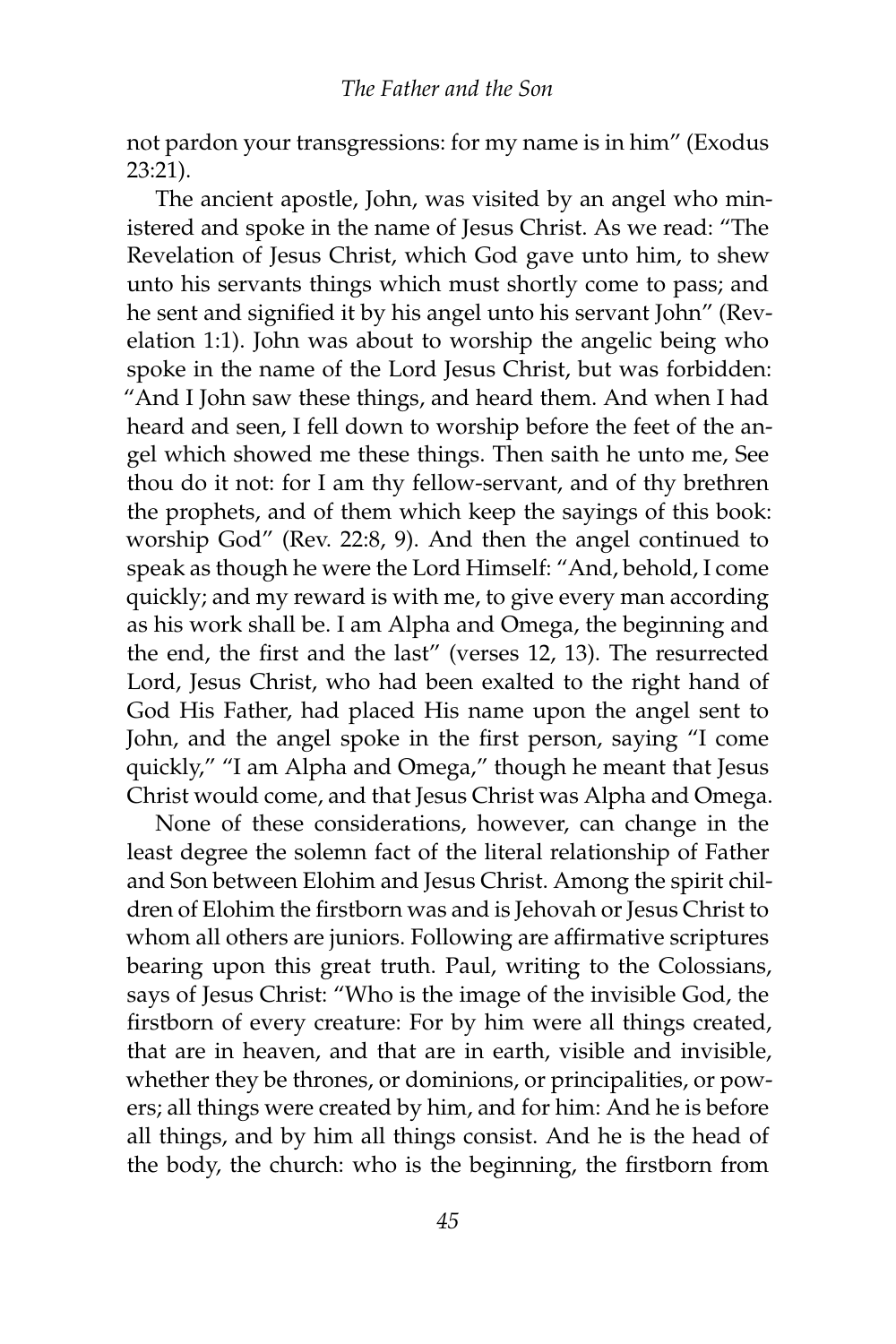the dead; that in all things he might have the preeminence. For it pleased the Father that in him should all fullness dwell" (Colossians 1:15–19). From this scripture we learn that Jesus Christ was "the firstborn of every creature" and it is evident that the seniority here expressed must be with respect to antemortal existence, for Christ was not the senior of all mortals in the flesh. He is further designated as "the firstborn from the dead" this having reference to Him as the first to be resurrected from the dead, or as elsewhere written "the first fruits of them that slept" (I Corinthians 15:20, see also verse 23); and "the first begotten of the dead" (Revelation 1:5; compare Acts 26:23). The writer of the Epistle to the Hebrews affirms the status of Jesus Christ as the firstborn of the spirit children of His Father, and extols the preeminence of the Christ when tabernacled in flesh: "And again, when he bringeth in the first begotten into the world, he saith, And let all the angels of God worship him" (Hebrews 1:6; read the preceding verses). That the spirits who were juniors to Christ were predestined to be born in the image of their Elder Brother is thus attested by Paul: "And we know that all things work together for good to them that love God, to them who are the called according to his purpose. For whom he did foreknow, he also did predestinate to be conformed to the image of his Son, that he might be the firstborn among many brethren" (Romans 8:28, 29). John the Revelator was commanded to write to the head of the Laodicean church, as the words of the Lord Jesus Christ: "These things saith the Amen, the faithful and true witness, the beginning of the creation of God" (Revelation 3:14). In the course of a revelation given through Joseph Smith in May, 1833, the Lord Jesus Christ said as before cited: "And now, verily I say unto you, I was in the beginning with the Father, and am the firstborn" (D&C 93:21). A later verse makes plain the fact that human beings generally were similarly existent in spirit state prior to their embodiment in the flesh: "Ye were also in the beginning with the Father; that which is Spirit, even the Spirit of truth" (verse 23).

There is no impropriety, therefore, in speaking of Jesus Christ as the Elder Brother of the rest of human kind. That He is by spiritual birth Brother to the rest of us is indicated in Hebrews: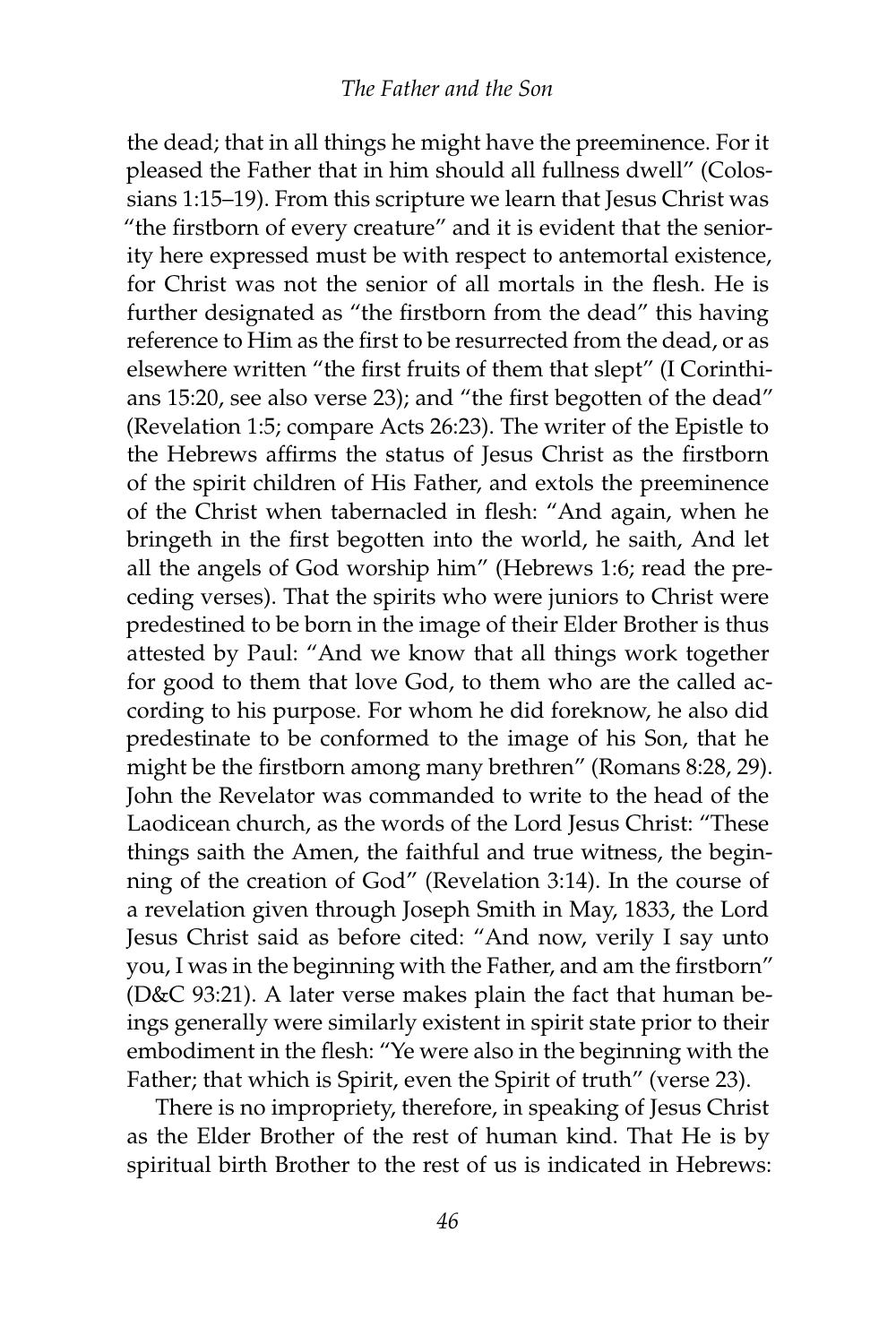"Wherefore in all things it behoved him to be made like unto his brethren, that he might be a merciful and faithful high priest in things pertaining to God, to make reconciliation for the sins of the people" (Hebrews 2:17). Let it not be forgotten, however, that He is essentially greater than any and all others, by reason (1) of His seniority as the oldest or firstborn; (2) of His unique status in the flesh as the offspring of a mortal mother and of an immortal, or resurrected and glorified, Father; (3) of His selection and foreordination as the one and only Redeemer and Savior of the race; and (4) of His transcendent sinlessness.

Jesus Christ is not the Father of the spirits who have taken or yet shall take bodies upon this earth, for He is one of them. He is The Son, as they are sons or daughters of Elohim. So far as the stages of eternal progression and attainment have been made known through divine revelation, we are to understand that only resurrected and glorified beings can become parents of spirit offspring. Only such exalted souls have reached maturity in the appointed course of eternal life; and the spirits born to them in the eternal worlds will pass in due sequence through the several stages or estates by which the glorified parents have attained exaltation.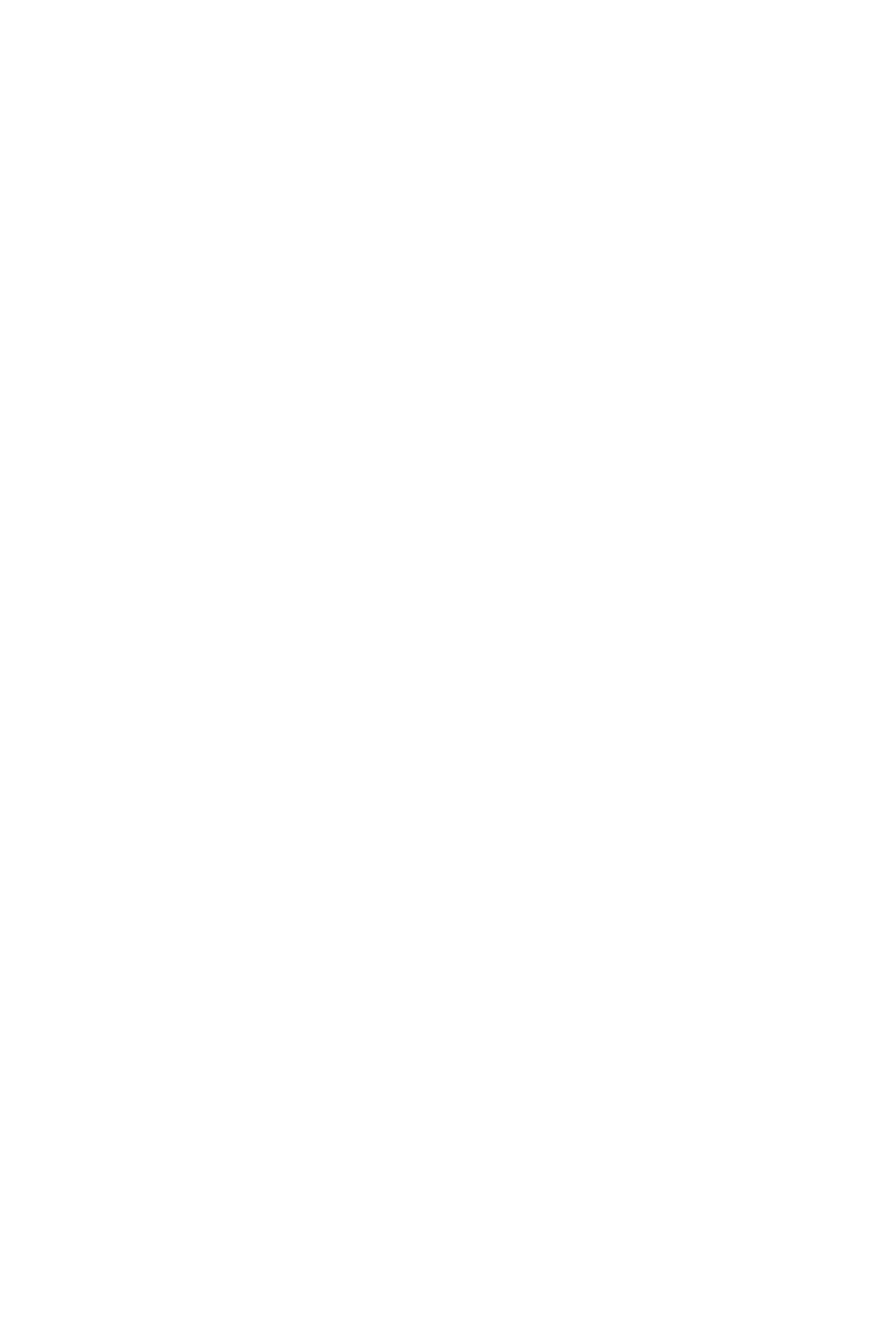## The First Presidency of the Church

"God created man in his own image."

Inquiries arise from time to time respecting the attitude of the Church of Jesus Christ of Latter-day Saints upon questions which, though not vital from a doctrinal standpoint, are closely connected with the fundamental principles of salvation. The latest inquiry of this kind that has reached us is in relation to the origin of man. It is believed that a statement of the position held by the Church upon this important subject will be timely and productive of good.

In presenting the statement that follows we are not conscious of putting forth anything essentially new; neither is it our desire so to do. Truth is what we wish to present, and truth—eternal truth—is fundamentally old. A restatement of the original attitude of the Church relative to this matter is all that will be attempted here. To tell the truth as God has revealed it, and commend it to the acceptance of those who need to conform their opinions thereto, is the sole purpose of this presentation.

"God created man in his own image, in the image of God created he him; male and female created he them." In these plain and pointed words the inspired author of the book of Genesis made known to the world the truth concerning the origin of the human family. Moses, the prophet-historian, "learned," as we are told, "in all the wisdom of the Egyptians," when making this important announcement, was not voicing a mere opinion, a theory derived from his researches into the occult lore of that ancient people. He was speaking as the mouthpiece of God, and his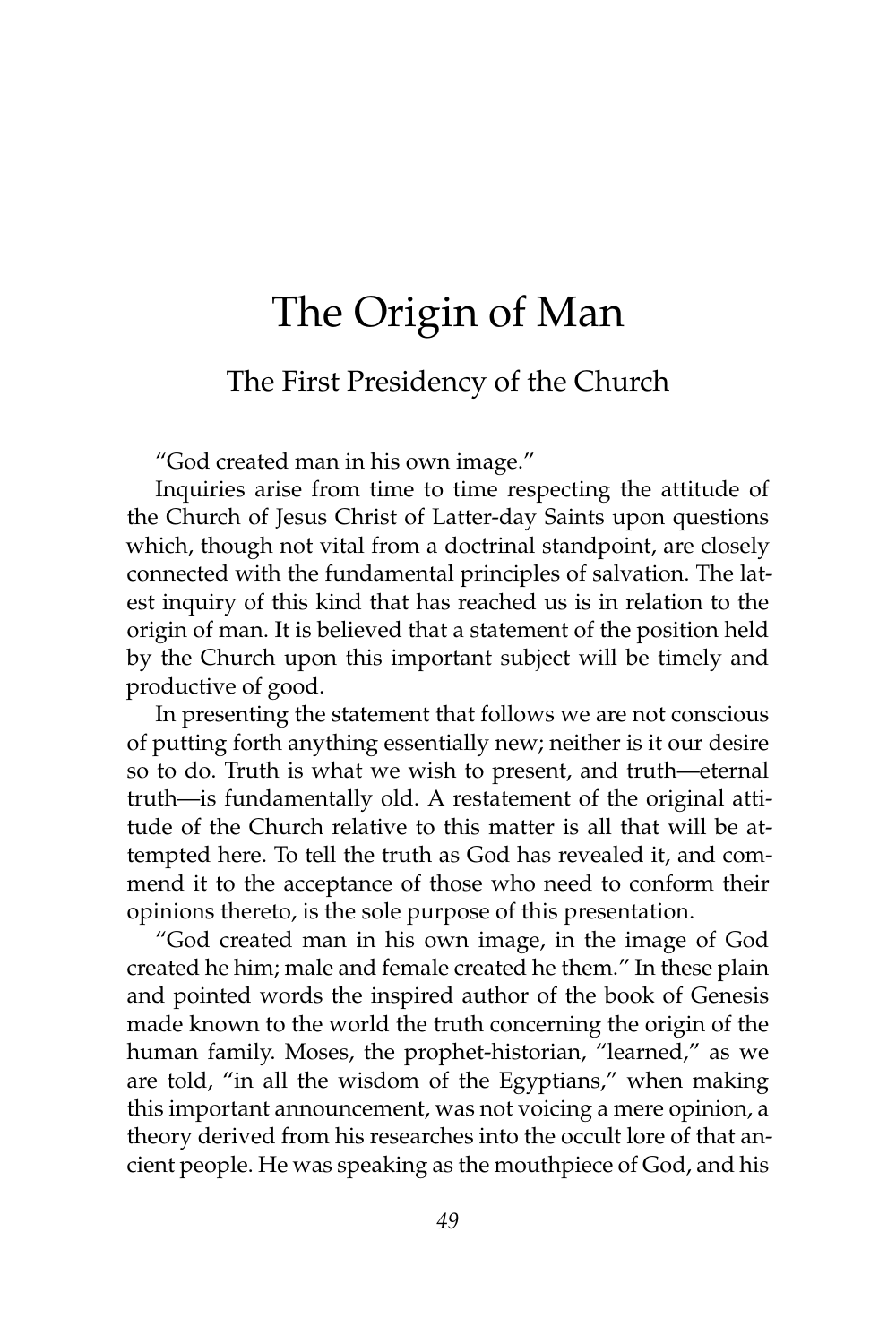solemn declaration was for all time and for all people. No subsequent revelator of the truth has contradicted the great leader and lawgiver of Israel. All who have since spoken by divine authority upon this theme have confirmed his simple and sublime proclamation. Nor could it be otherwise. Truth has but one source, and all revelations from heaven are harmonious with each other. The omnipotent Creator, the maker of heaven and earth—had shown unto Moses everything pertaining to this planet, including the facts relating to man's origin, and the authoritative pronouncement of that mighty prophet and seer to the house of Israel, and through Israel to the whole world, is couched in the simple clause: "God created man in his own image" (Genesis 1:27; Pearl of Great Price—Book of Moses, 1:27–41).

The creation was two-fold—firstly spiritual, secondly temporal. This truth, also, Moses plainly taught—much more plainly than it has come down to us in the imperfect translations of the Bible that are now in use. Therein the fact of a spiritual creation, antedating the temporal creation, is strongly implied, but the proof of it is not so clear and conclusive as in other records held by the Latter-day Saints to be of equal authority with the Jewish scriptures. The partial obscurity of the latter upon the point in question is owing, no doubt, to the loss of those "plain and precious" parts of sacred writ, which, as the Book of Mormon informs us, have been taken away from the Bible during its passage down the centuries (I Nephi 13:24–29). Some of these missing parts the Prophet Joseph Smith undertook to restore when he revised those scriptures by the spirit of revelation, the result being that more complete account of the creation which is found in the Book of Moses, previously cited. Note the following passages:

And now, behold, I say unto you, that these are the generations of the heaven and of the earth, when they were created, in the day that I, the Lord God, made the heaven and the earth;

And every plant of the field before it was in the earth, and every herb of the field before it grew.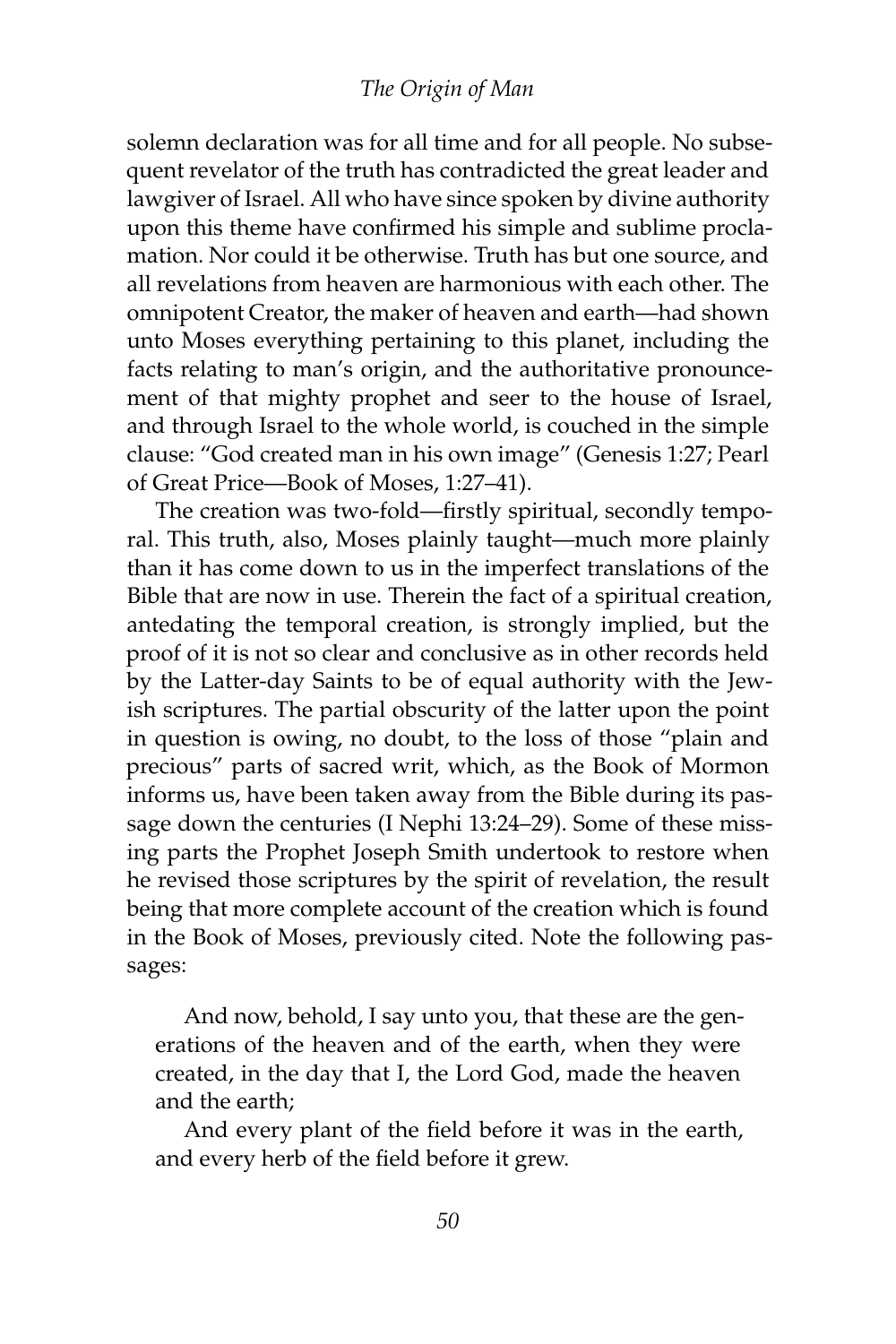For I, the Lord God, created all things of which I have spoken, spiritually, before they were naturally upon the face of the earth. For I, the Lord God, had not caused it to rain upon the face of the earth.

And I, the Lord God, had created all the children of men, and not yet a man to till the ground; for in heaven created I them, and there was not yet flesh upon the earth, neither in the water, neither in the air.

But, I, the Lord God, spake, and there went up a mist from the earth, and watered the whole face of the ground.

And I, the Lord God, formed man from the dust of the ground, and breathed into his nostrils the breath of life; and man became a living soul, the first flesh upon the earth, the first man also.

Nevertheless, all things were before created, but spiritually were they created and made, according to my word (Pearl of Great Price—Book of Moses, 3:4–7. See also chapters 1 and 2, and compare with Genesis 1 and 2).

These two points being established, namely, the creation of man in the image of God, and the two-fold character of the creation, let us now inquire: What was the form of man, in the spirit and in the body, as originally created? In a general way the answer is given in the words chosen as the text of this treatise. "God created man in his own image." It is more explicitly rendered in the Book of Mormon thus: "All men were created in the beginning after mine own image" (Ether, 3:15). It is the Father who is speaking. If, therefore, we can ascertain the form of the "Father of spirits," "The God of the spirits of all flesh," we shall be able to discover the form of the original man.

Jesus Christ, the Son of God, is "the express image" of His Father's person (Hebrews 1:3). He walked the earth as a human being, as a perfect man, and said, in answer to a question put to Him: "He that hath seen me hath seen the Father" (John 14:9). This alone ought to solve the problem to the satisfaction of every thoughtful, reverent mind. The conclusion is irresistible, that if the Son of God be the express image (that is, likeness) of His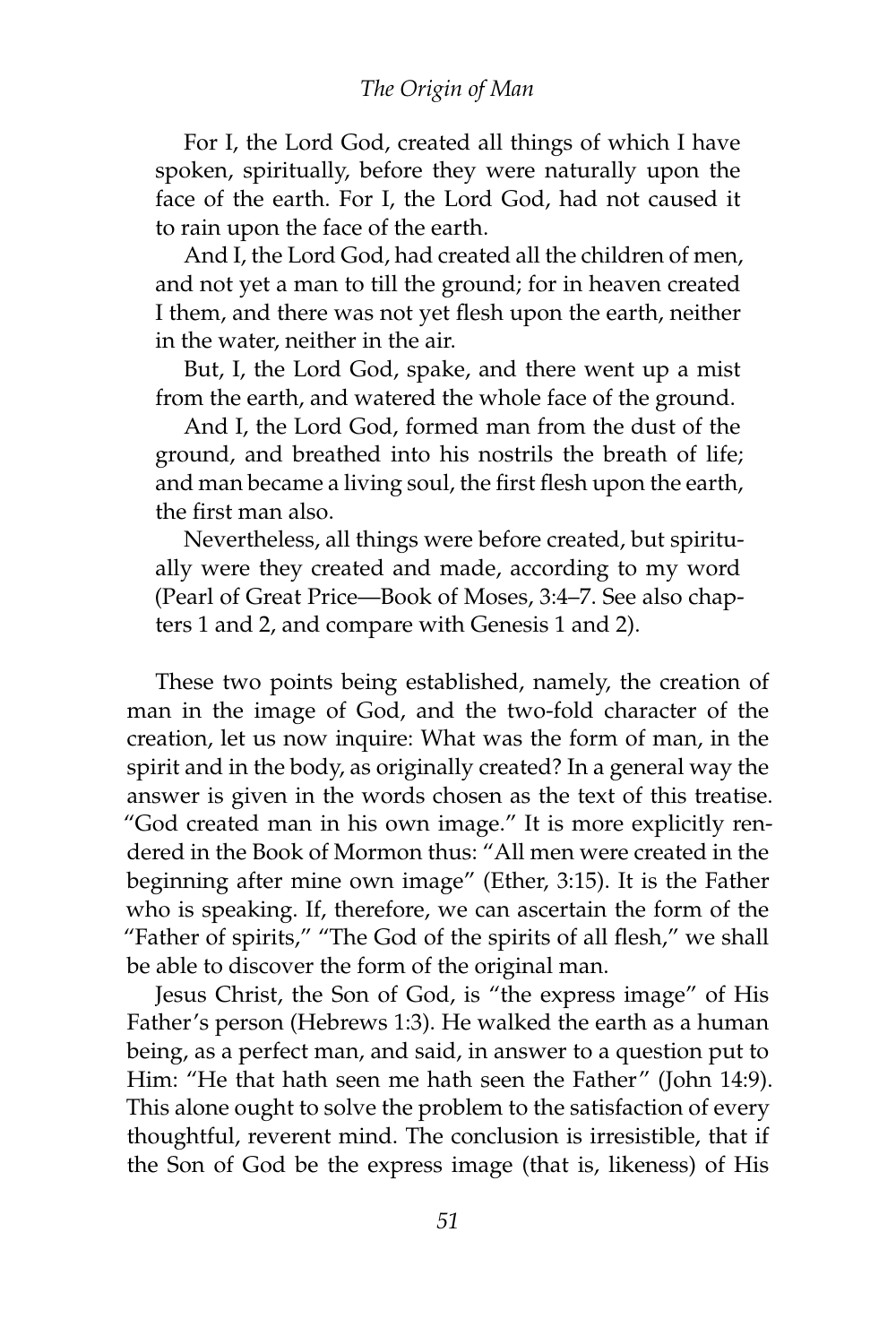Father's person, then His Father is in the form of man; for that was the form of the Son of God, not only during His mortal life, but before His mortal birth, and after His resurrection. It was in this form that the Father and the Son, as two personages, appeared to Joseph Smith, when, as a boy of fourteen years, he received his first vision. Then if God made man—the first man—in His own image and likeness, he must have made him like unto Christ, and consequently like unto men of Christ's time and of the present day. That man was made in the image of Christ is positively stated in the Book of Moses: "And I, God, said unto mine Only Begotten, which was with me from the beginning, Let us make man in our image, after our likeness; and it was so. . . . And I, God, created man in mine own image, in the image of mine Only Begotten created I him, male and female created I them" (2:26, 27).

The Father of Jesus is our Father also. Jesus Himself taught this truth, when He instructed His disciples how to pray: "Our Father which art in heaven," etc. Jesus, however, is the firstborn among all the sons of God—the first begotten in the spirit, and the only begotten in the flesh. He is our elder brother, and we, like Him, are in the image of God. All men and women are in the similitude of the universal Father and Mother, and are literally the sons and daughters of Deity.

"God created man in His own image." This is just as true of the spirit as it is of the body, which is only the clothing of the spirit, its complement; the two together constituting the soul. The spirit of man is in the form of man, and the spirits of all creatures are in the likeness of their bodies. This was plainly taught by the Prophet Joseph Smith (Doctrine and Covenants, 77:2).

Here is further evidence of the fact. More than seven hundred years before Moses was shown the things pertaining to this earth, another great prophet, known to us as the brother of Jared, was similarly favored by the Lord. He was even permitted to behold the spirit-body of the foreordained Savior, prior to His incarnation; and so like the body of a man was gazing upon a being of flesh and blood. He first saw the finger and then the entire body of the Lord—all in the spirit. The Book of Mormon says of this wonderful manifestation: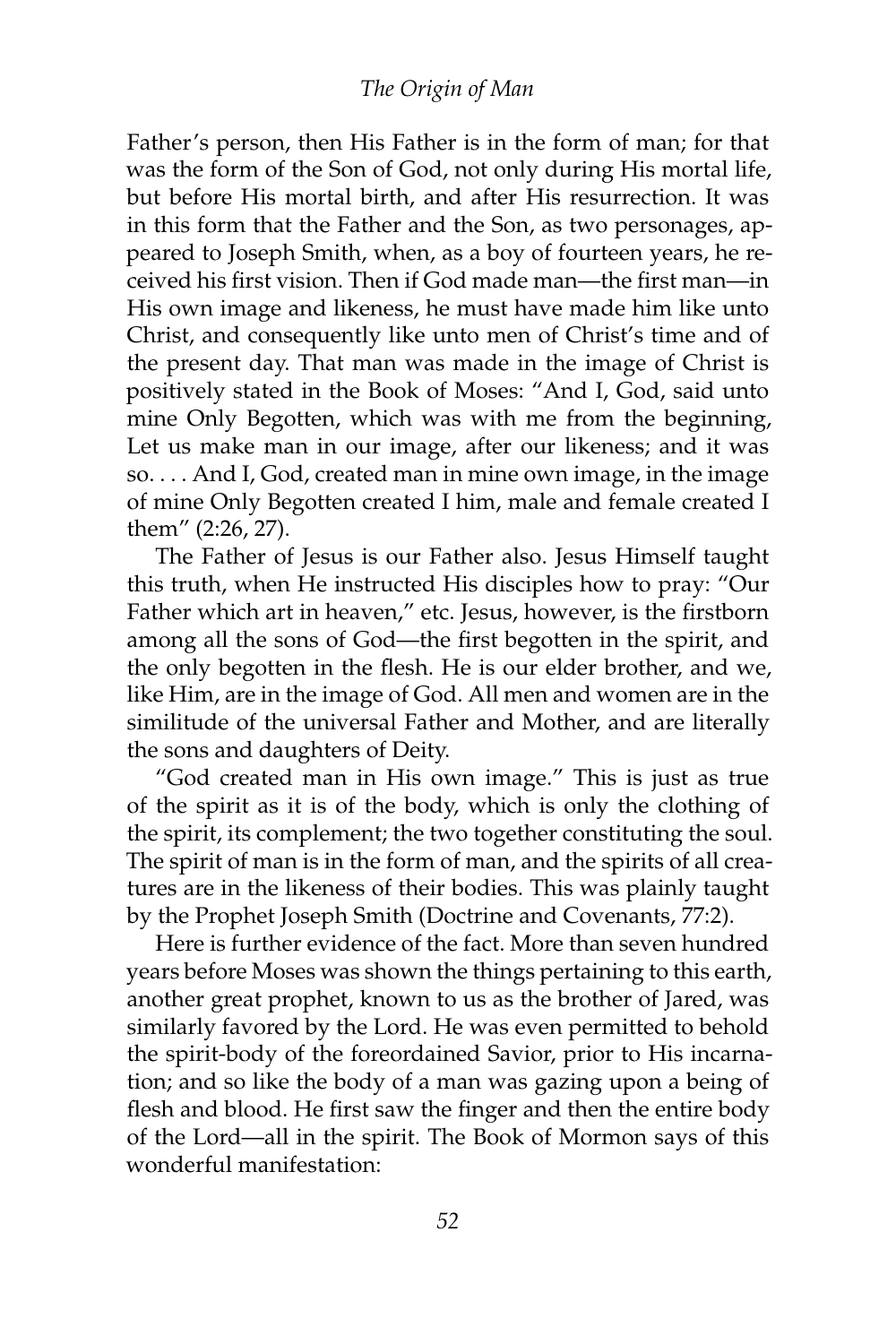And it came to pass that when the brother of Jared had said these words, behold the Lord stretched forth His hand and touched the stones one by one with His finger; and the veil was taken from off the eyes of the brother of Jared, and he saw the finger of the Lord; and it was as the finger of a man, like unto flesh and blood; and the brother of Jared fell down before the Lord, for he was struck with fear.

And the Lord saw that the brother of Jared had fallen to the earth; and the Lord said unto him, Arise, why hast thou fallen?

And he saith unto the Lord, I saw the finger of the Lord, and I feared lest he should smite me; for I knew not that the Lord had flesh and blood.

And the Lord said unto him, Because of thy faith thou hast seen that I shall take upon me flesh and blood; and never has man come before me with such exceeding faith as thou hast; for were it not so, ye could not have seen my finger. Sawest thou more than this?

And he answered, Nay, Lord, show thyself unto me.

And the Lord said unto him, Believest thou the words which I shall speak?

And he answered, Yea, Lord, I know that thou speakest the truth, for thou art a God of truth and canst not lie.

And when he had said these words, behold, the Lord showed himself unto him, and said, Because thou knowest these things ye are redeemed from the fall; therefore ye are brought back into my presence; therefore I show myself unto you.

Behold, I am He who was prepared from the foundation of the world to redeem my people. Behold, I am Jesus Christ, I am the Father and the Son. In me shall all mankind have light, and that eternally, even they who shall believe on my name; and they shall become my sons and my daughters.

And never have I shewed myself unto man whom I have created, for never hath man believed in me as thou hast. Seest thou that ye are created after mine own image?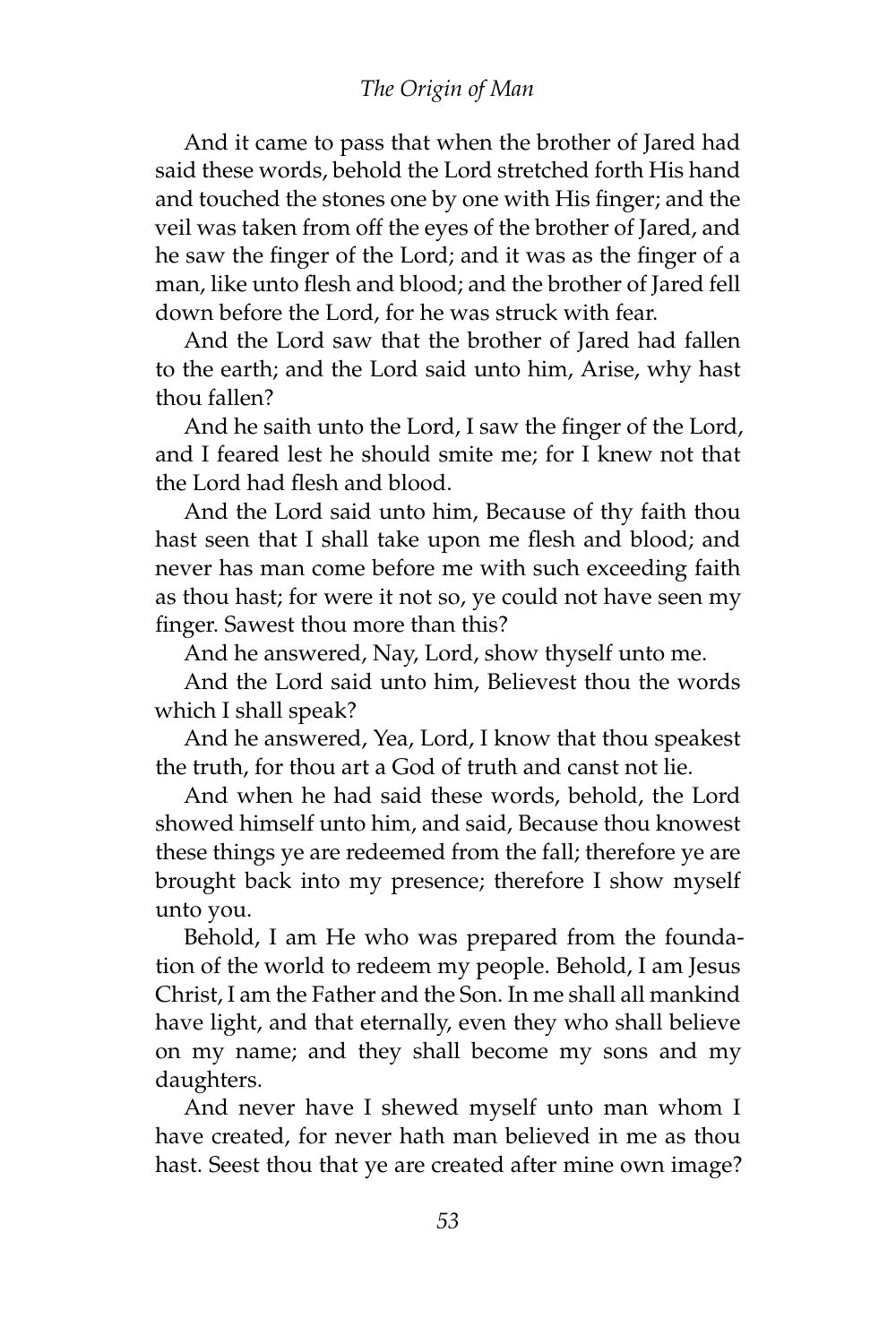Yea, even all men were created in the beginning after mine own image.

Behold, this body, which ye now behold, is the body of my spirit, and man have I created after the body of my spirit; and even as I appear unto thee to be in the spirit, will I appear unto my people in the flesh. (Ether, 3:6–16.)

What more is needed to convince us that man, both in spirit and in body, is the image and likeness of God, and that God Himself is in the form of man?

When the divine Being whose spirit-body the brother of Jared beheld, took upon Him flesh and blood, He appeared as a man, having "body, parts and passions," like other men, though vastly superior to all others, because He was God, even the Son of God, the Word made flesh: in Him "dwelt the fulness of the Godhead bodily." And why should He not appear as a man? That was the form of His spirit, and it must needs have an appropriate covering, a suitable tabernacle. He came unto the world as He had promised to come (III Nephi 1:13), taking an infant tabernacle, and developing it gradually to the fulness of His spirit stature. He came as man had been coming for ages, and as man has continued to come ever since. Jesus, however, as shown, was the only begotten of God in the flesh.

Adam, our great progenitor, "the first man," was, like Christ, a pre-existent spirit, and like Christ he took upon him an appropriate body, the body of a man, and so became a "living soul." The doctrine of the pre-existence,—revealed so plainly, particularly in latter days, pours a wonderful flood of light upon the otherwise mysterious problem of man's origin. It shows that man, as a spirit, was begotten and born of heavenly parents, and reared to maturity in the eternal mansions of the Father, prior to coming upon the earth in a temporal body to undergo an experience in mortality. It teaches that all men existed in the spirit before any man existed in the flesh, and that all who have inhabited the earth since Adam have taken bodies and become souls in like manner.

It is held by some that Adam was not the first man upon this earth, and that the original human being was a development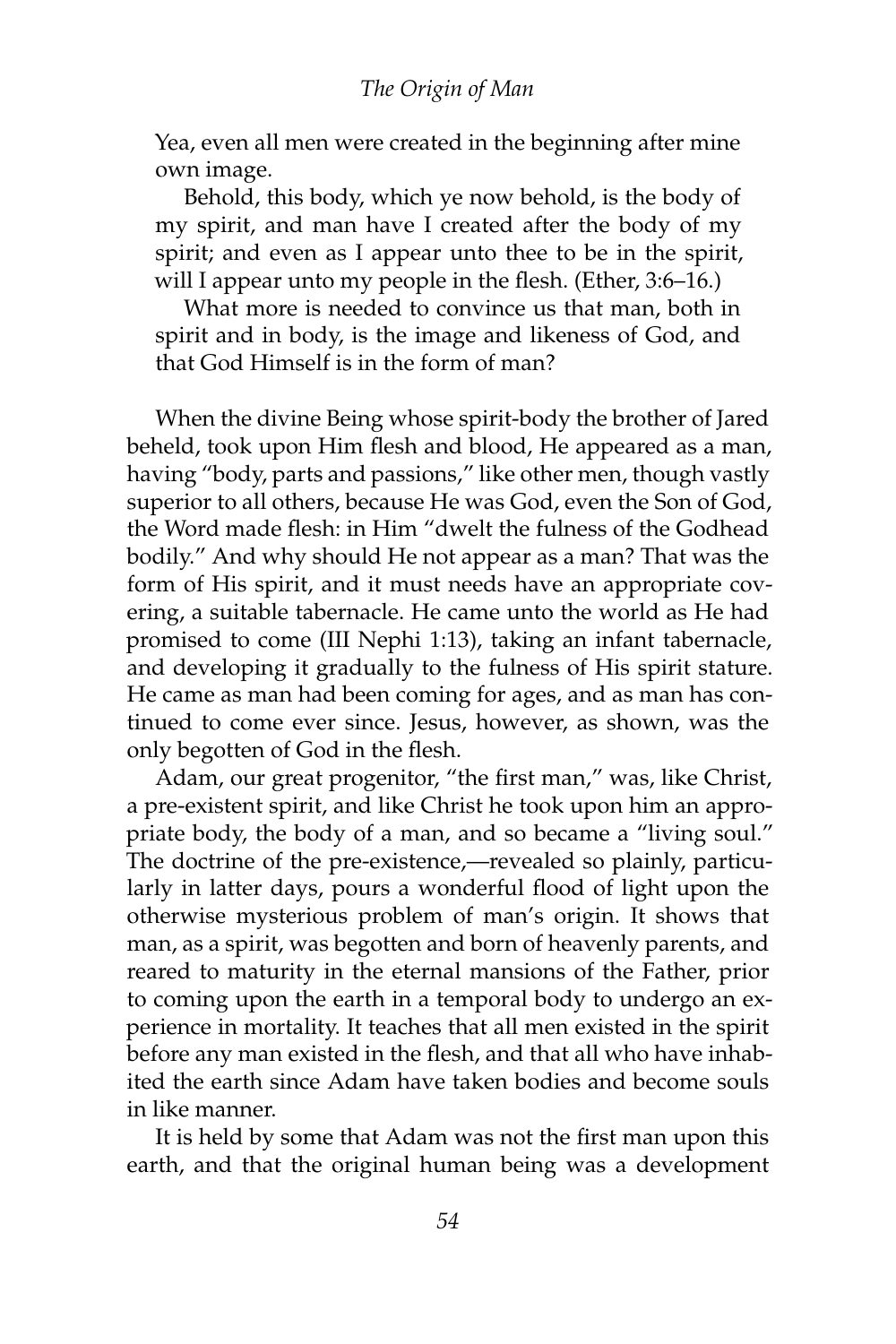from lower orders of the animal creation. These, however, are the theories of men. The word of the Lord declares that Adam was "the first man of all men" (Moses 1:34), and we are therefore in duty bound to regard him as the primal parent of our race. It was shown to the brother of Jared that all men were created in the *beginning* after the image of God; and whether we take this to mean the spirit or the body, or both, it commits us to the same conclusion: Man began life as a human being, in the likeness of our heavenly Father.

True it is that the body of man enters upon its career as a tiny germ or embryo, which becomes an infant, quickened at a certain stage by the spirit whose tabernacle it is, and the child, after being born, develops into a man. There is nothing in this, however, to indicate that the original man, the first of our race, began life as anything less than a man, or less than the human germ or embryo that becomes a man.

Man, by searching, cannot find out God. Never, unaided, will he discover the truth about the beginning of human life. The Lord must reveal Himself, or remain unrevealed; and the same is true of the facts relating to the origin of Adam's race—God alone can reveal them. Some of these facts, however, are already known, and what has been made known it is our duty to receive and retain.

The Church of Jesus Christ of Latter-day Saints, basing its belief on divine revelation, ancient and modern, proclaims man to be the direct and lineal offspring of Deity. God Himself is an exalted man, perfected, enthroned, and supreme. By His almighty power He organized the earth, and all that it contains, from spirit and element, which exist co-eternally with Himself. He formed every plant that grows, and every animal that breathes, each after its own kind, spiritually and temporally—"that which is spiritual being in the likeness of that which is temporal, and that which is temporal in the likeness of that which is spiritual." He made the tadpole and the ape, the lion and the elephant but He did not make them in His own image, nor endow them with Godlike reason and intelligence. Nevertheless, the whole animal creation will be perfected and perpetuated in the Hereafter, each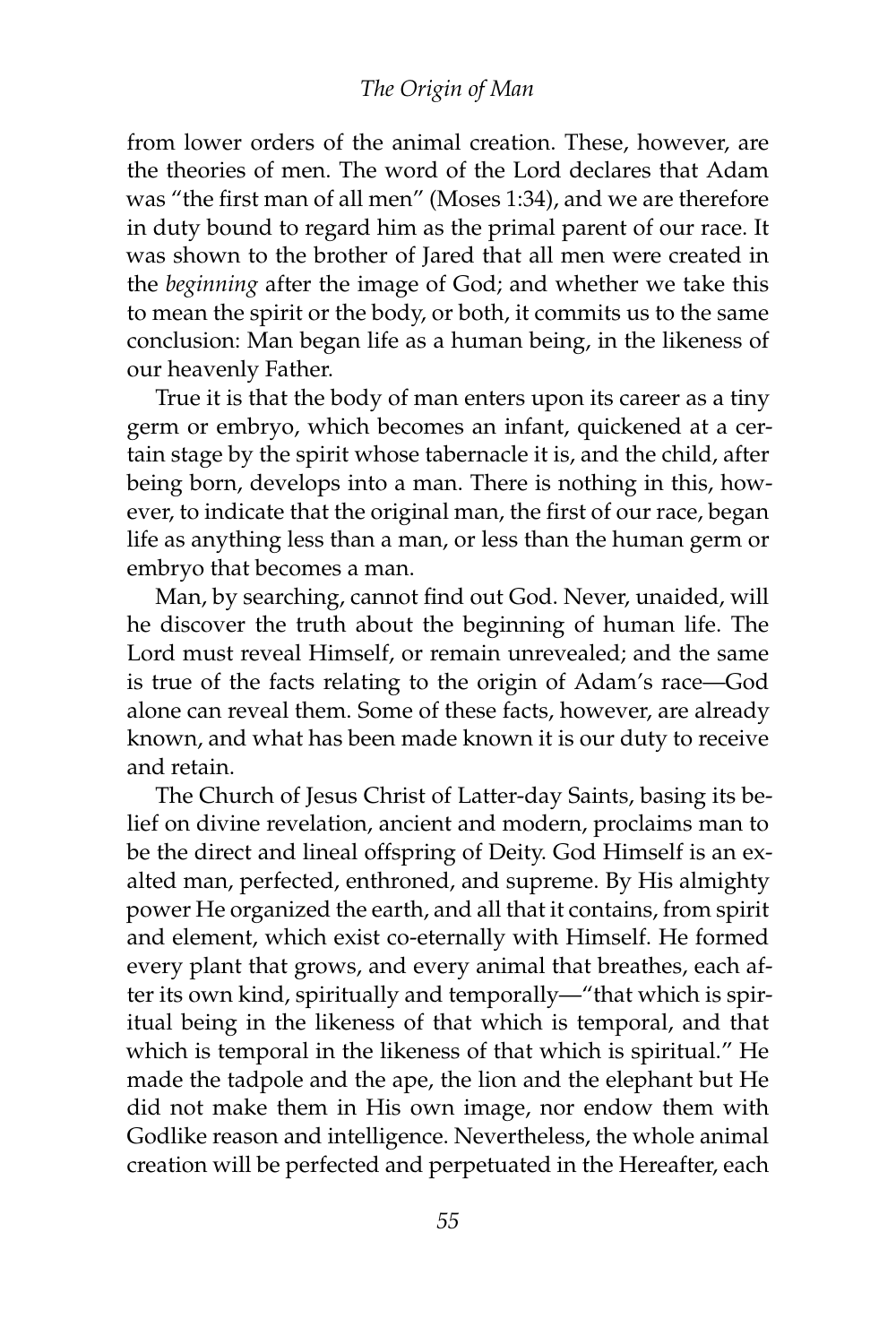class in its "distinct order or sphere," and will enjoy "eternal felicity." That fact has been made plain in this dispensation (Doctrine and Covenants, 77:3).

Man is the child of God, formed in the divine image and endowed with divine attributes, and even as the infant son of an earthly father and mother is capable in due time of becoming a man, so the undeveloped offspring of celestial parentage is capable, by experience through ages and aeons, of evolving into a God.

Joseph F. Smith, John R. Winder, Anthon H. Lund,

First Presidency of The Church of Jesus Christ of Latter-day Saints.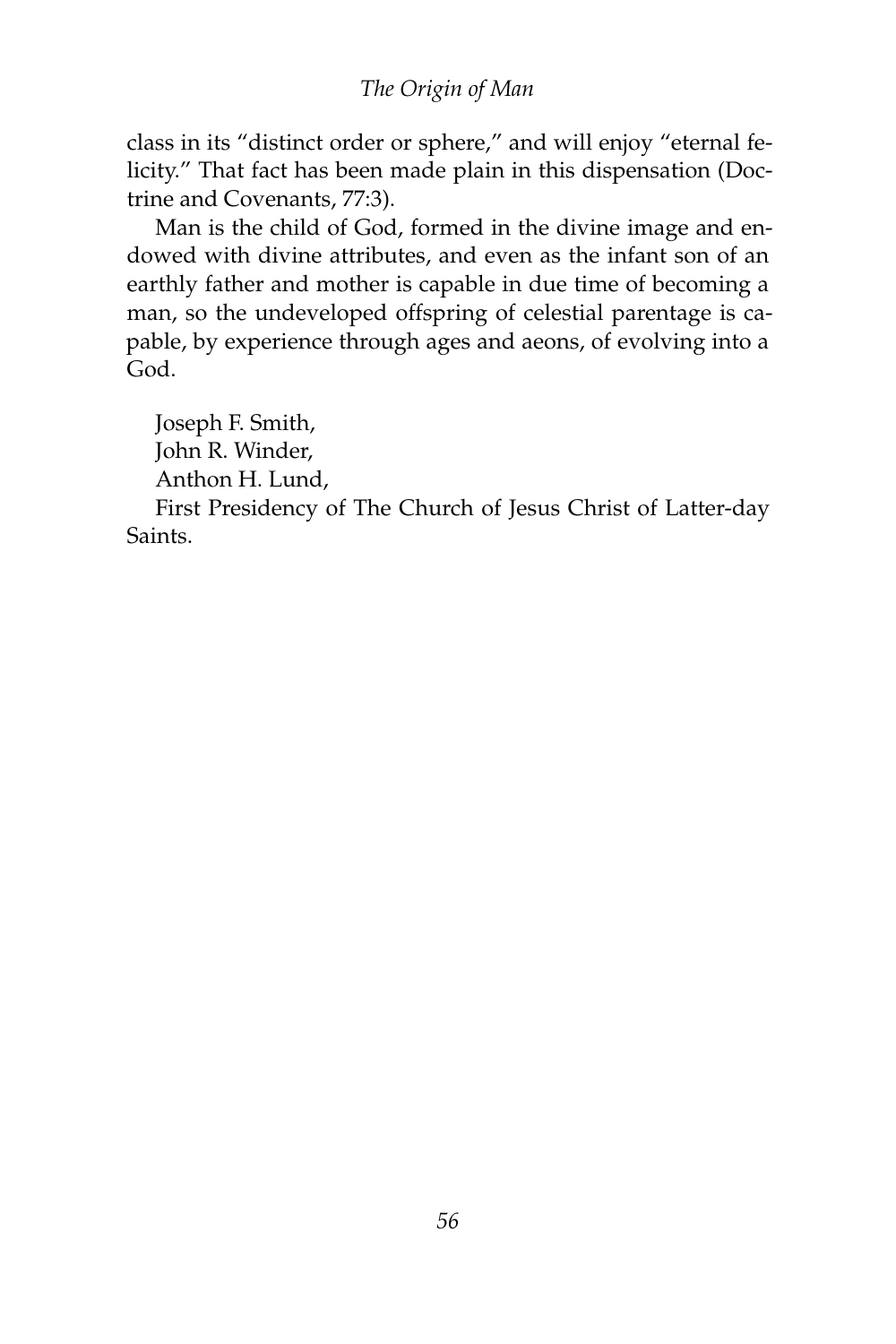# The Lectures on Faith

## On the Doctrine of The Church of Jesus Christ of Latter-day Saints, originally delivered before a Class of the Elders, in Kirtland, Ohio

## LECTURE FIRST

1. Faith being the first principle in revealed religion, and the foundation of all righteousness, necessarily claims the first place in a course of lectures which are designed to unfold to the understanding the doctrine of Jesus Christ.

2. In presenting the subject of faith, we shall observe the following order—

3. First, faith itself—what it is.

4. Secondly, the object on which it rests. And,

5. Thirdly, the effects which flow from it.

6. Agreeable to this order we have first to show what faith is.

7. The author of the epistle to the Hebrews, in the eleventh chapter of that epistle and first verse, gives the following definition of the word faith:

8. "Now faith is the substance [assurance] of things hoped for, the evidence of things not seen."

9. From this we learn that faith is the assurance which men have of the existence of things which they have not seen, and the principle of action in all intelligent beings.

10. If men were duly to consider themselves, and turn their thoughts and reflections to the operations of their own minds,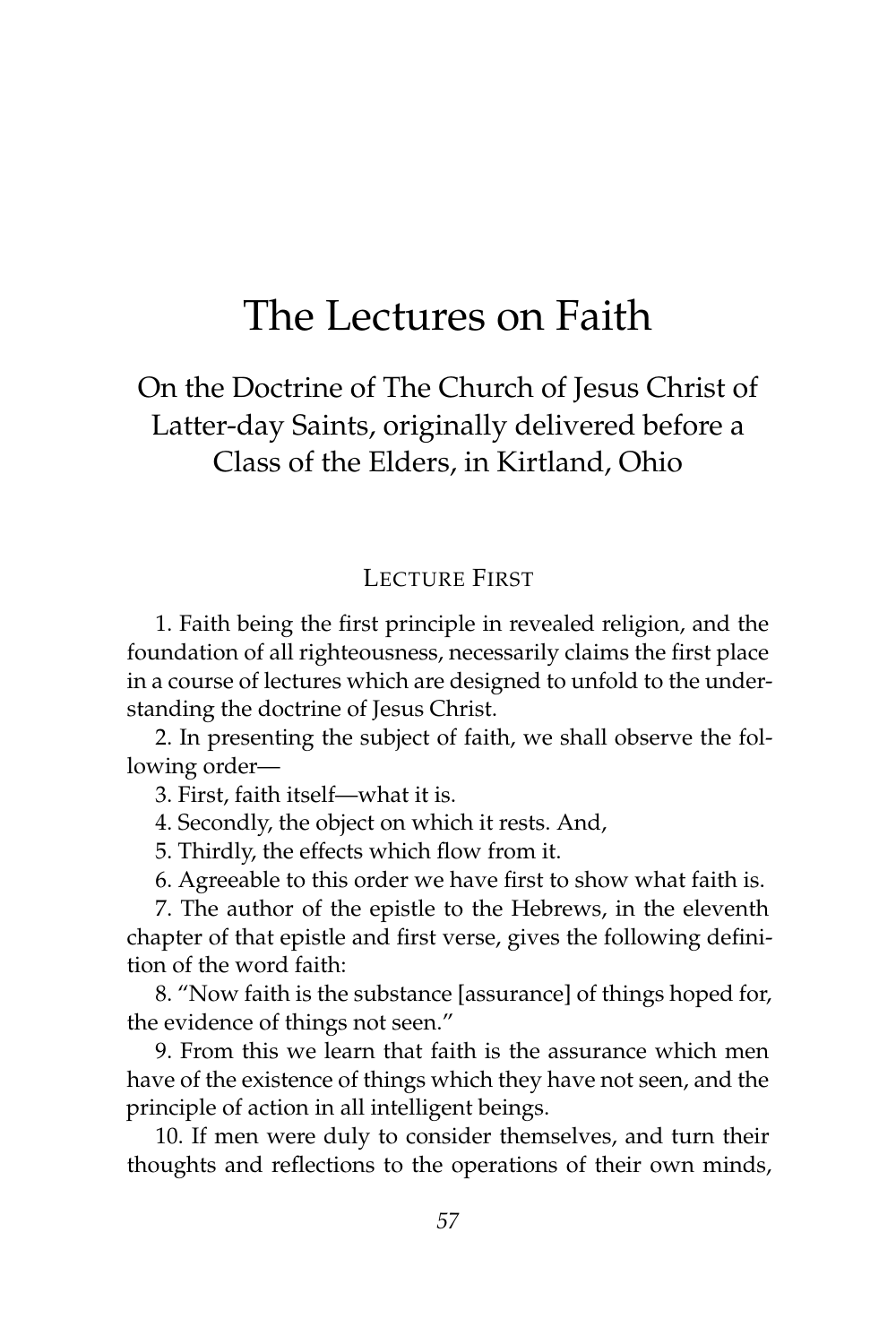they would readily discover that it is faith, and faith only, which is the moving cause of all action in them; that without it both mind and body would be in a state of inactivity, and all their exertions would cease, both physical and mental.

11. Were this class to go back and reflect upon the history of their lives, from the period of their first recollection, and ask themselves what principle excited them to action, or what gave them energy and activity in all their lawful avocations, callings, and pursuits, what would be the answer? Would it not be that it was the assurance which they had of the existence of things which they had not seen as yet? Was it not the hope which you had, in consequence of your belief in the existence of unseen things, which stimulated you to action and exertion in order to obtain them? Are you not dependent on your faith, or belief, for the acquisition of all knowledge, wisdom, and intelligence? Would you exert yourselves to obtain wisdom and intelligence, unless you did believe that you could obtain them? Would you have ever sown, if you had not believed that you would reap? Would you have ever planted, if you had not believed that you would gather? Would you have ever asked, unless you had believed that you would receive? Would you have ever sought unless you had believed that you would have found? Or, would you have ever knocked, unless you had believed that it would have been opened unto you? In a word, is there anything that you would have done, either physical or mental, if you had not previously believed? Are not all your exertions of every kind, dependent on your faith? Or, may we not ask, what have you, or what do you possess, which you have not obtained by reason of your faith? Your food, your raiment, your lodgings, are they not all by reason of your faith? Reflect, and ask yourselves if these things are not so. Turn your thoughts on your own minds, and see if faith is not the moving cause of all action in yourselves; and, if the moving cause in you, is it not in all other intelligent beings?

12. And as faith is the moving cause of all action in temporal concerns, so it is in spiritual; for the Saviour has said, and that truly, that "He that *believeth* and is baptized shall be saved." (Mark 16:16; italics added.)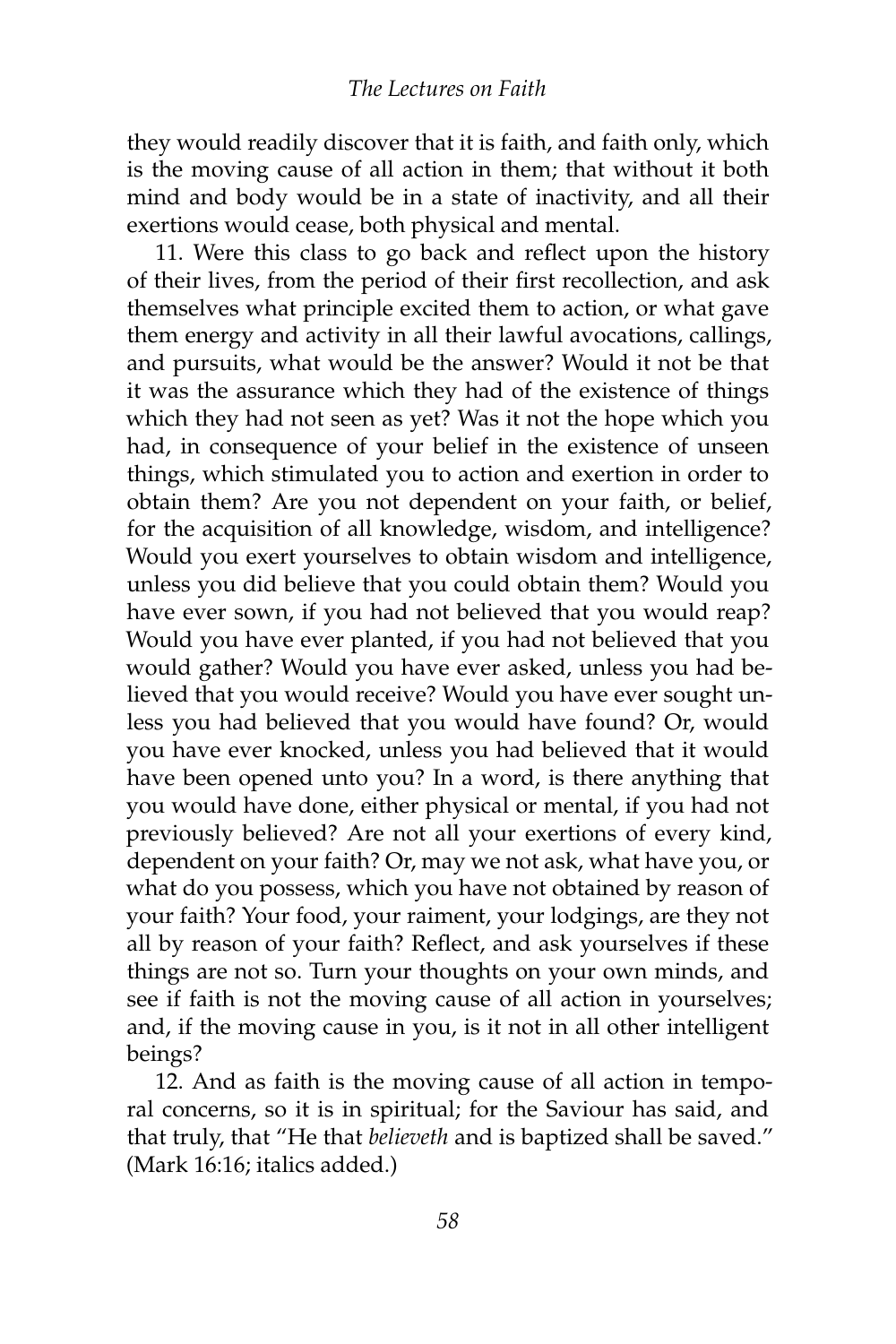## *The Lectures on Faith*

13. As we receive by faith all temporal blessings that we do receive, so we in like manner receive by faith all spiritual blessings that we do receive. But faith is not only the principle of action, but of power also, in all intelligent beings, whether in heaven or on earth. Thus says the author of the epistle to the Hebrews  $(11:3):$ 

14. "Through faith we understand that the worlds were framed by the word of God, so that things which are seen were not made of things which do appear."

15. By this we understand that the principle of power which existed in the bosom of God, by which the worlds were framed, was faith; and that it is by reason of this principle of power existing in the Deity, that all created things exist; so that all things in heaven, on earth, or under the earth, exist by reason of faith as it existed in HIM.

16. Had it not been for the principle of faith the worlds would never have been framed, neither would man have been formed of the dust. It is the principle by which Jehovah works, and through which he exercises power over all temporal as well as eternal things. Take this principle or attribute—for it is an attribute—from the Deity, and he would cease to exist.

17. Who cannot see, that if God framed the worlds by faith, that it is by faith that he exercises power over them, and that faith is the principle of power? And if the principle of power, it must be so in man as well as in the Deity? This is the testimony of all the sacred writers, and the lesson which they have been endeavouring to teach to man.

18. The Saviour says (Matt.17:19–20), in explaining the reason why the disciples could not cast out the devil, that it was because of their unbelief: "For verily I say unto you," said he, "If ye have faith as a grain of mustard seed, ye shall say unto this mountain, Remove hence to yonder place, and it shall remove; and nothing shall be impossible unto you."

19. Moroni, while abridging and compiling the record of his fathers, has given us the following account of faith as the principle of power. He says, [Ether 12:13], that it was the faith of Alma and Amulek which caused the walls of the prison to be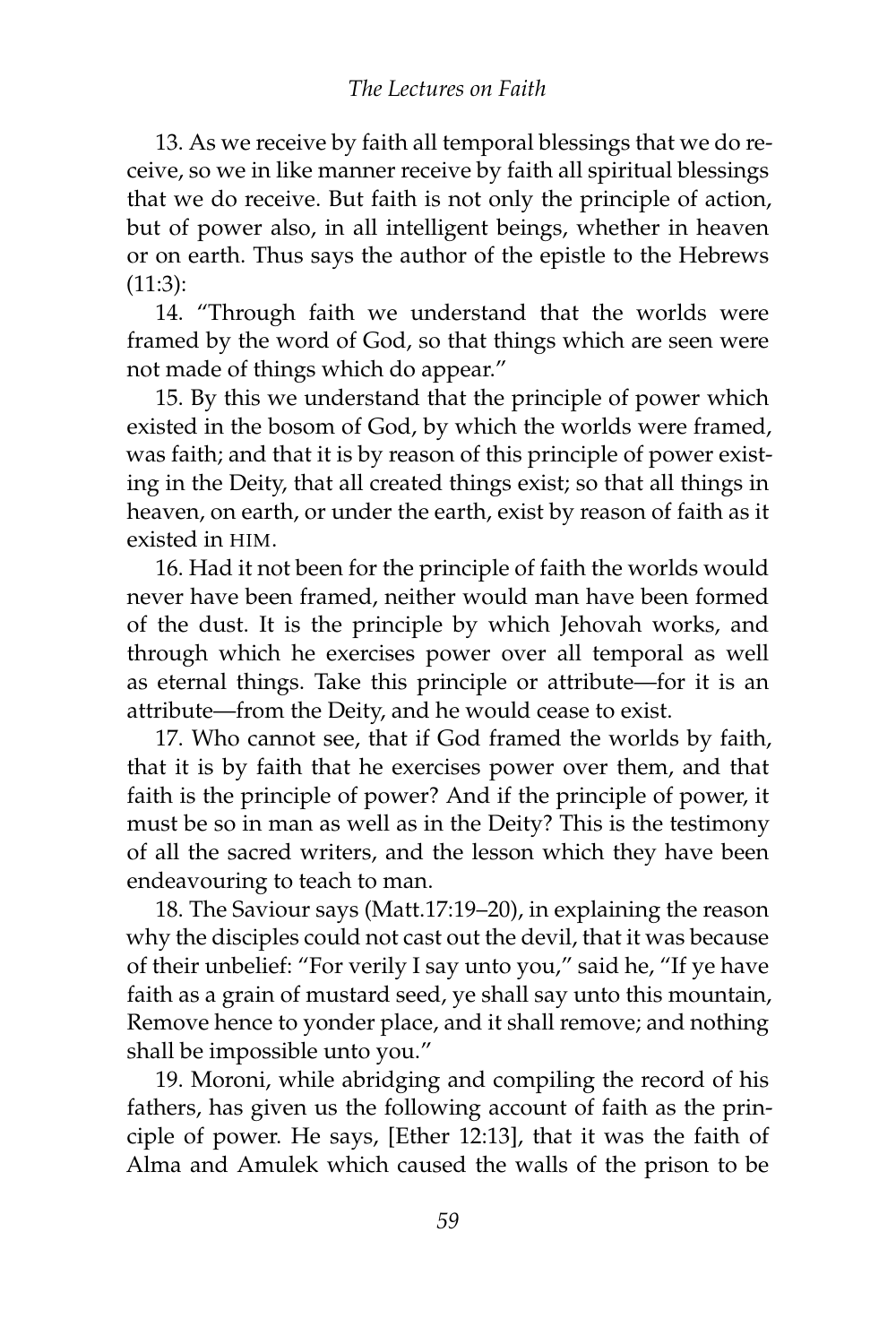rent, as recorded [in Alma 14:23–29]; it was the faith of Nephi and Lehi which caused a change to be wrought upon the hearts of the Lamanites, when they were immersed with the Holy Spirit and with fire, as seen [in Helaman 5:37–50]; and that it was by faith the mountain Zerin was removed when the brother of Jared spake in the name of the Lord. See also [Ether 12:30].

20. In addition to this we are told in Hebrews 11:32–35, that Gideon, Barak, Samson, Jephthah, David, Samuel, and the prophets, through faith subdued kingdoms, wrought righteousness, obtained promises, stopped the mouths of lions, quenched the violence of fire, escaped the edge of the sword; out of weakness were made strong, waxed valiant in fight, turned to flight the armies of the aliens, and that women received their dead raised to life again, &c., &c.

21. Also Joshua, in the sight of all Israel, bade the sun and moon to stand still, and it was done. (Josh. 10:12–13.)

22. We here understand, that the sacred writers say that all these things were done by faith. It was by faith that the worlds were framed. God spake, chaos heard, and worlds came into order by reason of the faith there was in HIM. So with man also; he spake by faith in the name of God, and the sun stood still, the moon obeyed, mountains removed, prisons fell, lions' mouths were closed, the human heart lost its enmity, fire its violence, armies their power, the sword its terror, and death its dominion; and all this by reason of the faith which was in him.

23. Had it not been for the faith which was in men, they might have spoken to the sun, the moon, the mountains, prisons, the human heart, fire, armies, the sword, or to death in vain!

24. Faith, then, is the first great governing principle which has power, dominion, and authority over all things; by it they exist, by it they are upheld, by it they are changed, or by it they remain, agreeable to the will of God. Without it there is no power, and without power there could be no creation nor existence!

## *Questions and Answers on the Foregoing Principles*

*What is theology?* It is that revealed science which treats of the being and attributes of God, his relations to us, the dispensations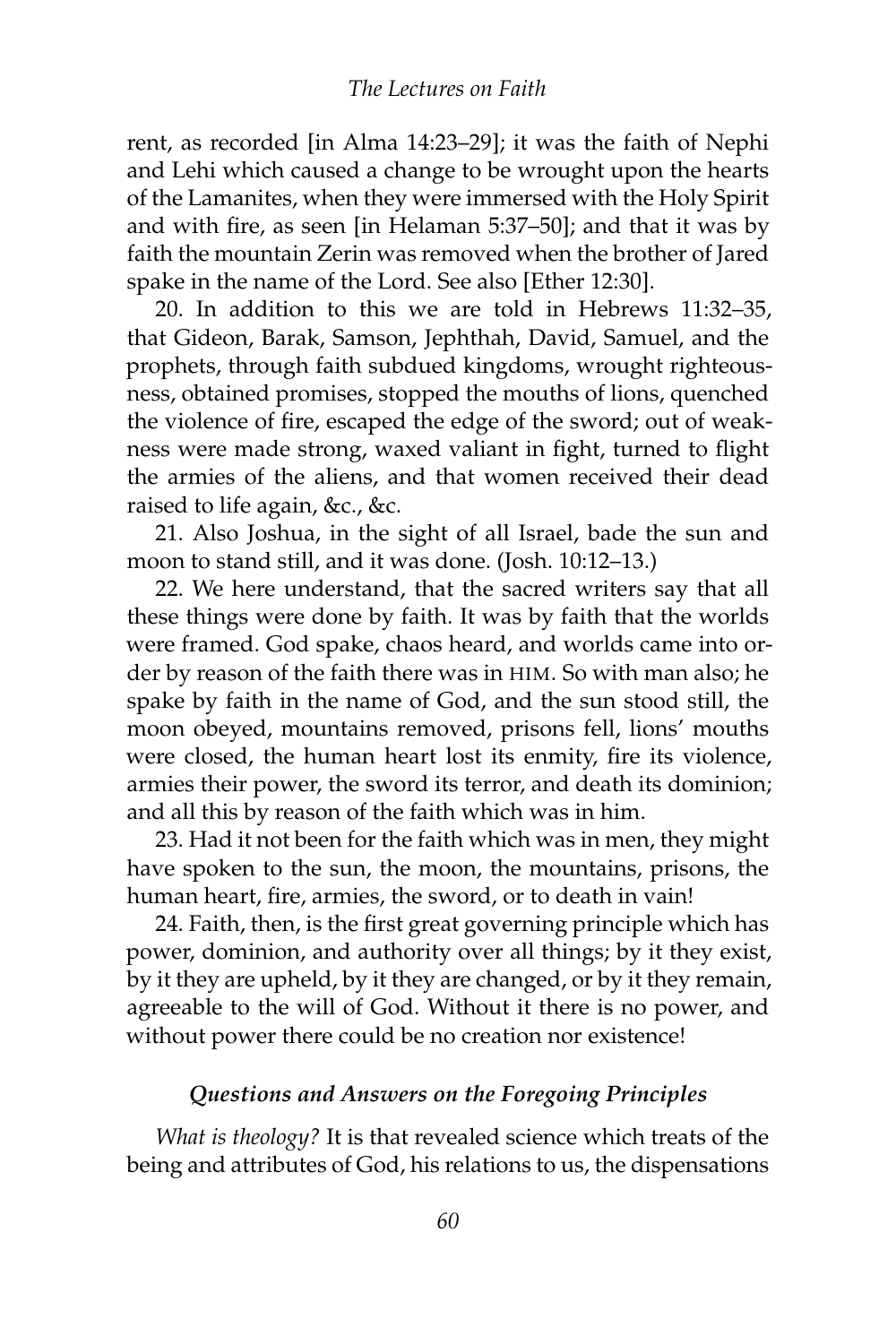of his providence, his will with respect to our actions, and his purposes with respect to our end. (*Buck's Theological Dictionary,* page 582.)

*What is the first principle in this revealed science?* Faith. (Lecture 1:1.)

*Why is faith the first principle in this revealed science?* Because it is the foundation of all righteousness. Hebrews 11:6: "Without faith it is impossible to please [God]." 1 John 3:7: "Little children, let no man deceive you: he that doeth righteousness is righteous, even as he [God] is righteous." (Lecture 1:1.)

*What arrangement should be followed in presenting the subject of faith?* First, it should be shown what faith is. (Lecture 1:3.) Secondly, the object upon which it rests. (Lecture 1:4.) And, thirdly, the effects which flow from it. (Lecture 1:5.)

*What is faith?* It is the assurance of things hoped for, the evidence of things not seen (Heb. 11:1); that is, it is the assurance we have of the existence of unseen things. And being the assurance which we have of the existence of unseen things, must be the principle of action in all intelligent beings. Hebrews 11:3: "Through faith we understand that the worlds were framed by the word of God." (Lecture 1:8–9.)

*How do you prove that faith is the principle of action in all intelligent beings?* First, by duly considering the operations of my own mind; and, secondly, by the direct declaration of Scripture. Hebrews 11:7: "By faith Noah, being warned of God of things not seen as yet, moved with fear, prepared an ark to the saving of his house; by the which he condemned the world, and became heir of the righteousness which is by faith." Hebrews 11:8: "By faith Abraham, when he was called to go out into a place which he should after receive for an inheritance, obeyed; and he went out, not knowing whither he went." Hebrews 11:9: "By faith he sojourned in the land of promise, as in a strange country, dwelling in tabernacles with Isaac and Jacob, the heirs with him of the same promise." Hebrews 11:27: By faith Moses "forsook Egypt, not fearing the wrath of the king: for he endured, as seeing him who is invisible." (Lecture 1:10–11.)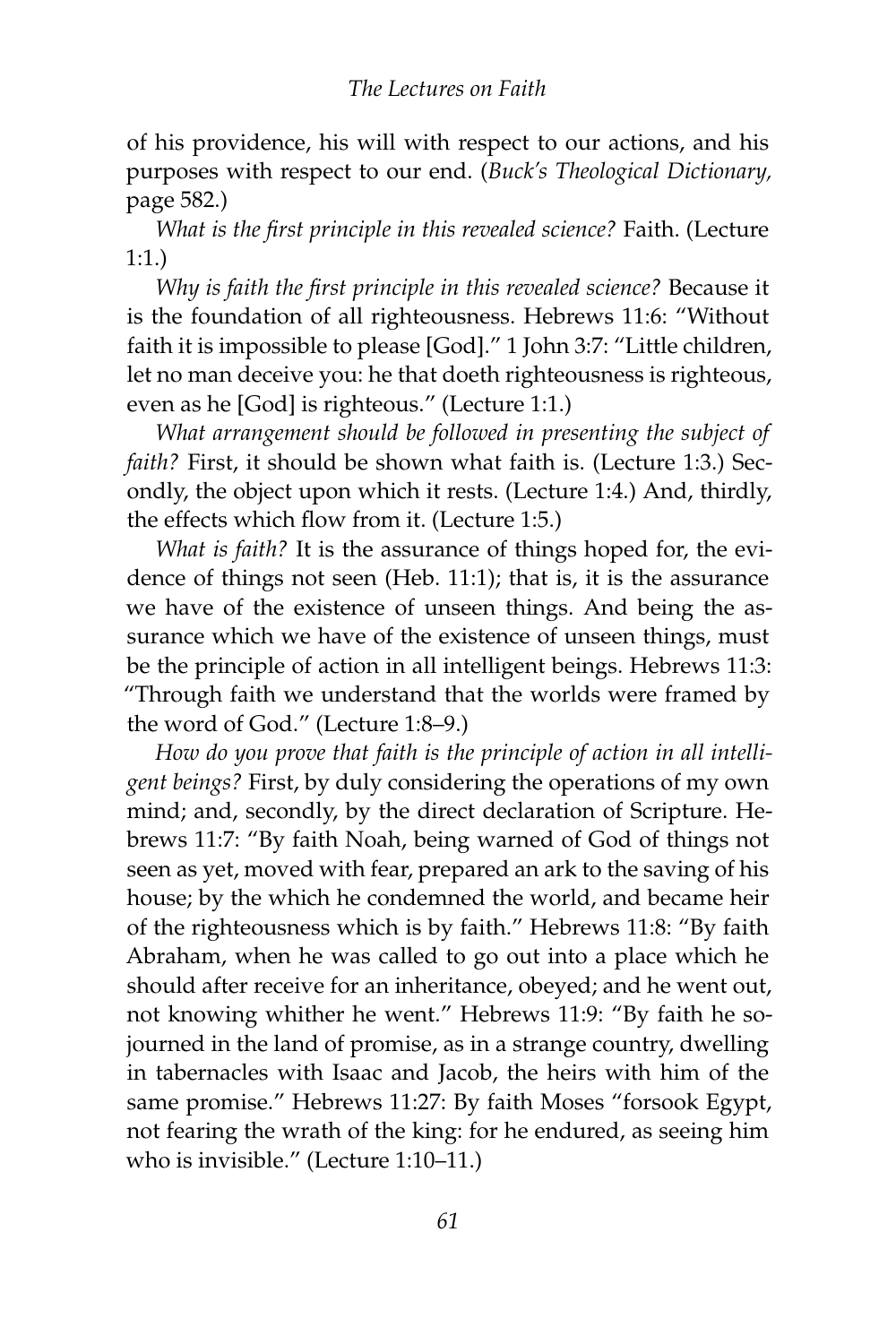### *The Lectures on Faith*

*Is not faith the principle of action in spiritual things as well as in temporal?* It is.

*How do you prove it?* Hebrews 11:6: "Without faith it is impossible to please [God]." Mark 16:16: "He that believeth and is baptized shall be saved." Romans 4:16: "Therefore it is of faith, that it might be by grace; to the end the promise might be sure to all the seed; not to that only which is of the law, but to that also which is of the faith of Abraham; who is the father of us all." (Lecture 1:12–13.)

*Is faith anything else beside the principle of action?* It is.

*What is it?* It is the principle of power also. (Lecture 1:13.)

*How do you prove it?* First, it is the principle of power in the Deity as well as in man. Hebrews 11:3: "Through faith we understand that the worlds were framed by the word of God, so that things which are seen were not made of things which do appear." (Lecture 1:14–16.) Secondly, it is the principle of power in man also. Book of Mormon, [Alma 14:23–29]: Alma and Amulek are delivered from prison. [Helaman 5:37–50]: Nephi and Lehi, with the Lamanites, are immersed with the Spirit. [Ether 12:30]: The mountain Zerin, by the faith of the brother of Jared, is removed. Joshua 10:12: "Then spake Joshua to the Lord in the day when the Lord delivered up the Amorites before the children of Israel, and he said in the sight of Israel, Sun, stand thou still upon Gibeon; and thou, Moon, in the valley of Ajalon." Joshua 10:13: "And the sun stood still, and the moon stayed, until the people had avenged themselves upon their enemies. Is not this written in the book of Jasher? So the sun stood still in the midst of heaven, and hasted not to go down about a whole day." Matthew 17:19: "Then came the disciples to Jesus apart, and said, Why could not we cast him out?" Matthew 17:20: "And Jesus said unto them, Because of your unbelief; for verily I say unto you, if ye have faith as a grain of mustard seed, ye shall say unto this mountain, Remove hence to yonder place; and it shall remove; and nothing shall be impossible unto you." Hebrews 11:32 and the following verses: "And what shall I more say? for the time would fail me to tell of Gideon, and of Barak, and of Samson, and of Jephthae, of David also, and Samuel, and of the prophets: who through faith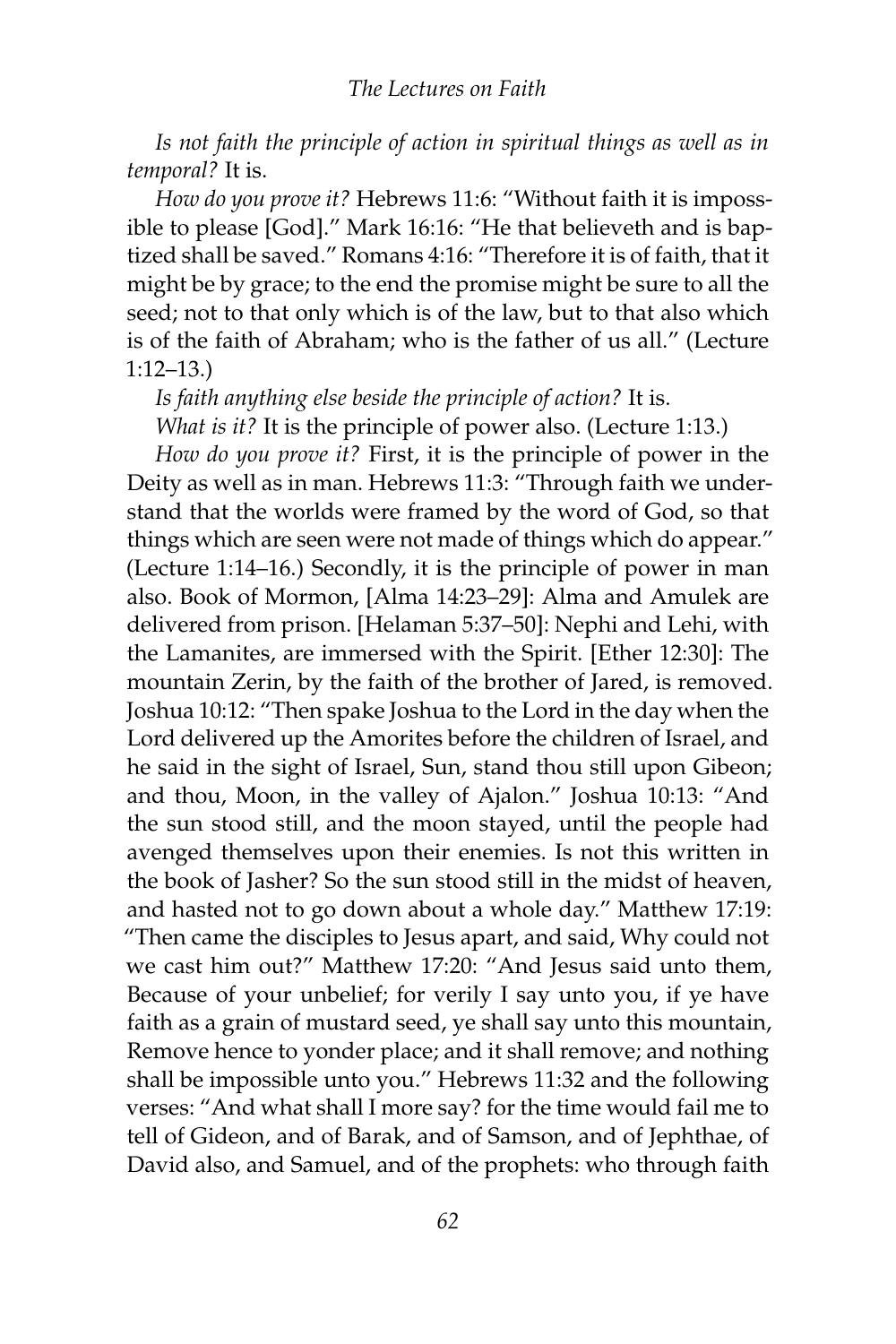subdued kingdoms, wrought righteousness, obtained promises, stopped the mouths of lions, quenched the violence of fire, escaped the edge of the sword, out of weakness were made strong, waxed valiant in fight, turned to flight the armies of the aliens. Women received their dead raised to life again, and others were tortured, not accepting deliverance; that they might obtain a better resurrection." (Lecture 1:16–22.)

*How would you define faith in its most unlimited sense?* It is the first great governing principle which has power, dominion, and authority over all things. (Lecture 1:24.)

*How do you convey to the understanding more clearly that faith is the first great governing principle which has power, dominion, and authority over all things?* By it they exist, by it they are upheld, by it they are changed, or by it they remain, agreeable to the will of God; and without it there is no power, and without power there could be no creation nor existence! (Lecture 1:24.)

# LECTURE SECOND

1. Having shown in our previous lecture "faith itself—what it is," we shall proceed to show, secondly, the object on which it rests.

2. We here observe that God is the only supreme governor and independent being in whom all fullness and perfection dwell; who is omnipotent, omnipresent, and omniscient; without beginning of days or end of life; and that in him every good gift and every good principle dwell; and that he is the Father of lights; in him the principle of faith dwells independently, and he is the object in whom the faith of all other rational and accountable beings center for life and salvation.

3. In order to present this part of the subject in a clear and conspicuous point of light, it is necessary to go back and show the evidences which mankind have had, and the foundation on which these evidences are, or were, based since the creation, to believe in the existence of a God.

4. We do not mean those evidences which are manifested by the works of creation which we daily behold with our natural eyes. We are sensible that, after a revelation of Jesus Christ,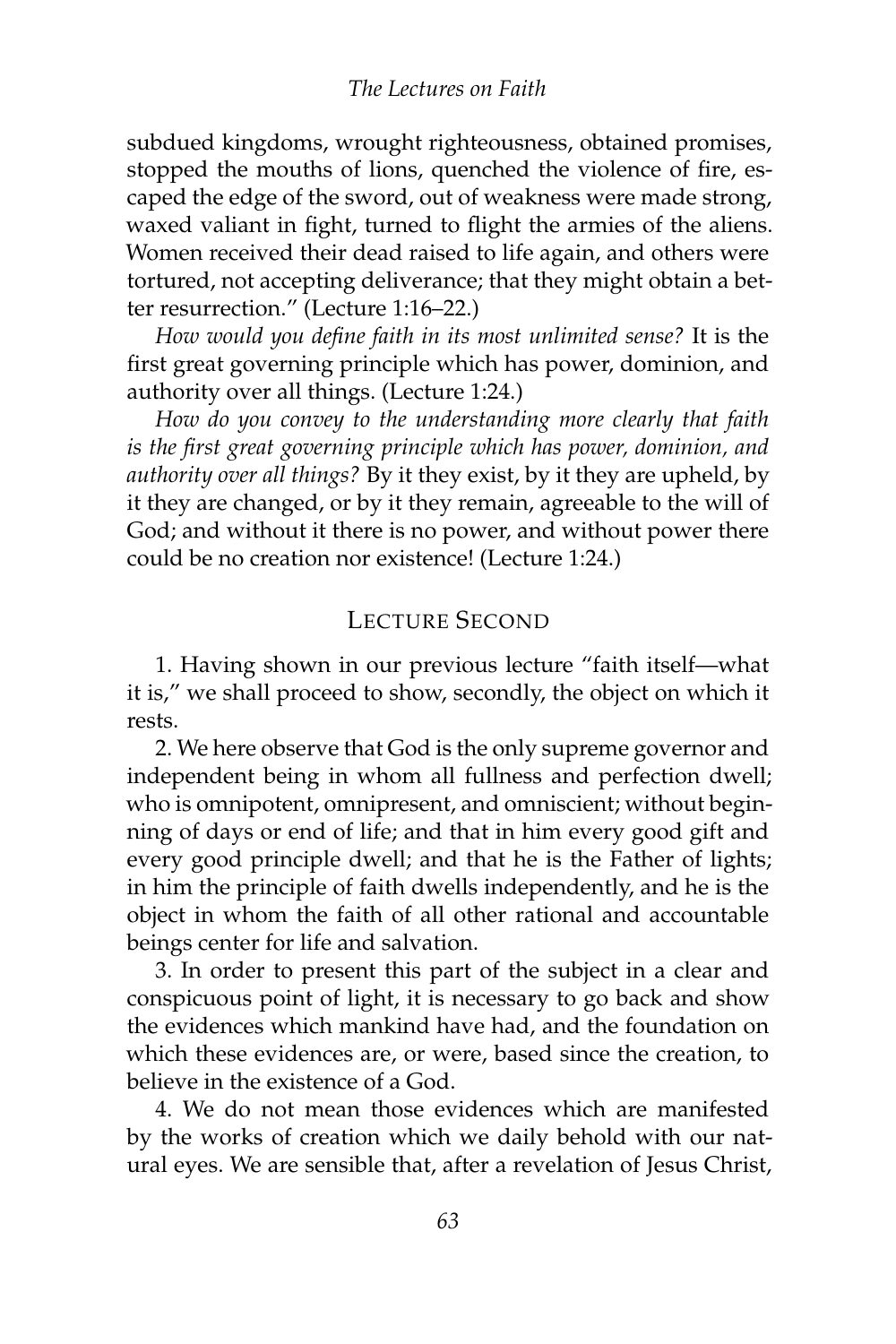the works of creation, throughout their vast forms and varieties, clearly exhibit his eternal power and Godhead. Romans 1:20: "For the invisible things of him from the creation of the world are clearly seen, being understood by the things that are made, even his eternal power and Godhead;" but we mean those evidences by which the first thoughts were suggested to the minds of men that there was a God who created all things.

5. We shall now proceed to examine the situation of man at his first creation. Moses, the historian, has given us the following account of him in the first chapter of the book of Genesis, beginning with the 20th verse, and closing with the  $30th<sup>1</sup>$  We copy from the new translation:

6. "And I, God, said unto mine Only Begotten, which was with me from the beginning, Let us make man in our image, after our likeness; and it was so.

7. "And I, God, said, Let them have dominion over the fishes of the sea, and over the fowl of the air, and over the cattle, and over all the earth, and over every creeping thing that creepeth upon the earth.

8. "And I, God, created man in mine own image, in the image of mine Only Begotten created I him; male and female created I them. And I, God, blessed them, and said unto them, Be fruitful, and multiply, and replenish the earth, and subdue it; and have dominion over the fish of the sea, and over the fowl of the air, and over every living thing that moveth upon the earth.

9. "And I, God, said unto man, Behold, I have given you every herb, bearing seed, which is upon the face of all the earth, and every tree in the which shall be the fruit of a tree, yielding seed; to you it shall be for meat."

10. Again, Genesis 2:15–17, 19–20:<sup>2</sup> "And I, the Lord God, took the man, and put him into the garden of Eden, to dress it, and to keep it. And I, the Lord God, commanded the man, saying, Of every tree of the garden thou mayest freely eat; but of the tree of the knowledge of good and evil, thou shalt not eat of it;

<sup>1.</sup> See Joseph Smith Translation, Genesis 1:27–31; Moses 2:26–29.

<sup>2.</sup> Joseph Smith Translation, Genesis 2:18–22, 25–27; Moses 3:15–17, 19–20.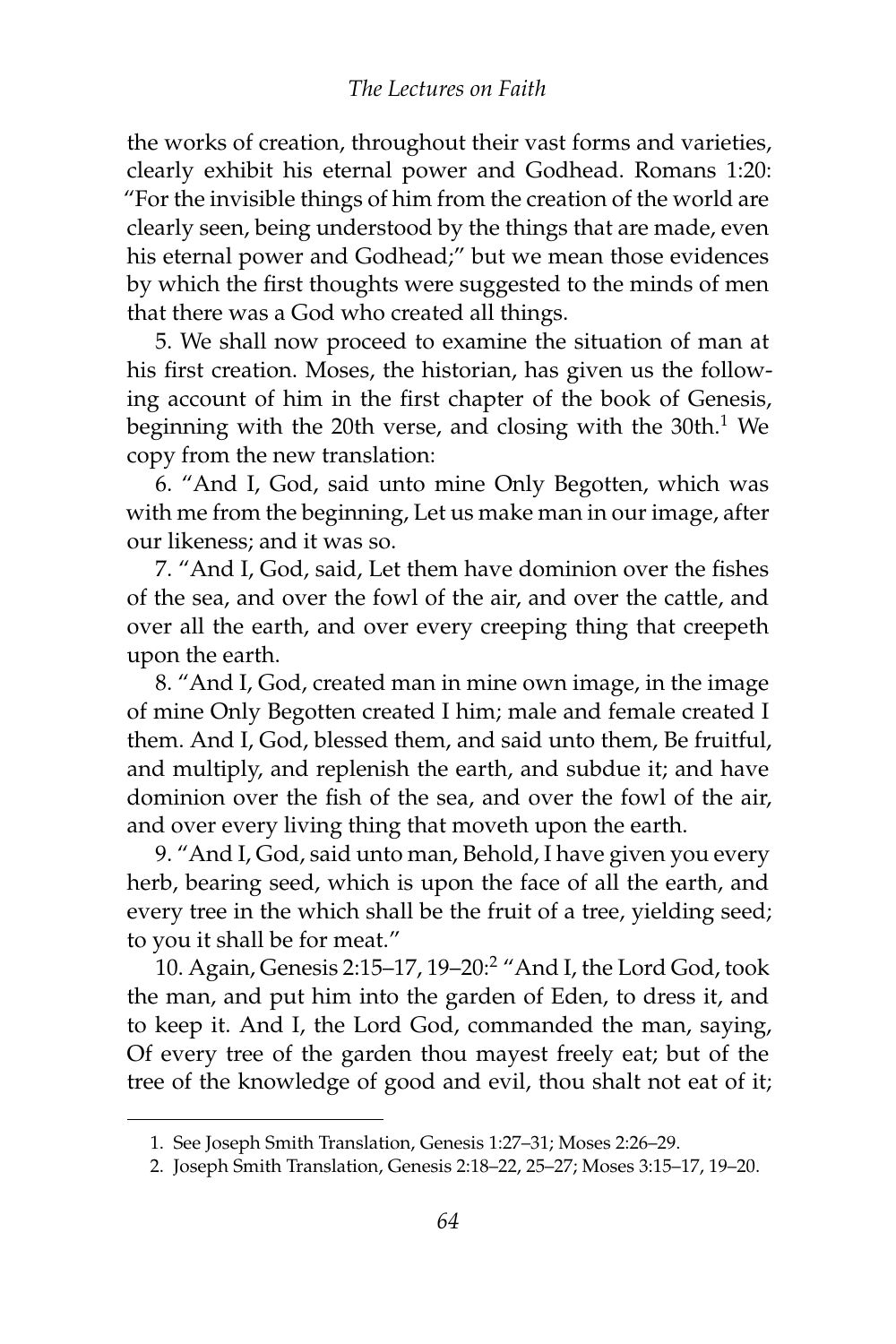nevertheless thou mayest choose for thyself, for it is given unto thee; but remember that I forbid it; for in the day thou eatest thereof thou shalt surely die. . . .

11. "And out of the ground, I, the Lord God, formed every beast of the field, and every fowl of the air; and commanded that they should come unto Adam, to see what he would call them. And . . . whatsoever Adam called every living creature, that should be the name thereof. And Adam gave names to all cattle, and to the fowl of the air, and to every beast of the field."

12. From the foregoing we learn man's situation at his first creation, the knowledge with which he was endowed, and the high and exalted station in which he was placed—lord or governor of all things on earth, and at the same time enjoying communion and intercourse with his Maker, without a vail to separate between. We shall next proceed to examine the account given of his fall, and of his being driven out of the garden of Eden, and from the presence of the Lord.

13. Moses proceeds: "And they [Adam and Eve] heard the voice of the Lord God, as they were walking in the garden, in the cool of the day. And Adam and his wife went to hide themselves from the presence of the Lord God, amongst the trees of the garden. And I, the Lord God, called unto Adam, and said unto him, Where goest thou? And he said, I heard thy voice, in the garden, and I was afraid, because I beheld that I was naked, and I hid myself.

14. "And I, the Lord God, said unto Adam, Who told thee that thou wast naked? Hast thou eaten of the tree whereof I commanded thee that thou shouldst not eat, if so, thou shouldst surely die? And the man said, The woman whom thou gavest me, and commanded that she should remain with me, gave me of the fruit of the tree, and I did eat.

15. "And I, the Lord God, said unto the woman, What is this thing which thou hast done? And the woman said, The serpent beguiled me, and I did eat." $3$ 

<sup>3.</sup> Joseph Smith Translation, Genesis 3:13–19; Moses 4:14–19.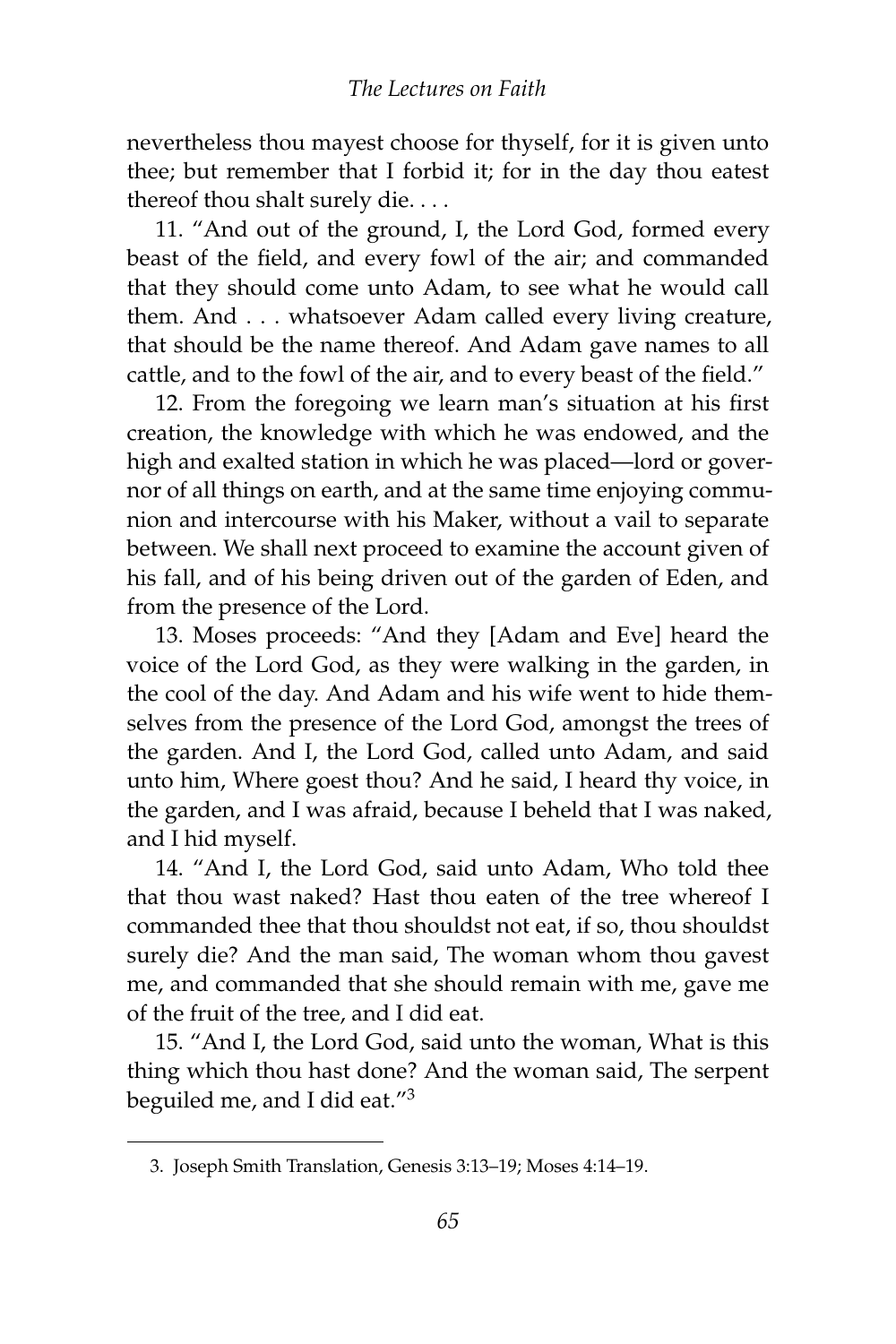16. And again, the Lord said unto the woman, "I will greatly multiply thy sorrow, and thy conception; in sorrow thou shalt bring forth children, and thy desire shall be to thy husband, and he shall rule over thee.

17. "And unto Adam, I, the Lord God, said, Because thou hast hearkened unto the voice of thy wife, and hast eaten of the fruit of the tree, of which I commanded thee, saying, Thou shalt not eat of it, cursed shall be the ground for thy sake; in sorrow shalt thou eat of it all the days of thy life; thorns also and thistles shall it bring forth to thee; and thou shalt eat the herb of the field; by the sweat of thy face shalt thou eat bread, until thou shalt return unto the ground, for thou shalt surely die; for out of it wast thou taken, for dust thou wast, and unto dust shalt thou return."<sup>4</sup> This was immediately followed by the fulfillment of what was previously said—Man was driven or sent out of Eden.

18. Two important items are shown from the former quotations. First, after man was created, he was not left without intelligence or understanding, to wander in darkness and spend an existence in ignorance and doubt (on the great and important point which effected his happiness) as to the real fact by whom he was created, or unto whom he was amenable for his conduct. God conversed with him face to face. In his presence he was permitted to stand, and from his own mouth he was permitted to receive instruction. He heard his voice, walked before him and gazed upon his glory, while intelligence burst upon his understanding, and enabled him to give names to the vast assemblage of his Maker's works.

19. Secondly, we have seen, that though man did transgress, his transgression did not deprive him of the previous knowledge with which he was endowed relative to the existence and glory of his Creator; for no sooner did he hear his voice than he sought to hide himself from his presence.

20. Having shown, then, in the first instance, that God began to converse with man immediately after he "breathed into his nostrils the breath of life," and that he did not cease to manifest

<sup>4.</sup> Joseph Smith Translation, Genesis 3:22–25; Moses 4:22–25.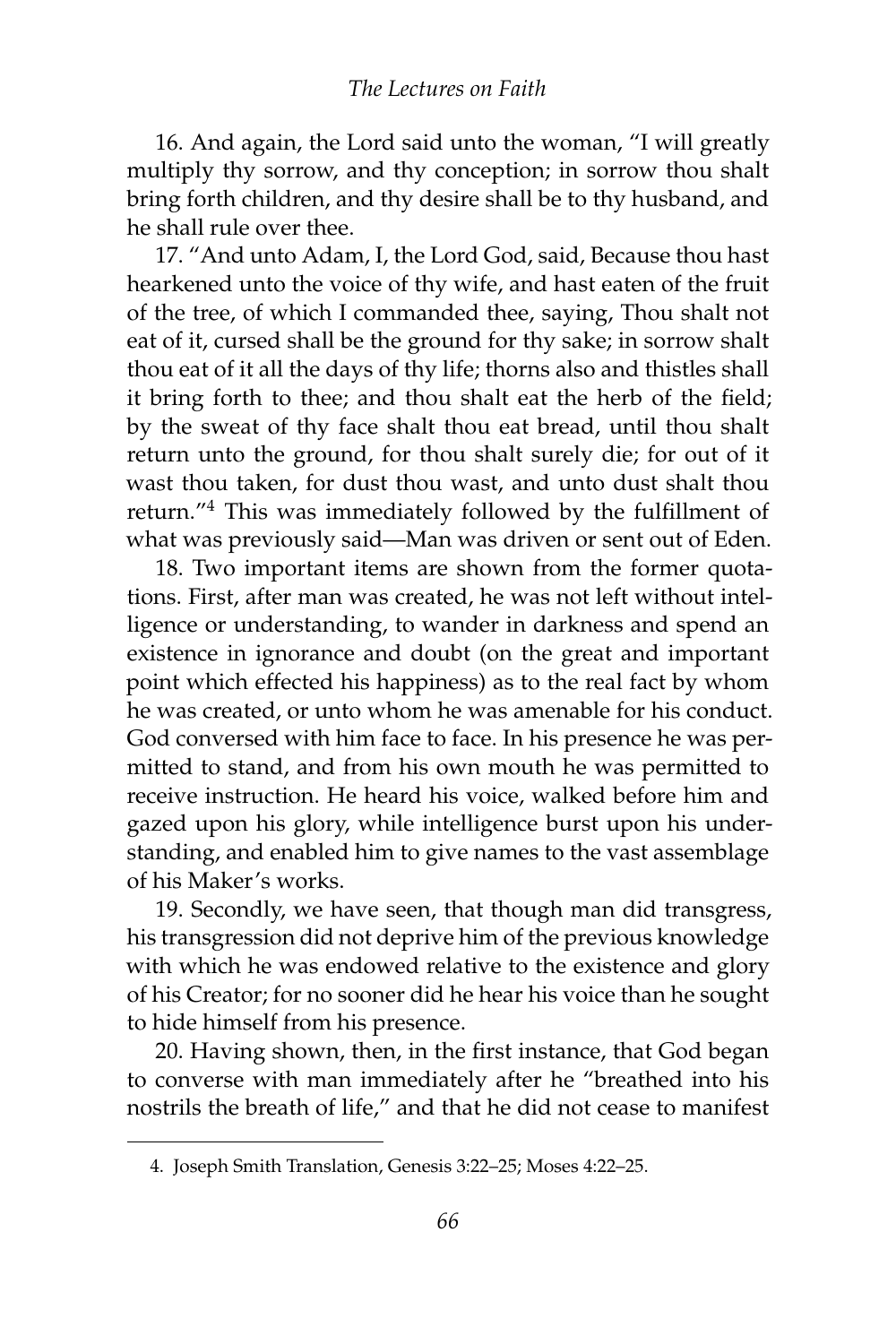himself to him, even after his fall, we shall next proceed to show, that though he was cast out from the garden of Eden, his knowledge of the existence of God was not lost, neither did God cease to manifest his will unto him.

21. We next proceed to present the account of the direct revelation which man received after he was cast out of Eden, and further copy from the new translation:

22. After Adam had been driven out of the garden, he "began to till the earth, and to have dominion over all the beasts of the field, and to eat his bread by the sweat of his brow, as I, the Lord had commanded him." And he called upon the name of the Lord, and so did Eve, his wife, also. "And they heard the voice of the Lord, from the way towards the garden of Eden, speaking unto them, and they saw him not; for they were shut out from his presence. And he gave unto them commandments, that they should worship the Lord their God; and should offer the firstlings of their flocks for an offering unto the Lord. And Adam was obedient unto the commandments of the Lord.

23. "And after many days, an angel of the Lord appeared unto Adam, saying, Why dost thou offer sacrifices unto the Lord? And Adam said unto him, I know not, save the Lord commanded me.

24. "And then the angel spake, saying, This thing is a similitude of the sacrifice of the Only Begotten of the Father, which is full of grace and truth; wherefore, thou shalt do all that thou doest, in the name of the Son. And thou shalt repent, and call upon God, in the name of the Son for evermore. And in that day, the Holy Ghost fell upon Adam, which beareth record of the Father and the Son."<sup>5</sup>

25. This last quotation, or summary, shows this important fact, that though our first parents were driven out of the garden of Eden, and were even separated from the presence of God by a vail, they still retained a knowledge of his existence, and that sufficiently to move them to call upon him. And further, that no sooner was the plan of redemption revealed to man, and he

<sup>5.</sup> Joseph Smith Translation, Genesis 4:1, 4–9; Moses 5:1, 4–9.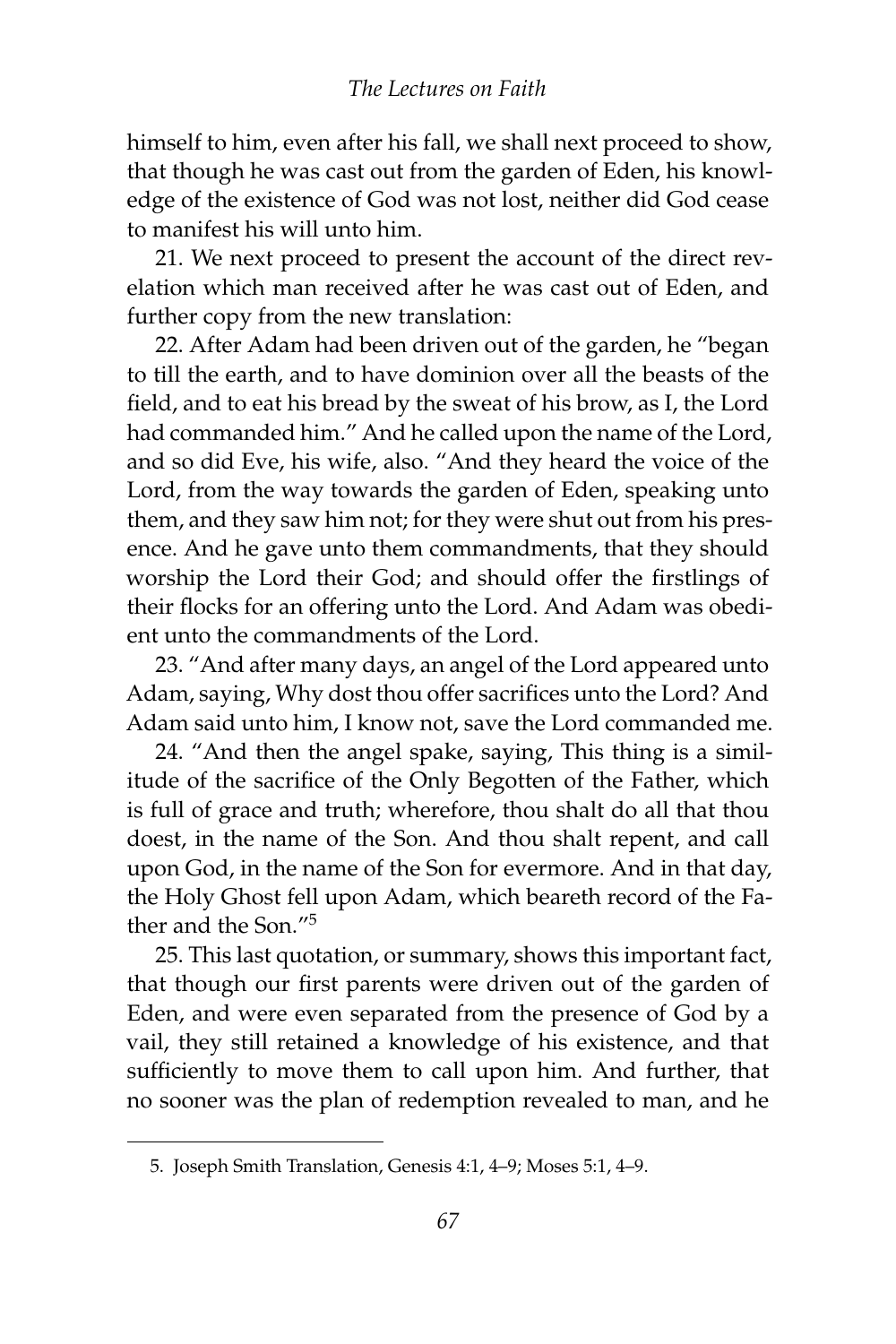began to call upon God, than the Holy Spirit was given, bearing record of the Father and Son.

26. Moses also gives us an account, in the fourth of Genesis, of the transgression of Cain, and the righteousness of Abel, and of the revelations of God to them.<sup>6</sup> He says, "In process of time  $\dots$ Cain brought of the fruit of the ground an offering unto the Lord. And Abel, he also brought, of the firstlings of his flock, and of the fat thereof; and the Lord had respect unto Abel, and to his offering, but unto Cain, and to his offering he had not respect. Now Satan knew this, and it pleased him. And Cain was very wroth, and his countenance fell. And the Lord said unto Cain, Why art thou wroth? Why is thy countenance fallen? If thou doest well thou shalt be accepted, and if thou doest not well, sin lieth at the door; and Satan desireth to have thee, and except thou shalt hearken unto my commandments, I will deliver thee up, and it shall be unto thee according to his desire. . . .

27. "And Cain went into the field, and Cain talked with Abel his brother; and it came to pass, that while they were in the field Cain rose up against Abel his brother, and slew him. And Cain gloried in that which he had done, saying, I am free; surely the flocks of my brother falleth into my hands.

28. "And the Lord said unto Cain, Where is Abel, thy brother? And he said, I know not, am I my brother's keeper? And the Lord said, What hast thou done? The voice of thy brother's blood cries unto me from the ground. And now, thou shalt be cursed from the earth, which hath opened her mouth to receive thy brother's blood from thy hand. When thou tillest the ground, it shall not henceforth yield unto thee her strength; a fugitive and a vagabond shalt thou be in the earth.

29. "And Cain said unto the Lord, Satan tempted me, because of my brother's flocks; and I was wroth also, for his offering thou didst accept, and not mine. My punishment is greater than I can bear. Behold, thou hast driven me out this day from the face of the Lord, and from thy face shall I be hid; and I shall be a fugitive and a vagabond in the earth; and it shall come to pass, that

<sup>6.</sup> Joseph Smith Translation, Genesis 5:6–9, 17–25; Moses 5:19–23, 32–40.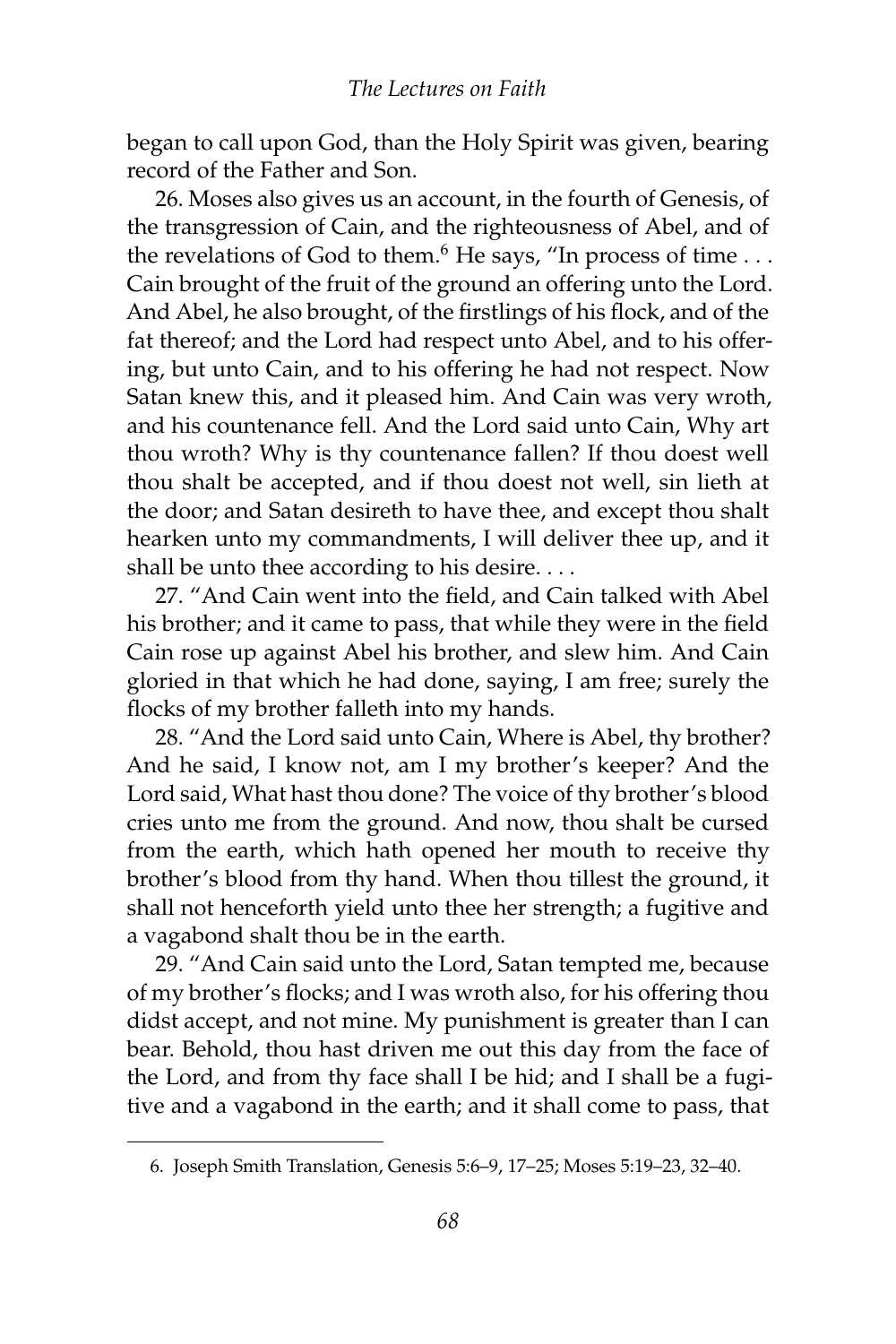he that findeth me shall slay me, because of mine iniquities, for these things are not hid from the Lord. And I, the Lord, said unto him, Whosoever slayeth thee, vengeance shall be taken on him seven-fold; and I, the Lord, set a mark upon Cain, lest any finding him should kill him."

30. The object of the foregoing quotations is to show to this class the way by which mankind were first made acquainted with the existence of a God; that it was by a manifestation of God to man, and that God continued, after man's transgression, to manifest himself to him and to his posterity; and, notwithstanding they were separated from his immediate presence that they could not see his face, they continued to hear his voice.

31. Adam, thus being made acquainted with God, communicated the knowledge which he had unto his posterity; and it was through this means that the thought was first suggested to their minds that there was a God, which laid the foundation for the exercise of their faith, through which they could obtain a knowledge of his character and also of his glory.

32. Not only was there a manifestation made unto Adam of the existence of a God; but Moses informs us, as before quoted, that God condescended to talk with Cain after his great transgression in slaying his brother, and that Cain knew that it was the Lord that was talking with him, so that when he was driven out from the presence of his brethren, he carried with him the knowledge of the existence of a God; and, through this means, doubtless, his posterity became acquainted with the fact that such a Being existed.

33. From this we can see that the whole human family in the early age of their existence, in all their different branches, had this knowledge disseminated among them; so that the existence of God became an object of faith in the early age of the world. And the evidences which these men had of the existence of a God, was the testimony of their fathers in the first instance.

34. The reason why we have been thus particular on this part of our subject, is that this class may see by what means it was that God became an object of faith among men after the fall; and what it was that stirred up the faith of multitudes to feel after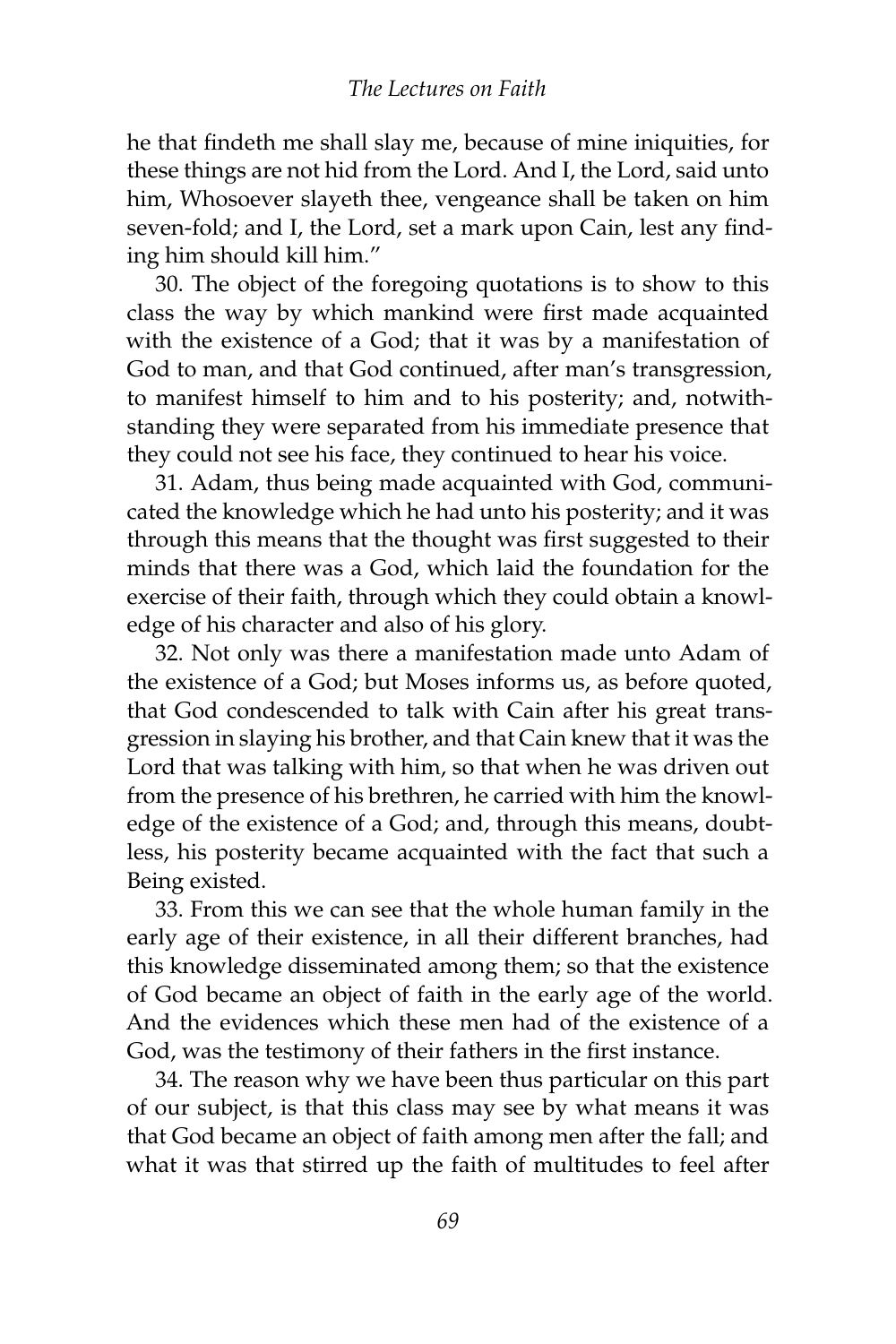him—to search after a knowledge of his character, perfections and attributes, until they became extensively acquainted with him, and not only commune with him and behold his glory, but be partakers of his power and stand in his presence.

35. Let this class mark particularly, that the testimony which these men had of the existence of a God, was the testimony of man; for previous to the time that any of Adam's posterity had obtained a manifestation of God to themselves, Adam, their common father, had testified unto them of the existence of God, and of his eternal power and Godhead.

36. For instance, Abel, before he received the assurance from heaven that his offerings were acceptable unto God, had received the important information of his father that such a Being did exist, who had created and who did uphold all things. Neither can there be a doubt existing on the mind of any person, that Adam was the first who did communicate the knowledge of the existence of a God to his posterity; and that the whole faith of the world, from that time down to the present is in a certain degree dependent on the knowledge first communicated to them by their common progenitor; and it has been handed down to the day and generation in which we live, as we shall show from the face of the sacred records.

37. First, Adam was 130 years old when Seth was born. (Genesis 5:3.) And the days of Adam, after he had begotten Seth, were 800 years, making him 930 years old when he died. (Genesis 5:4–5.) Seth was 105 when Enos was born (v. 6); Enos was 90 when Cainan was born (v. 9); Cainan was 70 when Mahalaleel was born (v.12); Mahalaleel was 65 when Jared was born (v. 15); Jared was 162 when Enoch was born (v. 18); Enoch was 65 when Methuselah was born (v. 21); Methuselah was 187 when Lamech was born (v. 25); Lamech was 182 when Noah was born (v. 28).

38. From this account it appears that Lamech, the 9th from Adam, and the father of Noah, was 56 years old when Adam died; Methuselah, 243; Enoch, 308; Jared, 470; Mahalaleel, 535; Cainan, 605; Enos, 695; and Seth, 800.

39. So that Lamech the father of Noah, Methuselah, Enoch, Jared, Mahalaleel, Cainan, Enos, Seth, and Adam, were all living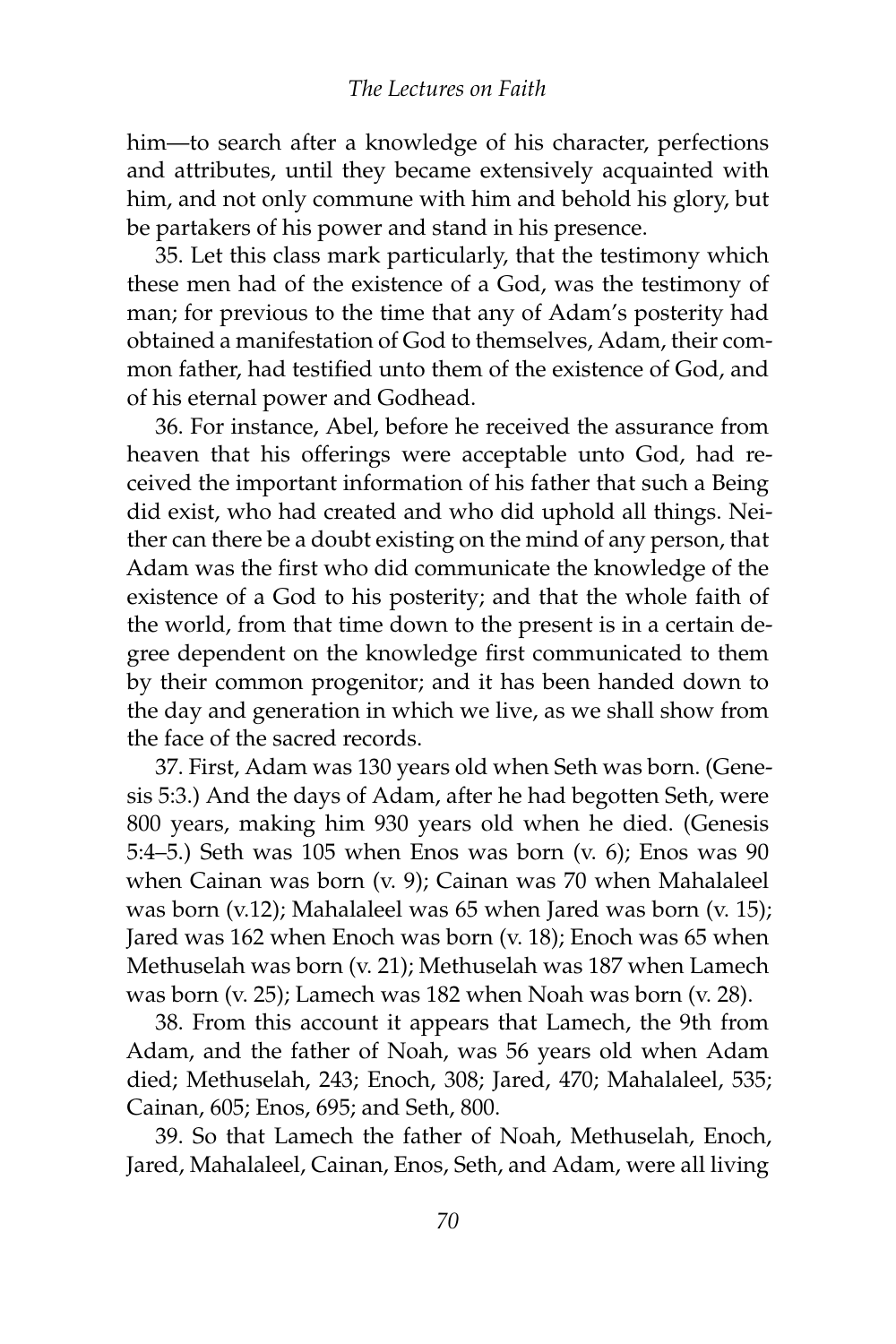at the same time, and, beyond all controversy, were all preachers of righteousness.

40. Moses further informs us that Seth lived after he begat Enos, 807 years, making him 912 years old at his death. (Gen. 5:7–8.) And Enos lived after he begat Cainan, 815 years, making him 905 years old when he died (vv. 10–11.) And Cainan lived after he begat Mahalaleel, 840 years, making him 910 years old at his death (vv. 13–14.) And Mahalaleel lived after he begat Jared, 830 years, making him 895 years old when he died (vv. 16–17.) And Jared lived after he begat Enoch, 800 years, making him 962 years old at his death (vv. 19–20.) And Enoch walked with God after he begat Methuselah 300 years, making him 365 years old when he was translated (vv. 22–23.)<sup>7</sup> And Methuselah lived after he begat Lamech, 782 years, making him 969 years old when he died (vv. 26–27.) Lamech lived after he begat Noah, 595 years, making him 777 years old when he died (vv. 30–31.)

41. Agreeable to this account, Adam died in the 930th year of the world; Enoch was translated in the 987th,<sup>8</sup> Seth died in the 1042nd; Enos in the 1140th; Cainan in the 1235th; Mahalaleel in the 1290th; Jared in the 1422nd; Lamech in the 1651st; and Methuselah in the 1656th, it being the same year in which the flood came.

42. So that Noah was 84 years old when Enos died, 176 when Cainan died, 234 when Mahalaleel died, 366 when Jared died, 595 when Lamech died, and 600 when Methuselah died.

43. We can see from this that Enos, Cainan, Mahalaleel, Jared, Methuselah, Lamech, and Noah, all lived on the earth at the same time; and that Enos, Cainan, Mahalaleel, Jared, Methuselah, and Lamech, were all acquainted with both Adam and Noah.

<sup>7.</sup> Orson Pratt, when he edited the Doctrine and Covenants in 1879, added this footnote: "According to the Old Testament. For Enoch's age, see Covenants and Commandments, Section 107:49."

<sup>8.</sup> Orson Pratt, when he edited the Doctrine and Covenants in 1879, added this footnote: "According to the Old Testament. For Enoch's age, see Covenants and Commandments, Section 107:49."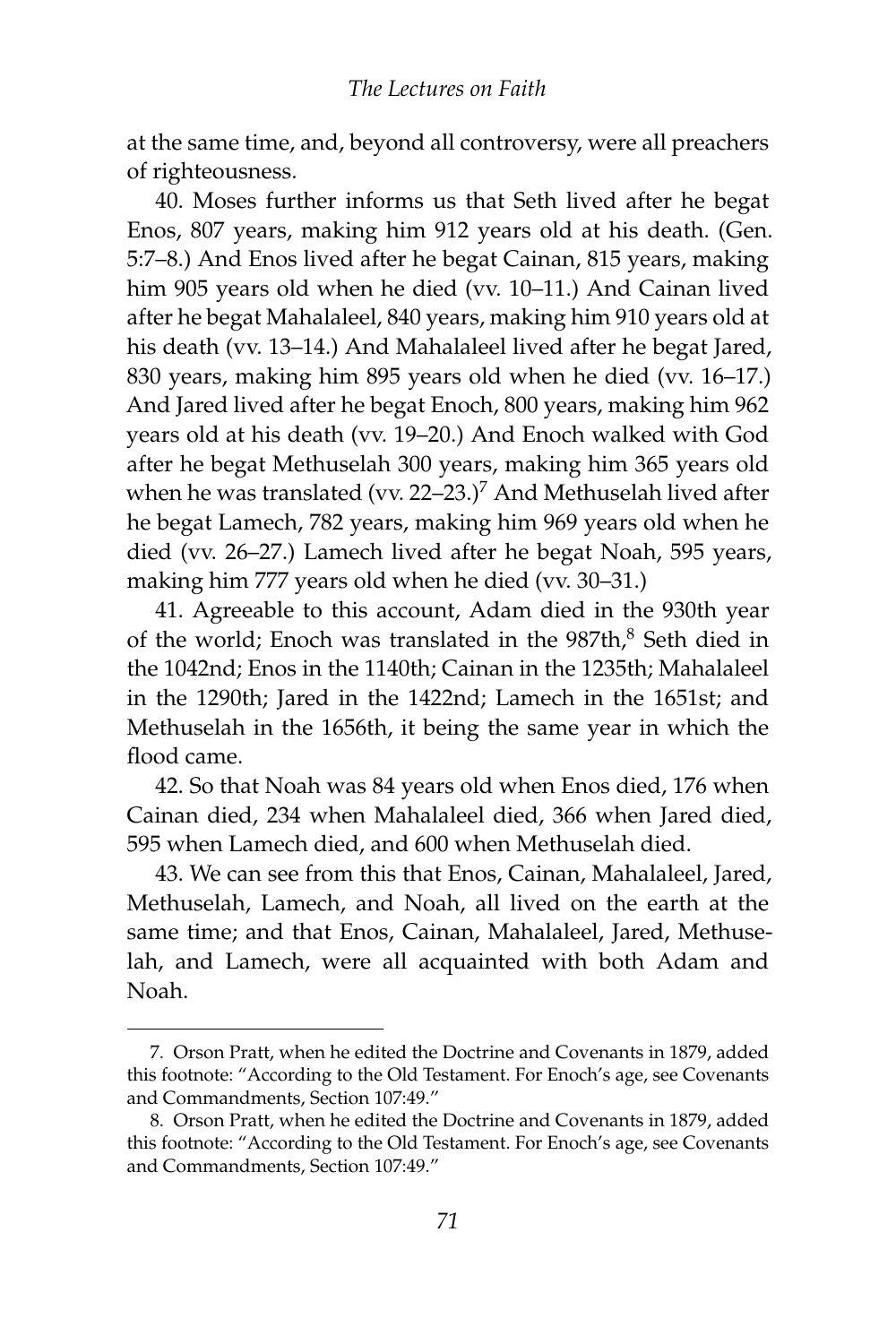44. From the foregoing it is easily to be seen, not only how the knowledge of God came into the world, but upon what principle it was preserved; that from the time it was first communicated, it was retained in the minds of righteous men, who taught not only their own posterity but the world; so that there was no need of a new revelation to man, after Adam's creation to Noah, to give them the first idea or notion of the existence of a God; and not only of a God, but the true and living God.

45. Having traced the chronology of the world from Adam to Noah, we will now trace it from Noah to Abraham. Noah was 502 years old when Shem was born; 98 years afterwards the flood came, being the 600th year of Noah's age. And Moses informs us that Noah lived after the flood 350 years, making him 950 years old when he died. (Gen. 9:28–29.)

46. Shem was 100 years old when Arphaxad was born. (Gen. 11:10.) Arphaxad was 35 when Salah was born (11:12); Salah was 30 when Eber was born (11:14); Eber was 34 when Peleg was born, in whose days the earth was divided (11:16); Peleg was 30 when Reu was born (11:18); Reu was 32 when Serug was born (11:20); Serug was 30 when Nahor was born (11:22); Nahor was 29 when Terah was born (11:24); Terah was 70 when Haran and Abraham were born (11:26).

47. There is some difficulty in the account given by Moses of Abraham's birth. Some have supposed that Abraham was not born until Terah was 130 years old. This conclusion is drawn from a variety of scriptures, which are not to our purpose at present to quote. Neither is it a matter of any consequence to us whether Abraham was born when Terah was 70 years old, or 130. But in order that there may no doubt exist upon any mind in relation to the object lying immediately before us, in presenting the present chronology we will date the birth of Abraham at the latest period, that is, when Terah was 130 years old. It appears from this account that from the flood to the birth of Abraham, was 352 years.

48. Moses informs us that Shem lived after he begat Arphaxad, 500 years (11:11); this added to 100 years, which was his age when Arphaxad was born, makes him 600 years old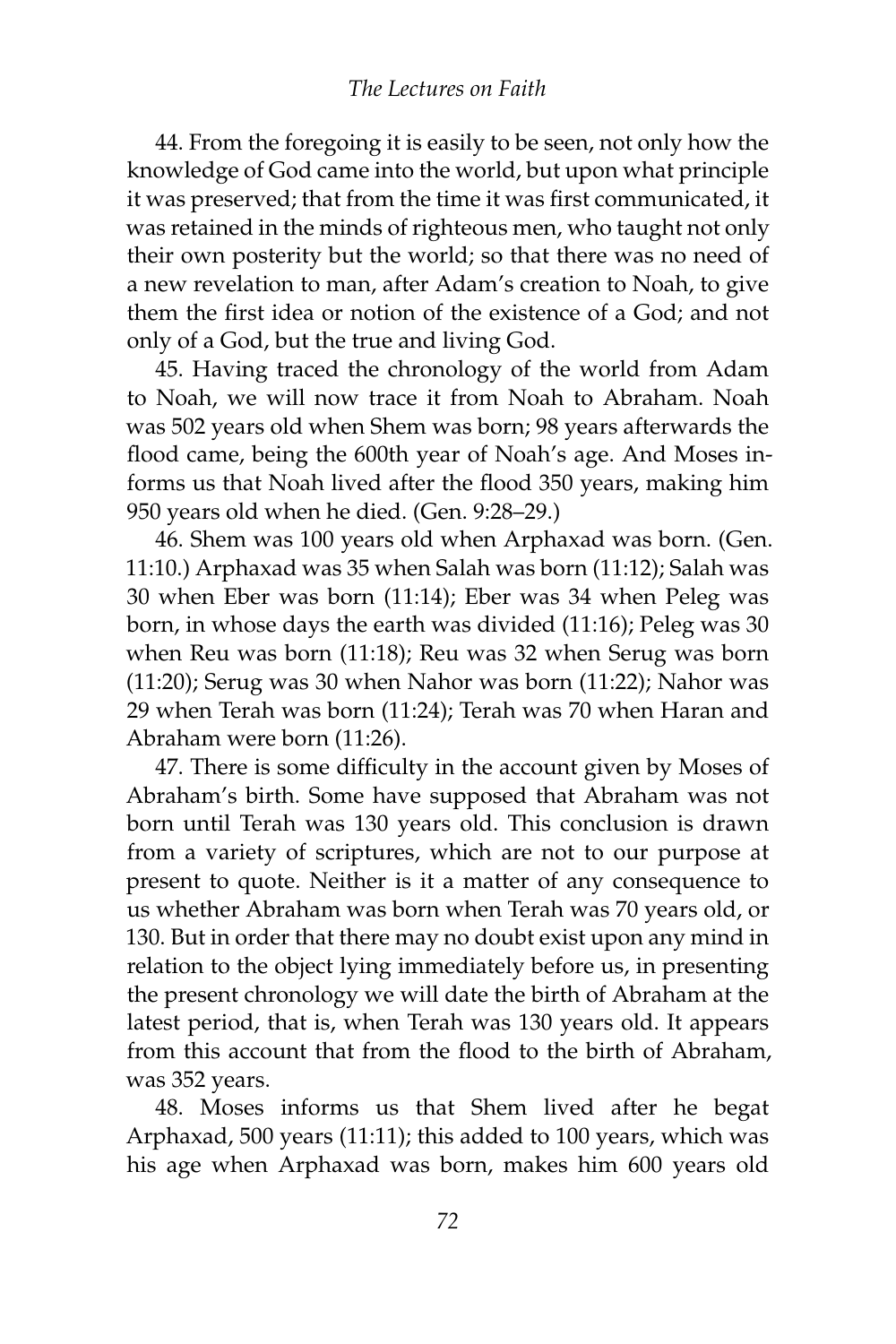when he died. Arphaxad lived after he begat Salah, 403 years (11:13); this added to 35 years, which was his age when Salah was born, makes him 438 years old when he died. Salah lived after he begat Eber, 403 years (11:15); this added to 30 years, which was his age when Eber was born, makes him 433 years old when he died. Eber lived after he begat Peleg, 430 years (11:17); this added to 34 years, which was his age when Peleg was born, makes him 464 years old. Peleg lived after he begat Reu, 209 years (11:19); this added to 30 years, which was his age when Reu was born, makes him 239 years old when he died. Reu lived after he begat Serug 207 years (11:21); this added to 32 years, which was his age when Serug was born, makes him 239 years old when he died. Serug lived after he begat Nahor, 200 years (11:23); this added to 30 years, which was his age when Nahor was born, makes him 230 years old when he died. Nahor lived after he begat Terah, 119 years (11:25); this added to 29 years, which was his age when Terah was born, makes him 148 years old when he died. Terah was 130 years old when Abraham was born, and is supposed to have lived 75 years after his birth, making him 205 years old when he died.

49. Agreeable to this last account, Peleg died in the 1996th year of the world, Nahor in the 1997th, and Noah in the 2006th. So that Peleg, in whose days the earth was divided, and Nahor, the grandfather of Abraham, both died before Noah—the former being 239 years old, and the latter 148; and who cannot but see that they must have had a long and intimate acquaintance with Noah?

50. Reu died in the 2026th year of the world, Serug in the 2049th, Terah in the 2083rd, Arphaxad in the 2096th, Salah in the 2126th, Shem in the 2158th, Abraham in the 2183rd, and Eber in the 2187th, which was four years after Abraham's death. And Eber was the fourth from Noah.

51. Nahor, Abraham's brother, was 58 years old when Noah died, Terah 128, Serug 187, Reu 219, Eber 283, Salah 313, Arphaxad 344, and Shem 448.

52. It appears from this account, that Nahor, brother of Abraham, Terah, Nahor, Serug, Reu, Peleg, Eber, Salah, Arphaxad,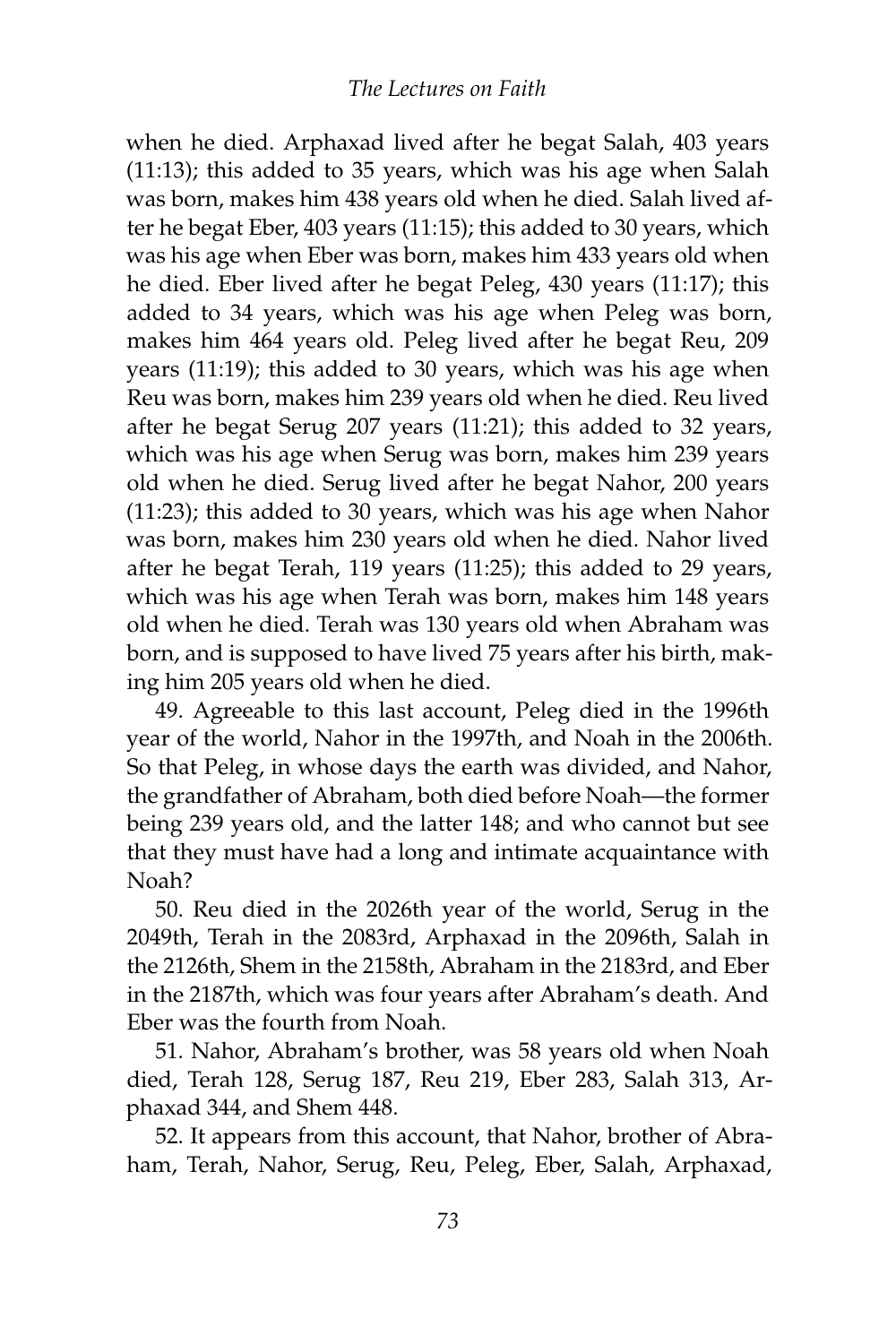Shem, and Noah, all lived on the earth at the same time; and that Abraham was 18 years old when Reu died, 41 when Serug and his brother Nahor died, 75 when Terah died, 88 when Arphaxad died, 118 when Salah died, 150 when Shem died, and that Eber lived four years after Abraham's death. And that Shem, Arphaxad, Salah, Eber, Reu, Serug, Terah, and Nahor, the brother of Abraham, and Abraham, lived at the same time. And that Nahor, brother of Abraham, Terah, Serug, Reu, Eber, Salah, Arphaxad, and Shem, were all acquainted with both Noah and Abraham.

53. We have now traced the chronology of the world agreeable to the account given in our present Bible, from Adam to Abraham, and have clearly determined, beyond the power of controversy, that there was no difficulty in preserving the knowledge of God in the world from the creation of Adam, and the manifestation made to his immediate descendants, as set forth in the former part of this lecture; so that the students in this class need not have any doubt resting on their minds on this subject, for they can easily see that it is impossible for it to be otherwise, but that the knowledge of the existence of a God must have continued from father to son, as a matter of tradition at least; for we cannot suppose that a knowledge of this important fact could have existed in the mind of any of the before-mentioned individuals, without their having made it known to their posterity.

54. We have now shown how it was that the first thought ever existed in the mind of any individual that there was such a Being as a God, who had created and did uphold all things: that it was by reason of the manifestation which he first made to our father Adam, when he stood in his presence, and conversed with him face to face, at the time of his creation.

55. Let us here observe, that after any portion of the human family are made acquainted with the important fact that there is a God, who has created and does uphold all things, the extent of their knowledge respecting his character and glory will depend upon their diligence and faithfulness in seeking after him, until, like Enoch, the brother of Jared, and Moses, they shall obtain faith in God, and power with him to behold him face to face.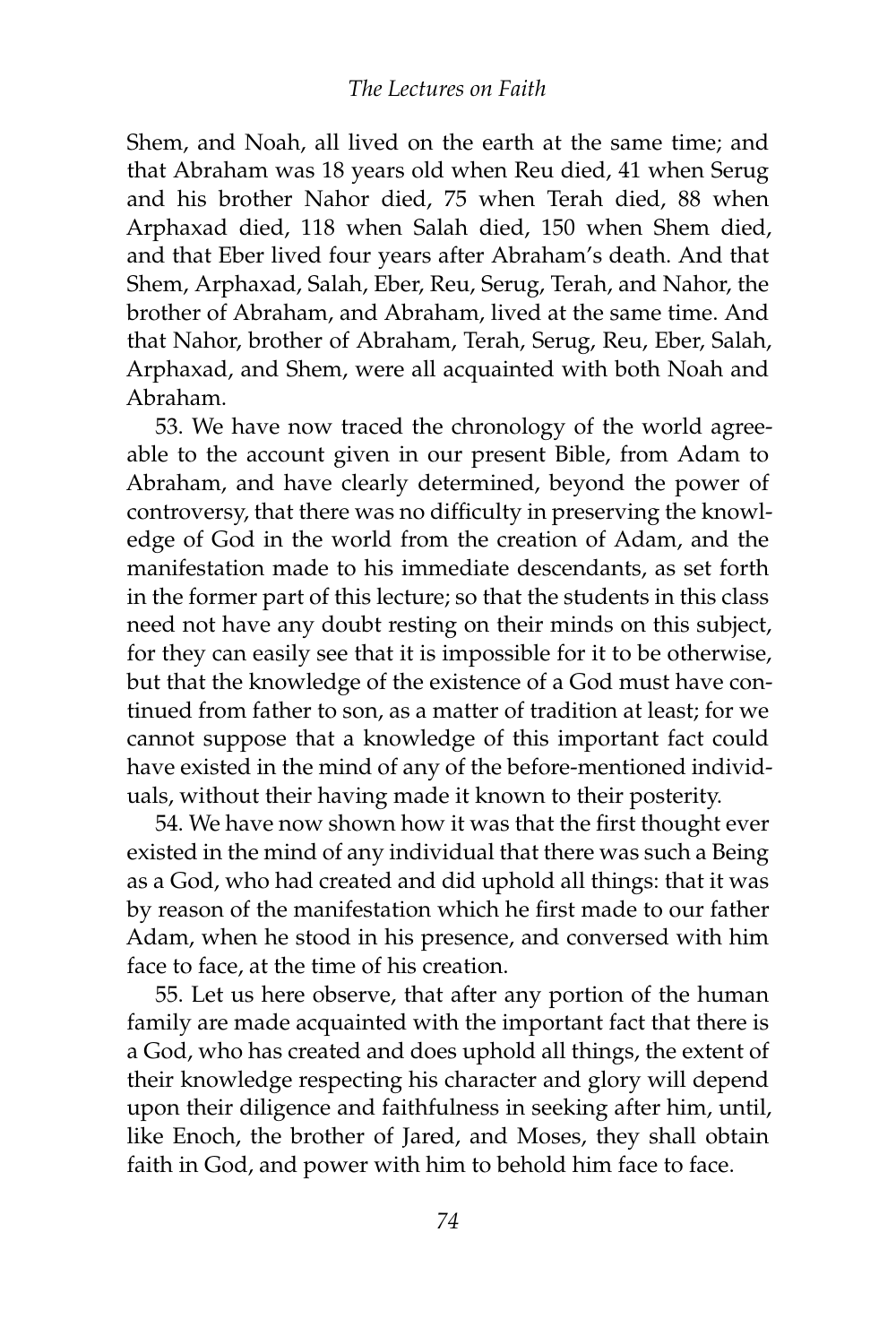56. We have now clearly set forth how it is, and how it was, that God became an object of faith for rational beings; and also, upon what foundation the testimony was based which excited the inquiry and diligent search of the ancient saints to seek after and obtain a knowledge of the glory of God; and we have seen that it was human testimony, and human testimony only, that excited this inquiry, in the first instance, in their minds. It was the credence they gave to the testimony of their fathers, this testimony having aroused their minds to inquire after the knowledge of God; the inquiry frequently terminated, indeed always terminated when rightly pursued, in the most glorious discoveries and eternal certainty.

#### *Questions and Answers on the Foregoing Principles*

*Is there a being who has faith in himself, independently?* There is. *Who is it?* It is God.

*How do you prove that God has faith in himself independently?* Because he is omnipotent, omnipresent, and omniscient; without beginning of days or end of life, and in him all fullness dwells. Ephesians 1:23: "Which is his body, the fulness of him that filleth all in all." Colossians 1:19: "For it pleased the Father that in him should all fulness dwell." (Lecture 2:2.)

*Is he the object in whom the faith of all other rational and accountable beings center, for life and salvation?* He is.

*How do you prove it?* Isaiah 45:22: "Look unto me, and be ye saved, all the ends of the earth: for I am God, and there is none else." Romans 11:34–36: "For who hath known the mind of the Lord? or who hath been his counsellor? or who hath first given to him, and it shall be recompensed unto him again? For of him, and through him, and to him, are all things: to whom be glory for ever. Amen." Isaiah 40, from the 9th to the 18th verses: "O Zion, that bringest good tidings [or, O thou that tellest good tidings to Zion], get thee up into the high mountain; O Jerusalem, that bringest good tidings [or, O thou that tellest good tidings to Jerusalem], lift up thy voice with strength; lift it up, be not afraid; say unto the cities of Judah, Behold your God! Behold, the Lord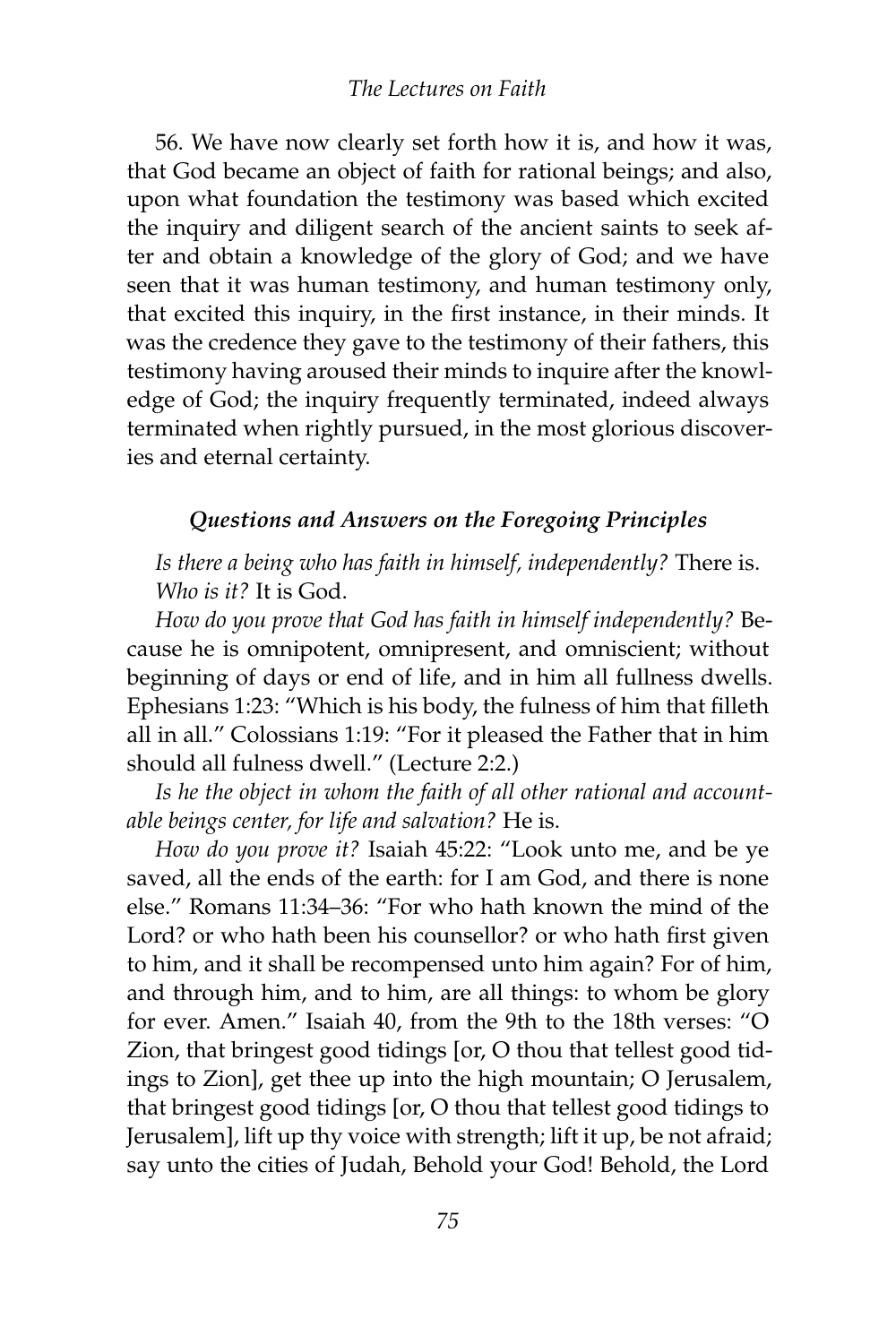God will come with strong hand [or, against the strong], and his arm shall rule for him: behold, his reward is with him, and his work before him [or, recompense for his work]. He shall feed his flock like a shepherd: he shall gather the lambs with his arm, and carry them in his bosom, and shall gently lead those that are with young. Who hath measured the waters in the hollow of his hand, and meted out heaven with the span, and comprehended the dust of the earth in a measure, and weighed the mountains in scales, and the hills in a balance? Who hath directed the Spirit of the Lord, or being his counsellor hath taught him? With whom took he counsel, and who instructed him, and taught him in the path of judgment, and taught him knowledge, and shewed to him the way of understanding? Behold, the nations are as a drop of a bucket, and are counted as the small dust of the balance: behold, he taketh up the isles as a very little thing. And Lebanon is not sufficient to burn, nor the beasts thereof sufficient for a burnt offering. All nations before him are as nothing; and they are counted to him less than nothing, and vanity." Jeremiah 51:15–16: "He [the Lord] hath made the earth by his power, he hath established the world by his wisdom, and hath stretched out the heaven by his understanding. When he uttereth his voice, there is a multitude of waters in the heavens; and he causeth the vapours to ascend from the ends of the earth: he maketh lightnings with rain, and bringeth forth the wind out of his treasures." 1 Corinthians 8:6: "But to us there is but one God, the Father, of whom are all things, and we in him; and one Lord Jesus Christ, by whom are all things, and we by him." (Lecture 2:2.)

*How did men first come to the knowledge of the existence of a God, so as to exercise faith in him?* In order to answer this question, it will be necessary to go back and examine man at his creation; the circumstances in which he was placed, and the knowledge which he had of God. (Lecture 2:3–11.) First, when man was created he stood in the presence of God. (Gen. 1:27–28.) From this we learn that man, at his creation, stood in the presence of his God, and had most perfect knowledge of his existence. Secondly, God conversed with him after his transgression. (Gen. 3: from the 8th to the 22nd; Lecture 2:13–17.) From this we learn that, though man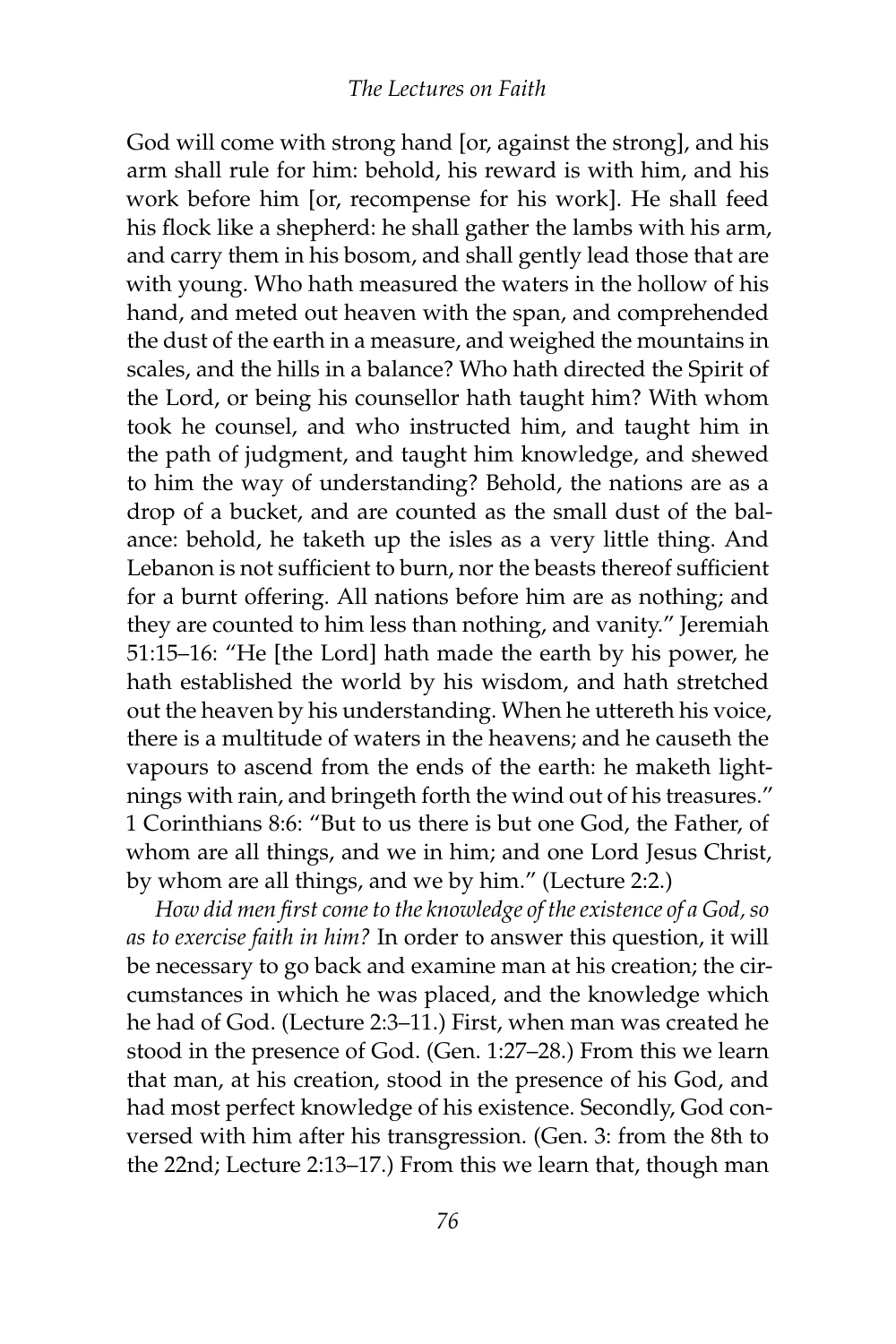did transgress, he was not deprived of the previous knowledge which he had of the existence of God. (Lecture 2:19.) Thirdly, God conversed with man after he cast him out of the garden. (Lecture 2:22–25.) Fourthly, God also conversed with Cain after he had slain Abel. (Gen. 4: from the 4th to the 6th; Lecture 2:26–29.)

*What is the object of the foregoing quotation?* It is that it may be clearly seen how it was that the first thoughts were suggested to the minds of men of the existence of God, and how extensively this knowledge was spread among the immediate descendants of Adam. (Lecture 2:30–33.)

*What testimony had the immediate descendants of Adam, in proof of the existence of God?* The testimony of their father. And after they were made acquainted with his existence, by the testimony of their father, they were dependent upon the exercise of their own faith, for a knowledge of his character, perfections, and attributes. (Lecture 2:23–26.)

*Had any other of the human family, besides Adam, a knowledge of the existence of God, in the first instance, by any other means than human testimony?* They had not. For previous to the time that they could have power to obtain a manifestation for themselves, the all-important fact had been communicated to them by their common father; and so from father to child the knowledge was communicated as extensively as the knowledge of his existence was known; for it was by this means, in the first instance, that men had a knowledge of his existence. (Lecture 2:35–36.)

*How do you know that the knowledge of the existence of God was communicated in this manner, throughout the different ages of the world?* By the chronology obtained through the revelations of God.

*How would you divide that chronology in order to convey it to the understanding clearly?* Into two parts—First, by embracing that period of the world from Adam to Noah; and secondly, from Noah to Abraham; from which period the knowledge of the existence of God has been so general, that it is a matter of no dispute in what manner the idea of his existence has been retained in the world.

*How many noted righteous men lived from Adam to Noah?* Nine; which includes Abel, who was slain by his brother.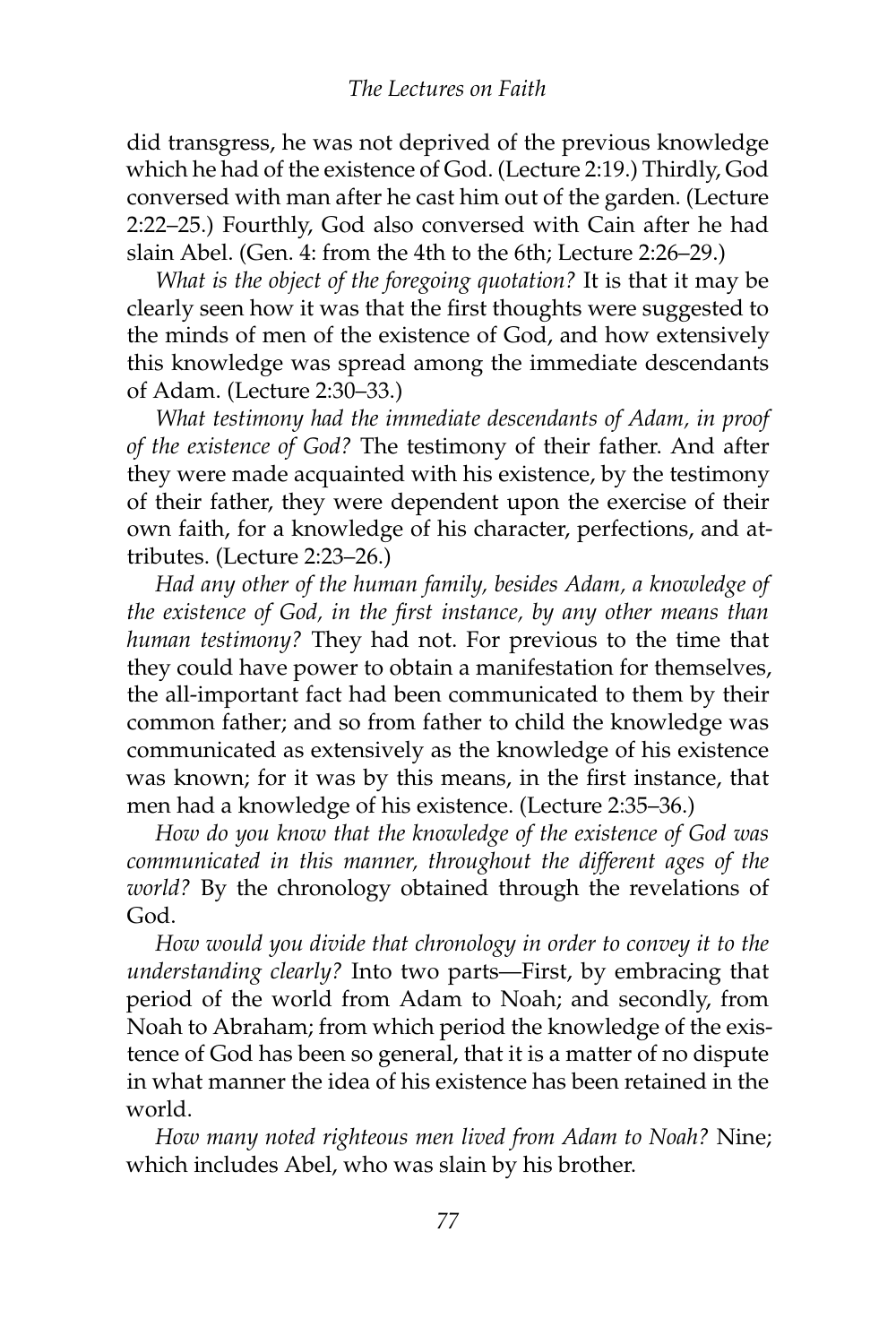*What are their names?* Abel, Seth, Enos, Cainan, Mahalaleel, Jared, Enoch, Methuselah, and Lamech.

*How old was Adam when Seth was born?* One hundred and thirty years. (Gen. 5:3.)

*How many years did Adam live after Seth was born?* Eight hundred. (Gen. 5:4.)

*How old was Adam when he died?* Nine hundred and thirty years. (Gen. 5:5.)

*How old was Seth when Enos was born?* One hundred and five years. (Gen. 5:6.)

*How old was Enos when Cainan was born?* Ninety years. (Gen. 5:9.)

*How old was Cainan when Mahalaleel was born?* Seventy years. (Gen. 5:12.)

*How old was Mahalaleel when Jared was born?* Sixty-five years. (Gen. 5:15.)

*How old was Jared when Enoch was born?* One hundred and sixty-two years. (Gen. 5:18.)

*How old was Enoch when Methuselah was born?* Sixty-five years. (Gen. 5:21.)

*How old was Methuselah when Lamech was born?* One hundred and eighty-seven years. (Gen. 5:25.)

*How old was Lamech when Noah was born?* One hundred and eighty-two years. (Gen. 5:28.) For this chronology, see Lecture 2:37.

*How many years, according to this account, was it from Adam to Noah?* One thousand and fifty-six years.

*How old was Lamech when Adam died?* Lamech, the ninth from Adam (including Abel), and father of Noah, was fifty-six years old when Adam died.

*How old was Methuselah?* Two hundred and forty-three years.

*How old was Enoch?* Three hundred and eight years.

*How old was Jared?* Four hundred and seventy years.

*How old was Mahalaleel?* Five hundred and thirty-five years.

*How old was Cainan?* Six hundred and five years.

*How old was Enos?* Six hundred and ninety-five years.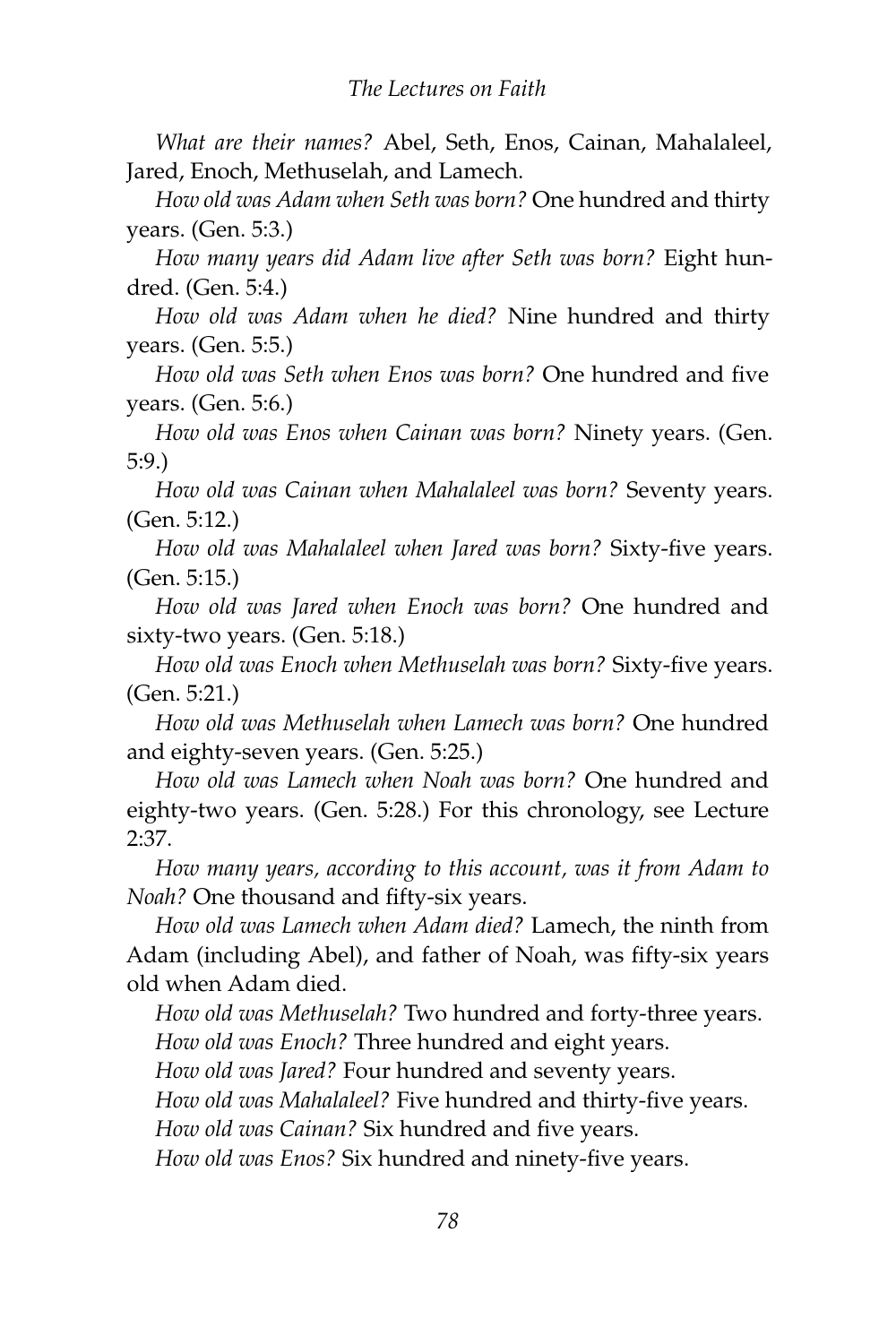*How old was Seth?* Eight hundred years. For this item of the account, see Lecture 2:38.

How many of these noted men were cotemporary with Adam? Nine.

*What are their names?* Abel, Seth, Enos, Cainan, Mahalaleel, Jared, Enoch, Methuselah and Lamech. (Lecture 2:39.)

*How long did Seth live after Enos was born?* Eight hundred and seven years. (Gen. 5:7.)

*What was Seth's age when he died?* Nine hundred and twelve years. (Gen. 5:8.)

*How long did Enos live after Cainan was born?* Eight hundred and fifteen years. (Gen. 5:10.)

*What was Enos's age when he died?* Nine hundred and five years. (Gen. 5:11.)

*How long did Cainan live after Mahalaleel was born?* Eight hundred and forty years. (Gen. 5:13.)

*What was Cainan's age when he died?* Nine hundred and ten years. (Gen. 5:14.)

*How long did Mahalaleel live after Jared was born?* Eight hundred and thirty years. (Gen. 5:16.)

*What was Mahalaleel's age when he died?* Eight hundred and ninety-five years. (Gen. 5:17.)

*How long did Jared live after Enoch was born?* Eight hundred years. (Gen. 5:19.)

*What was Jared's age when he died?* Nine hundred and sixty-two years. (Gen. 5:20.)

*How long did Enoch walk with God after Methuselah was born?* Three hundred years. (Gen. 5:22.)

*What was Enoch's age when he was translated?* Three hundred and sixty-five years. (Gen.  $5:23.$ )<sup>9</sup>

*How long did Methuselah live after Lamech was born?* Seven hundred and eighty-two years. (Gen. 5:26.)

*What was Methuselah's age when he died?* Nine hundred and sixty-nine years. (Gen. 5:27.)

<sup>9.</sup> Orson Pratt, when he edited the Doctrine and Covenants in 1879, added this footnote: "According to the Old Testament. For Enoch's age, see Covenants and Commandments, Section 107:49."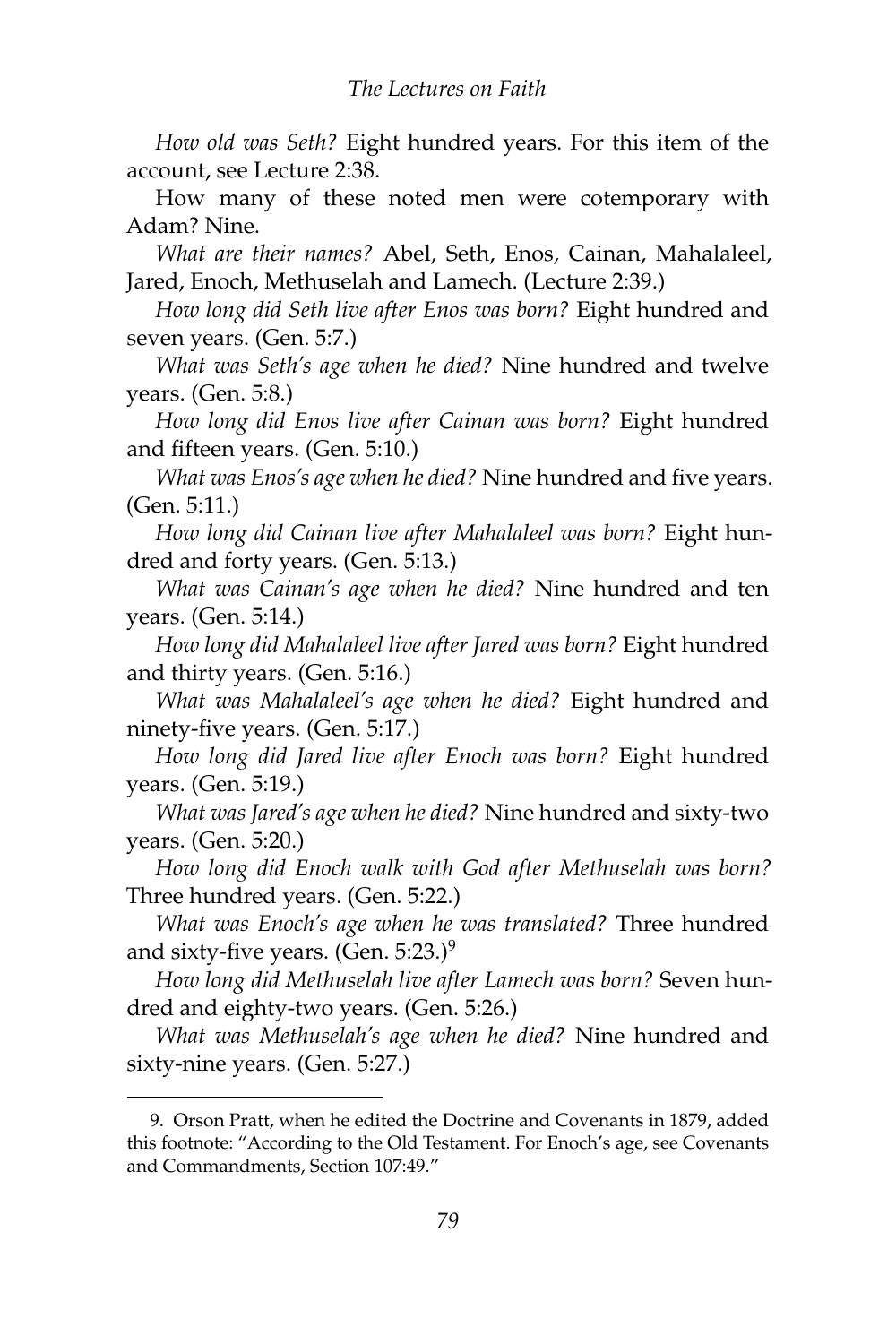*How long did Lamech live after Noah was born?* Five hundred and ninety-five years. (Gen. 5:30.)

*What was Lamech's age when he died?* Seven hundred and seventy-seven years. (Gen. 5:31.) For the account of the last item see Lecture 2:40.

*In what year of the world did Adam die?* In the nine hundred and thirtieth.

*In what year was Enoch translated?* In the nine hundred and eighty-seventh.<sup>10</sup>

*In what year did Seth die?* In the one thousand and fortysecond.

*In what year did Enos die?* In the eleven hundred and fortieth.

*In what year did Cainan die?* In the twelve hundred and thirtyfifth.

*In what year did Mahalaleel die?* In the twelve hundred and ninetieth.

*In what year did Jared die?* In the fourteen hundred and twentysecond.

*In what year did Lamech die?* In the sixteen hundred and fiftyfirst.

*In what year did Methuselah die?* In the sixteen hundred and fifty-sixth. For this account see Lecture 2:41.

*How old was Noah when Enos died?* Eighty-four years.

*How old when Cainan died?* One hundred and seventy-nine years.

*How old when Mahalaleel died?* Two hundred and thirty-four years.

*How old when Jared died?* Three hundred and sixty-six years.

*How old when Lamech died?* Five hundred and ninety-five years.

*How old when Methuselah died?* Six hundred years. See Lecture 2:42, for the last item.

*How many of those men lived in the days of Noah?* Six.

<sup>10.</sup> Orson Pratt, when he edited the Doctrine and Covenants in 1879, added this footnote: "For Enoch's age, see Covenants and Commandments, Section 107:49."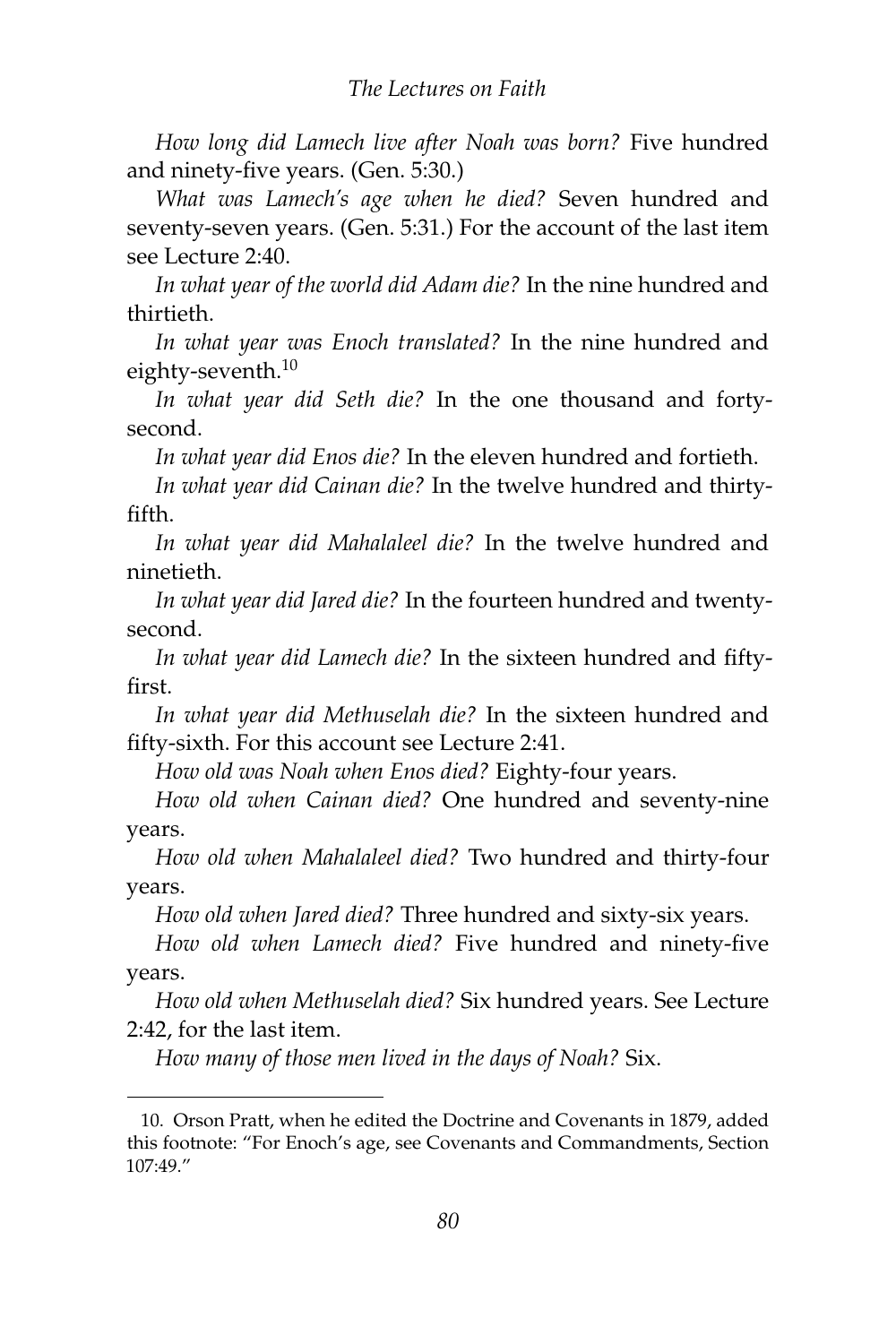*What are their names?* Enos, Cainan, Mahalaleel, Jared, Methuselah, and Lamech. (Lecture 2:43.)

*How many of those men were cotemporary with Adam and Noah both?* Six.

*What are their names?* Enos, Cainan, Mahalaleel, Jared, Methuselah, and Lamech. (Lectures 2:43.)

*According to the foregoing account, how was the knowledge of the existence of God first suggested to the minds of men?* By the manifestation made to our father Adam, when he was in the presence of God, both before and while he was in Eden. (Lecture 2:44.)

*How was the knowledge of the existence of God disseminated among the inhabitants of the world?* By tradition from father to son. (Lecture 2:44.)

*How old was Noah when Shem was born?* Five hundred and two years. (Gen. 5:32.)

*What was the term of years from the birth of Shem to the flood?* Ninety-eight.

*What was the term of years that Noah lived after the flood?* Three hundred and fifty. (Gen. 9:28.)

*What was Noah's age when he died?* Nine hundred and fifty years. (Gen. 9:29; Lecture 2:45.)

*What was Shem's age when Arphaxad was born?* One hundred years. (Gen. 11:10.)

W*hat was Arphaxad's age when Salah was born?* Thirty-five years. (Gen. 11:12.)

*What was Salah's age when Eber was born?* Thirty years. (Gen. 11:14.)

*What was Eber's age when Peleg was born?* Thirty-four years. (Gen. 11:16.)

*What was Peleg's age when Reu was born?* Thirty years. (Gen. 11:18.)

*What was Reu's age when Serug was born?* Thirty-two years. (Gen. 11:20.)

*What was Serug's age when Nahor was born?* Thirty years. (Gen. 11:22.)

*What was Nahor's age when Terah was born?* Twenty-nine years. (Gen. 11:24.)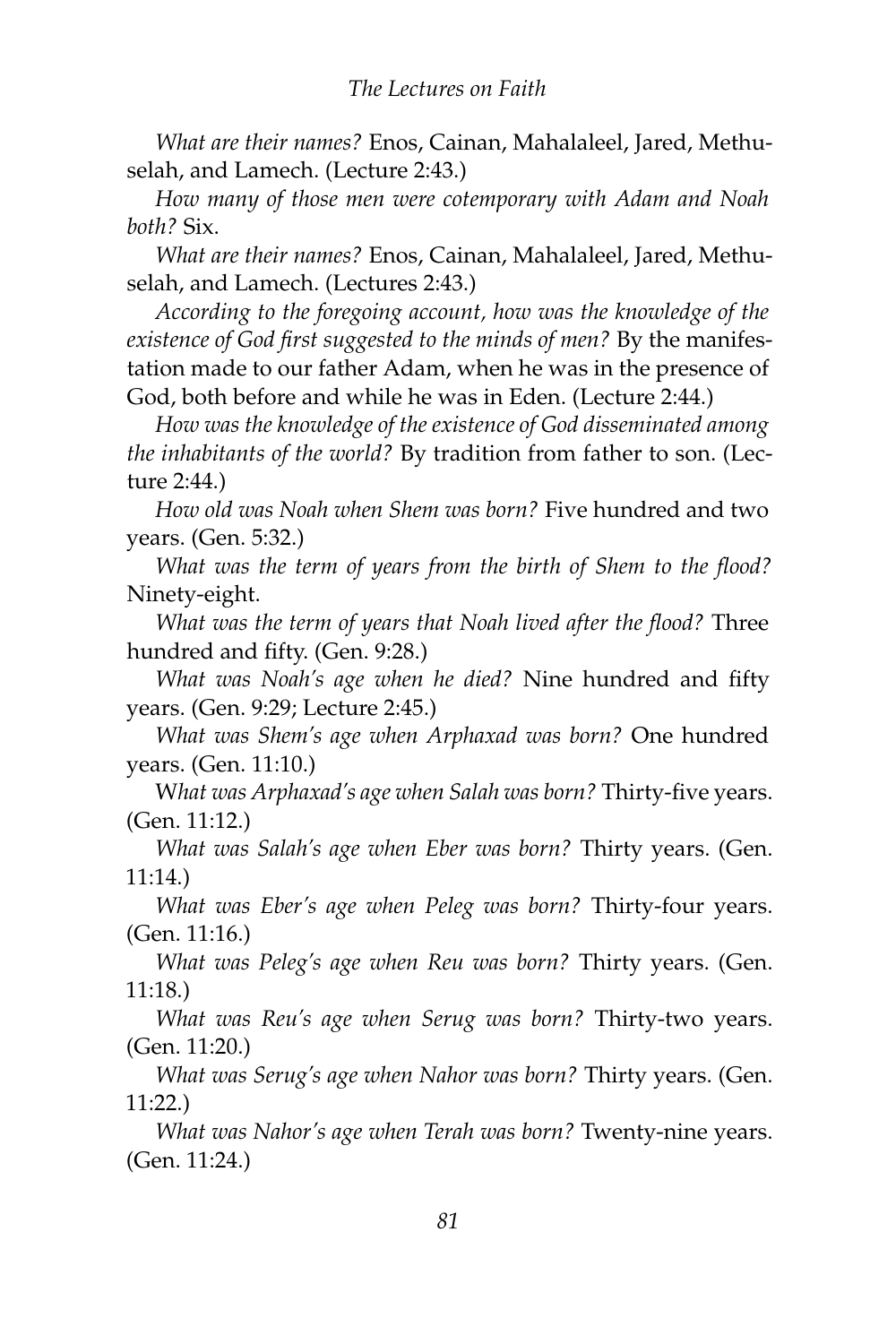*What was Terah's age when Nahor (the [brother] of Abraham) was born?* Seventy years. (Gen. 11:26.)

*What was Terah's age when Abraham was born?* Some suppose one hundred and thirty years, and others seventy. (Gen. 11:26; Lecture 2:46.)

*What was the number of years from the flood to the birth of Abraham?* Supposing Abraham to have been born when Terah was one hundred and thirty years old, it was three hundred and fiftytwo years: but if he was born when Terah was seventy years old, it was two hundred and ninety-two years. (Lecture 2:47.)

*How long did Shem live after Arphaxad was born?* Five hundred years. (Gen. 11:11.)

*What was Shem's age when he died?* Six hundred years. (Gen. 11:11.)

*What number of years did Arphaxad live after Salah was born?* Four hundred and three years. (Gen. 11:13.)

*What was Arphaxad's age when he died?* Four hundred and thirty-eight years.

*What number of years did Salah live after Eber was born?* Four hundred and three years.

*What was Salah's age when he died?* Four hundred and thirtythree years.

*What number of years did Eber live after Peleg was born?* Four hundred and thirty years. (Gen. 11:17.)

*What was Eber's age when he died?* Four hundred and sixty-four years.

*What number of years did Peleg live after Reu was born?* Two hundred and nine years. (Gen. 11:19.)

*What was Peleg's age when he died?* Two hundred and thirtynine years.

*What number of years did Reu live after Serug was born?* Two hundred and seven years. (Gen. 11:21.)

*What was Reu's age when he died?* Two hundred and thirty-nine years.

*What number of years did Serug live after Nahor was born?* Two hundred years. (Gen. 11:23.)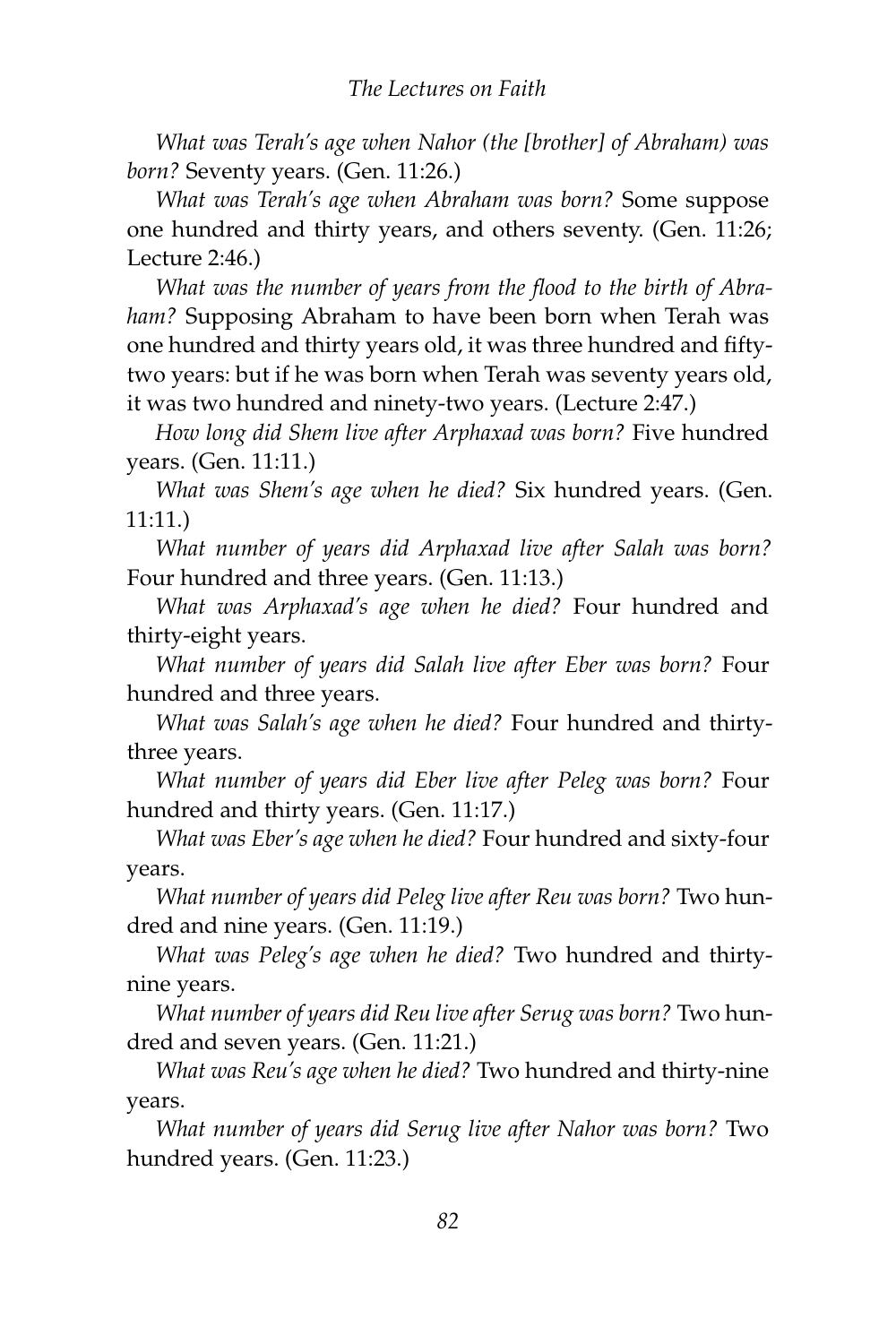*What was Serug's age when he died?* Two hundred and thirty years.

*What number of years did Nahor live after Terah was born?* One hundred and nineteen years. (Gen. 11:25.)

*What was Nahor's age when he died?* One hundred and fortyeight years.

*What number of years did Terah live after Abraham was born?* Supposing Terah to have been one hundred and thirty years old when Abraham was born, he lived seventy-five years; but if Abraham was born when Terah was seventy years old, he lived one hundred and thirty-five.

*What was Terah's age when he died?* Two hundred and five years. (Gen. 11:32.) For this account from the birth of Arphaxad to the death of Terah, see Lecture 2:48.

*In what year of the world did Peleg die?* Agreeable to the foregoing chronology, he died in the nineteen hundred and ninety-sixth year of the world.

*In what year of the world did Nahor die?* In the nineteen hundred and ninety-seventh.

*In what year of the world did Noah die?* In the two thousand and sixth.

*In what year of the world did Reu die?* In the two thousand and twenty-sixth.

*In what year of the world did Serug die?* In the two thousand and forty-ninth.

*In what year of the world did Terah die?* In the two thousand and eighty-third.

*In what year of the world did Arphaxad die?* In the two thousand and ninety-sixth.

*In what year of the world did Salah die?* In the twenty-one hundred and twenty-sixth.

*In what year of the world did Abraham die?* In the twenty-one hundred and eighty-third.

*In what year of the world did Eber die?* In the twenty-one hundred and eighty-seventh. For this account of the year of the world in which those men died, see Lecture 2:49–50.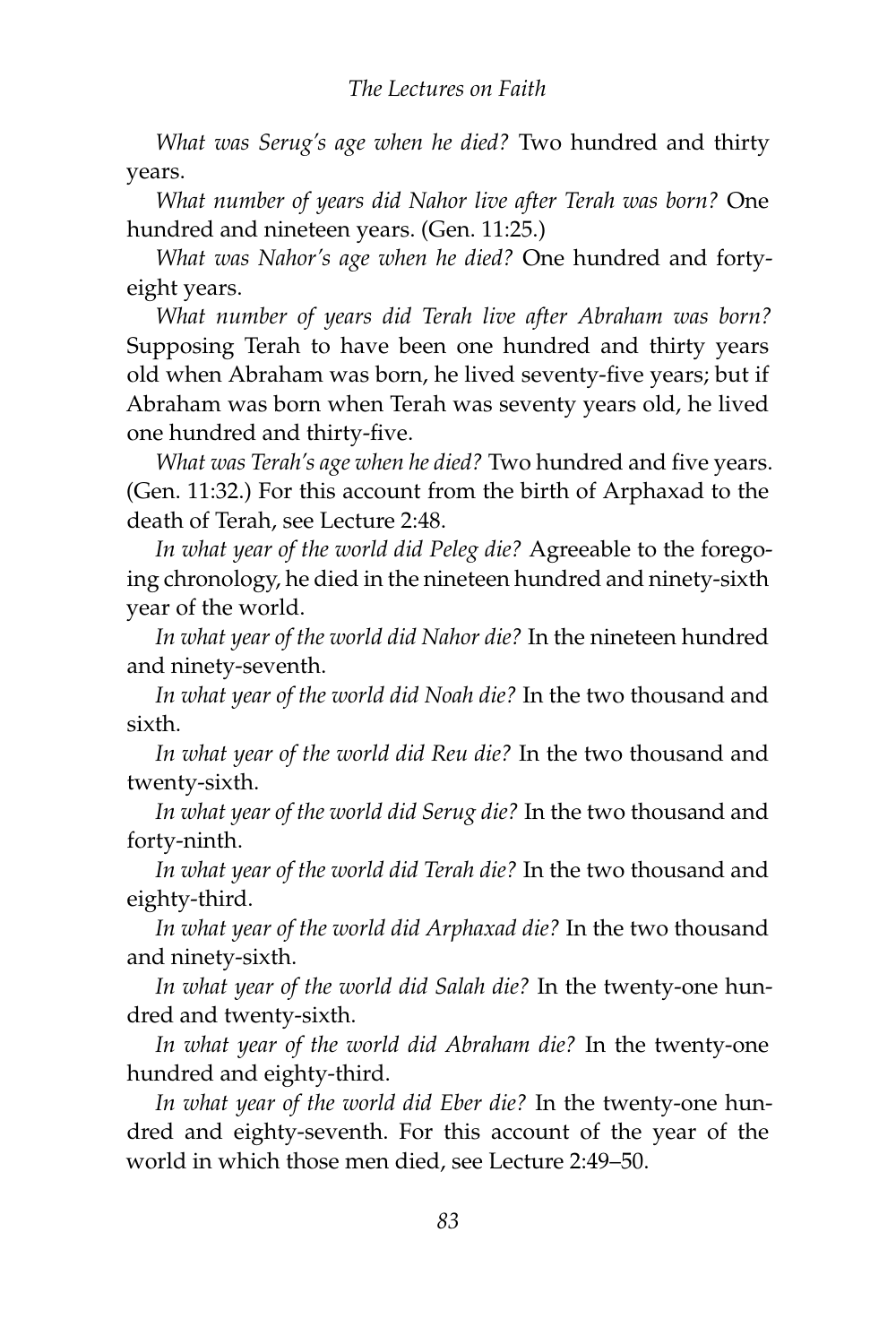*How old was Nahor (Abraham's brother) when Noah died?* Fiftyeight years.

*How old was Terah?* One hundred and twenty-eight. *How old was Serug?* One hundred and eighty-seven.

*How old was Reu?* Two hundred and nineteen.

*How old was Eber?* Two hundred and eighty-three.

*How old was Salah?* Three hundred and thirteen.

*How old was Arphaxad?* Three hundred and forty-eight.

*How old was Shem?* Four hundred and forty-eight.

For the last account see Lecture 2:51.

*How old was Abraham when Reu died?* Eighteen years, if he was born when Terah was one hundred and thirty years old.

*What was his age when Serug and Nahor (Abraham's brother) died?* Forty-one years.

*What was his age when Terah died?* Seventy-five years.

*What was his age when Arphaxad died?* Eighty-eight.

*What was his age when Salah died?* One hundred and eighteen years.

*What was his age when Shem died?* One hundred and fifty years. For this see Lecture 2:52.

*How many noted characters lived from Noah to Abraham?* Ten. *What are their names?* Shem, Arphaxad, Salah, Eber, Peleg, Reu, Serug, Nahor, Terah, and Nahor (Abraham's bro*ther). (Lecture 2:52.)*

*How many of these were cotemporary with Noah?* The whole. *How many with Abraham?* Eight.

*What are their names?* Nahor (Abraham's brother), Terah, Serug, Reu, Eber, Salah, Arphaxad, and Shem. (Lecture 2:52.)

*How many were cotemporary with both Noah and Abraham?* Eight. *What are their names?* Shem, Arphaxad, Salah, Eber, Reu,

Serug, Terah, and Nahor (Abraham's brother). (Lecture 2:52.)

*Did any of these men die before Noah?* They did.

*Who were they?* Peleg, in whose days the earth was divided, and Nahor (Abraham's grandfather). (Lecture 2:49.)

*Did any one of them live longer than Abraham?* There was one. (Lecture 2:50.)

*Who was he?* Eber, the fourth from Noah. (Lecture 2:50.)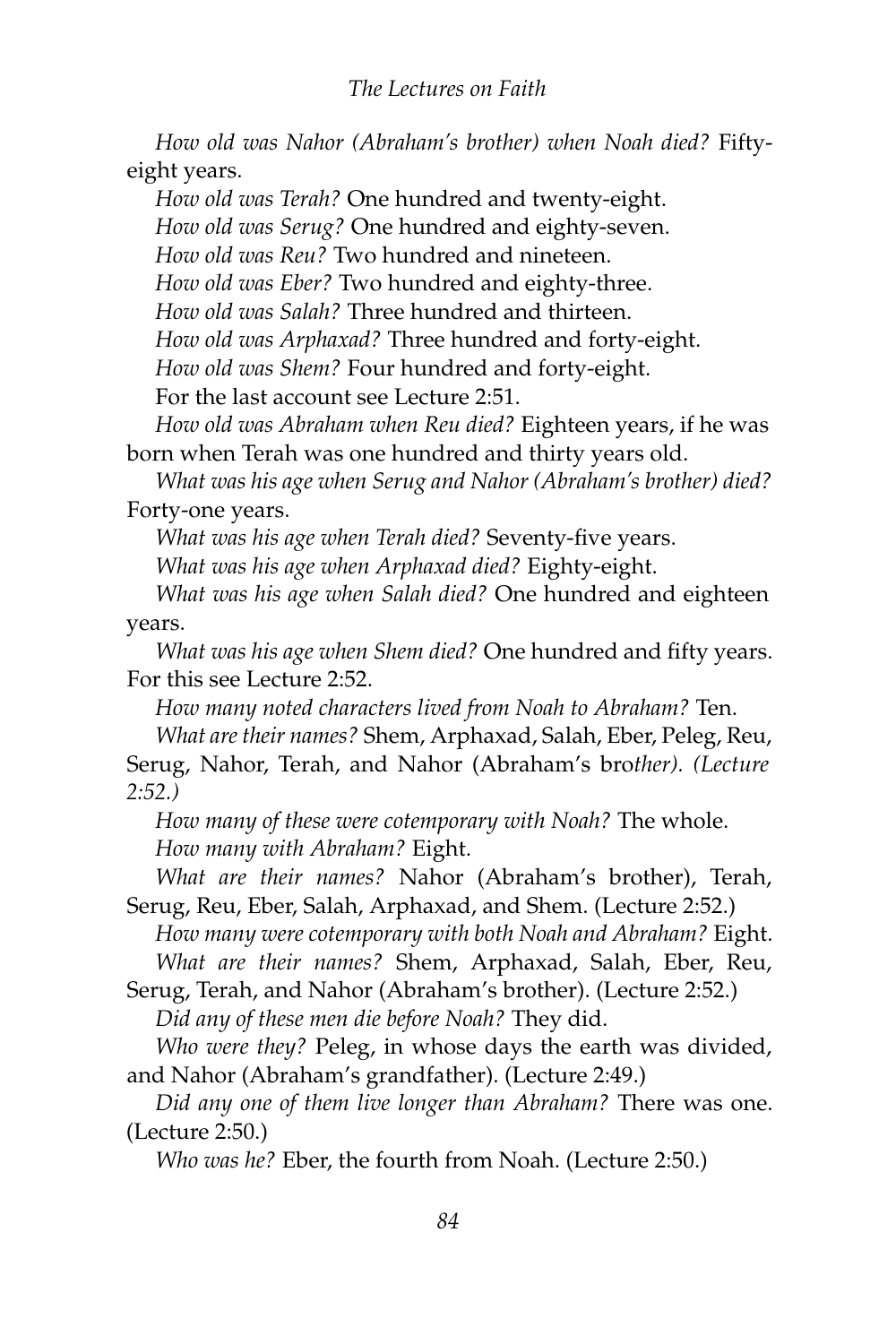*In whose days was the earth divided?* In the days of Peleg.

*Where have we the account given that the earth was divided in the days of Peleg?* (Gen. 10:25.)

*Can you repeat the sentence?* "Unto Eber were born two sons: the name of one was Peleg; for in his days was the earth divided."

*What testimony have men, in the first instance, that there is a God?* Human testimony, and human testimony only. (Lecture 2:56.)

*What excited the ancient saints to seek diligently after a knowledge of the glory of God, his perfections and attributes?* The credence they gave to the testimony of their fathers. (Lecture 2:56.)

*How do men obtain a knowledge of the glory of God, his perfections and attributes?* By devoting themselves to his service, through prayer and supplication incessantly strengthening their faith in him, until, like Enoch, the brother of Jared, and Moses, they obtain a manifestation of God to themselves. (Lecture 2:55.)

*Is the knowledge of the existence of God a matter of mere tradition, founded upon human testimony alone, until persons receive a manifestation of God to themselves?* It is.

*How do you prove it?* From the whole of the first and second lectures.

## LECTURE THIRD

1. In the second lecture it was shown how it was that the knowledge of the existence of God came into the world, and by what means the first thoughts were suggested to the minds of men that such a Being did actually exist; and that it was by reason of the knowledge of his existence that there was a foundation laid for the exercise of faith in him, as the only Being in whom faith could center for life and salvation; for faith could not center in a Being of whose existence we have no idea, because the idea of his existence in the first instance is essential to the exercise of faith in him. Romans 10:14: "How then shall they call on him in whom they have not believed? and how shall they believe in him of whom they have not heard? and how shall they hear without a preacher?" (or one sent to tell them?) So, then, faith comes by hearing the word of God. (New Translation.)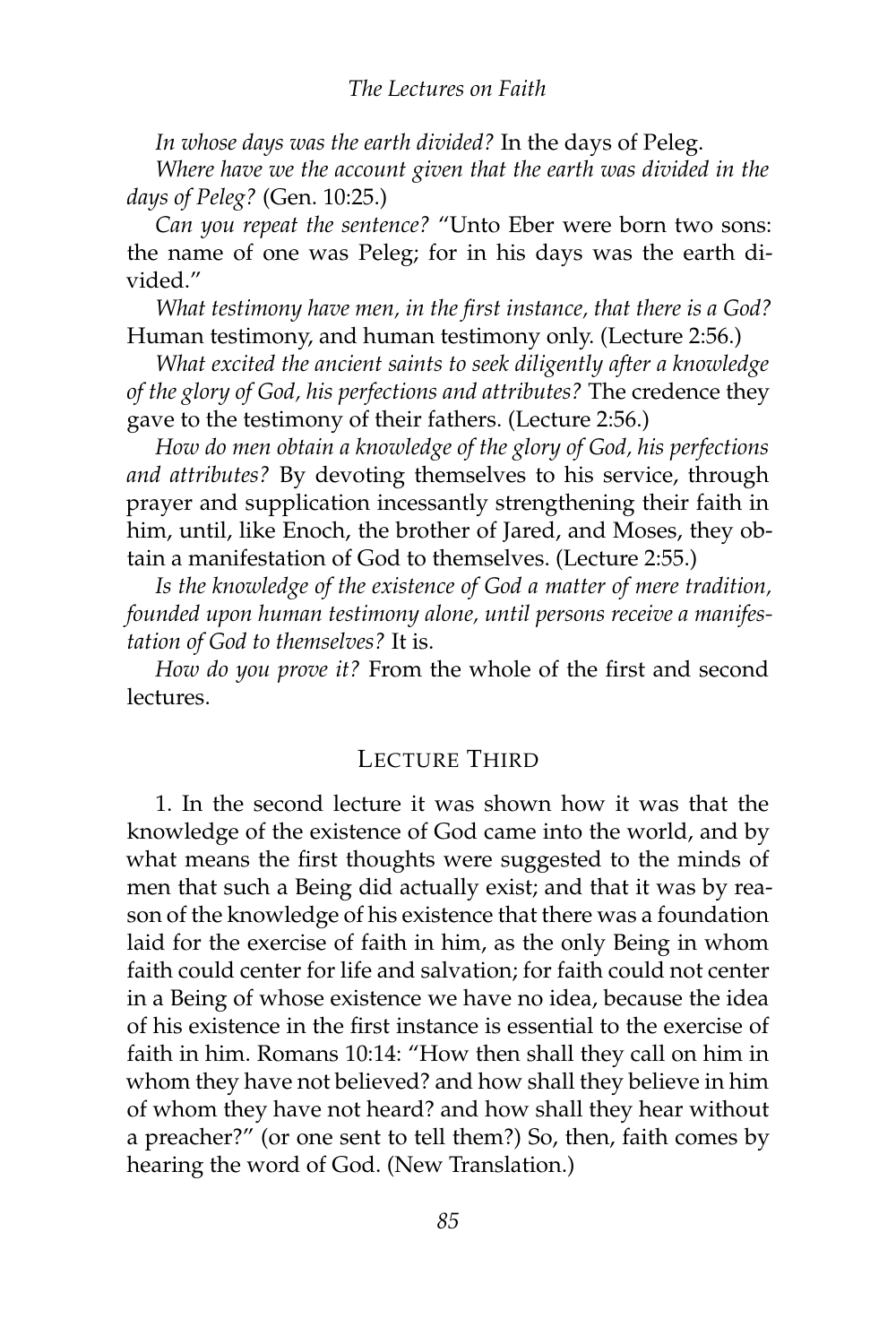2. Let us here observe, that three things are necessary in order that any rational and intelligent being may exercise faith in God unto life and salvation.

3. First, the idea that he actually exists.

4. Secondly, a *correct* idea of his character, perfections, and attributes.

5. Thirdly, an actual knowledge that the course of life which he is pursuing is according to his will. For without an acquaintance with these three important facts, the faith of every rational being must be imperfect and unproductive; but with this understanding it can become perfect and fruitful, abounding in righteousness, unto the praise and glory of God the Father, and the Lord Jesus Christ.

6. Having previously been made acquainted with the way the idea of his existence came into the world, as well as the fact of his existence, we shall proceed to examine his character, perfections, and attributes, in order that this class may see, not only the just grounds which they have for the exercise of faith in him for life and salvation, but the reasons that all the world, also, as far as the idea of his existence extends, may have to exercise faith in him, the Father of all living.

7. As we have been indebted to a revelation which God made of himself to his creatures, in the first instance, for the idea of his existence, so in like manner we are indebted to the revelations which he has given to us for a correct understanding of his character, perfections, and attributes; because, without the revelations which he has given to us, no man by searching could find out God. (Job 11:7–9.) 1 Corinthians 2:9–11: "But as it is written, Eye hath not seen, nor ear heard, neither have entered into the heart of man, the things which God hath prepared for them that love him. But God hath revealed them unto us by his Spirit: for the Spirit searcheth all things, yea, the deep things of God. For what man knoweth the things of a man, save the spirit of man which is in him? even so the things of God knoweth no man, but the Spirit of God."

8. Having said so much we proceed to examine the character which the revelations have given of God.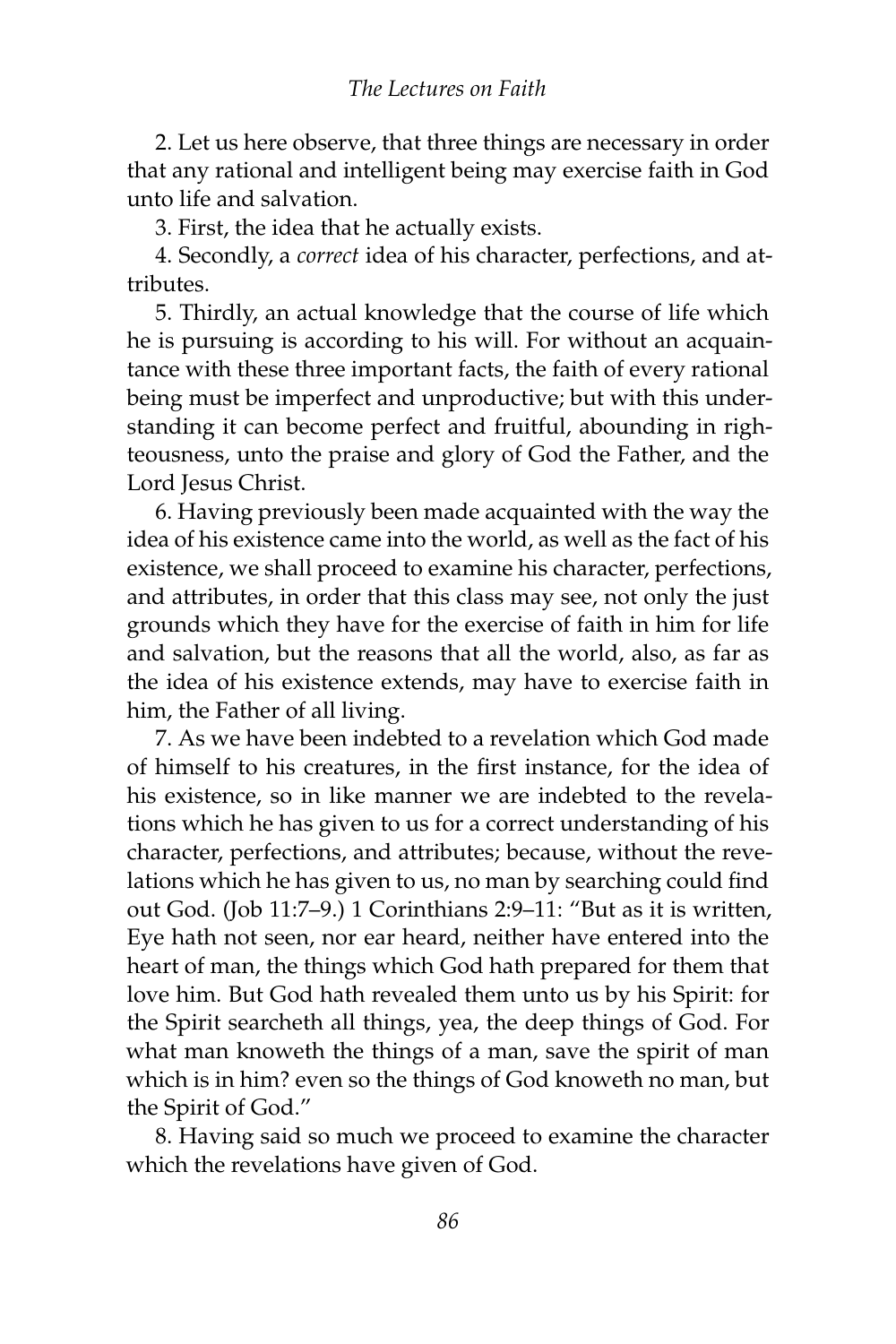9. Moses gives us the following account in Exodus 34:6: "And the Lord passed by before him, and proclaimed, The Lord, the Lord God, merciful and gracious, longsuffering and abundant in goodness and truth." Psalms 103:6–8: "The Lord executeth righteousness and judgment for all that are oppressed. He made known his ways unto Moses, his acts unto the children of Israel. The Lord is merciful and gracious, slow to anger, and plenteous in mercy." Psalms 103:17–18: "But the mercy of the Lord is from everlasting to everlasting upon them that fear him, and his righteousness unto children's children; to such as keep his covenant, and to those that remember his commandments to do them." Psalm 90:2: "Before the mountains were brought forth, or ever thou hadst formed the earth and the world, even from everlasting to everlasting, thou art God." Hebrews 1:10–12: "And, Thou, Lord, in the beginning hast laid the foundation of the earth; and the heavens are the works of thine hands: they shall perish; but thou remainest; and they all shall wax old as doth a garment; and as a vesture shalt thou fold them up, and they shall be changed: but thou art the same, and thy years shall not fail." James 1:17: "Every good gift and every perfect gift is from above, and cometh down from the Father of lights, with whom is no variableness, neither shadow of turning." Malachi 3:6: "For I am the Lord, I change not; therefore ye sons of Jacob are not consumed."

10. Book of Commandments, chapter 2, commencing in the third line of the first paragraph:<sup>11</sup> "For God doth not walk in crooked paths; neither doth he turn to the right hand nor the left; neither doth he vary from that which he hath said: Therefore his paths are strait, and his course is one eternal round." Book of Commandments, chapter 37, verse 1:<sup>12</sup> "Listen to the voice of the Lord your God, even Alpha and Omega, the beginning and the end, whose course is one eternal round, the same today as yesterday and forever."

11. Numbers 23:19: "God is not a man, that he should lie; neither the son of man, that he should repent." 1 John 4:8: "He that

<sup>11.</sup> See Doctrine and Covenants 3:2.

<sup>12.</sup> Doctrine and Covenants 35:1.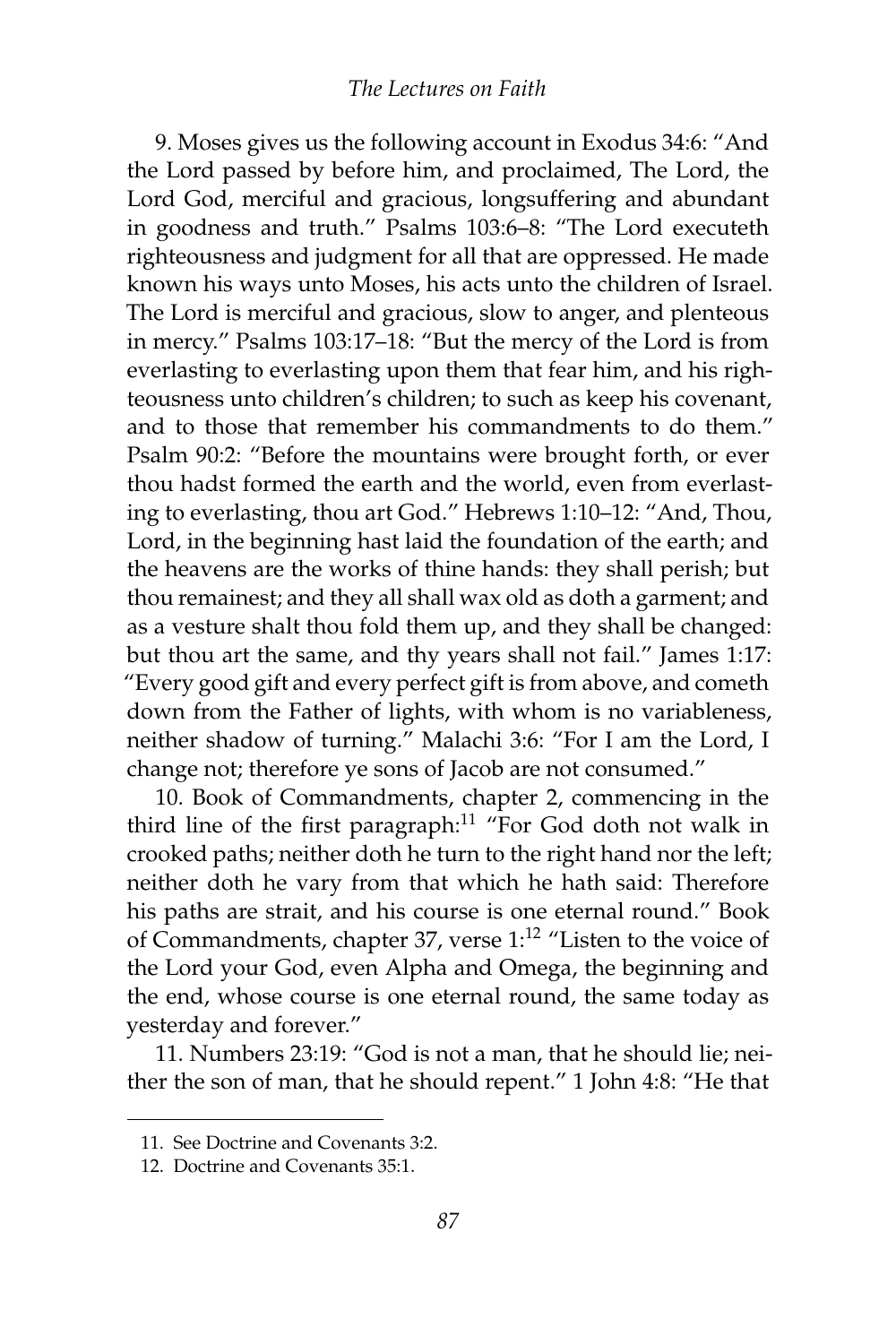loveth not knoweth not God; for God is love." Acts 10:34–35: "Then Peter opened his mouth, and said, Of a truth I perceive that God is no respecter of persons: but in every nation he that feareth him, and worketh righteousness is accepted with him."

12. From the foregoing testimonies we learn the following things respecting the character of God:

13. First, that he was God before the world was created, and the same God that he was after it was created.

14. Secondly, that he is merciful and gracious, slow to anger, abundant in goodness, and that he was so from everlasting, and will be to everlasting.

15. Thirdly, that he changes not, neither is there variableness with him; but that he is the same from everlasting to everlasting, being the same yesterday, to-day, and for ever; and that his course is one eternal round, without variation.

16. Fourthly, that he is a God of truth and cannot lie.

17. Fifthly, that he is no respecter of persons: but in every nation he that fears God and works righteousness is accepted of him.

18. Sixthly, that he is love.

19. An acquaintance with these attributes in the divine character, is essentially necessary, in order that the faith of any rational being can center in him for life and salvation. For if he did not, in the first instance, believe him to be God, that is, the Creator and upholder of all things, he could not *center* his faith in him for life and salvation, for fear there should be greater than he who would thwart all his plans, and he, like the gods of the heathen, would be unable to fulfill his promises; but seeing he is God over all, from everlasting to everlasting, the Creator and upholder of all things, no such fear can exist in the minds of those who put their trust in him, so that in this respect their faith can be without wavering.

20. But secondly; unless he was merciful and gracious, slow to anger, long-suffering and full of goodness, such is the weakness of human nature, and so great the frailties and imperfections of men, that unless they believed that these excellencies existed in the divine character, the faith necessary to salvation could not exist; for doubt would take the place of faith, and those who know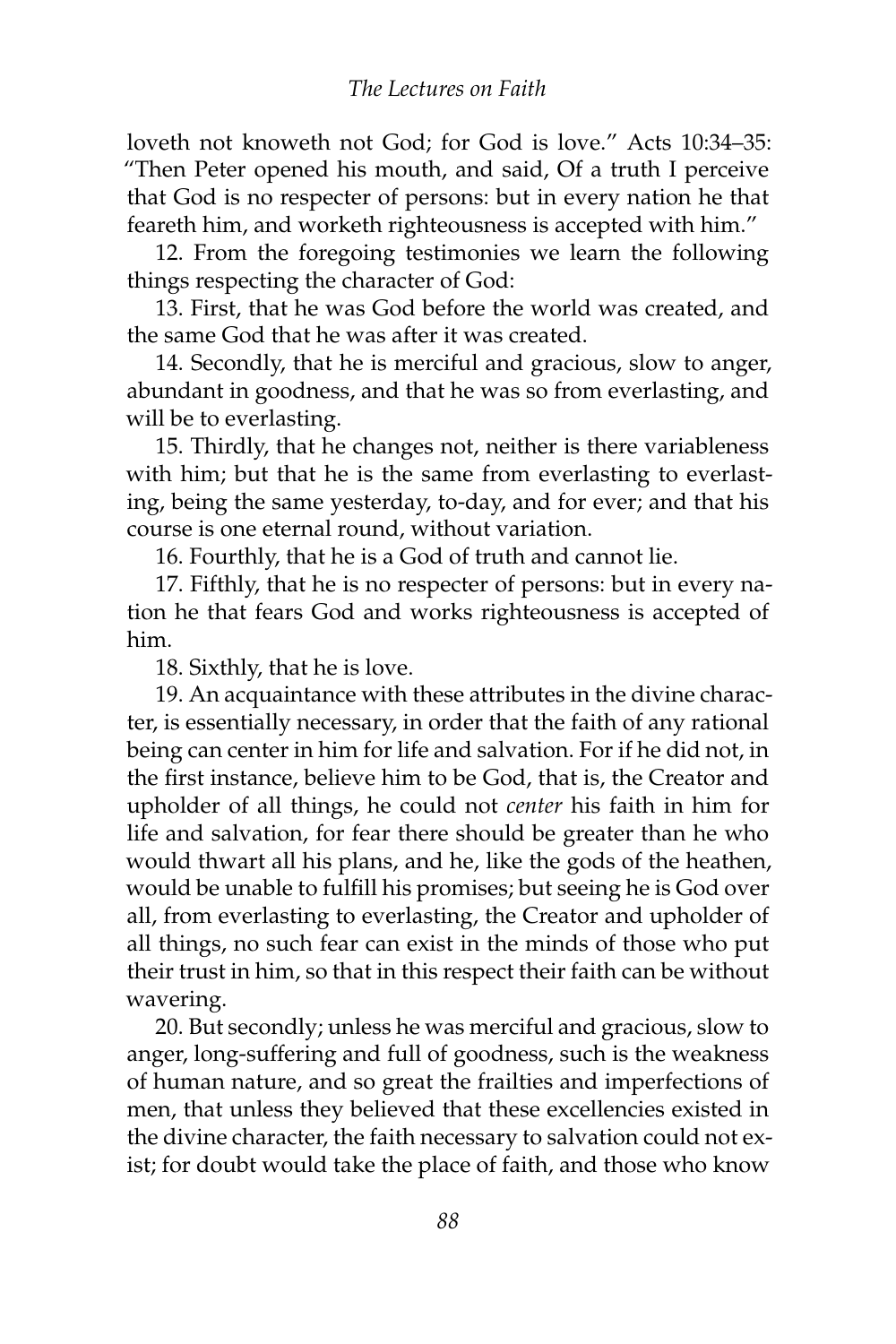their weakness and liability to sin would be in constant doubt of salvation if it were not for the idea which they have of the excellency of the character of God, that he is slow to anger and long-suffering, and of a forgiving disposition, and does forgive iniquity, transgression, and sin. An idea of these facts does away doubt, and makes faith exceedingly strong.

21. But it is equally as necessary that men should have the idea that he is a God who changes not, in order to have faith in him, as it is to have the idea that he is gracious and longsuffering; for without the idea of unchangeableness in the character of the Deity, doubt would take the place of faith. But with the idea that he changes not, faith lays hold upon the excellencies in his character with unshaken confidence, believing he is the same yesterday, to-day, and forever, and that his course is one eternal round.

22. And again, the idea that he is a God of truth and cannot lie, is equally as necessary to the exercise of faith in him as the idea of his unchangeableness. For without the idea that he was a God of truth and could not lie, the confidence necessary to be placed in his word in order to the exercise of faith in him could not exist. But having the idea that he is not man, that he cannot lie, it gives power to the minds of men to exercise faith in him.

23. But it is also necessary that men should have an idea that he is no respecter of persons, for with the idea of all the other excellencies in his character, and this one wanting, men could not exercise faith in him; because if he were a respecter of persons, they could not tell what their privileges were, nor how far they were authorized to exercise faith in him, or whether they were authorized to do it at all, but all must be confusion; but no sooner are the minds of men made acquainted with the truth on this point, that he is no respecter of persons, than they see that they have authority by faith to lay hold on eternal life, the richest boon of heaven, because God is no respecter of persons, and that every man in every nation has an equal privilege.

24. And lastly, but not less important to the exercise of faith in God, is the idea that he is love; for with all the other excellencies in his character, without this one to influence them, they could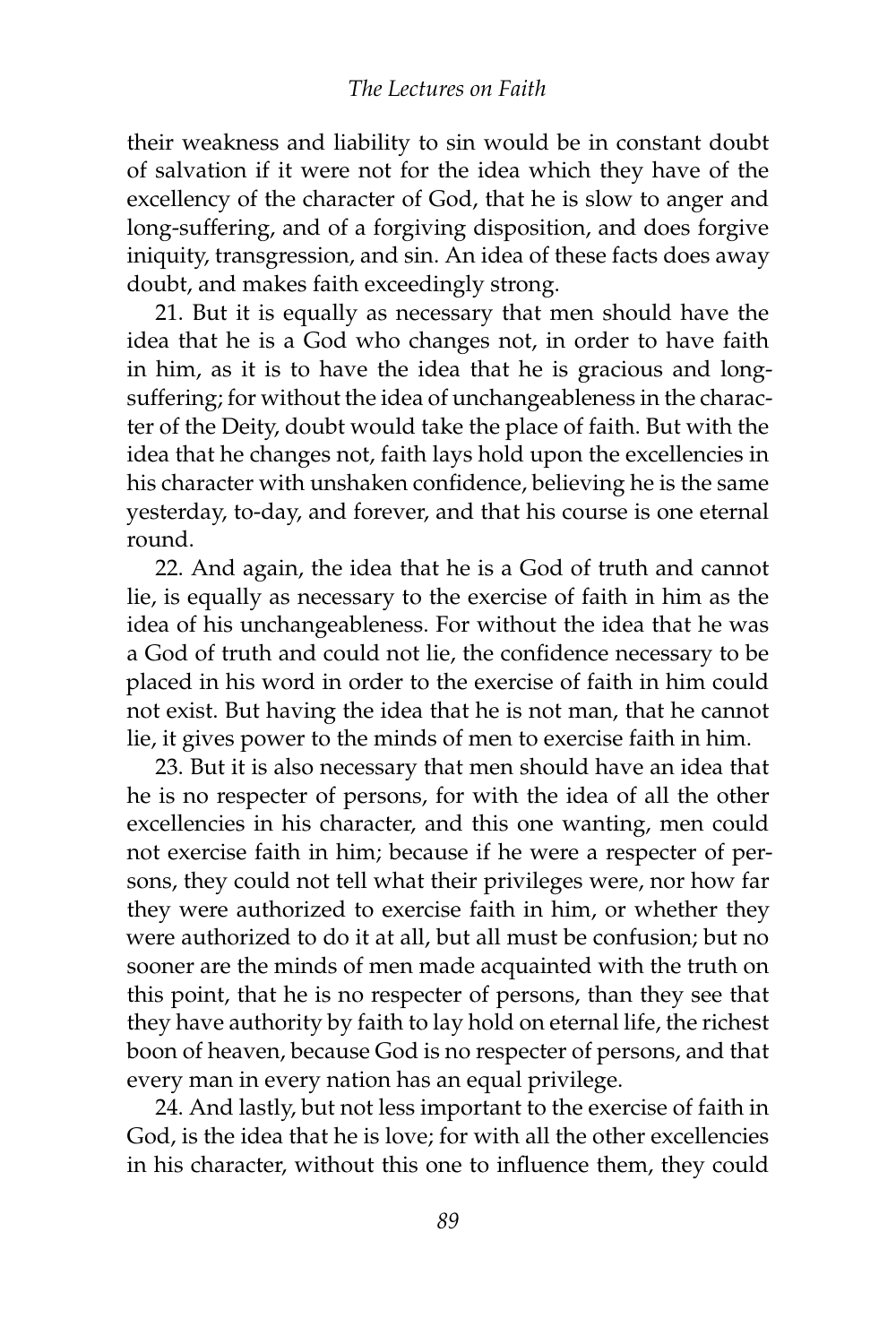not have such powerful dominion over the minds of men; but when the idea is planted in the mind that he is love, who cannot see the just ground that men of every nation, kindred, and tongue, have to exercise faith in God so as to obtain eternal life?

25. From the above description of the character of the Deity, which is given him in the revelations to men, there is a sure foundation for the exercise of faith in him among every people, nation, and kindred, from age to age, and from generation to generation.

26. Let us here observe that the foregoing is the character which is given of God in his revelations to the Former-day Saints, and it is also the character which is given of him in his revelations to the Latter-day Saints, so that the saints of former days and those of latter days are both alike in this respect; the Latterday Saints having as good grounds to exercise faith in God as the Former-day Saints had, because the same character is given of him to both.

# *Questions and Answers on the Foregoing Principles*

*What was shown in the second lecture?* It was shown how the knowledge of the existence of God came into the world. (Lecture 3:1.)

*What is the effect of the idea of his existence among men?* It lays the foundation for the exercise of faith in him. (Lecture 3:1.)

*Is the idea of his existence, in the first instance, necessary in order for the exercise of faith in him?* It is. (Lecture 3:1.)

*How do you prove it?* By the tenth chapter of Romans and fourteenth verse. (Lecture 3:1.)

*How many things are necessary for us to understand, respecting the Deity and our relation to him, in order that we may exercise faith in him for life and salvation?* Three. (Lecture 3:2.)

*What are they?* First, that God does actually exist; secondly, correct ideas of his character, his perfections and attributes; and thirdly, that the course which we pursue is according to his mind and will. (Lecture 3:3–5.)

*Would the idea of any one or two of the above-mentioned things enable a person to exercise faith in God?* It would not, for without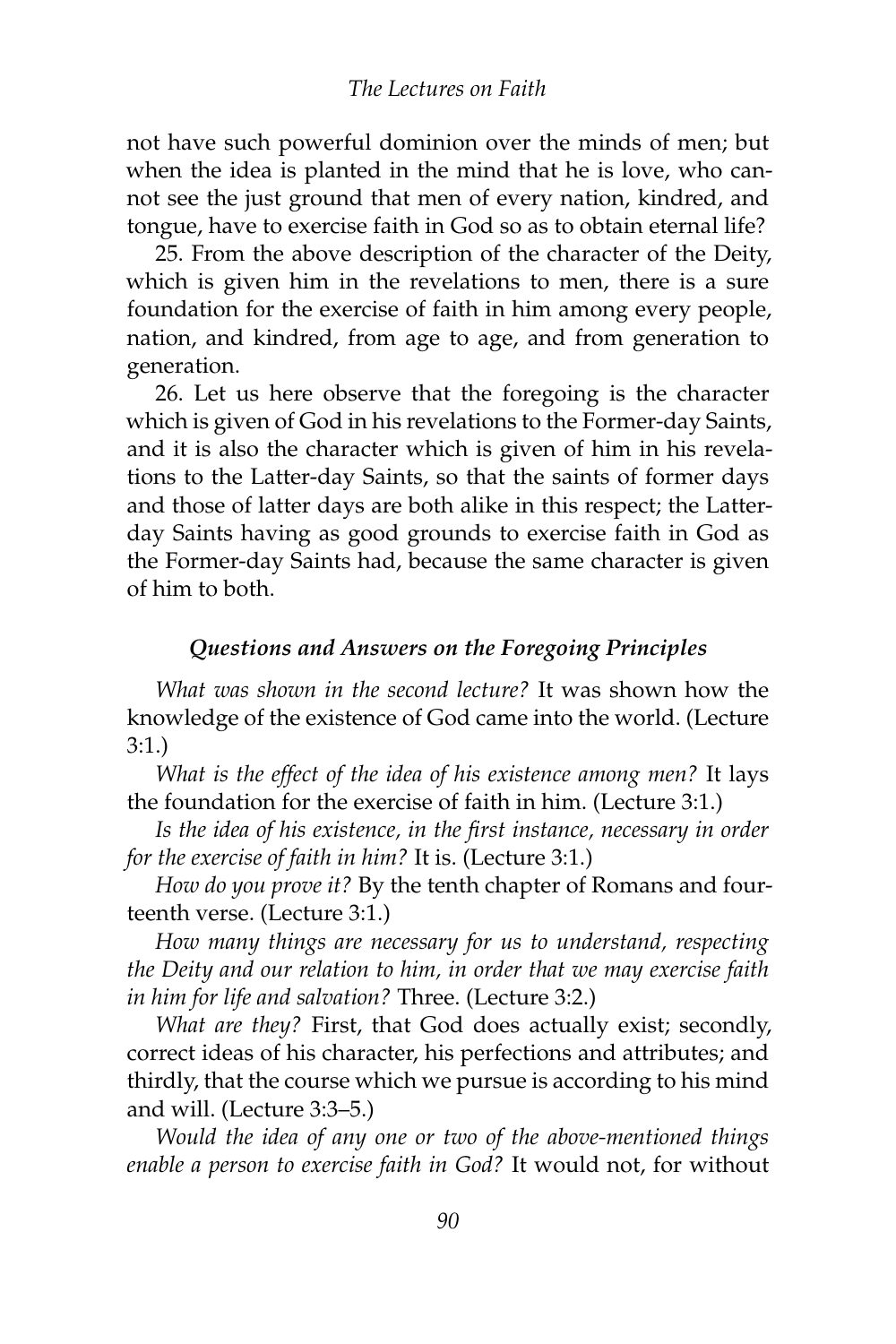the idea of them all faith would be imperfect and unproductive. (Lecture 3:5.)

*Would an idea of these three things lay a sure foundation for the exercise of faith in God, so as to obtain life and salvation?* It would; for by the idea of these three things, faith could become perfect and fruitful, abounding in righteousness unto the praise and glory of God. (Lecture 3:5.)

*How are we to be made acquainted with the before-mentioned things respecting the Deity, and respecting ourselves?* By revelation. (Lecture 3:6.)

*Could these things be found out by any other means than by revelation?* They could not.

*How do you prove it?* By the scriptures. (Job 11:7–9; 1 Corinthians 2:9–11; Lecture 3:7.)

*What things do we learn in the revelations of God respecting his character?* We learn the six following things: First, that he was God before the world was created, and the same God that he was after it was created. Secondly, that he is merciful and gracious, slow to anger, abundant in goodness, and that he was so from everlasting, and will be so to everlasting. Thirdly, that he changes not, neither is there variableness with him, and that his course is one eternal round. Fourthly, that he is a God of truth, and cannot lie. Fifthly, that he is no respecter of persons; and sixthly, that he is love. (Lecture 3:12–18.)

*Where do you find the revelations which give us this idea of the character of the Deity?* In the bible and book of commandments, and they are quoted in the third lecture. (Lecture 3:9–11.)

*What effect would it have on any rational being not to have an idea that the Lord was God, the Creator and upholder of all things?* It would prevent him from exercising faith in him unto life and salvation.

*Why would it prevent him from exercising faith in God?* Because he would be as the heathen, not knowing but there might be a being greater and more powerful than he, and thereby he be prevented from fulfilling his promises. (Lecture 3:19.)

*Does this idea prevent this doubt?* It does; for persons having this idea are enabled thereby to exercise faith without this doubt. (Lecture 3:19.)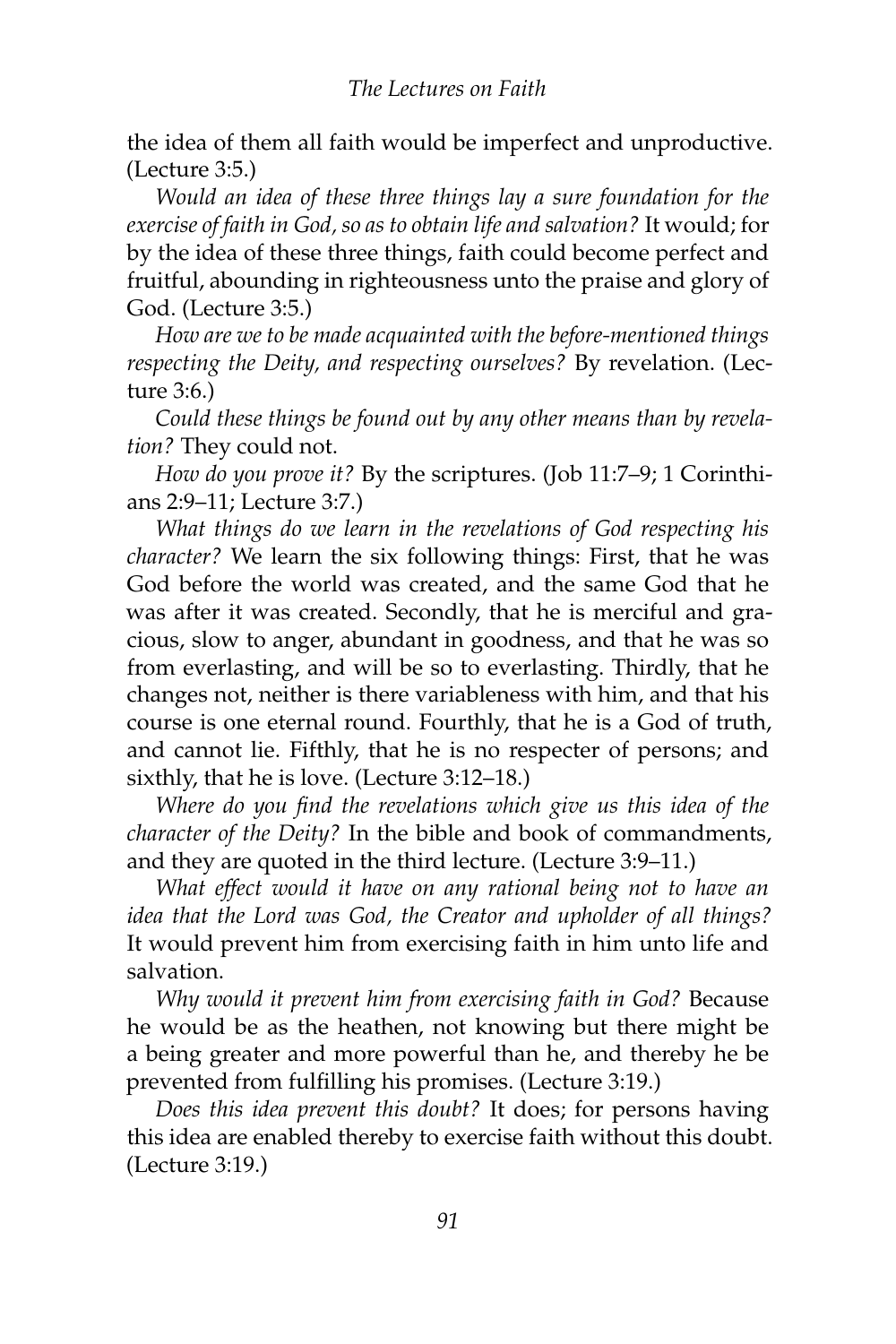*Is it not also necessary to have the idea that God is merciful and gracious, long-suffering and full of goodness?* It is. (Lecture 3:20.)

*Why is it necessary?* Because of the weakness and imperfections of human nature, and the great frailties of man; for such is the weakness of man, and such his frailties, that he is liable to sin continually, and if God were not long-suffering, and full of compassion, gracious and merciful, and of a forgiving disposition, man would be cut off from before him, in consequence of which he would be in continual doubt and could not exercise faith; for where doubt is, there faith has no power; but by man's believing that God is full of compassion and forgiveness, long-suffering and slow to anger, he can exercise faith in him and overcome doubt, so as to be exceedingly strong. (Lecture 3:20.)

*Is it not equally as necessary that man should have an idea that God changes not, neither is there variableness with him, in order to exercise faith in him unto life and salvation?* It is; because without this, he would not know how soon the mercy of God might change into cruelty, his long-suffering into rashness, his love into hatred, and in consequence of which doubt man would be incapable of exercising faith in him, but having the idea that he is unchangeable, man can have faith in him continually, believing that what he was yesterday he is to-day, and will be forever. (Lecture 3:21.)

*Is it not necessary also, for men to have an idea that God is a being of truth before they can have perfect faith in him?* It is; for unless men have this idea they cannot place confidence in his word, and, not being able to place confidence in his word, they could not have faith in him; but believing that he is a God of truth, and that his word cannot fail, their faith can rest in him without doubt. (Lecture 3:22.)

*Could man exercise faith in God so as to obtain eternal life unless he believed that God was no respecter of persons?* He could not; because without this idea he could not certainly know that it was his privilege so to do, and in consequence of this doubt his faith could not be sufficiently strong to save him. (Lecture 3:23.)

*Would it be possible for a man to exercise faith in God, so as to be saved, unless he had an idea that God was love?* He could not; because man could not love God unless he had an idea that God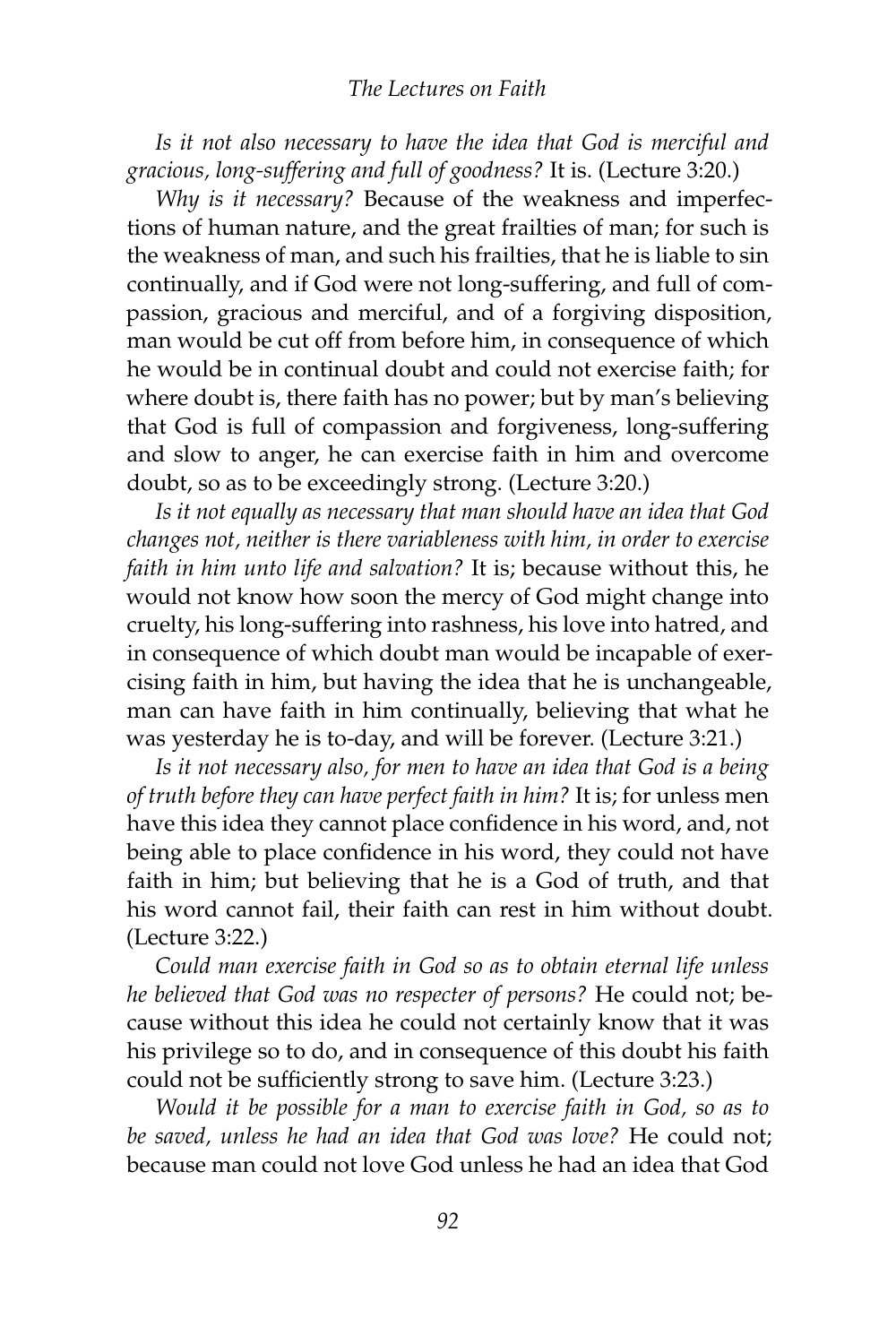was love, and if he did not love God he could not have faith in him. (Lecture 3:24.)

*What is the description which the sacred writers give of the character of the Deity calculated to do?* It is calculated to lay a foundation for the exercise of faith in him, as far as the knowledge extends, among all people, tongues, languages, kindreds and nations, and that from age to age, and from generation to generation. (Lecture 3:25.)

*Is the character which God has given of himself uniform?* It is, in all his revelations, whether to the Former-day Saints, or to the Latter-day Saints, so that they all have the authority to exercise faith in him, and to expect, by the exercise of their faith, to enjoy the same blessings. (Lecture 3:26.)

# LECTURE FOURTH

1. Having shown, in the third lecture, that correct ideas of the character of God are necessary in order to the exercise of faith in him unto life and salvation; and that without correct ideas of his character the minds of men could not have sufficient power with God to the exercise of faith necessary to the enjoyment of eternal life; and that correct ideas of his character lay a foundation, as far as his character is concerned, for the exercise of faith, so as to enjoy the fullness of the blessing of the gospel of Jesus Christ, even that of eternal glory; we shall now proceed to show the connection there is between correct ideas of the attributes of God, and the exercise of faith in him unto eternal life.

2. Let us here observe, that the real design which the God of heaven had in view in making the human family acquainted with his attributes, was, that they, through the ideas of the existence of his attributes, might be enabled to exercise faith in him, and, through the exercise of faith in him, might obtain eternal life; for without the idea of the existence of the attributes which belong to God the minds of men could not have power to exercise faith in him so as to lay hold upon eternal life. The God of heaven, understanding most perfectly the constitution of human nature, and the weakness of men, knew what was necessary to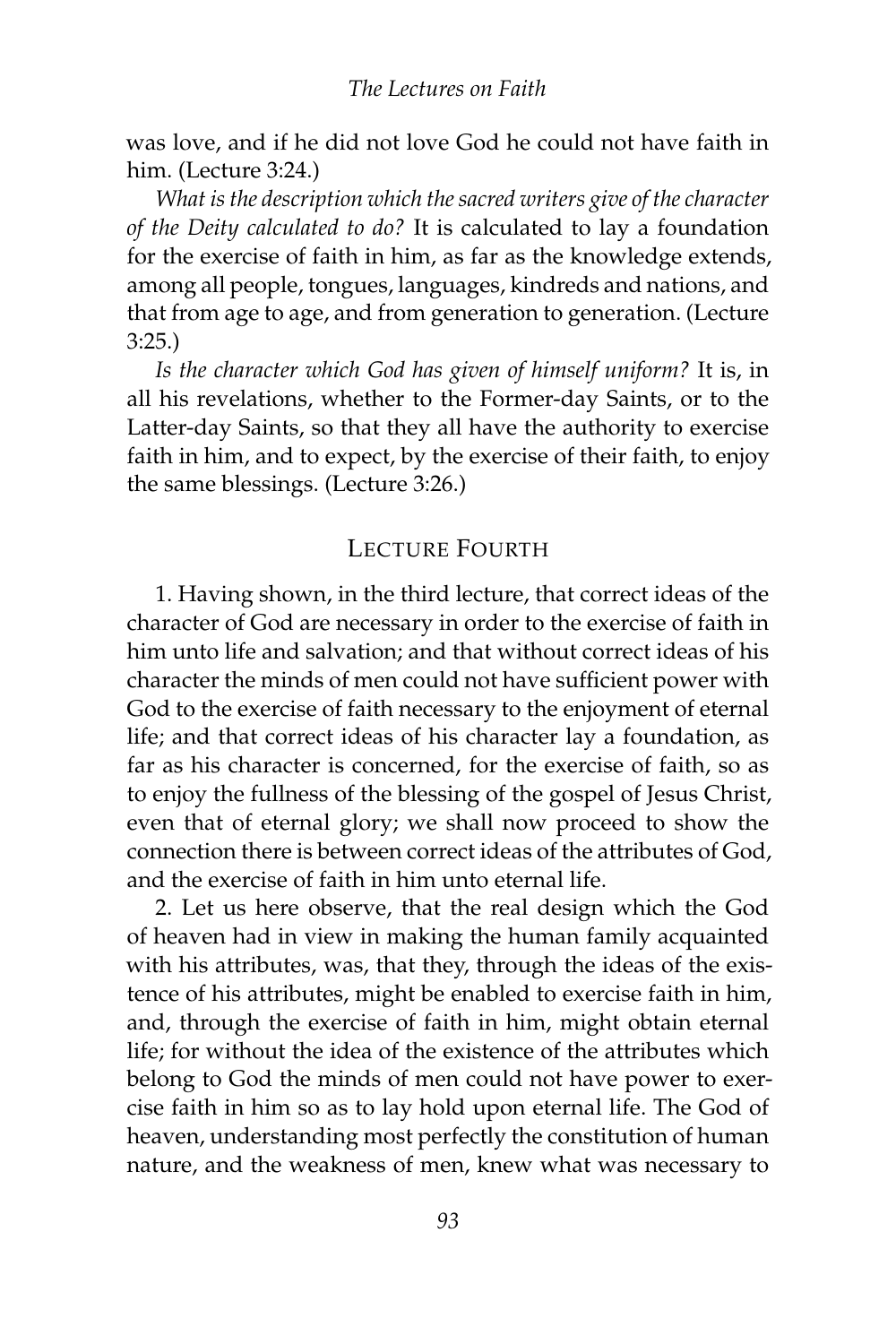be revealed, and what ideas must be planted in their minds in order that they might be enabled to exercise faith in him unto eternal life.

3. Having said so much, we shall proceed to examine the attributes of God, as set forth in his revelations to the human family and to show how necessary correct ideas of his attributes are to enable men to exercise faith in him; for without these ideas being planted in the minds of men it would be out of the power of any person or persons to exercise faith in God so as to obtain eternal life. So that the divine communications made to men in the first instance were designed to establish in their minds the ideas necessary to enable them to exercise faith in God, and through this means to be partakers of his glory.

4. We have, in the revelations which he has given to the human family, the following account of his attributes:

5. First—Knowledge. Acts 15:18: "Known unto God are all his works from the beginning of the world." Isaiah 46:9–10 (italics added): "Remember the former things of old: for I am God, and there is none else; I am God, and there is none like me, *declaring the end from the beginning,* and from ancient times the things that are not yet done, saying, My counsel shall stand, and I will do all my pleasure."

6. Secondly—Faith or power. Hebrews 11:3: "Through faith we understand that the worlds were framed by the word of God." Genesis 1:1: "In the beginning God created the heaven and the earth." Isaiah 14:24, 27: "The Lord of hosts hath sworn, saying, Surely as I have thought, so shall it come to pass; and as I have purposed, so shall it stand. . . . For the Lord of hosts hath purposed, and who shall disannul it? and his hand is stretched out, and who shall turn it back?"

7. Thirdly—Justice. Psalm 89:14: "Justice and judgment are the habitation of thy throne." Isaiah 45:21: "Tell ye, and bring them near; yea, let them take counsel together: who hath declared this from ancient time? . . . have not I the Lord? and there is no God else beside me; a just God and a Saviour." Zephaniah 3:5: "The just Lord is in the midst thereof." Zechariah 9:9: "Rejoice greatly, O daughter of Zion; shout, O daughter of Jerusa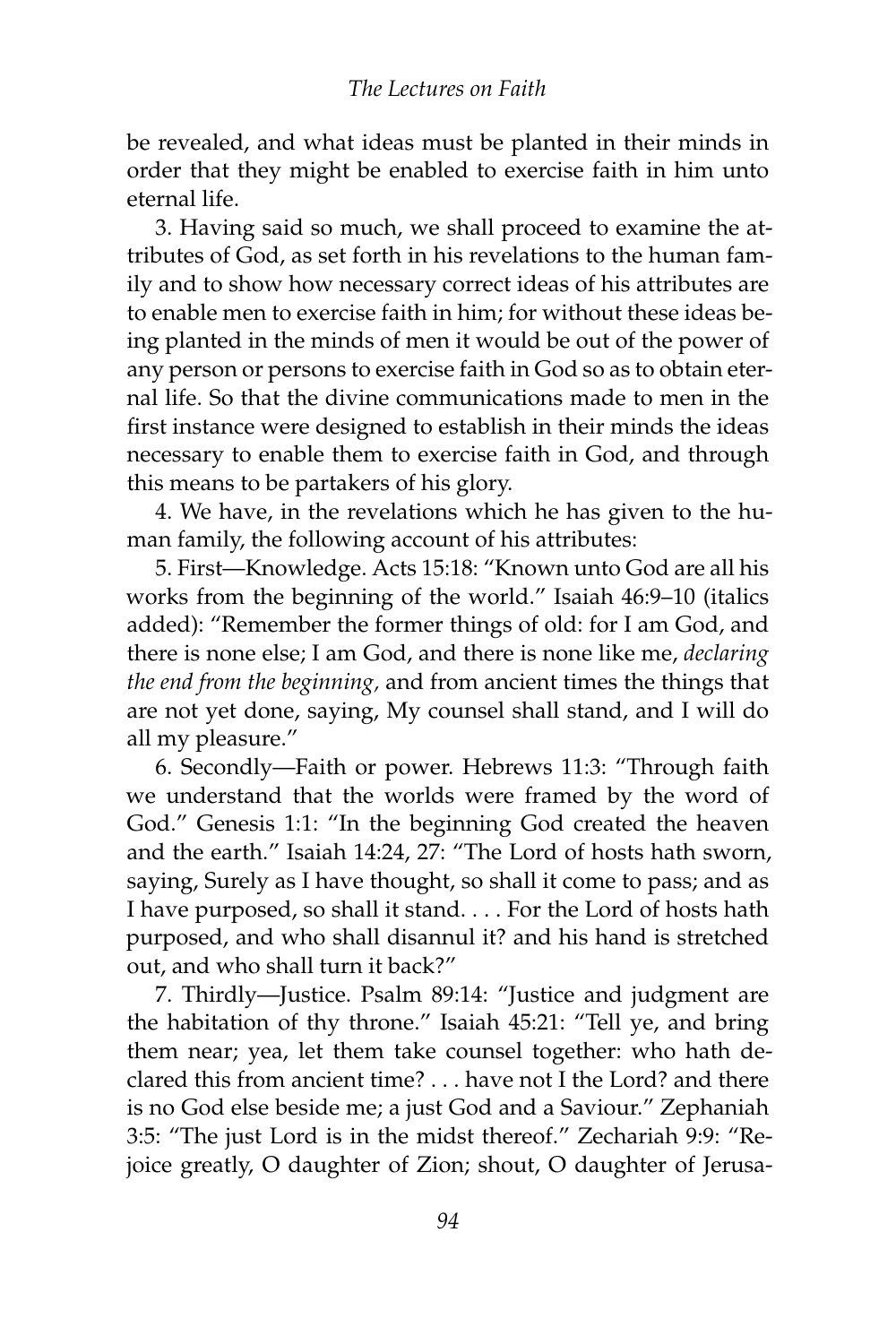lem: behold, thy King cometh unto thee: he is just, and having salvation."

8. Fourthly—Judgment. Psalm 89:14: "Justice and judgment are the habitation of thy throne." Deuteronomy 32:4: "He is the Rock, his work is perfect: for all his ways are judgment: a God of truth and without iniquity, just and right is he." Psalm 9:7: "But the Lord shall endure for ever: he hath prepared his throne for judgment." Psalm 9:16: "The Lord is known by the judgment which he executeth."

9. Fifthly—Mercy. Psalm 89:14: "Mercy and truth shall go before thy face." Exodus 34:6: "And the Lord passed by before him, and proclaimed, The Lord, the Lord God, merciful and gracious." Nehemiah 9:17: "But thou art a God ready to pardon, gracious and merciful."

10. And sixthly—Truth. Psalm 89:14: "Mercy and truth shall go before thy face." Exodus 34:6: "Long-suffering; and abundant in goodness and truth." Deuteronomy 32:4: "He is the Rock, his work is perfect: for all his ways are judgment: a God of truth and without iniquity, just and right is he." Psalm 31:5: "Into thine hand I commit my spirit: thou hast redeemed me, O Lord God of truth."

11. By a little reflection it will be seen that the idea of the existence of these attributes in the Deity is necessary to enable any rational being to exercise faith in him; for without the idea of the existence of these attributes in the Deity men could not exercise faith in him for life and salvation; seeing that without the knowledge of all things God would not be able to save any portion of his creatures; for it is by reason of the knowledge which he has of all things, from the beginning to the end, that enables him to give that understanding to his creatures by which they are made partakers of eternal life; and if it were not for the idea existing in the minds of men that God had all knowledge it would be impossible for them to exercise faith in him.

12. And it is not less necessary that men should have the idea of the existence of the attribute power in the Deity; for unless God had power over all things, and was able by his power to control all things, and thereby deliver his creatures who put their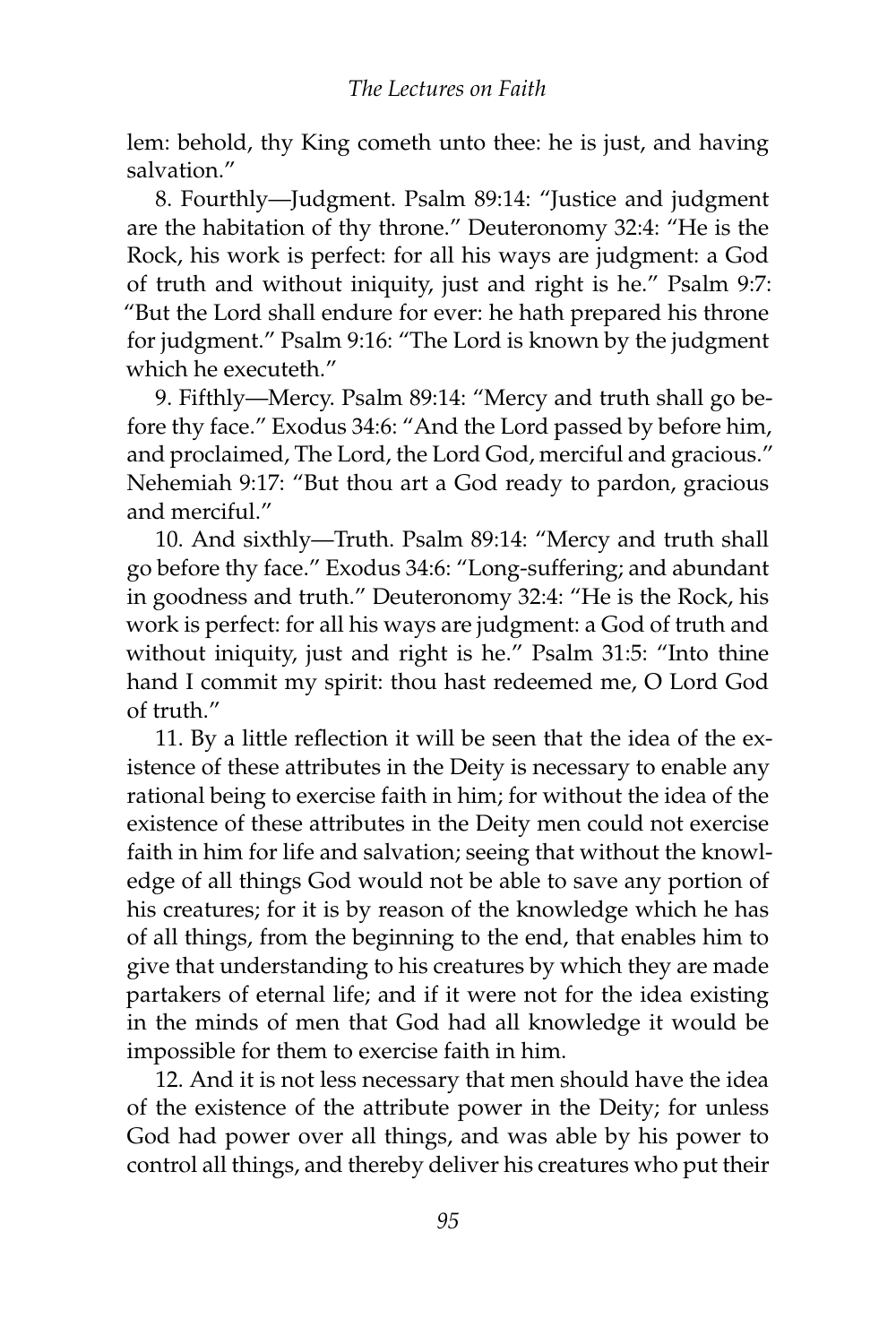trust in him from the power of all beings that might seek their destruction, whether in heaven, on earth, or in hell, men could not be saved. But with the idea of the existence of this attribute planted in the mind, men feel as though they had nothing to fear who put their trust in God, believing that he has power to save all who come to him to the very uttermost.

13. It is also necessary, in order to the exercise of faith in God unto life and salvation, that men should have the idea of the existence of the attribute justice in him; for without the idea of the existence of the attribute justice in the Deity men could not have confidence sufficient to place themselves under his guidance and direction; for they would be filled with fear and doubt lest the judge of all the earth would not do right, and thus fear or doubt, existing in the mind, would preclude the possibility of the exercise of faith in him for life and salvation. But when the idea of the existence of the attribute justice in the Deity is fairly planted in the mind, it leaves no room for doubt to get into the heart, and the mind is enabled to cast itself upon the Almighty without fear and without doubt, and with the most unshaken confidence, believing that the Judge of all the earth will do right.

14. It is also of equal importance that men should have the idea of the existence of the attribute judgment in God, in order that they may exercise faith in him for life and salvation; for without the idea of the existence of this attribute in the Deity, it would be impossible for men to exercise faith in him for life and salvation, seeing that it is through the exercise of this attribute that the faithful in Christ Jesus are delivered out of the hands of those who seek their destruction; for if God were not to come out in swift judgment against the workers of iniquity and the powers of darkness, his saints could not be saved; for it is by judgment that the Lord delivers his saints out of the hands of all their enemies, and those who reject the gospel of our Lord Jesus Christ. But no sooner is the idea of the existence of this attribute planted in the minds of men, than it gives power to the mind for the exercise of faith and confidence in God, and they are enabled by faith to lay hold on the promises which are set before them, and wade through all the tribulations and afflictions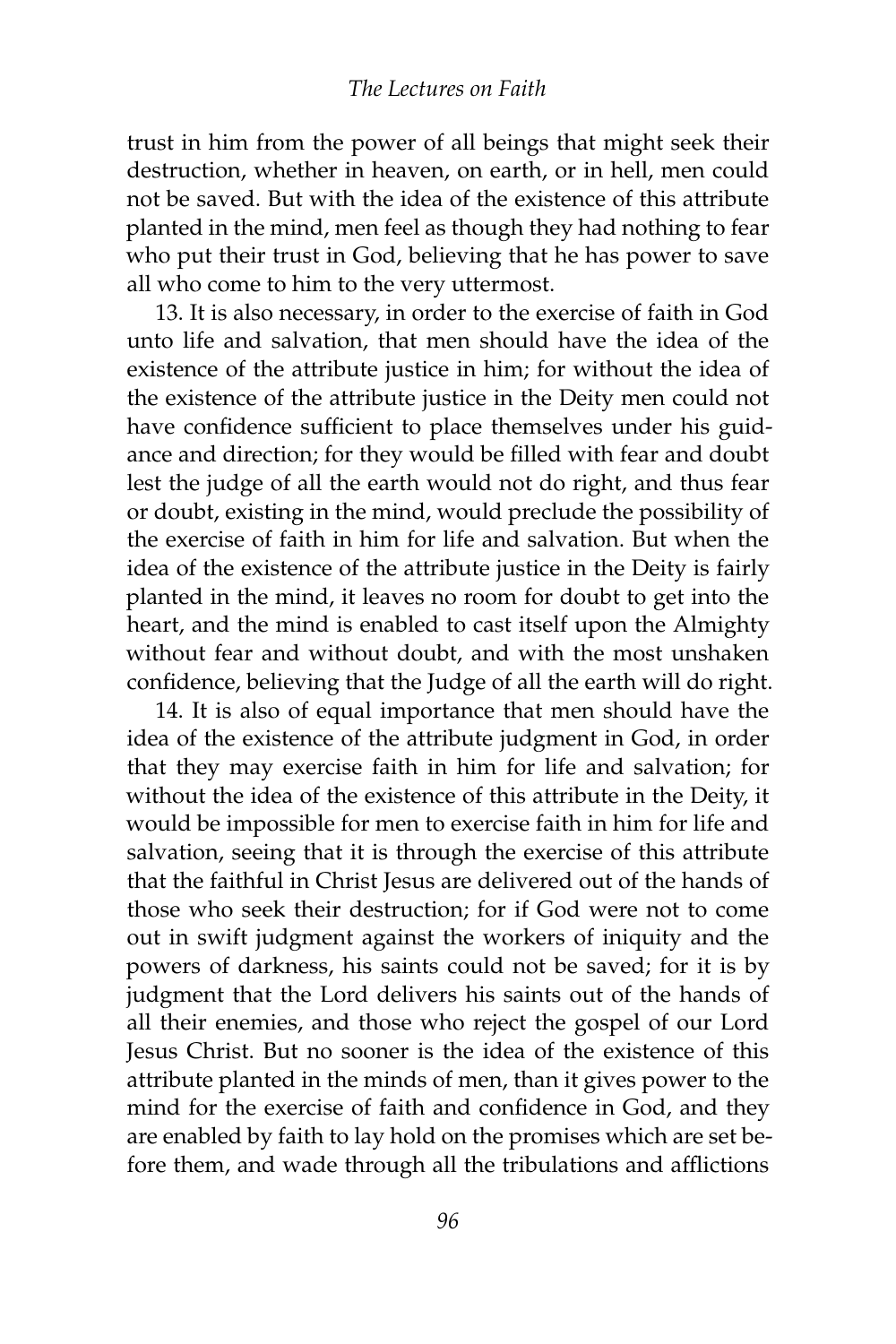to which they are subjected by reason of the persecution from those who know not God, and obey not the gospel of our Lord Jesus Christ, believing that in due time the Lord will come out in swift judgment against their enemies, and they shall be cut off from before him, and that in his own due time he will bear them off conquerors, and more than conquerors, in all things.

15. And again, it is equally important that men should have the idea of the existence of the attribute mercy in the Deity, in order to exercise faith in him for life and salvation; for without the idea of the existence of this attribute in the Deity, the spirits of the saints would faint in the midst of the tribulations, afflictions, and persecutions which they have to endure for righteousness' sake. But when the idea of the existence of this attribute is once established in the mind it gives life and energy to the spirits of the saints, believing that the mercy of God will be poured out upon them in the midst of their afflictions, and that he will compassionate them in their sufferings, and that the mercy of God will lay hold of them and secure them in the arms of his love, so that they will receive a full reward for all their sufferings.

16. And lastly, but not less important to the exercise of faith in God, is the idea of the existence of the attribute truth in him; for without the idea of the existence of this attribute the mind of man could have nothing upon which it could rest with certainty—all would be confusion and doubt. But with the idea of the existence of this attribute in the Deity in the mind, all the teachings, instructions, promises, and blessings, become realities, and the mind is enabled to lay hold of them with certainty and confidence, believing that these things, and all that the Lord has said, shall be fulfilled in their time; and that all the cursings, denunciations, and judgments, pronounced upon the heads of the unrighteous, will also be executed in the due time of the Lord: and, by reason of the truth and veracity of him, the mind beholds its deliverance and salvation as being certain.

17. Let the mind once reflect sincerely and candidly upon the ideas of the existence of the before-mentioned attributes in the Deity, and it will be seen that, as far as his attributes are concerned, there is a sure foundation laid for the exercise of faith in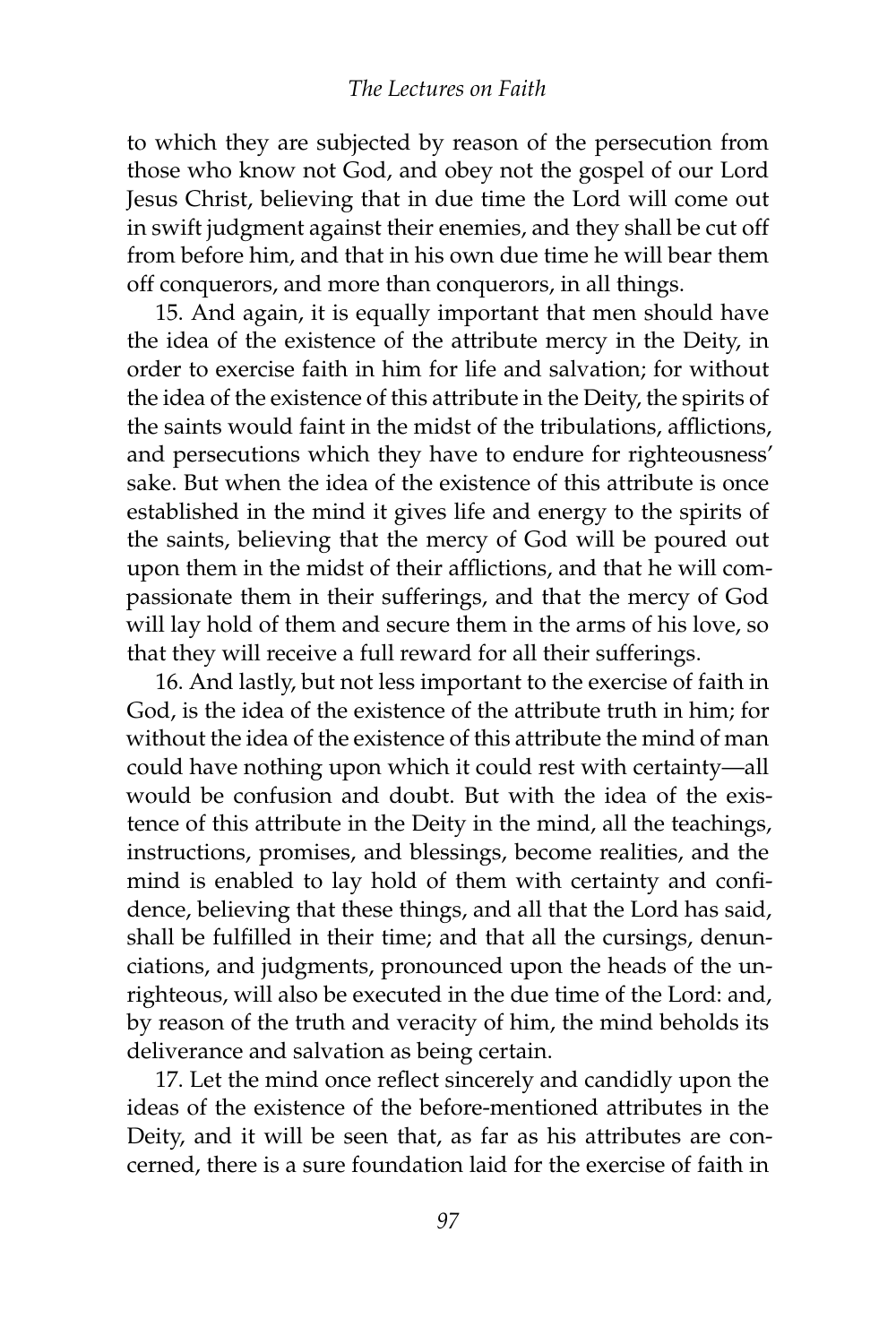him for life and salvation. For inasmuch as God possesses the attribute knowledge, he can make all things known to his saints necessary for their salvation; and as he possesses the attribute power, he is able thereby to deliver them from the power of all enemies; and seeing, also, that justice is an attribute of the Deity, he will deal with them upon the principles of righteousness and equity, and a just reward will be granted unto them for all their afflictions and sufferings for the truth's sake. And as judgment is an attribute of the Deity also, his saints can have the most unshaken confidence that they will, in due time, obtain a perfect deliverance out of the hands of all their enemies, and a complete victory over all those who have sought their hurt and destruction. And as mercy is also an attribute of the Deity, his saints can have confidence that it will be exercised towards them, and through the exercise of that attribute towards them comfort and consolation will be administered unto them abundantly, amid all their afflictions and tribulations. And, lastly, realizing that truth is an attribute of the Deity, the mind is led to rejoice amid all its trials and temptations, in hope of that glory which is to be brought at the revelation of Jesus Christ, and in view of that crown which is to be placed upon the heads of the saints in the day when the Lord shall distribute rewards unto them, and in prospect of that eternal weight of glory which the Lord has promised to bestow upon them, when he shall bring them in the midst of his throne to dwell in his presence eternally.

18. In view, then, of the existence of these attributes, the faith of the saints can become exceedingly strong, abounding in righteousness unto the praise and glory of God, and can exert its mighty influence in searching after wisdom and understanding, until it has obtained a knowledge of all things that pertain to life and salvation.

19. Such, then, is the foundation which is laid, through the revelation of the attributes of God, for the exercise of faith in him for life and salvation; and seeing that these are attributes of the Deity, they are unchangeable—being the same yesterday, to-day, and for ever—which gives to the minds of the Latter-day Saints the same power and authority to exercise faith in God which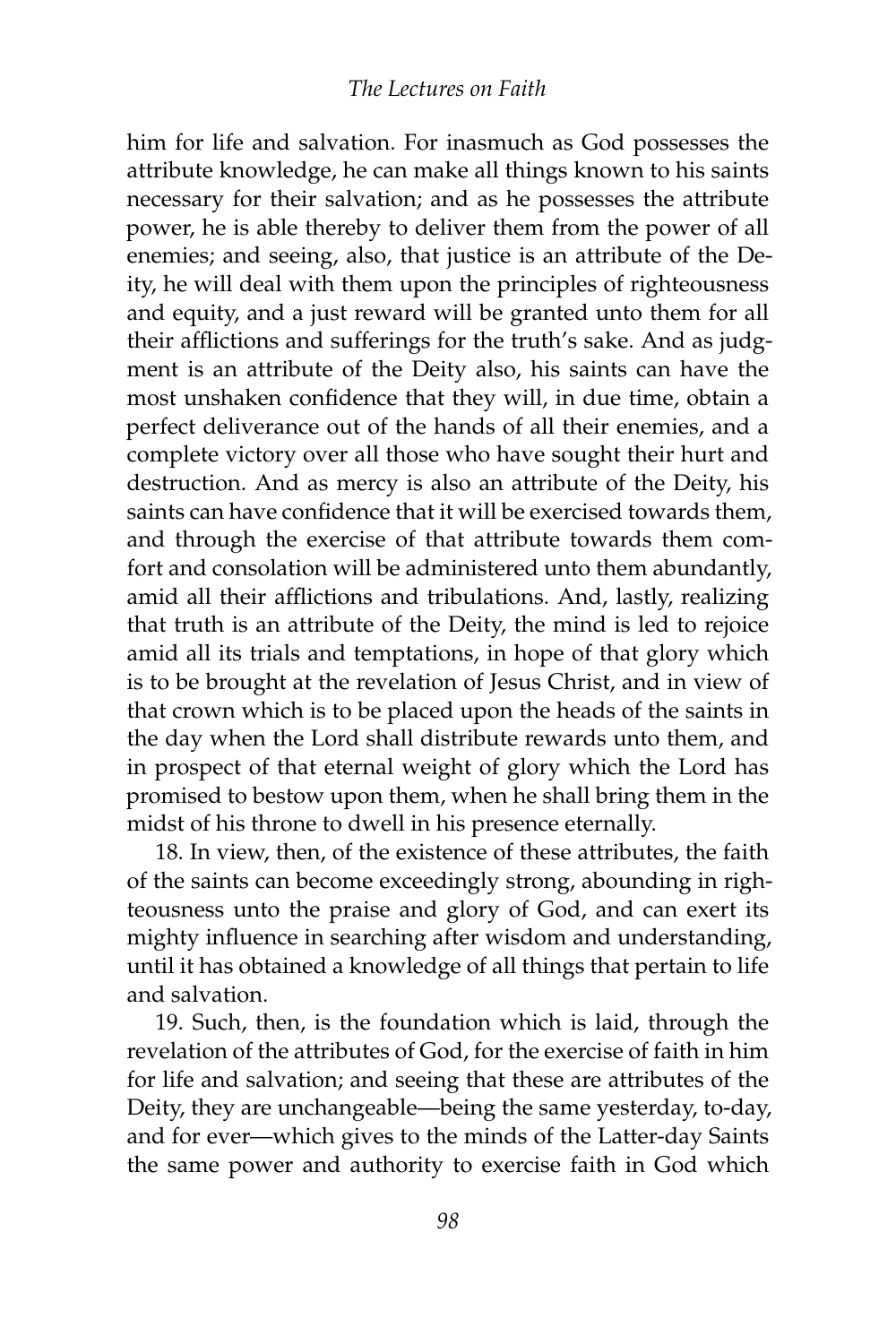## *The Lectures on Faith*

the Former-day Saints had; so that all the saints, in this respect, have been, are, and will be, alike until the end of time; for God never changes, therefore his attributes and character remain forever the same. And as it is through the revelation of these that a foundation is laid for the exercise of faith in God unto life and salvation, the foundation, therefore, for the exercise of faith was, is, and ever will be, the same; so that all men have had, and will have, an equal privilege.

### *Questions and Answers on the Foregoing Principles*

*What was shown in the third lecture?* It was shown that correct ideas of the character of God are necessary in order to exercise faith in him unto life and salvation; and that without correct ideas of his character, men could not have power to exercise faith in him unto life and salvation, but that correct ideas of his character, as far as his character was concerned in the exercise of faith in him, lay a sure foundation for the exercise of it. (Lecture 4:1.)

*What object had the God of Heaven in revealing his attributes to men?* That through an acquaintance with his attributes they might be enabled to exercise faith in him so as to obtain eternal life. (Lecture 4:2.)

*Could men exercise faith in God without an acquaintance with his attributes, so as to be enabled to lay hold of eternal life?* They could not. (Lecture 4:2–3.)

*What account is given of the attributes of God in his revelations?* First, Knowledge; secondly, Faith or Power; thirdly, Justice; fourthly, Judgment; fifthly, Mercy; and sixthly, Truth. (Lecture 4:4–10.)

*Where are the revelations to be found which give this relation of the attributes of God?* In the Old and New Testaments, and they are quoted in the fourth lecture, fifth, sixth, seventh, eighth, ninth and tenth paragraphs. [Let the student turn and commit these paragraphs to memory.]

*Is the idea of the existence of these attributes in the Deity necessary in order to enable any rational being to exercise faith in him unto life and salvation?* It is.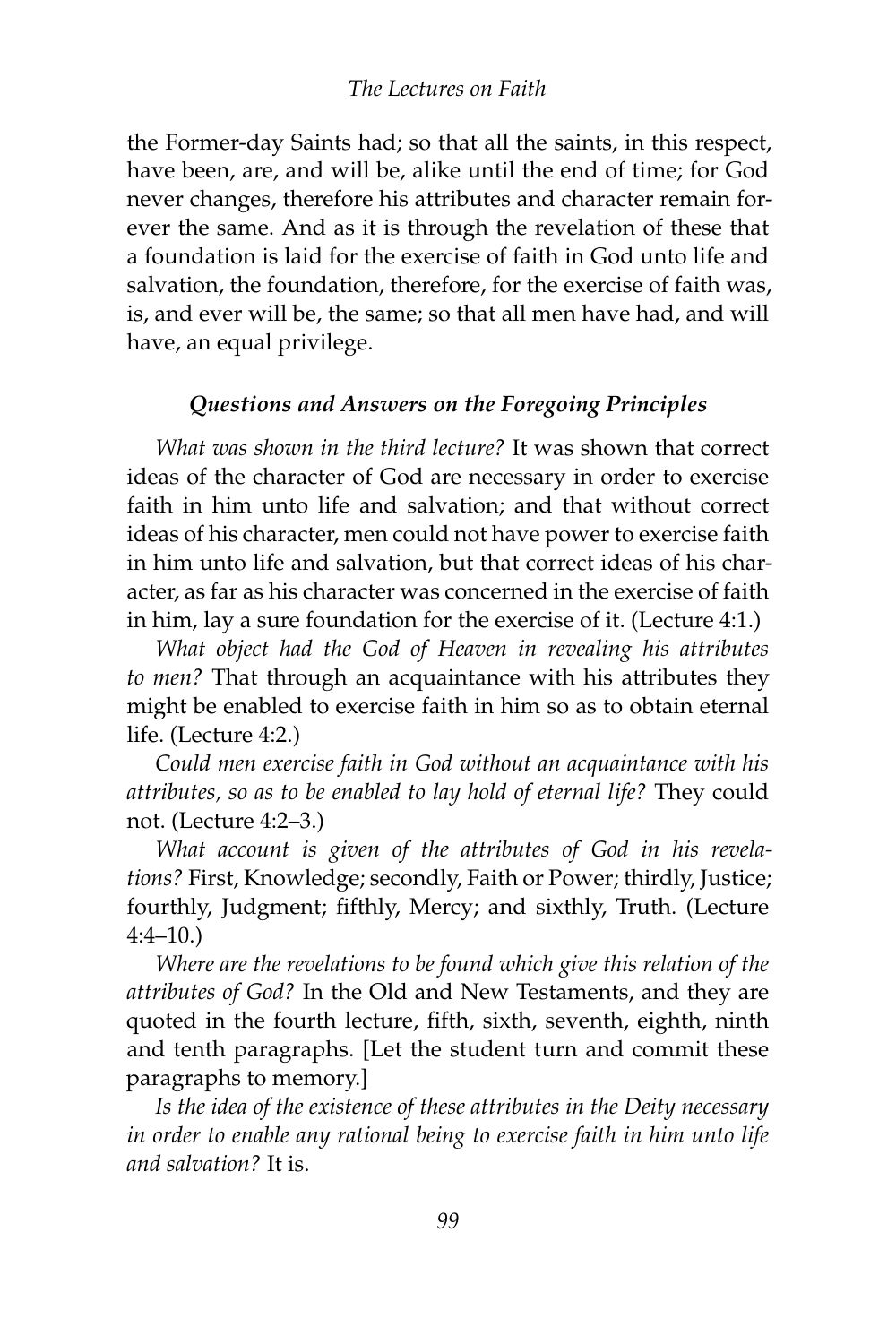#### *The Lectures on Faith*

*How do you prove it?* By the eleventh, twelfth, thirteenth, fourteenth, fifteenth and sixteenth paragraphs in this lecture. [Let the student turn and commit these paragraphs to memory.]

*Does the idea of the existence of these attributes in the Deity, as far as his attributes are concerned, enable a rational being to exercise faith in him unto life and salvation?* It does. How do you prove it? By the seventeenth and eighteenth paragraphs. [Let the student turn and commit these paragraphs to memory.]

*Have the Latter-day Saints as much authority given them, through the revelation of the attributes of God, to exercise faith in him as the Former-day Saints had?* They have.

*How do you prove it?* By the nineteenth paragraph of this lecture. [Let the student turn and commit this paragraph to memory.]

## LECTURE FIFTH

1. In our former lectures we treated of the being, character, perfections, and attributes, of God. What we mean by perfections is, the perfections which belong to all the attributes of his nature. We shall, in this lecture, speak of the Godhead—we mean the Father, Son, and Holy Spirit.

2. There are two personages who constitute the great, matchless, governing, and supreme, power over all things, by whom all things were created and made, that are created and made, whether visible or invisible, whether in heaven, on earth, or in the earth, under the earth, or throughout the immensity of space. They are the Father and the Son—the Father being a personage of spirit,<sup>13</sup> glory, and power, possessing all perfection and fullness, the Son, who was in the bosom of the Father, a personage of tabernacle, made or fashioned like unto man, or being in the form and likeness of man, or rather man was formed after his

<sup>13.</sup> At this point in Church history, the Prophet and his associates may not have understood what was later revealed in D&C 130:22: "The Father has a body of flesh and bones as tangible as man's; the Son also; but the Holy Ghost has not a body of flesh and bones, but is a personage of Spirit."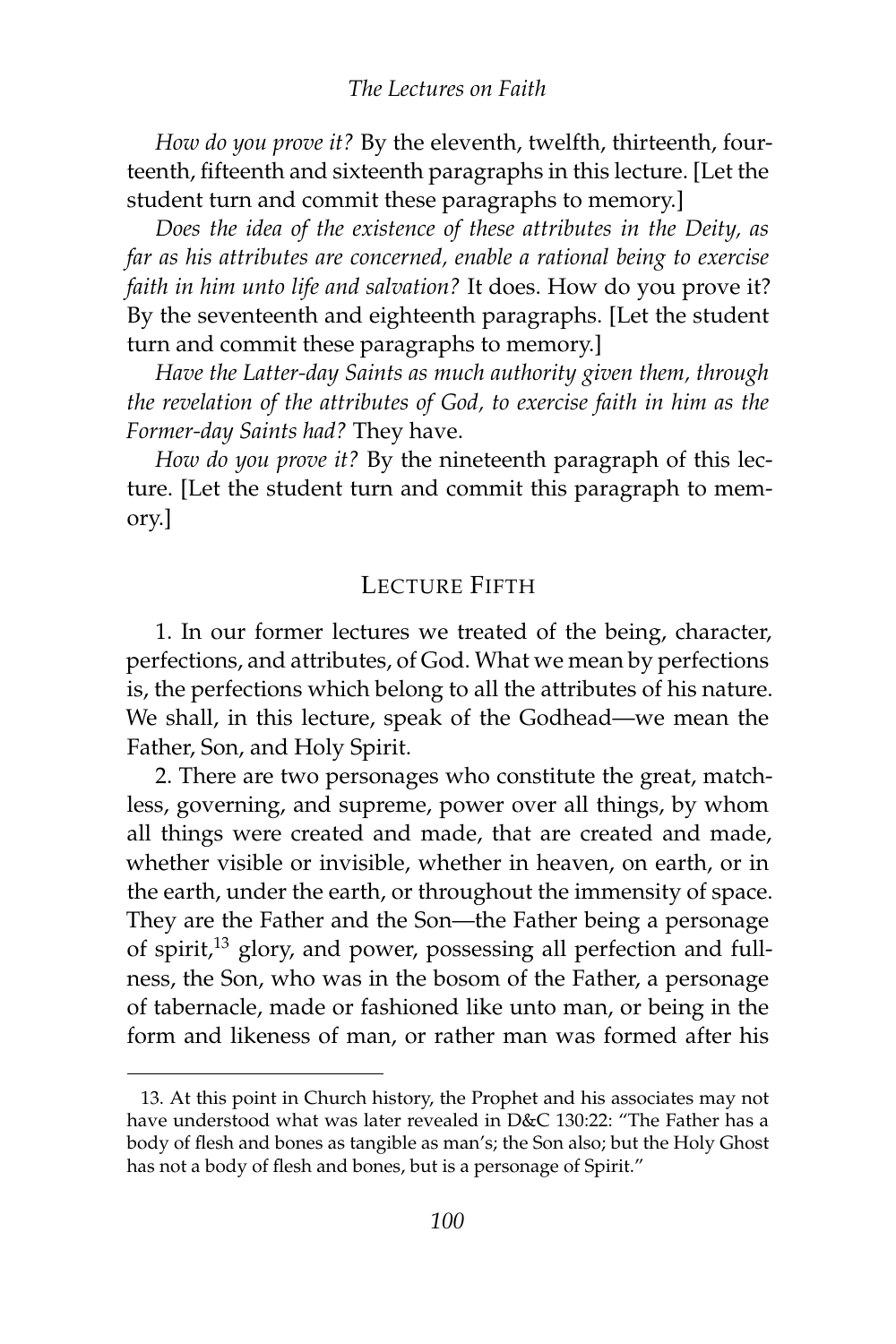likeness and in his image; he is also the express image and likeness of the personage of the Father, possessing all the fullness of the Father, or the same fullness with the Father; being begotten of him, and ordained from before the foundation of the world to be a propitiation for the sins of all those who should believe on his name, and is called the Son because of the flesh, and descended in suffering below that which man can suffer; or, in other words, suffered greater sufferings, and was exposed to more powerful contradictions than any man can be. But, notwithstanding all this, he kept the law of God, and remained without sin, showing thereby that it is in the power of man to keep the law and remain also without sin; and also, that by him a righteous judgment might come upon all flesh, and that all who walk not in the law of God may justly be condemned by the law, and have no excuse for their sins. And he being the Only Begotten of the Father, full of grace and truth, and having overcome, received a fullness of the glory of the Father, possessing the same mind with the Father, which mind is the Holy Spirit, $^{14}$  that bears record of the Father and the Son, and these three are one; or, in other words, these three constitute the great, matchless, governing and supreme, power over all things; by whom all things were created and made that were created and made, and these three constitute the Godhead, and are one; the Father and the Son possessing the same mind, the same wisdom, glory, power, and fullness—filling all in all; the Son being filled with the fullness of the mind, glory, and power; or, in other words, the spirit, glory, and power, of the Father, possessing all knowledge and glory, and the same kingdom, sitting at the right hand of power, in the express image and likeness of the Father, mediator for man, being filled with the fullness of the mind of the Father; or, in other words, the Spirit

<sup>14.</sup> This is not necessarily saying that the Holy Spirit is not a personage; it could instead refer to his role in the Godhead. As Paul wrote: "The natural man receiveth not the things of the Spirit of God: for they are foolishness unto him: neither can he know them, because they are spiritually discerned. But he that is spiritual judgeth all things, yet he himself is judged of no man. For who hath known the mind of the Lord, that he may instruct him? But we have the mind of Christ [meaning the Holy Ghost]." (1 Corinthians 9–16.)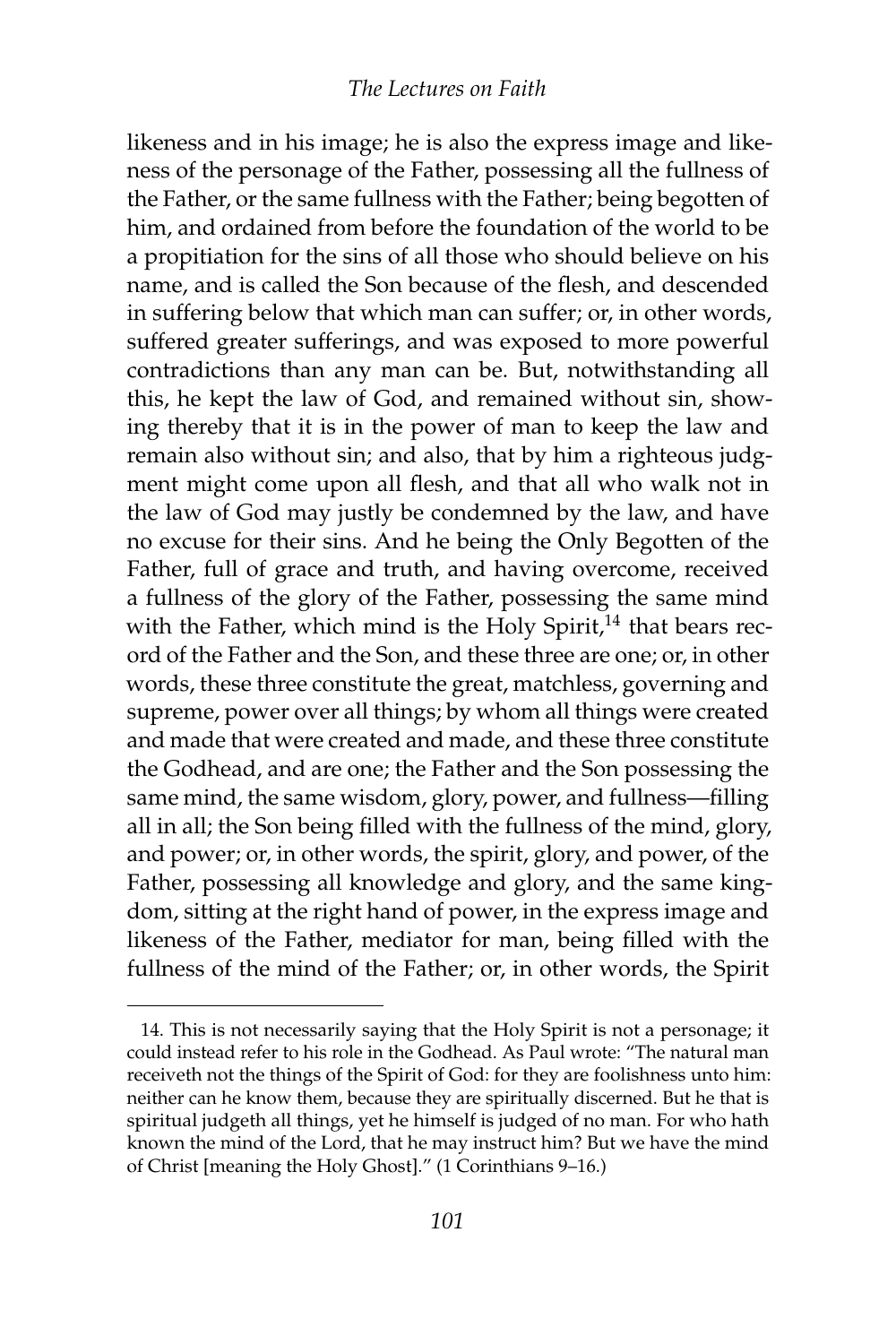#### *The Lectures on Faith*

of the Father, which Spirit is shed forth upon all who believe on his name and keep his commandments; and all those who keep his commandments shall grow up from grace to grace, and become heirs of the heavenly kingdom, and joint heirs with Jesus Christ; possessing the same mind, being transformed into the same image or likeness, even the express image of him who fills all in all; being filled with the fullness of his glory, and become one in him, even as the Father, Son and Holy Spirit are one.

3. From the foregoing account of the Godhead, which is given in his revelations, the saints have a sure foundation laid for the exercise of faith unto life and salvation, through the atonement and mediation of Jesus Christ; by whose blood they have a forgiveness of sins, and also a sure reward laid up for them in heaven, even that of partaking of the fullness of the Father and the Son through the Spirit. As the Son partakes of the fullness of the Father through the Spirit, so the saints are, by the same Spirit, to be partakers of the same fullness, to enjoy the same glory; for as the Father and the Son are one, so, in like manner, the saints are to be one in them. Through the love of the Father, the mediation of Jesus Christ, and the gift of the Holy Spirit, they are to be heirs of God, and joint heirs with Jesus Christ.

## *Questions and Answers on the Foregoing Principles*

*Of what do the foregoing lectures treat?* Of the being, perfections, and attributes of the Deity. (Lecture 5:1.)

*What are we to understand by the perfections of the Deity?* The perfections which belong to his attributes.

*How many personages are there in the Godhead?* Two: the Father and Son. (Lecture 5:1.)

*How do you prove that there are two personages in the Godhead?* By the Scriptures. Genesis 1:26; also Lecture 2:6:<sup>15</sup> "And I, God, said unto mine Only Begotten, which was with me from the beginning, Let us make man in our image, after our likeness; and it was so." Genesis 3:22:<sup>16</sup> "And I, the Lord God, said unto mine

<sup>15.</sup> See Joseph Smith Translation, Genesis 1:27; Moses 2:26.

<sup>16.</sup> Joseph Smith Translation, Genesis 3:28; Moses 4:28.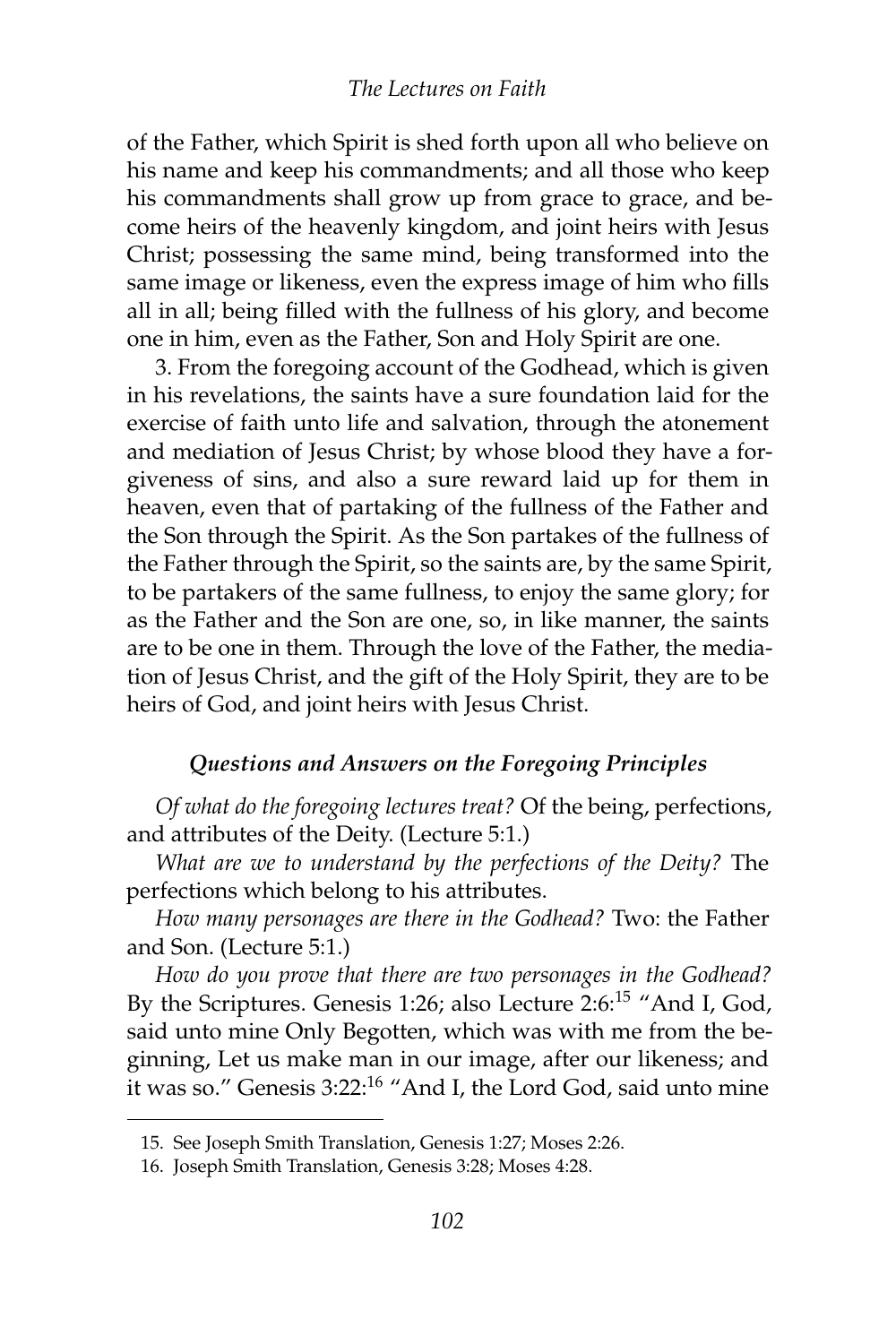Only Begotten, Behold, the man is become as one of us, to know good and evil." John 17:5: "And now, O Father, glorify thou me with thine own self with the glory which I had with thee before the world was." (Lecture 5:2.)

*What is the Father?* He is a personage of glory and of power. (Lecture 5:2.)

*How do you prove that the Father is a personage of glory and of power?* Isaiah 60:19: "The sun shall be no more thy light by day; neither for brightness shall the moon give light unto thee: but the Lord shall be unto thee an everlasting light, and thy God thy glory." 1 Chronicles 29:11: "Thine, O Lord, is the greatness, and the power, and the glory." Psalm 29:3: "The voice of the Lord is upon the waters: the God of glory thundereth." Psalm 79:9: "Help us, O God of our salvation, for the glory of thy name." Romans 1:23: "And changed the glory of the uncorruptible God into an image made like to corruptible man." Secondly, of power. 1 Chronicles 29:11: "Thine, O Lord, is the greatness, and the power, and the glory." Jeremiah 32:17: "Ah Lord God! behold, thou hast made the heaven and the earth by thy great power and stretched out arm, and there is nothing too hard for thee." Deuteronomy 4:37: "And because he loved thy fathers, therefore he chose their seed after them, and brought thee out in his sight with his mighty power." 2 Samuel 22:33: "God is my strength and power." Job 26, commencing with the 7th verse to the end of the chapter: "He stretcheth out the north over the empty place, and hangeth the earth upon nothing. He bindeth up the waters in his thick clouds; and the cloud is not rent under them. He holdeth back the face of his throne, and spreadeth his cloud upon it. He hath compassed the waters with bounds, until the day and night come to an end. The pillars of heaven tremble and are astonished at his reproof. He divideth the sea with his power, and by his understanding he smiteth through the proud. By his spirit he hath garnished the heavens; his hand hath formed the crooked serpent. Lo, these are parts of his ways: but how little a portion is heard of him? but the thunder of his power who can understand?"

*What is the Son?* First, he is a personage of tabernacle. (Lecture 5:2.)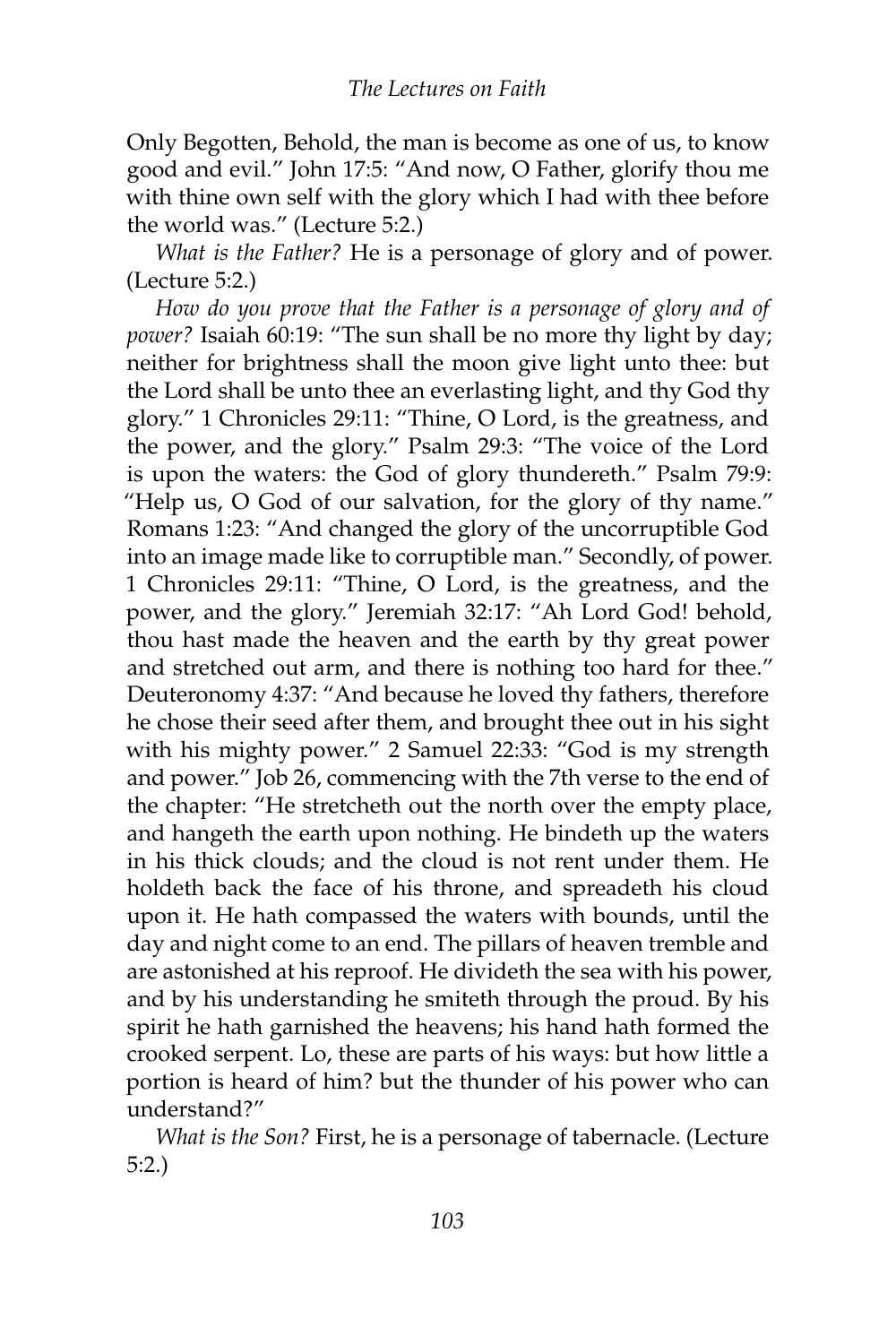#### *The Lectures on Faith*

*How do you prove it?* John 14:9–11: "Jesus saith unto him, Have I been so long time with you, and yet hast thou not known me, Philip? he that hath seen me hath seen the Father; and how sayest thou then, Shew us the Father? Believest thou not that I am in the Father, and the Father in me? the words that I speak unto you I speak not of myself: but the Father that dwelleth in me, he doeth the works. Believe me that I am in the Father, and the Father in me." Secondly, and being a personage of tabernacle, was made or fashioned like unto man, or being in the form and likeness of man. (Lecture 5:2.) Philippians 2:5–8: "Let this mind be in you, which was also in Christ Jesus: who, being in the form of God, thought it not robbery to be equal with God: but made himself of no reputation, and took upon him the form of a servant, and was made in the likeness of men: and being found in fashion as a man, he humbled himself, and became obedient unto death, even the death of the cross." Hebrews 2:14, 16: "Forasmuch then as the children are partakers of flesh and blood, he also himself likewise took part of the same. . . . For verily he took not on him the nature of angels; but he took on him the seed of Abraham." Thirdly, he is also in the likeness of the personage of the Father. (Lecture 5:2.) Hebrews 1:1–3: "God, who at sundry times and in divers manners spake in time past unto the fathers by the prophets, hath in these last days spoken unto us by his Son, whom he hath appointed heir of all things, by whom also he made the worlds; who being the brightness of his glory, and the express image of his person." Again, Philippians 2:5–6: "Let this mind be in you, which was also in Christ Jesus: who, being in the form of God, thought it not robbery to be equal with God."

*Was it by the Father and the Son that all things were created and made that were created and made?* It was. Colossians 1:15–17: "Who is the image of the invisible God, the firstborn of every creature: for by him were all things created, that are in heaven, and that are in earth, visible and invisible, whether they be thrones, or dominions, or principalities, or powers: all things were created by him, and for him: and he is before all things, and by him all things consist." Genesis 1:1: "In the beginning God created the heaven and the earth." Hebrews 1:2: [God] "hath in these last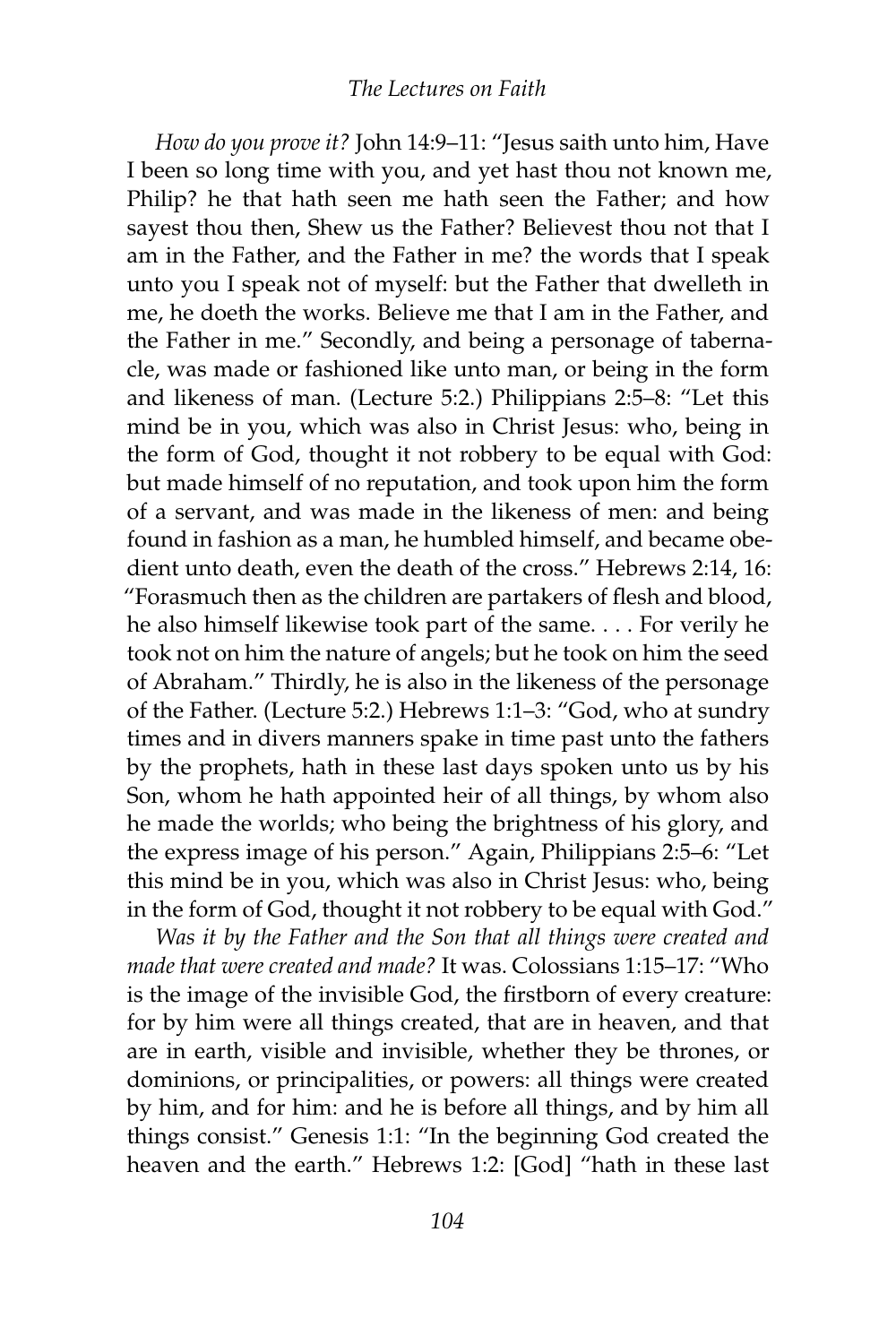days spoken unto us by his Son, whom he hath appointed heir of all things, by whom also he made the worlds."

*Does he possess the fullness of the Father?* He does. Colossians 1:19; 2:9: "For it pleased the Father that in him should all fulness dwell." "For in him dwelleth all the fulness of the Godhead bodily." Ephesians 1:23: "Which is his [Christ's] body, the fulness of him that filleth all in all."

*Why was he called the Son?* Because of the flesh. Luke 1:35: "That holy thing which shall be born of thee, shall be called the Son of God." Matthew 3:16–17: "And Jesus, when he was baptized, went up straightway out of the water, and, lo, the heavens were opened unto him, and he [John] saw the Spirit of God descending like a dove, and lighting upon him: and lo a voice from heaven, saying, This is my beloved Son, in whom I am well pleased."<sup>17</sup>

*Was he ordained of the Father, from before the foundation of the world, to be a propitiation for the sins of all those who should believe on his name?* He was. 1 Peter 1:18–20: "Forasmuch as ye know that ye were not redeemed with corruptible things, as silver and gold, from your vain conversation received by tradition from your fathers; but with the precious blood of Christ, as of a lamb without blemish and without spot: who verily was foreordained before the foundation of the world, but was manifest in these last times for you." Revelation 13:8: "And all that dwell upon the earth shall worship him [the beast], whose names are not written in the book of life of the Lamb slain from the foundation of the world." 1 Corinthians 2:7: "But we speak the wisdom of God in a mystery, even the hidden wisdom, which God ordained before the world unto our glory."

*Do the Father and the Son possess the same mind?* They do. John 5:30: "I [Christ] can of mine own self do nothing: as I hear, I judge: and my judgment is just; because I seek not mine own will, but the will of the Father which hath sent me." John 6:38: "For I [Christ] came down from heaven, not to do mine own will,

<sup>17.</sup> Joseph Smith Translation, Matthew 3:45–46.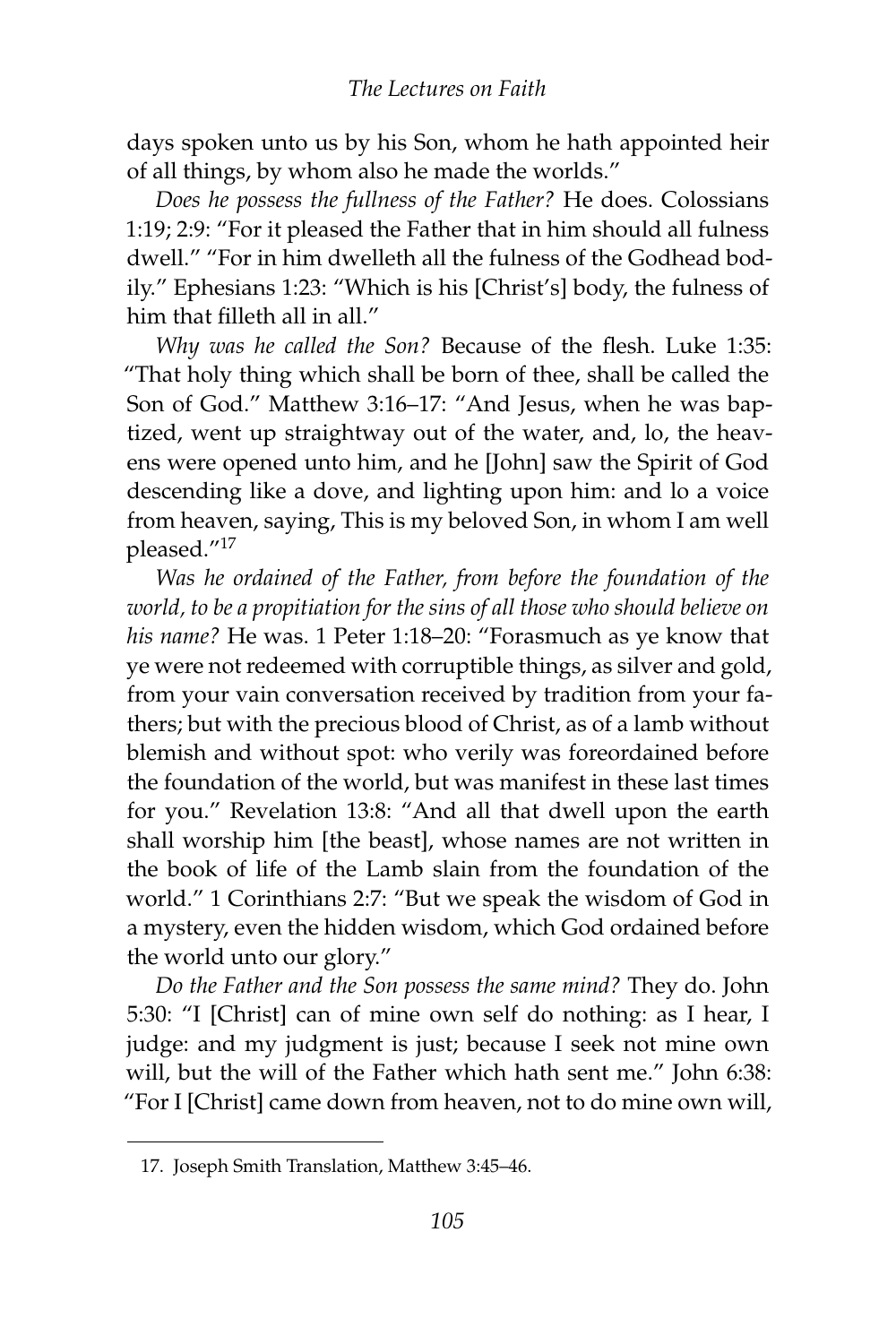but the will of him that sent me." John 10:30: "I [Christ] and my Father are one."

*What is this mind?* The Holy Spirit. John 15:26: "But when the Comforter is come, whom I will send unto you from the Father, even the Spirit of truth, which proceedeth from the Father, he shall testify of me [Christ]." Galatians 4:6: "And because ye are sons, God hath sent forth the Spirit of his Son into your hearts."

*Do the Father, Son, and Holy Spirit constitute the Godhead?* They do. (Lecture 5:2.) [Let the student turn and commit this paragraph to memory.]

*Do the believers in Christ Jesus, through the gift of the Spirit, become one with the Father and the Son, as the Father and the Son are one?* They do. John 17:20–21: "Neither pray I for these [the apostles] alone, but for them also which shall believe on me through their word; that they all may be one; as thou, Father, art in me, and I in thee, that they also may be one in us: that the world may believe that thou hast sent me."

*Does the foregoing account of the Godhead lay a sure foundation for the exercise of faith in him unto life and salvation?* It does.

*How do you prove it?* By the third paragraph of this lecture. [Let the student turn and commit this paragraph to memory.]

## LECTURE SIXTH

1. Having treated in the preceding lectures of the ideas, of the character, perfections, and attributes of God, we next proceed to treat of the knowledge which persons must have, that the course of life which they pursue is according to the will of God, in order that they may be enabled to exercise faith in him unto life and salvation.

2. This knowledge supplies an important place in revealed religion; for it was by reason of it that the ancients were enabled to endure as seeing him who is invisible. An actual knowledge to any person, that the course of life which he pursues is according to the will of God, is essentially necessary to enable him to have that confidence in God without which no person can obtain eternal life. It was this that enabled the ancient saints to endure all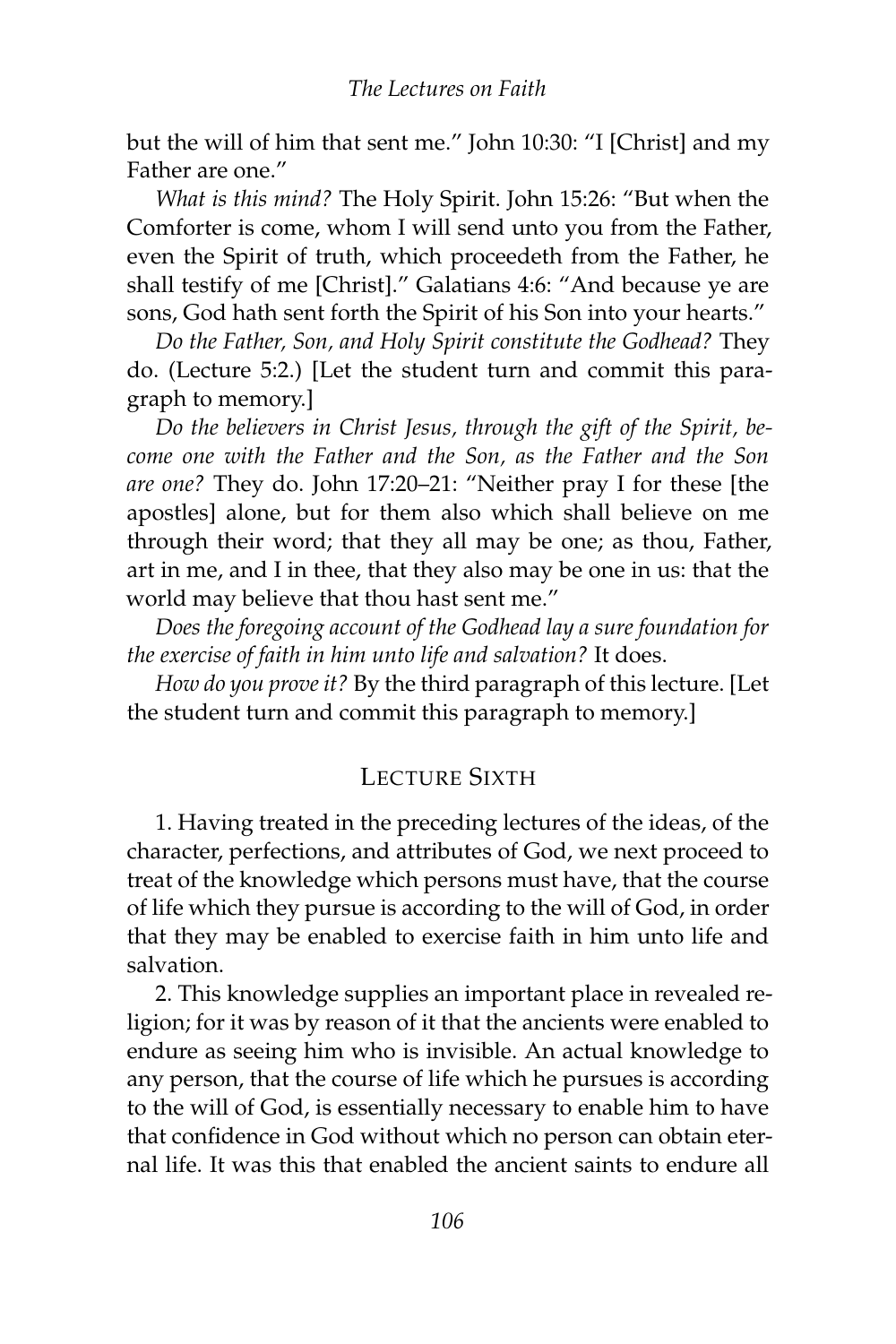their afflictions and persecutions, and to take joyfully the spoiling of their goods, knowing (not believing merely) that they had a more enduring substance. (Heb. 10:34.)

3. Having the assurance that they were pursuing a course which was agreeable to the will of God, they were enabled to take, not only the spoiling of their goods, and the wasting of their substance, joyfully, but also to suffer death in its most horrid forms; knowing (not merely believing) that when this earthly house of their tabernacle was dissolved, they had a building of God, a house not made with hands, eternal in the heavens. (2 Cor. 5:1.)

4. Such was, and always will be, the situation of the saints of God, that unless they have an actual knowledge that the course they are pursuing is according to the will of God they will grow weary in their minds, and faint; for such has been, and always will be, the opposition in the hearts of unbelievers and those that know not God against the pure and unadulterated religion of heaven (the only thing which insures eternal life), that they will persecute to the uttermost all that worship God according to his revelations, receive the truth in the love of it, and submit themselves to be guided and directed by his will; and drive them to such extremities that nothing short of an actual knowledge of their being the favorites of heaven, and of their having embraced that order of things which God has established for the redemption of man, will enable them to exercise that confidence in him, necessary for them to overcome the world, and obtain that crown of glory which is laid up for them that fear God.

5. For a man to lay down his all, his character and reputation, his honor, and applause, his good name among men, his houses, his lands, his brothers and sisters, his wife and children, and even his own life also—counting all things but filth and dross for the excellency of the knowledge of Jesus Christ—requires more than mere belief or supposition that he is doing the will of God; but actual knowledge, realizing that, when these sufferings are ended, he will enter into eternal rest, and be a partaker of the glory of God.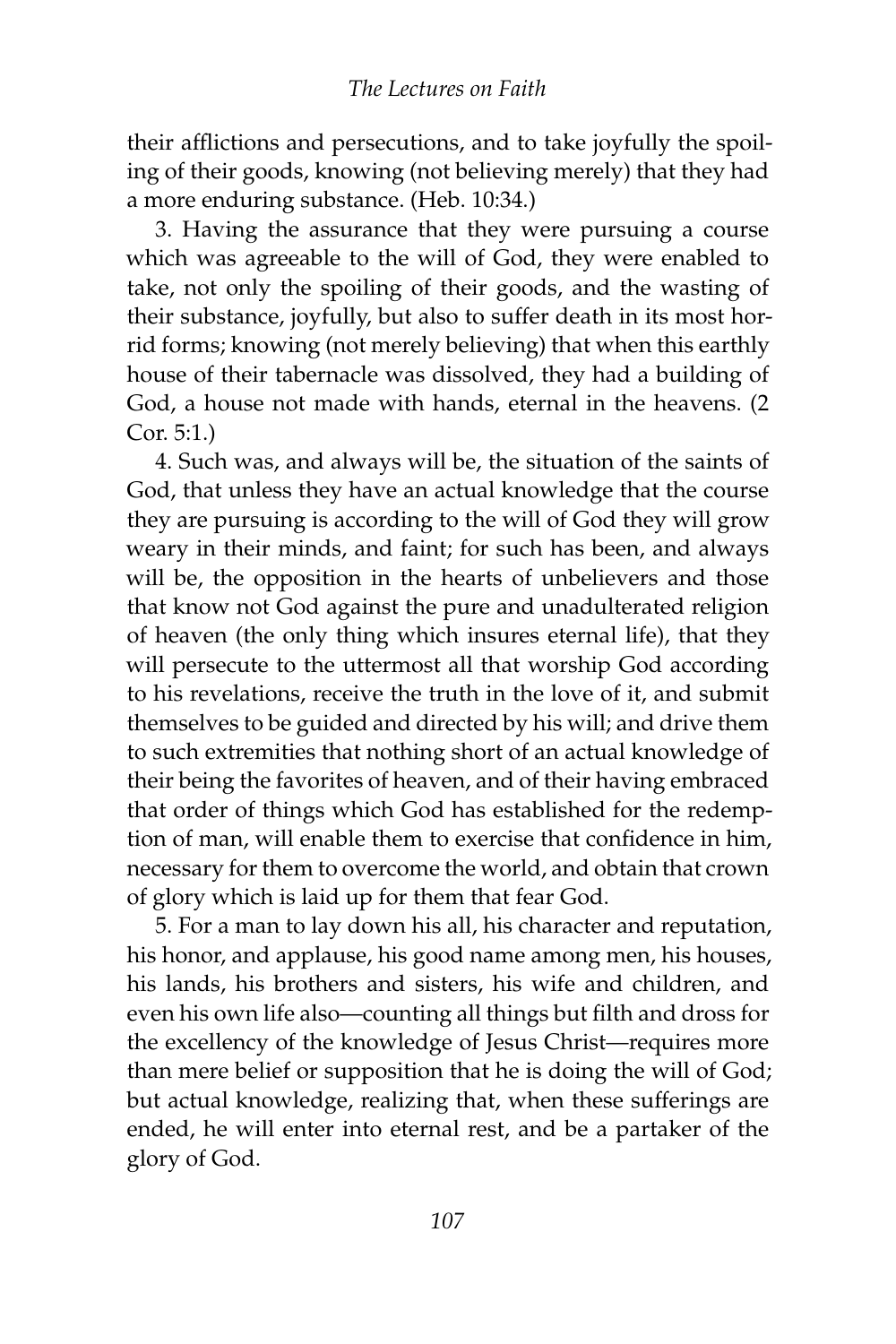#### *The Lectures on Faith*

6. For unless a person does know that he is walking according to the will of God, it would be offering an insult to the dignity of the Creator were he to say that he would be a partaker of his glory when he should be done with the things of this life. But when he has this knowledge, and most assuredly knows that he is doing the will of God, his confidence can be equally strong that he will be a partaker of the glory of God.

7. Let us here observe, that a religion that does not require the sacrifice of all things never has power sufficient to produce the faith necessary unto life and salvation; for, from the first existence of man, the faith necessary unto the enjoyment of life and salvation never could be obtained without the sacrifice of all earthly things. It was through this sacrifice, and this only, that God has ordained that men should enjoy eternal life; and it is through the medium of the sacrifice of all earthly things that men do actually know that they are doing the things that are well pleasing in the sight of God. When a man has offered in sacrifice all that he has for the truth's sake, not even withholding his life, and believing before God that he has been called to make this sacrifice because he seeks to do his will, he does know, most assuredly, that God does and will accept his sacrifice and offering, and that he has not, nor will not seek his face in vain. Under these circumstances, then, he can obtain the faith necessary for him to lay hold on eternal life.

8. It is in vain for persons to fancy to themselves that they are heirs with those, or can be heirs with them, who have offered their all in sacrifice, and by this means obtained faith in God and favor with him so as to obtain eternal life, unless they, in like manner, offer unto him the same sacrifice, and through that offering obtain the knowledge that they are accepted of him.

9. It was in offering sacrifices that Abel, the first martyr, obtained knowledge that he was accepted of God. And from the days of righteous Abel to the present time, the knowledge that men have that they are accepted in the sight of God is obtained by offering sacrifice. And in the last days, before the Lord comes, he is to gather together his saints who have made a covenant with him by sacrifice. Psalms 50:3–5: "Our God shall come, and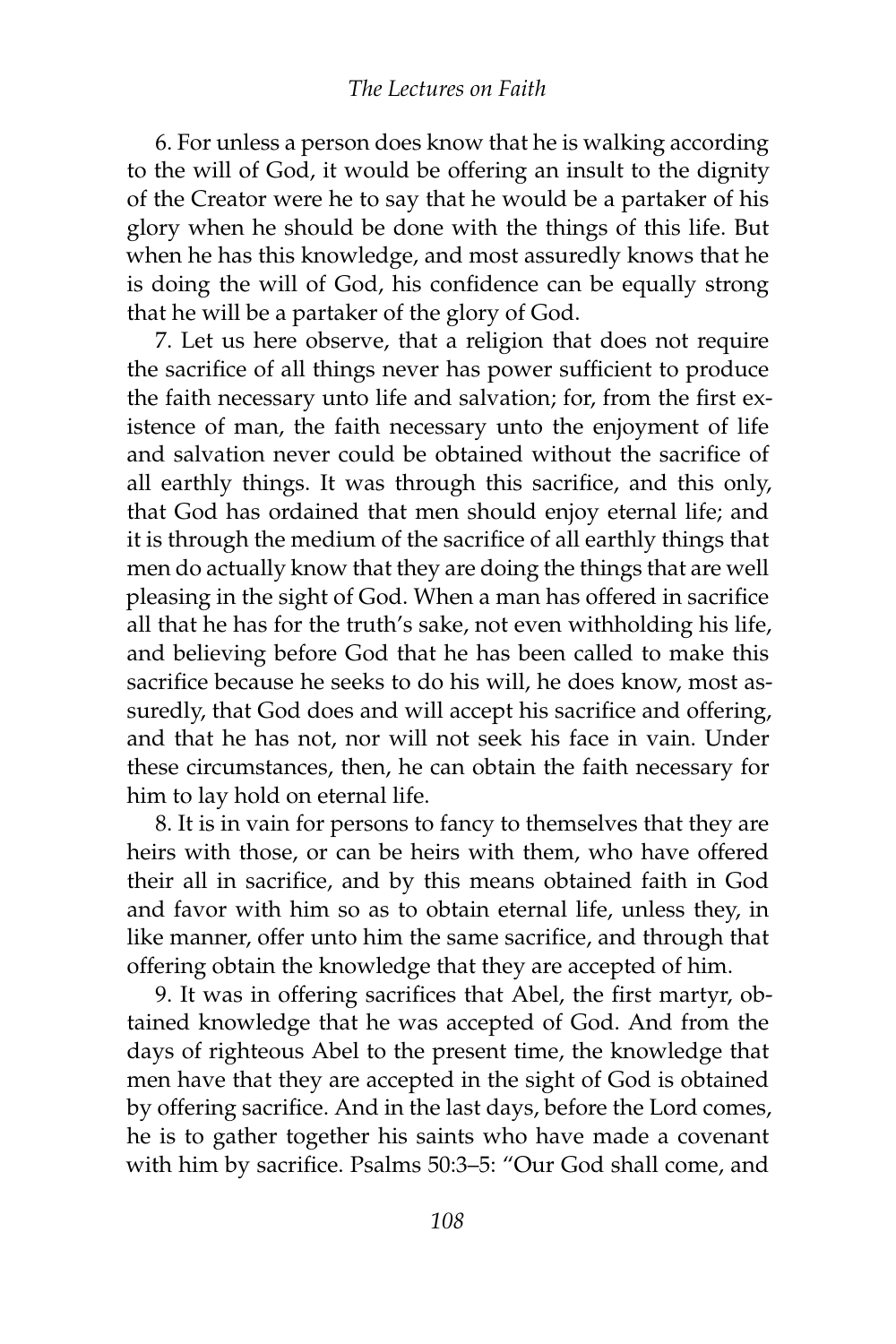shall not keep silence: a fire shall devour before him, and it shall be very tempestuous round about him. He shall call to the heavens from above, and to the earth, that he may judge his people. Gather my saints together unto me; those that have made a covenant with me by sacrifice."

10. Those, then, who make the sacrifice, will have the testimony that their course is pleasing in the sight of God; and those who have this testimony will have faith to lay hold on eternal life, and will be enabled, through faith, to endure unto the end, and receive the crown that is laid up for them that love the appearing of our Lord Jesus Christ. But those who do not make the sacrifice cannot enjoy this faith, because men are dependent upon this sacrifice in order to obtain this faith: therefore, they cannot lay hold upon eternal life, because the revelations of God do not guarantee unto them the authority so to do, and without this guarantee faith could not exist.

11. All the saints of whom we have account, in all the revelations of God which are extant, obtained the knowledge which they had of their acceptance in his sight through the sacrifice which they offered unto him; and through the knowledge thus obtained their faith became sufficiently strong to lay hold upon the promise of eternal life, and to endure as seeing him who is invisible; and were enabled, through faith, to combat the powers of darkness, contend against the wiles of the adversary, overcome the world, and obtain the end of their faith, even the salvation of their souls.

12. But those who have not made this sacrifice to God do not know that the course which they pursue is well pleasing in his sight; for whatever may be their belief or their opinion, it is a matter of doubt and uncertainty in their mind; and where doubt and uncertainty are there faith is not, nor can it be. For doubt and faith do not exist in the same person at the same time; so that persons whose minds are under doubts and fears cannot have unshaken confidence; and where unshaken confidence is not there faith is weak; and where faith is weak the persons will not be able to contend against all the opposition, tribulations, and afflictions which they will have to encounter in order to be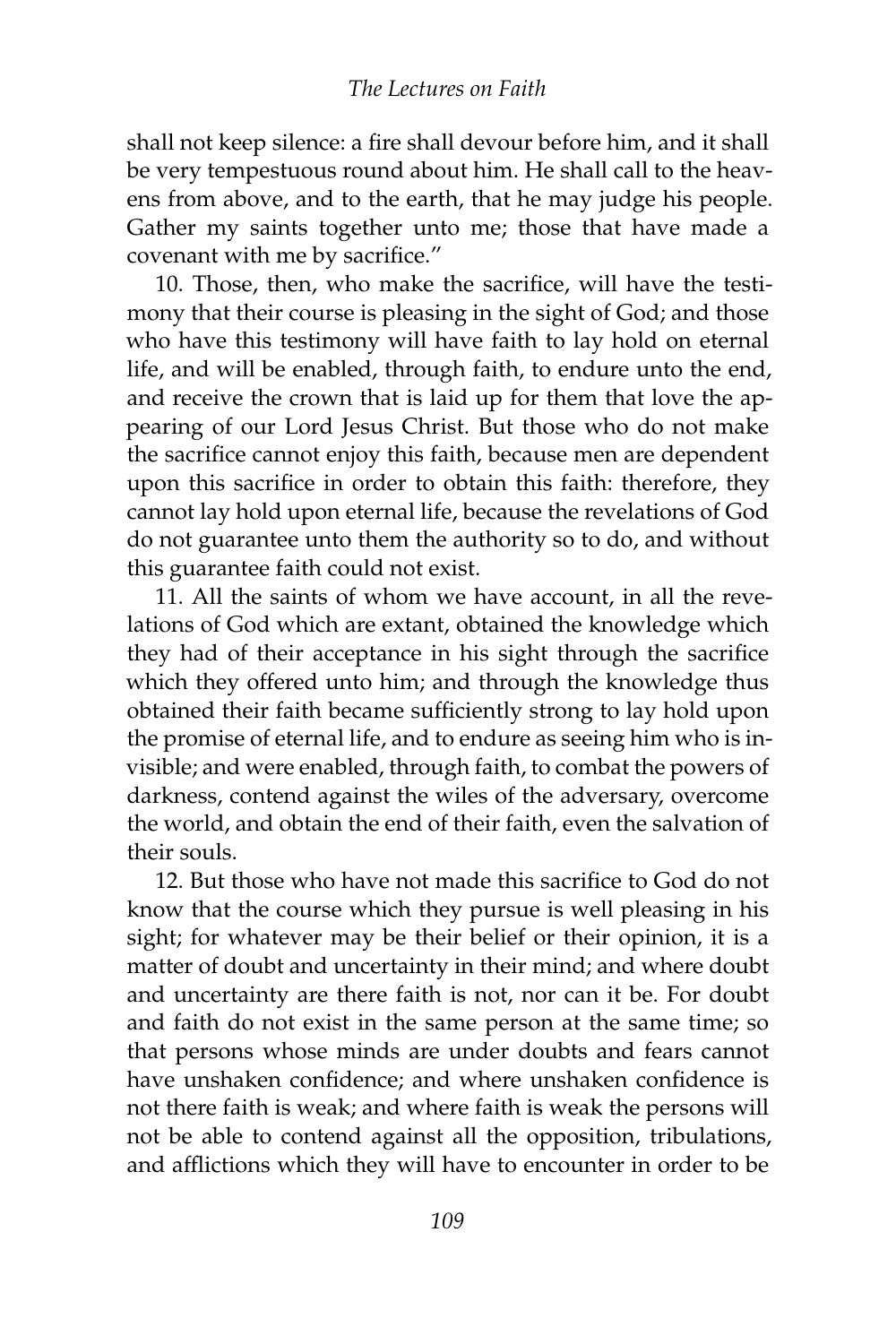heirs of God, and joint heirs with Christ Jesus; and they will grow weary in their minds, and the adversary will have power over them and destroy them.

[This lecture is so plain, and the facts set forth so self-evident that it is deemed unnecessary to form a catechism upon it; the student is, therefore, instructed to commit the whole to memory.]

## LECTURE SEVENTH

1. In the preceding lessons we treated of what faith was, and of the object on which it rested. Agreeable to our plan, we now proceed to speak of its effects.

2. As we have seen in our former lectures that faith was the principle of action and of power in all intelligent beings, both in heaven and on earth, it will not be expected that we shall, in a lecture of this description, attempt to unfold all its effects; neither is it necessary to our purpose so to do, for it would embrace all things in heaven and on earth, and encompass all the creations of God, with all their endless varieties; for no world has yet been framed that was not framed by faith, neither has there been an intelligent being on any of God's creations who did not get there by reason of faith as it existed in himself or in some other being; nor has there been a change or a revolution in any of the creations of God, but it has been effected by faith; neither will there be a change or a revolution, unless it is effected in the same way, in any of the vast creations of the Almighty, for it is by faith that the Deity works.

3. Let us here offer some explanation in relation to faith, that our meaning may be clearly comprehended. We ask, then, what are we to understand by a man's working by faith? We answer we understand that when a man works by faith he works by mental exertion instead of physical force. It is by words, instead of exerting his physical powers, with which every being works when he works by faith. God said, "Let there be light: and there was light." Joshua spake, and the great lights which God had created stood still. Elijah commanded, and the heavens were stayed for the space of three years and six months, so that it did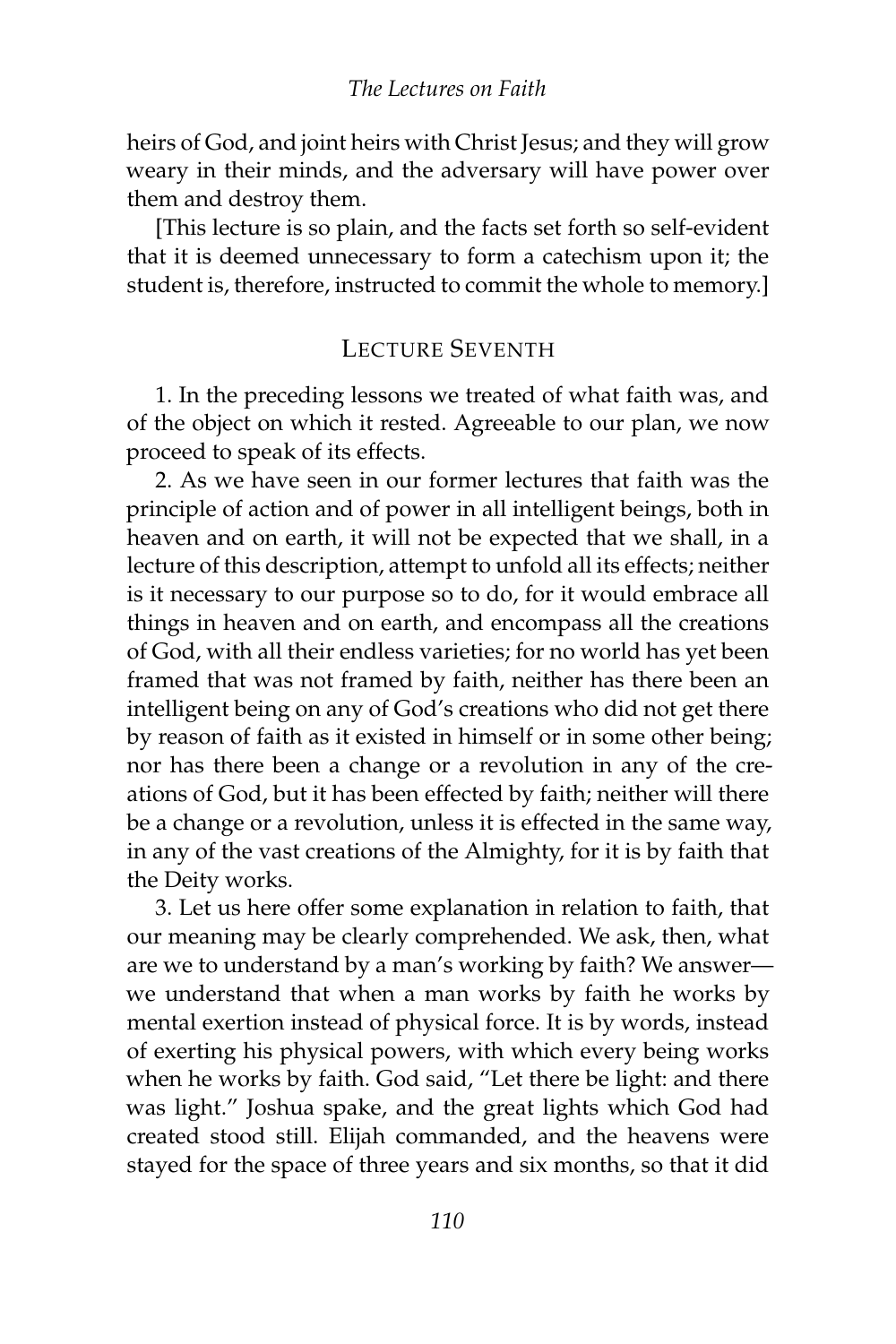not rain: he again commanded and the heavens gave forth rain. All this was done by faith. And the Saviour says, "If you have faith as a grain of mustard seed, say to this mountain, 'Remove,' and it will remove; or say to that sycamine tree, 'Be ye plucked up, and planted in the midst of the sea,' and it shall obey you."<sup>18</sup> Faith, then, works by words; and with these its mightiest works have been, and will be, performed.

4. It surely will not be required of us to prove that this is the principle upon which all eternity has acted and will act; for every reflecting mind must know that it is by reason of this power that all the hosts of heaven perform their works of wonder, majesty, and glory. Angels move from place to place by virtue of this power; it is by reason of it that they are enabled to descend from heaven to earth; and were it not for the power of faith they never could be ministering spirits to them who should be heirs of salvation, neither could they act as heavenly messengers, for they would be destitute of the power necessary to enable them to do the will of God.

5. It is only necessary for us to say that the whole visible creation, as it now exists, is the effect of faith. It was faith by which it was framed, and it is by the power of faith that it continues in its organized form, and by which the planets move round their orbits and sparkle forth their glory. So, then, faith is truly the first principle in the science of THEOLOGY, and, when understood, leads the mind back to the beginning, and carries it forward to the end; or, in other words, from eternity to eternity.

6. As faith, then, is the principle by which the heavenly hosts perform their works, and by which they enjoy all their felicity, we might expect to find it set forth in a revelation from God as the principle upon which his creatures here below must act in order to obtain the felicities enjoyed by the saints in the eternal world; and that, when God would undertake to raise up men for the enjoyment of himself, he would teach them the necessity of living by faith, and the impossibility there was of their enjoying

<sup>18.</sup> Genesis 1:3; Joshua 10:12–13; 1 Kings 17:1; 18:1, 41–45. See Matthew 17:20; Luke 17:6.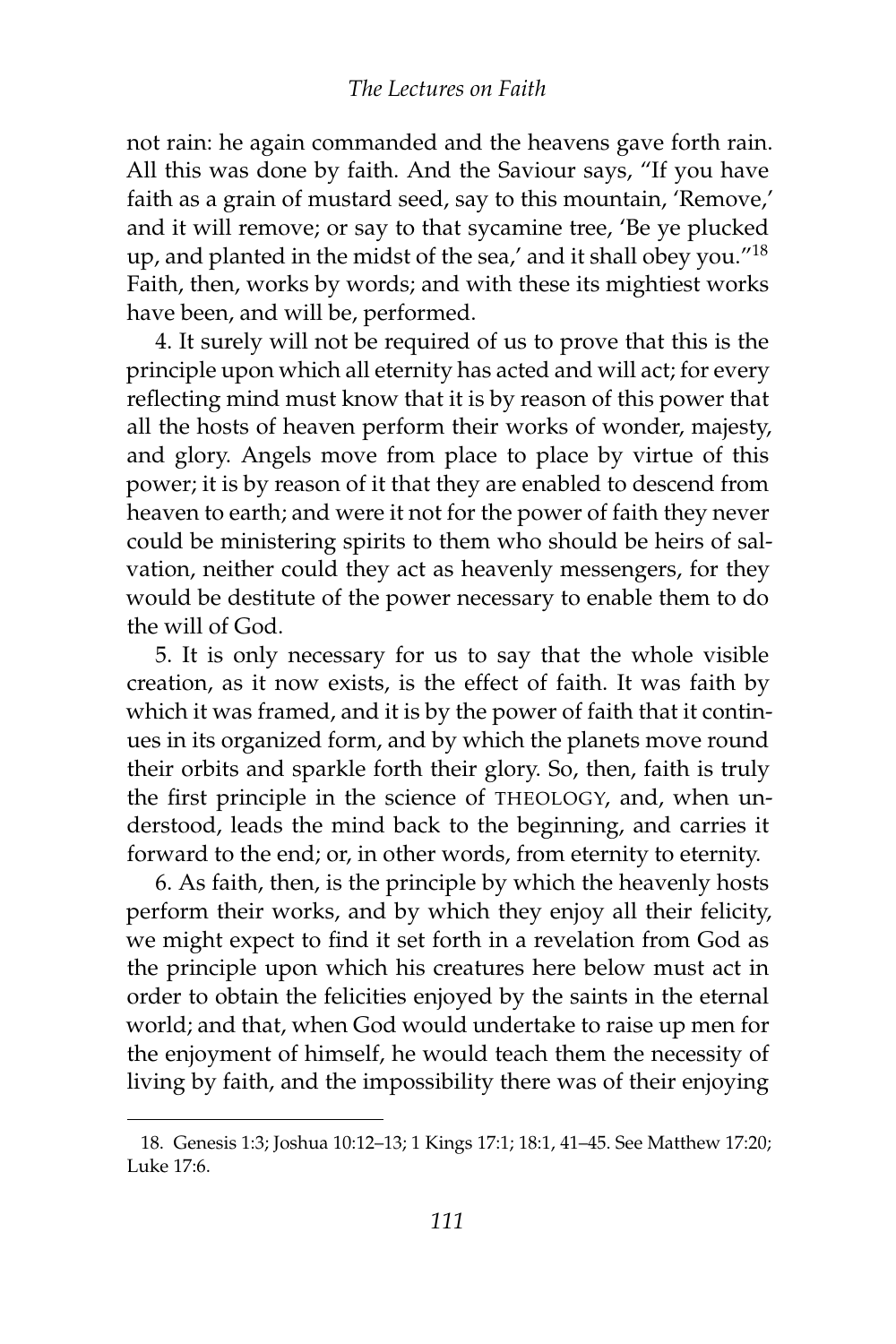the blessedness of eternity without it, seeing that all the blessings of eternity are the effects of faith.

7. Therefore it is said, and appropriately too, that "Without faith it is impossible to please God."<sup>19</sup> If it should be asked— Why is it impossible to please God without faith? The answer would be—Because without faith it is impossible for men to be saved; and as God desires the salvation of men, he must, of course, desire that they should have faith; and he could not be pleased unless they had, or else he could be pleased with their destruction.

8. From this we learn that the many exhortations which have been given by inspired men, to those who had received the word of the Lord to have faith in him, were not mere common-place matters, but were for the best of all reasons, and that was because without it there was no salvation, neither in this world nor in that which is to come. When men begin to live by faith they begin to draw near to God; and when faith is perfected they are like him; and because he is saved they are saved also; for they will be in the same situation he is in, because they have come to him; and when he appears they shall be like him, for they will see him as he is.

9. As all the visible creation is an effect of faith, so is salvation also—we mean salvation in its most extensive latitude of interpretation, whether it is temporal or spiritual. In order to have this subject clearly set before the mind, let us ask what situation must a person be in in order to be saved? or what is the difference between a saved man and one who is not saved? We answer, from what we have before seen of the heavenly worlds, they must be persons who can work by faith and who are able, by faith, to be ministering spirits to them who shall be heirs of salvation; and they must have faith to enable them to act in the presence of the Lord, otherwise they cannot be saved. And what constitutes the real difference between a saved person and one not saved is—the difference in the degree of their faith—one's faith has become perfect enough to lay hold upon eternal life,

<sup>19.</sup> See Hebrews 11:6.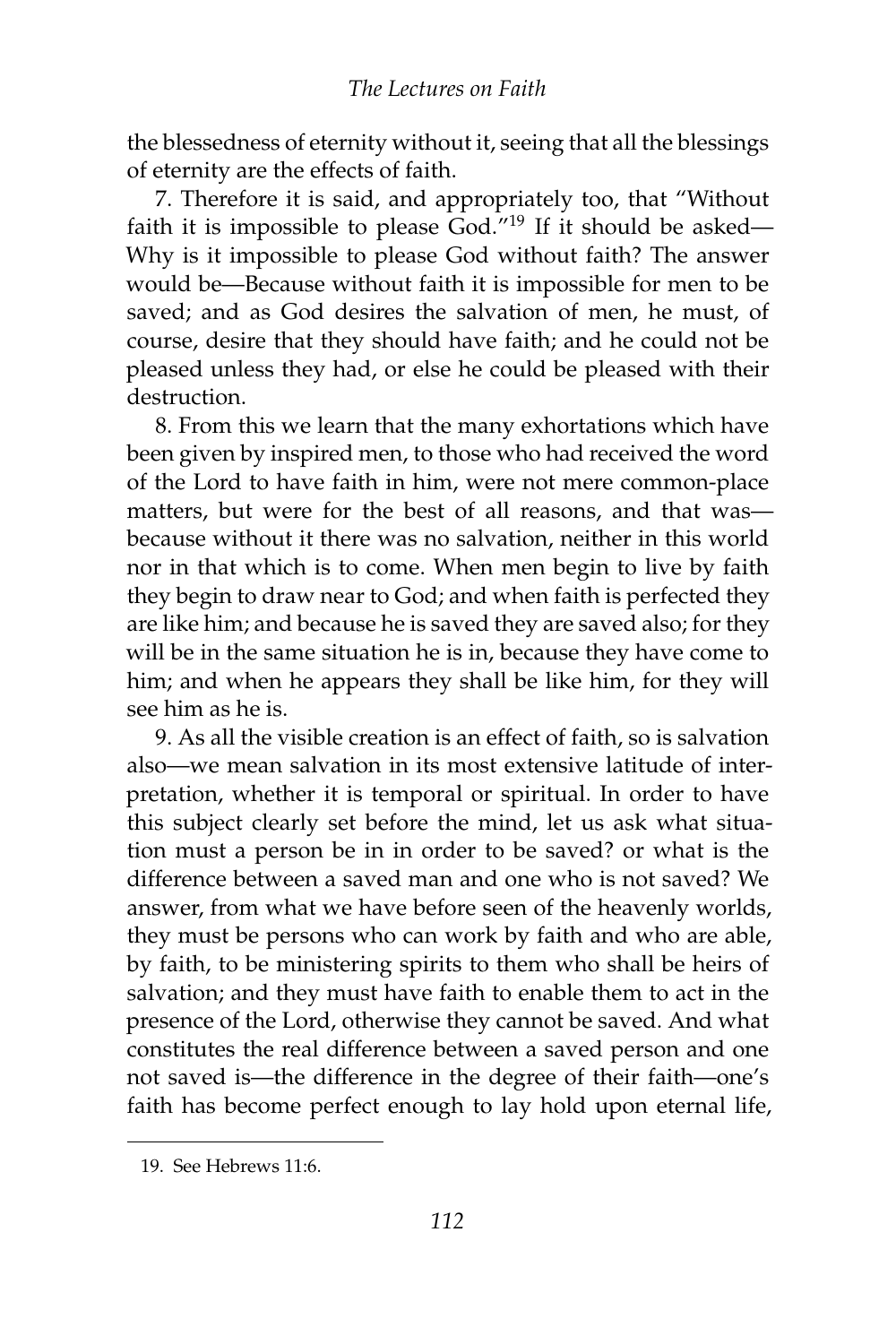and the other's has not. But to be a little more particular, let us ask—Where shall we find a prototype into whose likeness we may be assimilated, in order that we may be made partakers of life and salvation? or, in other words, where shall we find a saved being? for if we can find a saved being, we may ascertain without much difficulty what all others must be in order to be saved. We think that it will not be a matter of dispute, that two beings who are unlike each other cannot both be saved; for whatever constitutes the salvation of one will constitute the salvation of every creature which will be saved; and if we find one saved being in all existence, we may see what all others must be, or else not be saved. We ask, then, where is the prototype? or where is the saved being? We conclude, as to the answer of this question, there will be no dispute among those who believe the bible, that it is Christ: all will agree in this, that he is the prototype or standard of salvation; or, in other words, that he is a saved being. And if we should continue our interrogation, and ask how it is that he is saved? the answer would be—because he is a just and holy being; and if he were anything different from what he is he would not be saved; for his salvation depends on his being precisely what he is and nothing else; for if it were possible for him to change, in the least degree, so sure he would fail of salvation and lose all his dominion, power, authority and glory, which constitute salvation; for salvation consists in the glory, authority, majesty, power and dominion which Jehovah possesses and in nothing else; and no being can possess it but himself or one like him. Thus says John, in his first epistle, third chapter, second and third verses: "Beloved, now are we the sons of God, and it doth not yet appear what we shall be; but we know that, when he shall appear, we shall be like him, for we shall see him as he is. And every man that hath this hope in him purifieth himself, even as he is pure." Why purify themselves as he is pure? Because if they do not they cannot be like him.

10. The Lord said unto Moses, Leviticus 19:2: "Speak unto all the congregation of the children of Israel, and say unto them, Ye shall be holy: for I the Lord your God am holy." And Peter says, first epistle [of Peter], 1:15–16: "But as he which hath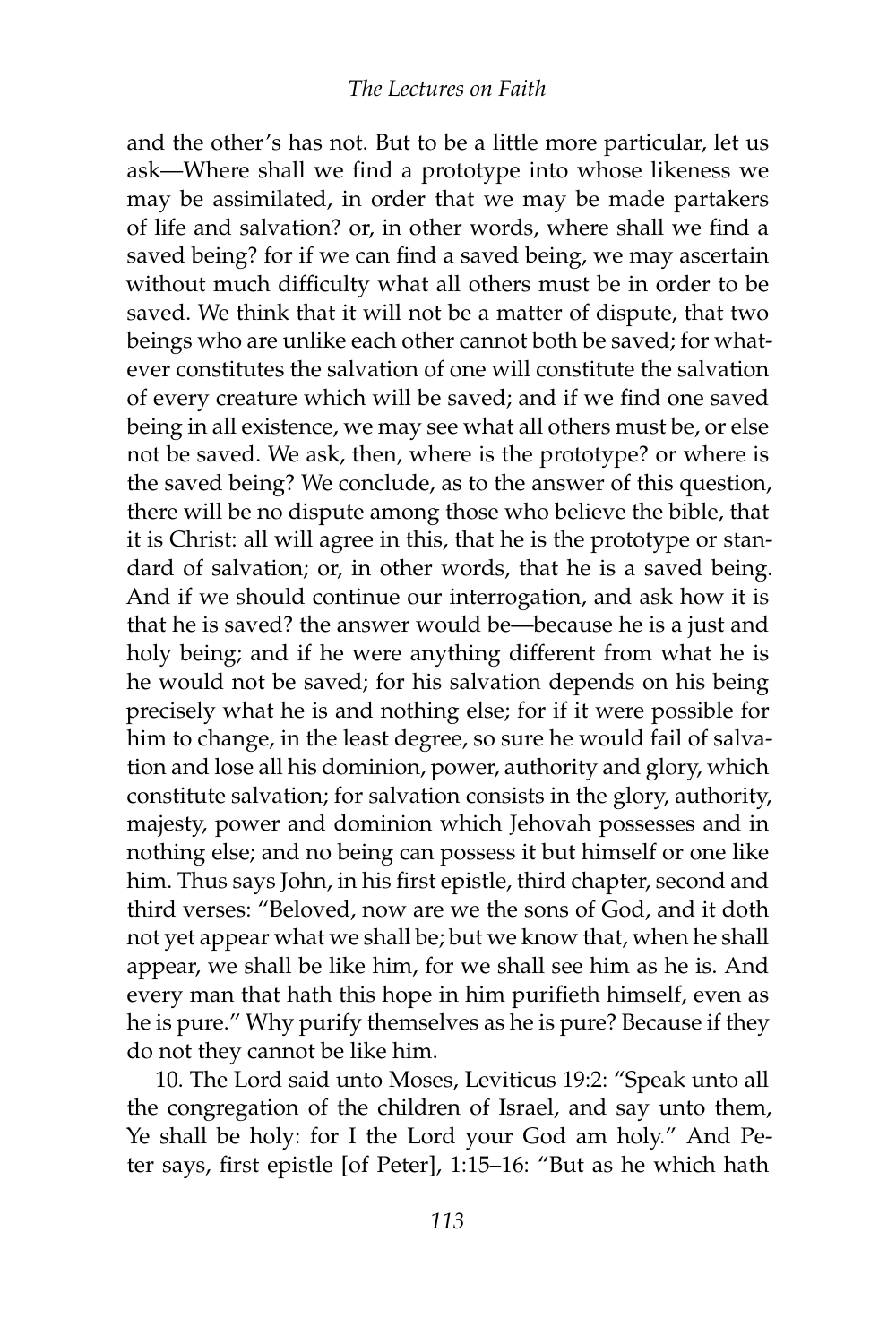called you is holy, so be ye holy in all manner of conversation; because it is written, Be ye holy; for I am holy." And the Saviour says, Matthew 5:48: "Be ye therefore perfect, even as your Father which is in heaven is perfect." If any should ask, why all these sayings? the answer is to be found from what is before quoted from John's epistle, that when he (the Lord) shall appear, the saints will be like him; and if they are not holy, as he is holy, and perfect, as he is perfect, they cannot be like him; for no being can enjoy his glory without possessing his perfections and holiness, no more than they could reign in his kingdom without his power.

11. This clearly sets forth the propriety of the Saviour's saying, recorded in John's testimony, 14:12: "Verily, verily, I say unto you, He that believeth on me, the works that I do shall he do also; and greater works than these shall he do; because I go unto my Father." This taken in connection with some of the sayings in the Saviour's prayer, recorded in the seventeenth chapter, gives great clearness to his expressions. He says in the 20th to 24th verses: "Neither pray I for these alone, but for them also which shall believe on me through their word; that they all may be one; as thou, Father, art in me, and I in thee, that they also may be one in us: that the world may believe that thou hast sent me. And the glory which thou gavest me I have given them; that they may be one, even as we are one: I in them, and thou in me, that they may be made perfect in one; and that the world may know that thou hast sent me, and hast loved them, as thou hast loved me. Father, I will that they also, whom thou hast given me, be with me where I am; that they may behold my glory, which thou hast given me: for thou lovedst me before the foundation of the world."

12. All these sayings put together give as clear an account of the state of the glorified saints as language could give—the works that Jesus had done they were to do, and greater works than those which he had done among them should they do, and that because he went to the Father. He does not say that they should do these works in time; but they should do greater works, because he went to the Father. He says in the 24th verse: "Father, I will that they also, whom thou hast given me, be with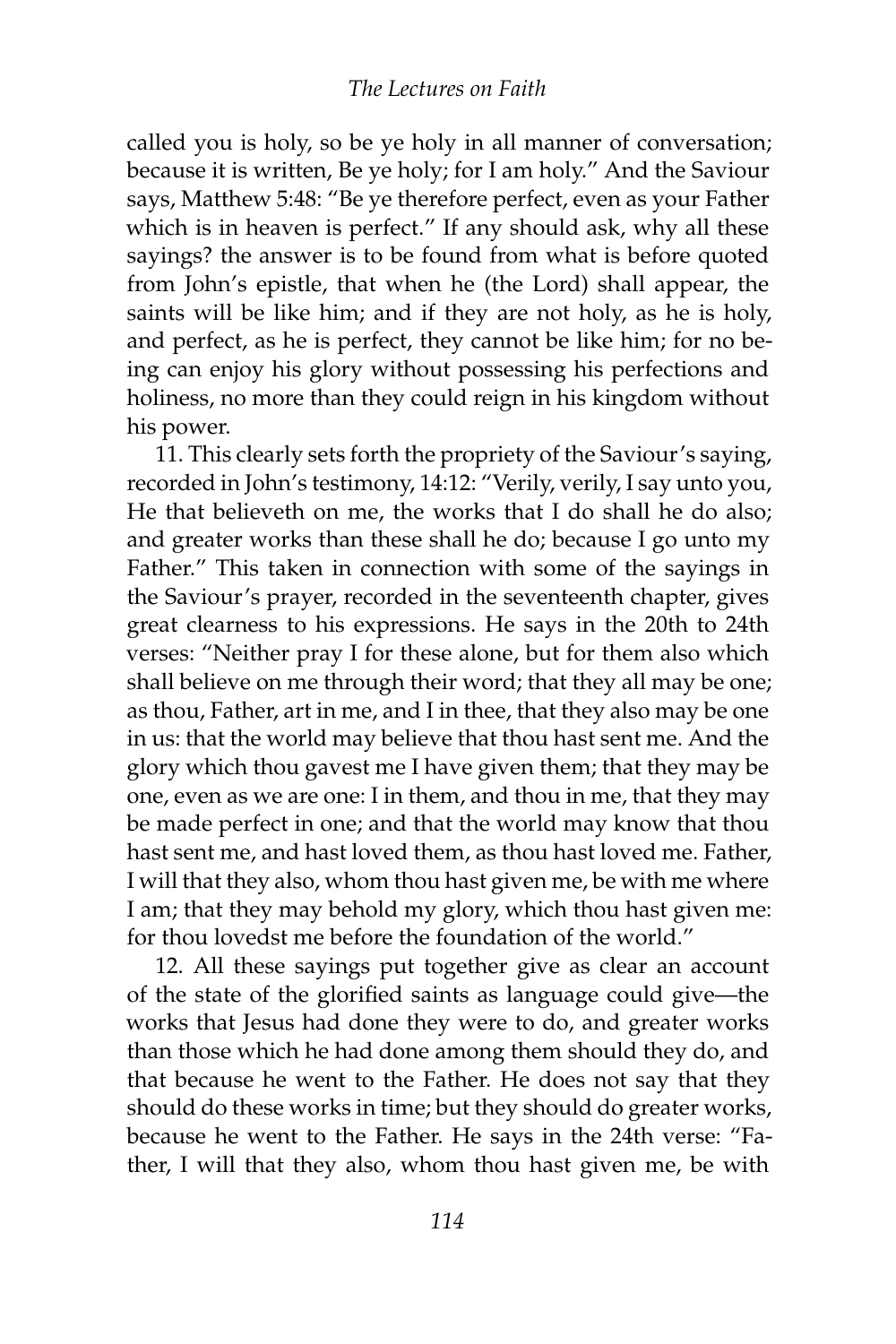me where I am; that they may behold my glory." These sayings, taken in connection, make it very plain that the greater works which those that believed on his name were to do were to be done in eternity, where he was going and where they should behold his glory. He had said, in another part of his prayer, that he desired of his Father that those who believed on him should be one in him, as he and the Father were one in each other. "Neither pray I for these [the apostles] alone, but for them also which shall believe on me through their word; that they all may be one"; that is, they who believe on him through the apostles' words, as well as the apostles themselves, "that they all may be one; as thou, Father, art in me and I in thee, that they also may be one in us.<sup>"20</sup>

13. What language can be plainer than this? The Saviour surely intended to be understood by his disciples, and he so spake that they might understand him; for he declares to his Father, in language not to be easily mistaken, that he wanted his disciples, even all of them, to be as himself and the Father, for as he and the Father were one so they might be one with them. And what is said in the 22nd verse is calculated to more firmly establish this belief, if it needs anything to establish it. He says: "And the glory which thou gavest me I have given them; that they may be one, even as we are one." As much as to say that unless they have the glory which the Father had given him they could not be one with them; for he says he had given them the glory that the Father had given him that they might be one; or, in other words, to make them one.

14. This fills up the measure of information on this subject, and shows most clearly that the Saviour wished his disciples to understand that they were to be partakers with him in all things, not even his glory excepted.

15. It is scarcely necessary here to observe what we have previously noticed, that the glory which the Father and the Son have is because they are just and holy beings; and that if they were lacking in one attribute or perfection which they have, the glory which they have never could be enjoyed by them, for it requires

<sup>20.</sup> John 17:20–21.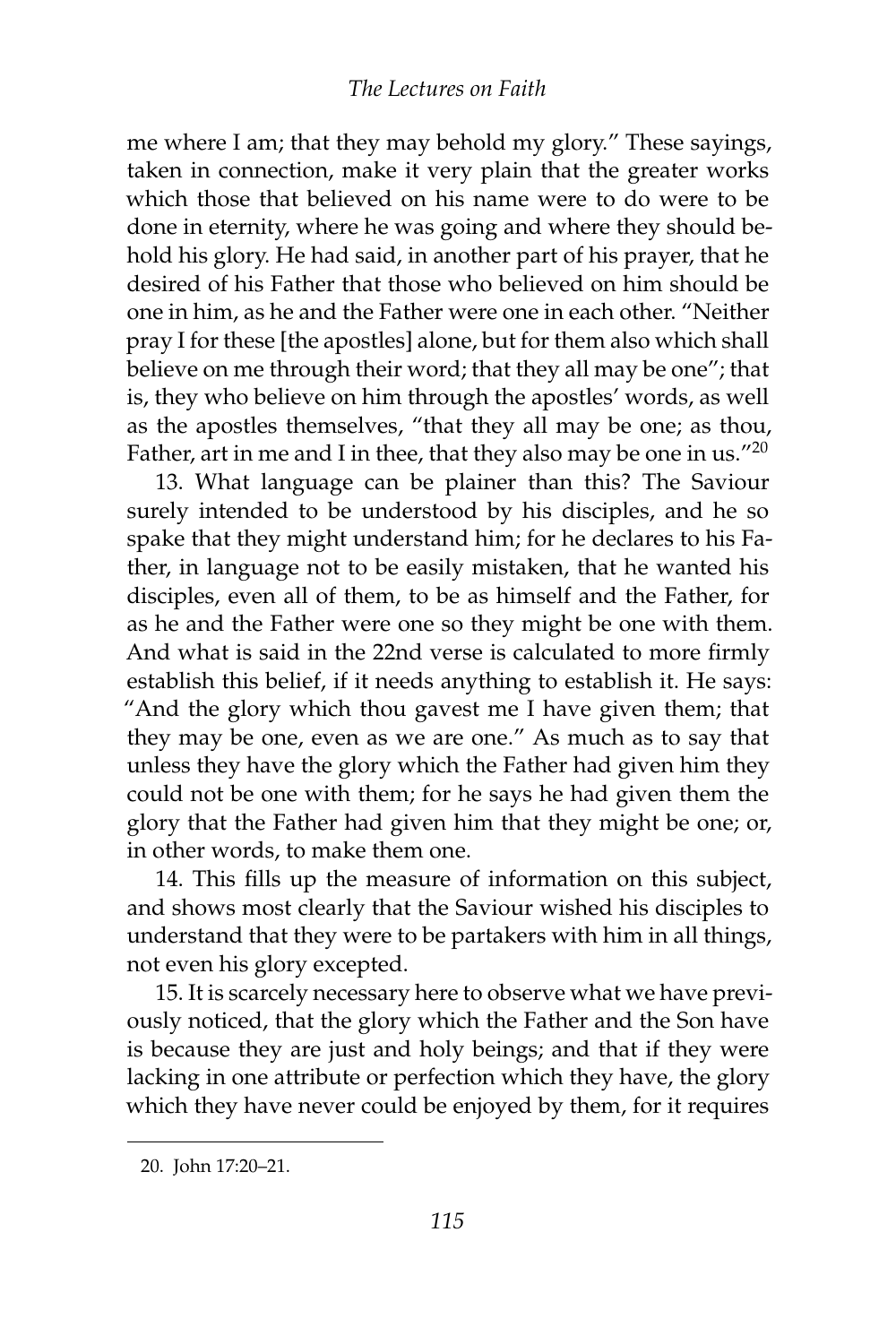them to be precisely what they are in order to enjoy it; and if the Saviour gives this glory to any others, he must do it in the very way set forth in his prayer to his Father—by making them one with him as he and the Father are one. In so doing he would give them the glory which the Father has given him; and when his disciples are made one with the Father and Son, as the Father and the Son are one, who cannot see the propriety of the Saviour's saying—"The works that I do shall he do also; and greater works than these shall he do; because I go unto my Father. $"^{21}$ 

16. These teachings of the Saviour most clearly show unto us the nature of salvation, and what he proposed unto the human family when he proposed to save them—that he proposed to make them like unto himself, and he was like the Father, the great prototype of all saved beings; and for any portion of the human family to be assimilated into their likeness is to be saved; and to be unlike them is to be destroyed; and on this hinge turns the door of salvation.

17. Who cannot see, then, that salvation is the effect of faith? for, as we have previously observed, all the heavenly beings work by this principle; and it is because they are able so to do that they are saved, for nothing but this could save them. And this is the lesson which the God of heaven, by the mouth of all his holy prophets, has been endeavouring to teach to the world. Hence we are told, that "Without faith it is impossible to please God";<sup>22</sup> and that salvation "is of faith, that it might be by grace; to the end the promise might be sure to all the seed." (Romans 4:16.) And that Israel, who followed after the law of righteousness, has not attained to the law of righteousness. "Wherefore? Because they sought it not by faith, but as it were by the works of the law. For they stumbled at that stumblingstone." (Romans 9:32.) And Jesus said unto the man who brought his son to him, to get the devil who tormented him cast out: "If thou canst believe, all things are possible to him that believeth." (Mark 9:23.) These with a multitude of other scriptures

<sup>21.</sup> John 14:12.

<sup>22.</sup> Hebrews 11:6.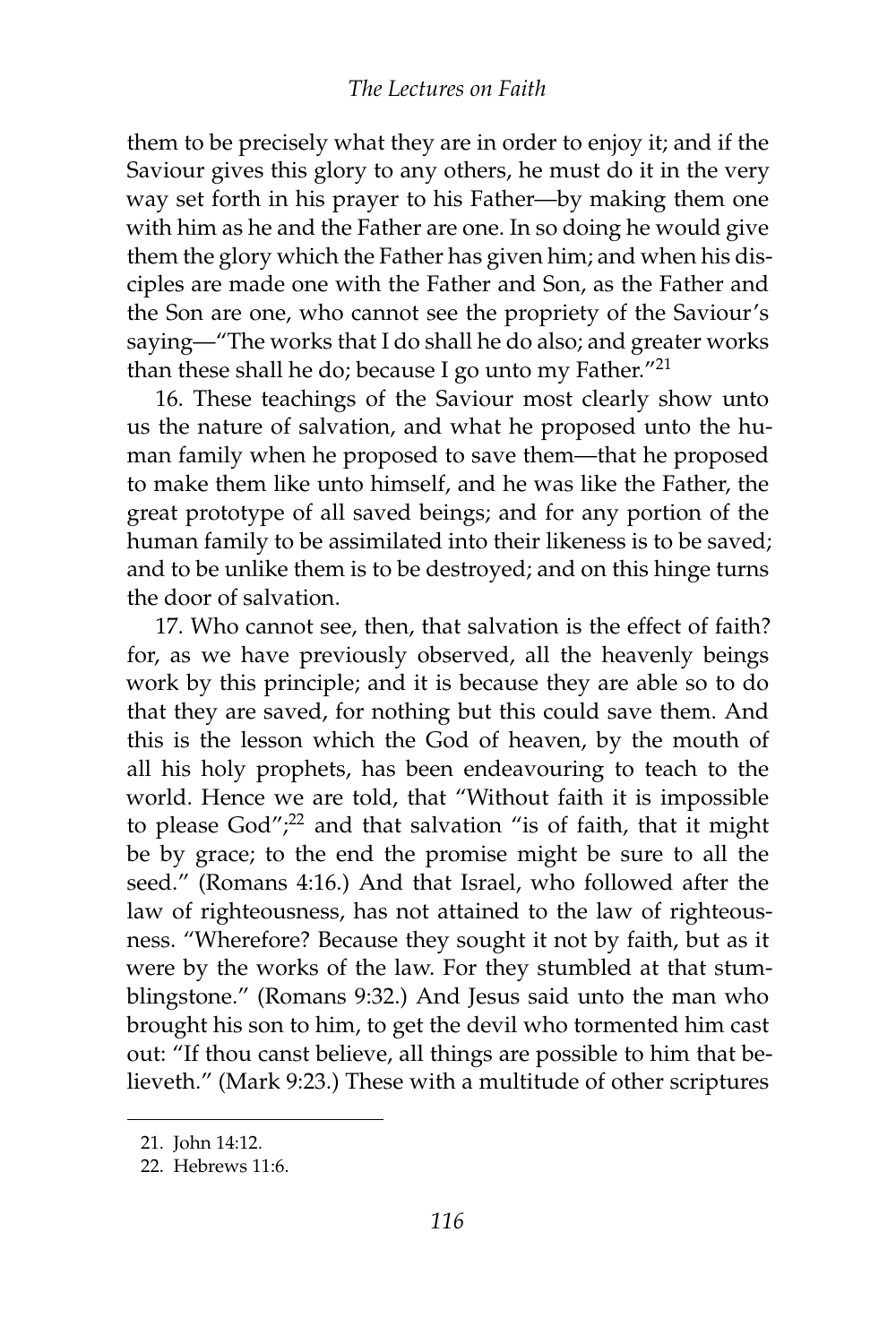which might be quoted plainly set forth the light in which the Saviour, as well as the Former-day Saints, viewed the plan of salvation. That it was a system of faith—it begins with faith, and continues by faith; and every blessing which is obtained in relation to it is the effect of faith, whether it pertains to this life or that which is to come. To this all the revelations of God bear witness. If there were children of promise, they were the effects of faith, not even the Saviour of the world excepted. "Blessed is she that believed," said Elizabeth to Mary, when she went to visit her, "for there shall be a performance of those things which were told her from the Lord." (Luke 1:45.) Nor was the birth of John the Baptist the less a matter of faith; for in order that his father Zacharias might believe he was struck dumb. And through the whole history of the scheme of life and salvation, it is a matter of faith: every man received according to his faith—according as his faith was, so were his blessings and privileges; and nothing was withheld from him when his faith was sufficient to receive it. He could stop the mouths of lions, quench the violence of fire, escape the edge of the sword, wax valiant in fight, and put to flight the armies of the aliens; women could, by their faith, receive their dead children to life again; in a word, there was nothing impossible with them who had faith. All things were in subjection to the Former-day Saints, according as their faith was. By their faith they could obtain heavenly visions, the ministering of angels, have knowledge of the spirits of just men made perfect, of the general assembly and church of the first born, whose names are written in heaven, of God the judge of all, of Jesus the Mediator of the new covenant, and become familiar with the third heavens, see and hear things which were not only unutterable, but were unlawful to utter. Peter, in view of the power of faith, second epistle [of Peter], first chapter, second and third verses, says to the Former-day Saints: "Grace and peace be multiplied unto you, through the knowledge of God, and of Jesus our Lord, according as his divine power hath given unto us all things that pertain unto life and godliness, through the knowledge of him that hath called us to glory and virtue." In the first epistle [of Peter], first chapter, third to fifth verses, he says: "Blessed be the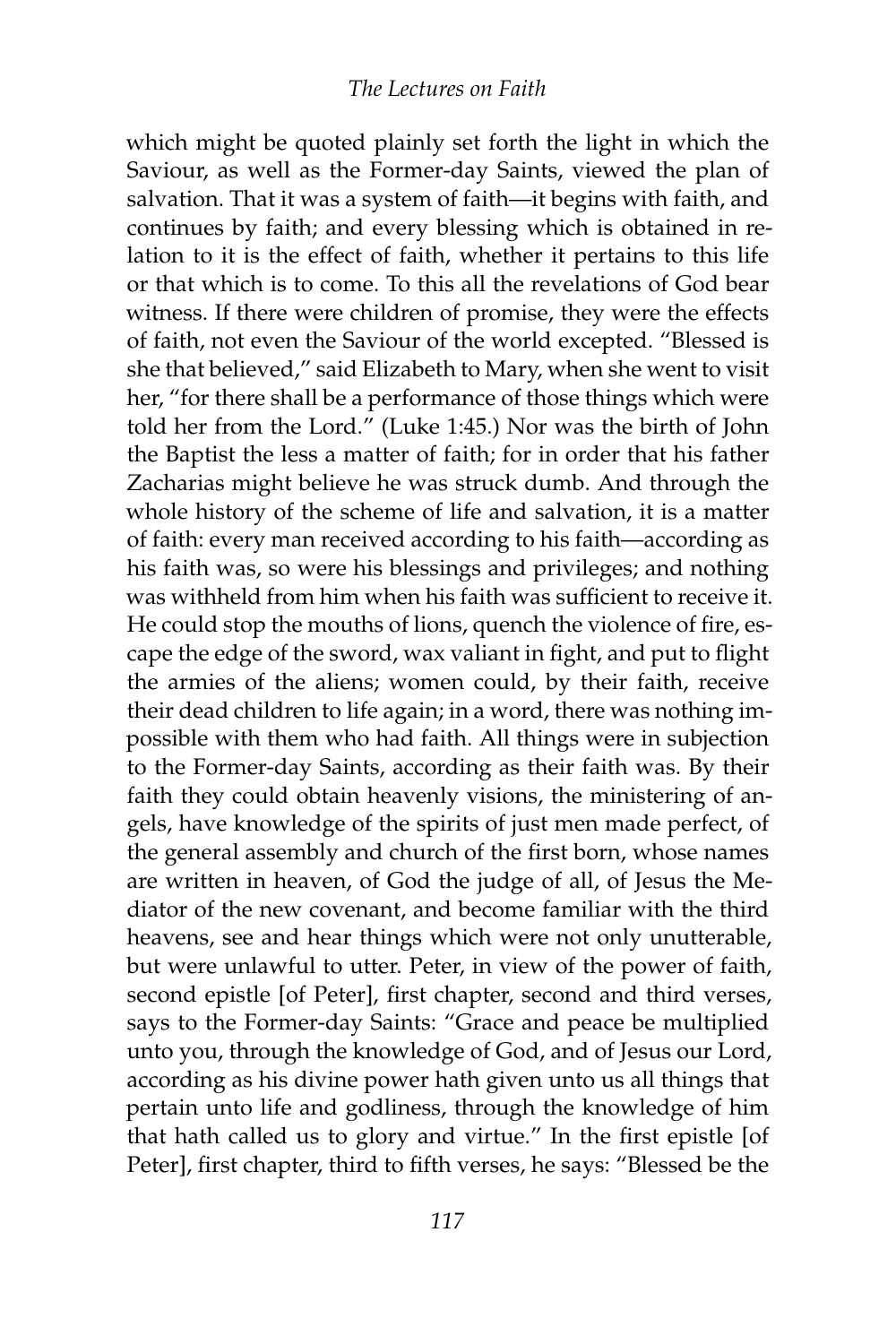God and Father of our Lord Jesus Christ, which according to his abundant mercy hath begotten us again unto a lively hope by the resurrection of Jesus Christ from the dead, to an inheritance incorruptible and undefiled, and that fadeth not away, reserved in heaven for you, who are kept by the power of God through faith unto salvation ready to be revealed in the last time."

18. These sayings put together show the apostle's views most clearly, so as to admit of no mistake on the mind of any individual. He says that all things that pertain to life and godliness were given unto them through the knowledge of God and our Saviour Jesus Christ. And if the question is asked, how were they to obtain the knowledge of God? (for there is a great difference between believing in God and knowing him—knowledge implies more than faith. And notice, that all things that pertain to life and godliness were given through the knowledge of God) the answer is given—through faith they were to obtain this knowledge; and, having power by faith to obtain the knowledge of God, they could with it obtain all other things which pertain to life and godliness.

19. By these sayings of the apostle, we learn that it was by obtaining a knowledge of God that men got the knowledge of all things which pertain to life and godliness, and this knowledge was the effect of faith; so that all things which pertain to life and godliness are the effects of faith.

20. From this we may extend as far as any circumstances may require, whether on earth or in heaven, and we will find it the testimony of all inspired men, or heavenly messengers, that all things that pertain to life and godliness are the effects of faith and nothing else; all learning, wisdom and prudence fail, and every thing else as a means of salvation but faith. This is the reason that the fishermen of Galilee could teach the world—because they sought by faith, and by faith obtained. And this is the reason that Paul counted all things but filth and dross—what he formerly called his gain he called his loss; yea, and he counted all things but loss for the excellency of the knowledge of Christ Jesus the Lord.<sup>23</sup> Because to obtain the faith by which he could

<sup>23.</sup> Philippians 3:7–10.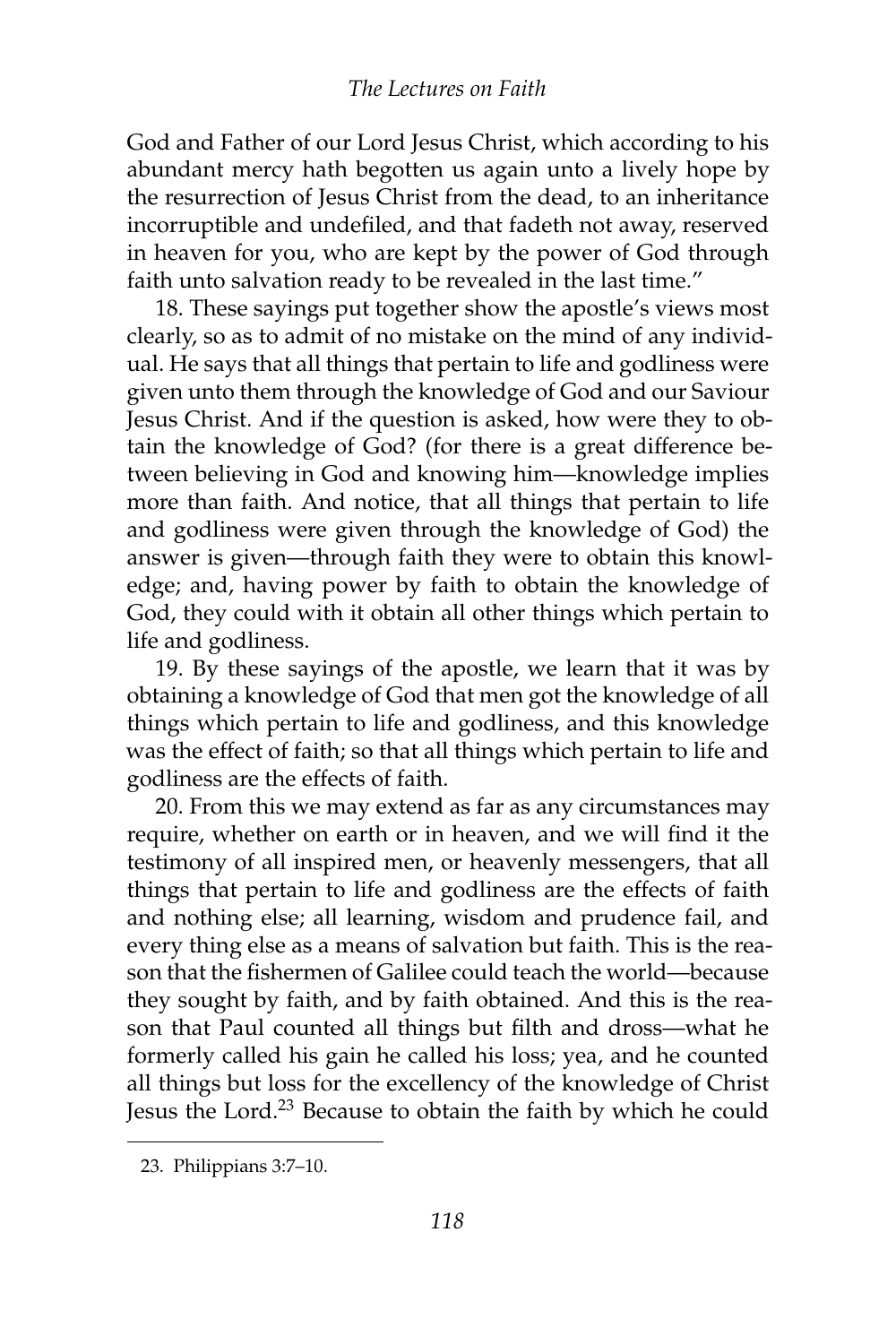enjoy the knowledge of Christ Jesus the Lord, he had to suffer the loss of all things. This is the reason that the Former-day Saints knew more, and understood more, of heaven and of heavenly things than all others beside, because this information is the effect of faith—to be obtained by no other means. And this is the reason that men, as soon as they lose their faith, run into strifes, contentions, darkness, and difficulties; for the knowledge which tends to life disappears with faith, but returns when faith returns; for when faith comes it brings its train of attendants with it—apostles, prophets, evangelists, pastors, teachers, gifts, wisdom, knowledge, miracles, healings, tongues, interpretation of tongues, etc. All these appear when faith appears on the earth, and disappear when it disappears from the earth; for these are the effects of faith, and always have attended, and always will, attend it. For where faith is, there will the knowledge of God be also, with all things which pertain thereto—revelations, visions, and dreams, as well as every necessary thing, in order that the possessors of faith may be perfected, and obtain salvation; for God must change, otherwise faith will prevail with him. And he who possesses it will, through it, obtain all necessary knowledge and wisdom, until he shall know God, and the Lord Jesus Christ, whom he has sent—whom to know is eternal life. Amen.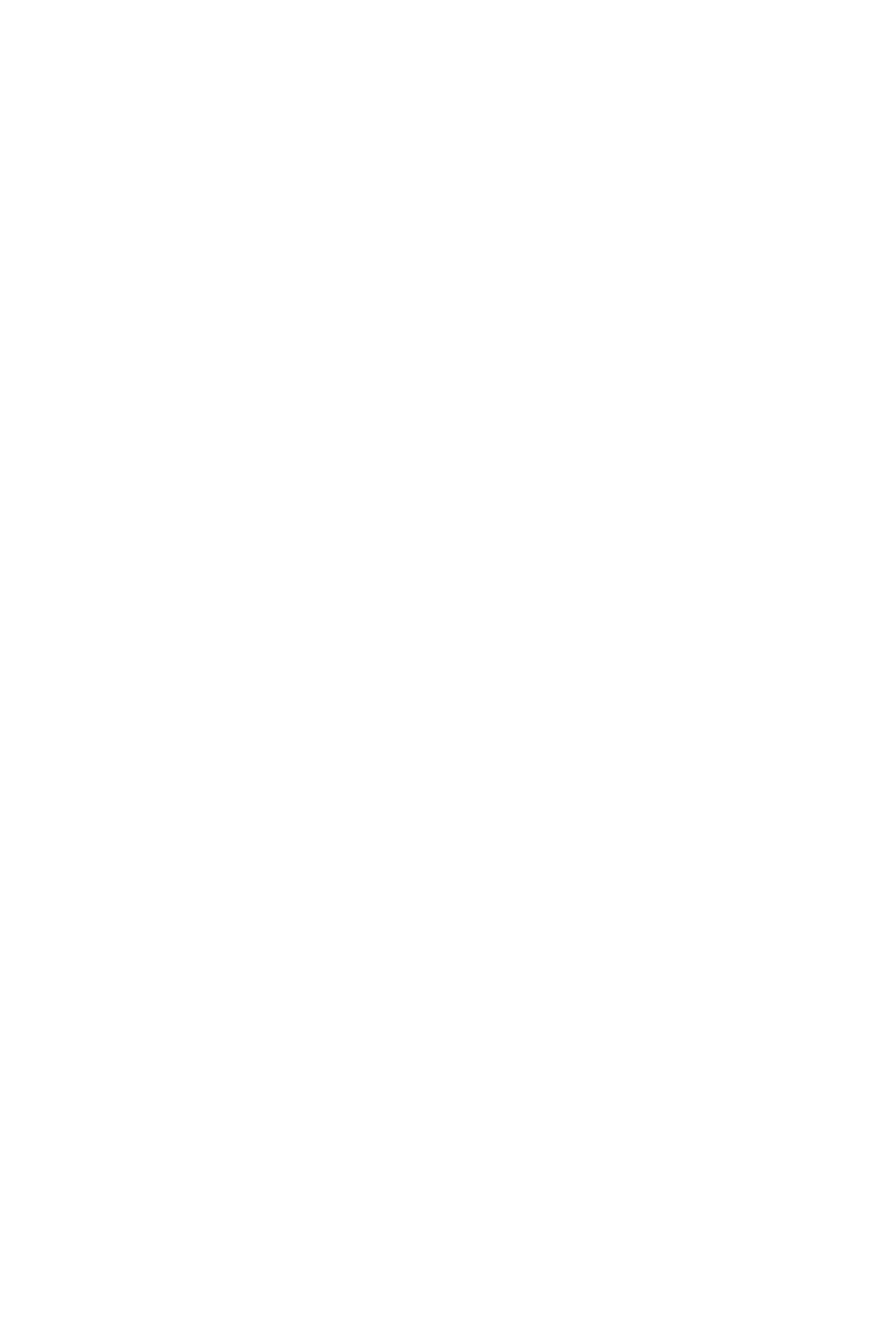# Man's Destiny

## Lorenzo Snow

Before his baptism into the Church, Lorenzo Snow attended a meeting in the Kirtland Temple, where he listened to several patriarchal blessings given by Joseph Smith Sr., father of the Prophet. After the meeting, Lorenzo was introduced to the Patriarch, who predicted that the young man would soon be baptized. He also told him, "You will become as great as you can possibly wish—EVEN AS GREAT AS GOD, and you cannot wish to be greater." (Eliza R. Snow, *Biography and Family Record of Lorenzo Snow* [Salt Lake City: Deseret News, 1884], 10.)

Lorenzo later wrote, "The old gentleman's prediction, that I should ere long be baptized, was strange to me, for I had not cherished a thought of becoming a member of the 'Mormon' Church; but when he uttered the last clause, I was confounded. That, to me, was a big saying, and, I then thought, approaching almost to blasphemy. And why not? After years of study and diligent search after knowledge, in that which most intimately concerned me—'From whence came I?' 'Why am I here?' 'What is my future destiny?' In all this, I was profoundly ignorant. As yet I had received no key that could unlock those mysteries that could make known, to my satisfaction, my relationship to Him who controls the universe.

"I looked at Father Smith, and silently asked myself the question: Can that man be a deceiver? His every appearance answered in the negative. At first sight, his presence impressed me with feelings of love and reverence. I had never seen age so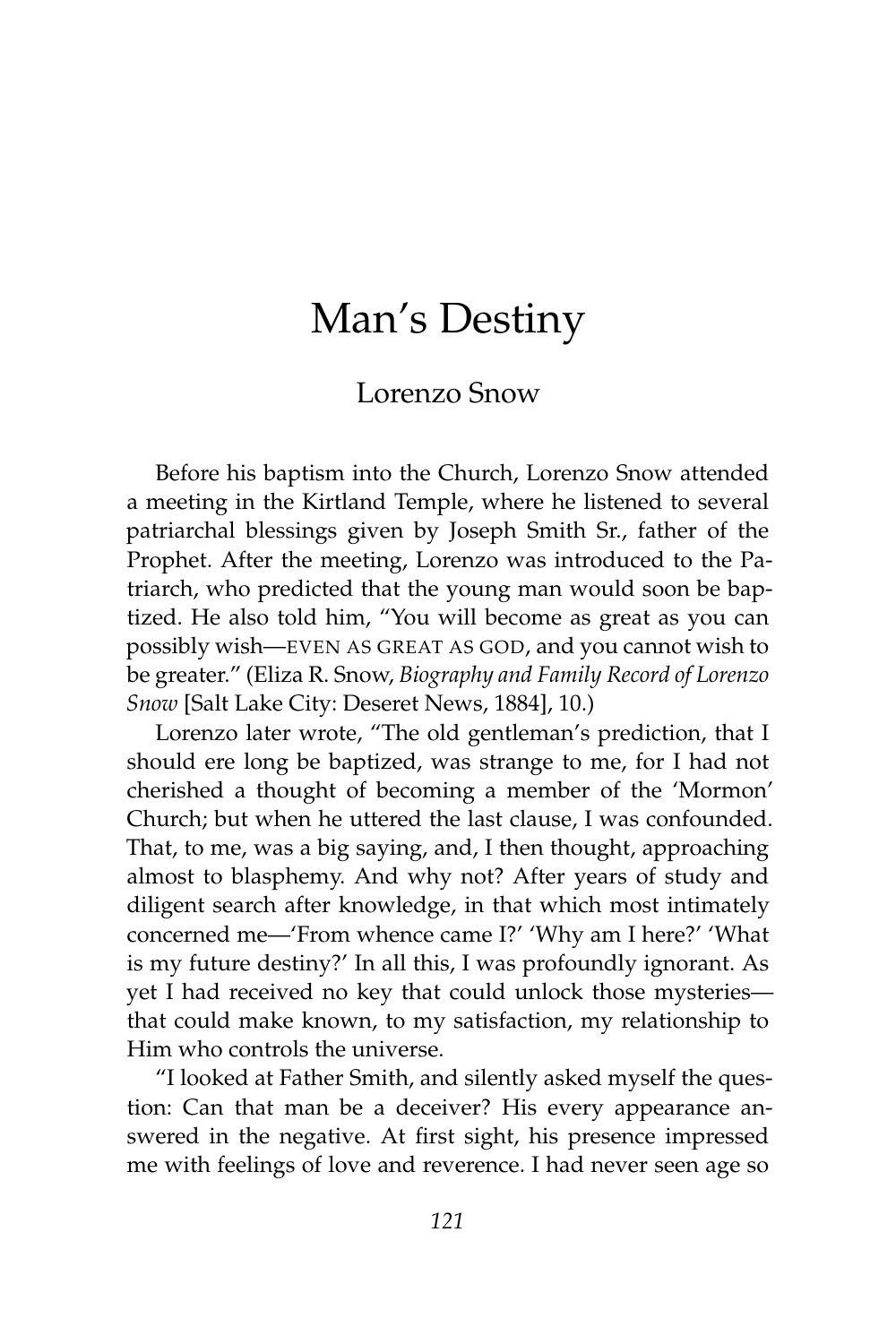prepossessing. Father Joseph Smith, the Patriarch, was indeed a noble specimen of aged manhood.

"But with all my favorable impressions of the Patriarch, that *big saying* was a dark parable. The prediction that I should soon be baptized was fulfilled in two weeks from the time it was spoken, and in about four years from that time I was reminded of the foregoing prediction by a very wonderful revelation on the subject in which the principle, as well as the promise, was made clear to my understanding as the sun at noonday." (Ibid.)

Brother Snow wrote the essence of that revelation as a couplet, which has become well-known in the Church:

As man now is, God once was; As God now is, man may be.

Less well-known is the fact that on January 11, 1892, he wrote a poem, "Man's Destiny," on the same subject. The poem is addressed to the Apostle Paul in response to Philippians 2:5–6: "Let this mind be in you, which was also in Christ Jesus, who, being in the form of God, thought it not robbery to be equal with God." The poem also refers to 1 John 3:2–3: "Beloved, now are we the sons of God, and it doth not yet appear what we shall be: but we know that, when he shall appear, we shall be like him; for we shall see him as he is. And every man that hath this hope in him purifieth himself, even as he is pure."

*Dear Brother:*

Hast thou not been unwisely bold, Man's destiny to thus unfold? To raise, promote such high desire, Such vast ambition thus inspire? Still, 'tis no phantom that we trace Man's ultimatum in life's race; This royal path has long been trod By righteous men, each now a God: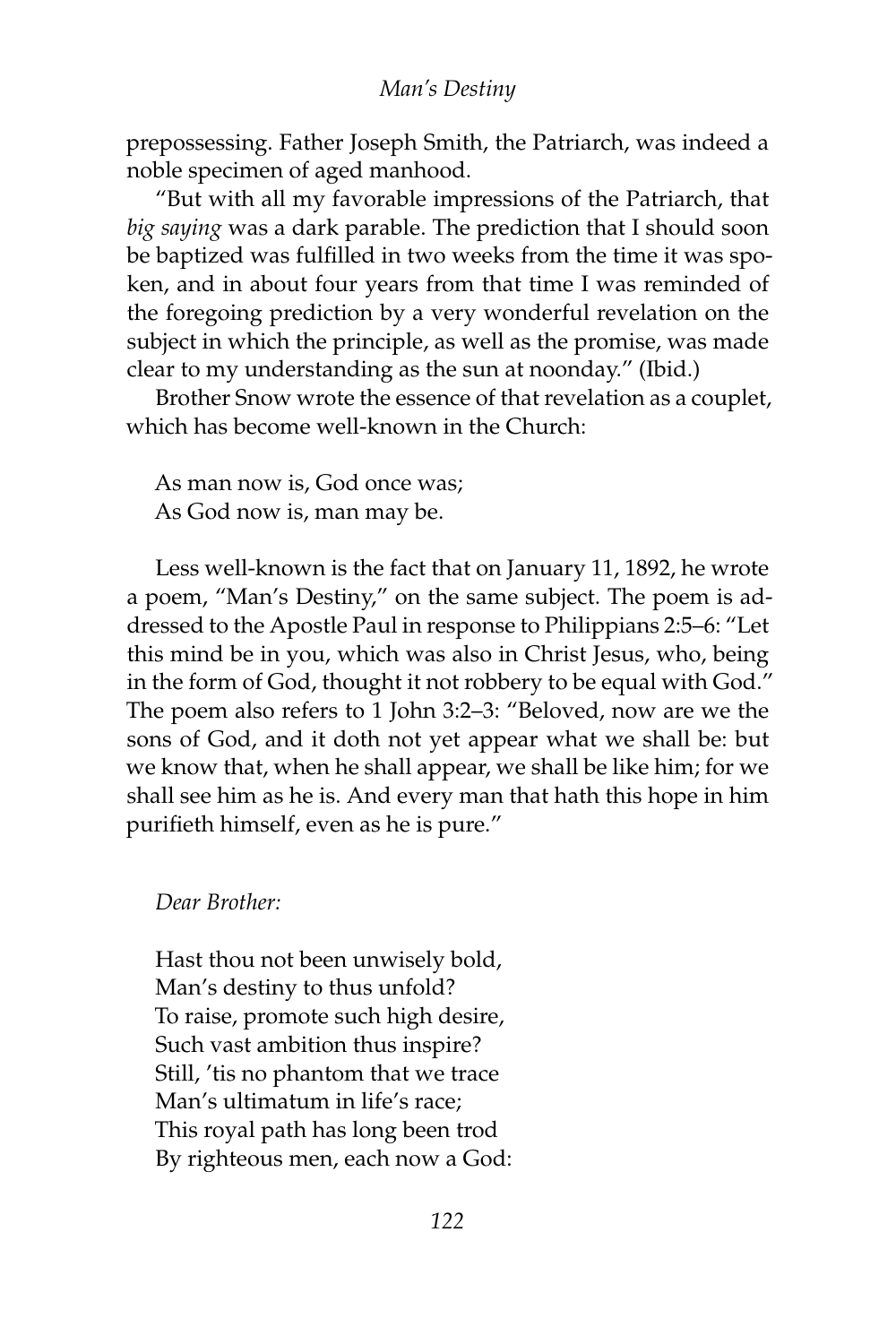### *Man's Destiny*

As Abra'm, Isaac, Jacob, too, First babes, then men—to gods they grew. As man now is, our God once was; As now God is, so man may be,— Which doth unfold man's destiny. For John declares: When Christ we see Like unto him we'll truly be. And he who has this hope within, Will purify himself from sin. Who keep this object grand in view, To folly, sin, will bid adieu, Nor wallow in the mire anew; Nor ever seek to carve his name High on the shaft of worldly fame; But here his ultimatum trace: The head of all his spirit-race. Ah, well: that taught by you, dear Paul, 'Though much amazed, we see it all; Our Father God, has ope'd our eyes, We cannot view it otherwise. The boy, like to his father grown, Has but attained unto his own; To grow to sire from state of son, Is not 'gainst Nature's course to run. A son of God, like God to be, Would not be robbing Deity; And he who has this hope within, Will purify himself from sin. You're right, St. John, supremely right: Whoe'er essays to climb this height, Will cleanse himself of sin entire— Or else 'twere needless to aspire.

*—Improvement Era,* June 1919, 660–61.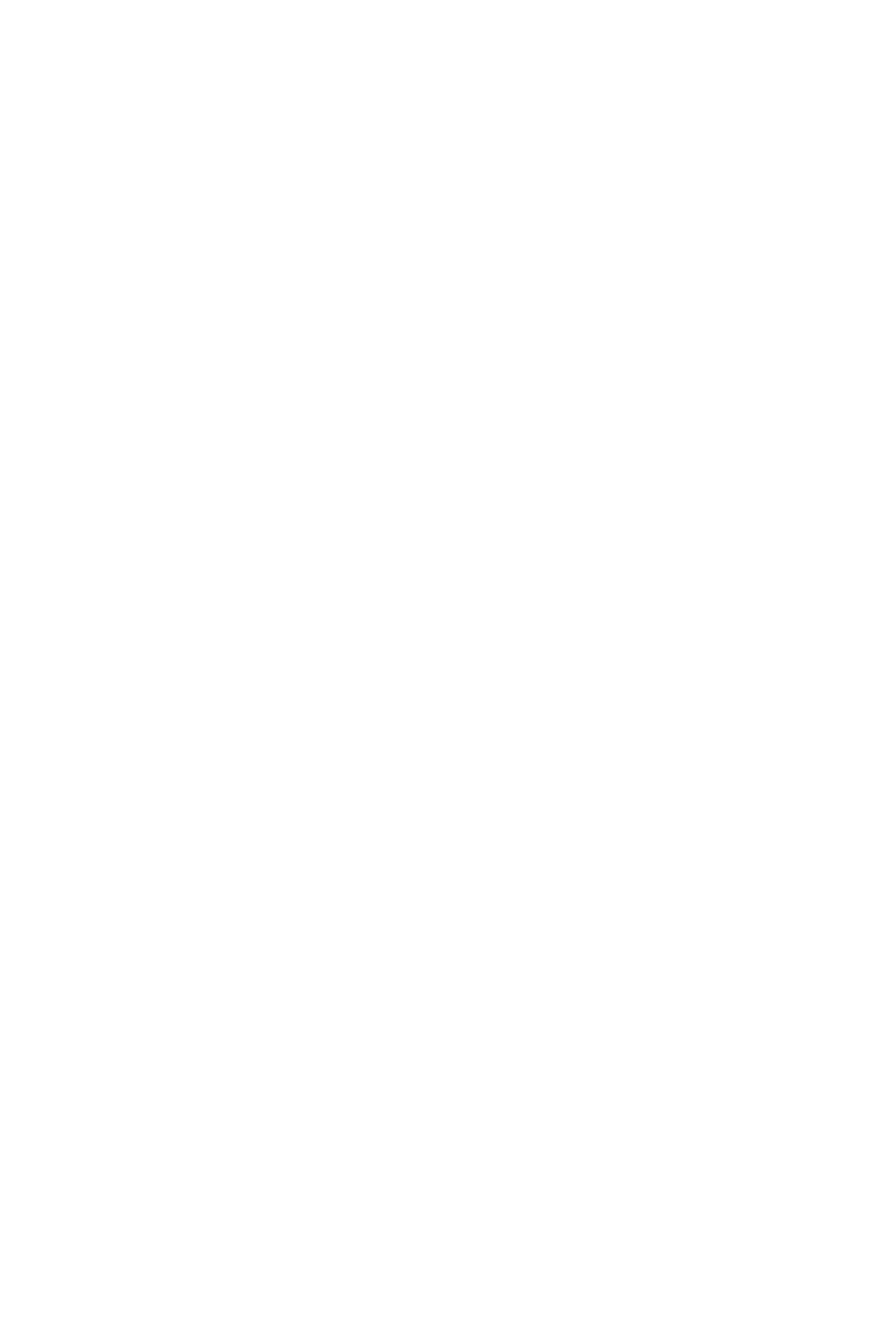# Invocation, or the Eternal Father and Mother

# Eliza R. Snow

Elder Bruce R. McConkie wrote, "Implicit in the Christian verity that all men are the spirit children of an *Eternal Father* is the usually unspoken truth that they are also the offspring of an *Eternal Mother.* This glorious truth of celestial parentage, including specifically both a Father and a Mother, is heralded forth by song in one of the greatest of Latter-day Saint hymns, *O My Father,* by Eliza R. Snow." (*Mormon Doctrine, 2d ed.* [Salt Lake City: Bookcraft, 1966], 516–17.)<sup>1</sup>

George D. Pyper, in his book *Stories of Latter-day Saint Hymns,* wrote, "Zina D. Huntington [a close friend of the Prophet Joseph and of Eliza R. Snow] . . . was grieved over an unusual circumstance. Her mother, who had died some time before, had been buried in a temporary grave, and it became necessary to remove the body to a permanent resting place. When the remains were exhumed it was discovered that they were partially petrified. It seemed to Zina as if the very foundation of the doctrine of the

<sup>1.</sup> This doctrine was also taught by the First Presidency in "The Origin of Man," included in this book ("Man, as a spirit, was begotten and born of heavenly parents") and in 1995 by the First Presidency and Council of the Twelve in "The Family: A Proclamation to the World": "All human beings male and female—are created in the image of God. Each is a beloved spirit son or daughter of heavenly parents, and, as such, each has a divine nature and destiny. Gender is an essential characteristic of individual premortal, mortal, and eternal identity and purpose."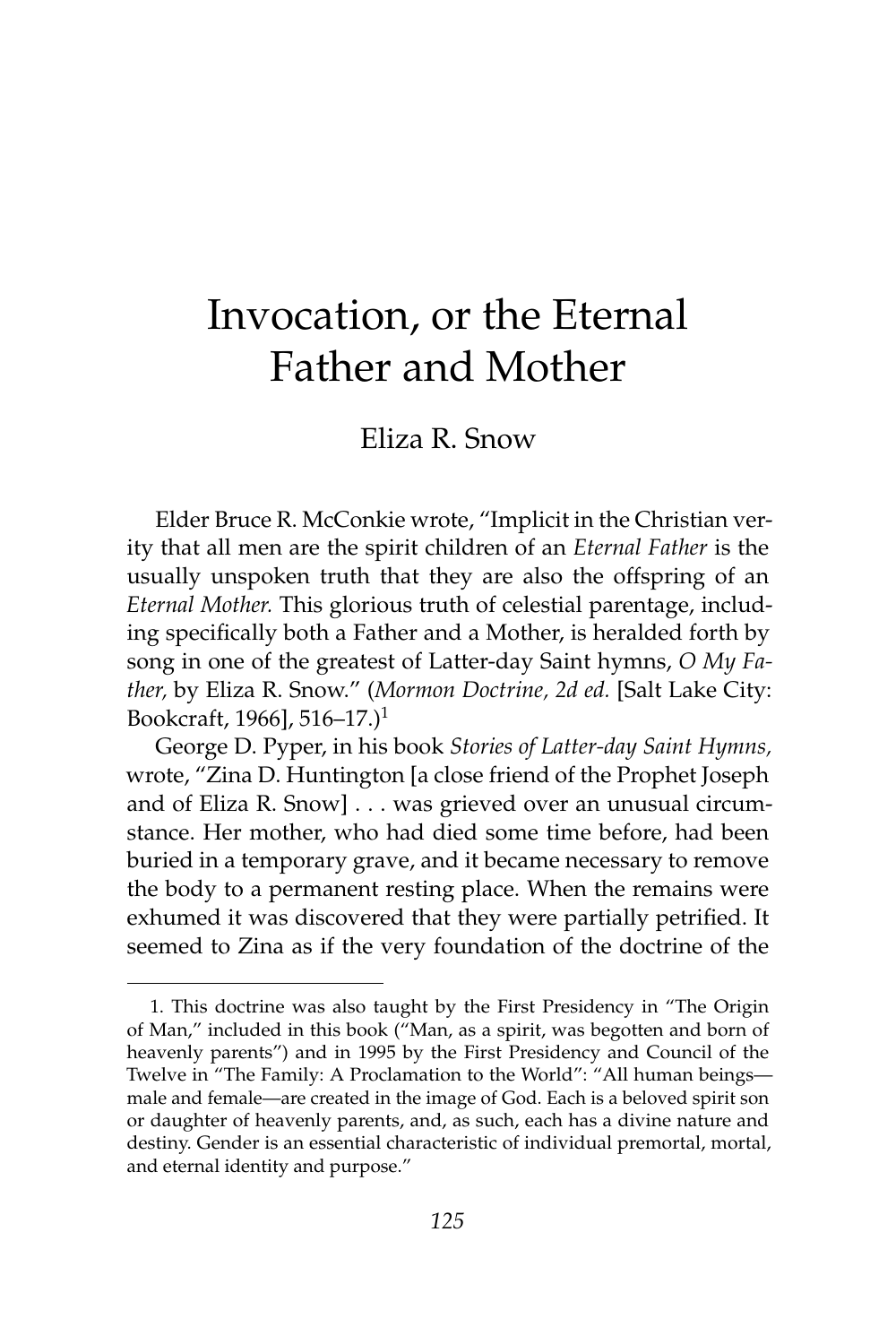resurrection crumbled. To the question 'Shall I know my mother when I meet her in the world beyond?' the Prophet responded emphatically, 'Yes, you will know your mother there.' A firm believer in Joseph's divine mission, Zina D. Huntington was comforted by the promise. From the discussions on the resurrection and the relationship of man to Deity no doubt came the inspiration to Eliza R. Snow for the writing of 'O My Father.' . . .

"The hymn is in four stanzas and is an epitome of the great drama of eternal life as revealed by the restored Gospel of Jesus Christ.

"The Prologue: The first stanza proclaims the literal Fatherhood of God; that we were nurtured by His side in our antemortal existence, connoting the truth that we were instructed in the great plan, obedience to which would enable us to regain His presence 'and again behold His face.'

"The Play: Stanza II shifts the scene to earth-life, where we are placed in a school to see whether we will do the things required of us and prove our right to the promised restoration to God's presence. Our recollection of ante-mortal life is withheld in order that we may walk by faith; yet, not to be left wholly in the dark, a 'secret something,' a key that opens the door to knowledge, is given us, and through it (Stanza III) is revealed the new and glorious doctrine that we are children of a Mother in heaven.

"The Epilogue: Back again into the Eternal Presence our thoughts are projected. Through obedience, and through having competed all we have been commanded to do, with the 'mutual approbation' of our heavenly Parents, we claim the promise made in our ante-mortal state.

"Truly 'O My Father' is the drama of eternal life: not merely a hymn, but a prophecy and a revelation." ([Salt Lake City: Deseret News Press, 1939], 4-6.)

O my Father, thou that dwellest In the high and glorious place, When shall I regain thy presence, And again behold thy face?